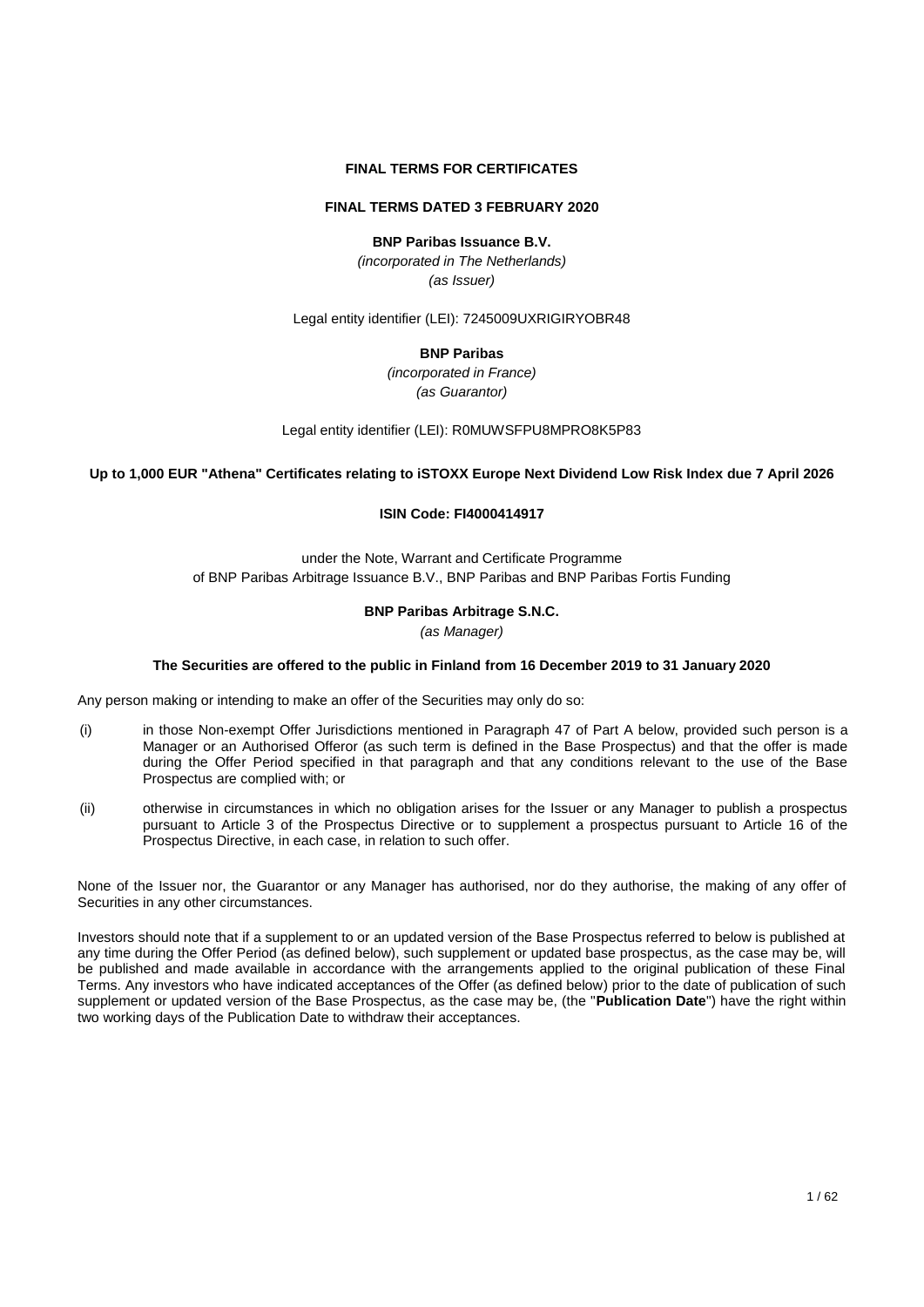#### **PART A - CONTRACTUAL TERMS**

Terms used herein shall be deemed to be defined as such for the purposes of the Conditions set forth in the Base Prospectus dated 3 June 2019, each Supplement to the Base Prospectus published and approved on or before the date of these Final Terms (copies of which are available as described below)and any other Supplement to the Base Prospectus which may have been published and approved before the issue of any additional amount of Securities (the "**Supplements**") (provided that to the extent any such Supplement (i) is published and approved after the date of these Final Terms and (ii) provide for any change to the Conditions of the Securities such changes shall have no effect with respect to the Conditions of the Securities to which these Final Terms relate) which together constitute a base prospectus for the purposes of Directive 2003/71/EC (the "**Prospectus Directive**") (the "**Base Prospectus**"). This document constitutes the Final Terms of the Securities described herein for the purposes of Article 5.4 of the Prospectus Directive and must be read in conjunction with the Base Prospectus. Full information on BNP Paribas Issuance B.V. (the "**Issuer**") and the offer of the Securities is only available on the basis of the combination of these Final Terms and the Base Prospectus. A summary of the Securities (which comprises the Summary in the Base Prospectus as amended to reflect the provisions of these Final Terms) is annexed to these Final Terms.

**The Base Prospectus** and any Supplement(s) to the Base Prospectus and these Final Terms are **available for viewing on [http://eqdpo.bnpparibas.com](http://eqdpo.bnpparibas.com/FI4000414917)**/**FI4000414917 and copies may be obtained free of charge at the specified offices of the Security Agents. The Base Prospectus,**and these Final Terms and Supplement(s) to the Base Prospectus **will also be available on the AMF website [www.amf-france.org.](http://www.amf-france.org/)**

References herein to numbered Conditions are to the terms and conditions of the relevant series of Securities and words and expressions defined in such terms and conditions shall bear the same meaning in these Final Terms in so far as they relate to such series of Securities, save as where otherwise expressly provided.

These Final Terms relate to the series of Securities as set out in "Specific Provisions for each Series" below. References herein to "**Securities**" shall be deemed to be references to the relevant Securities that are the subject of these Final Terms and references to "**Security**" shall be construed accordingly.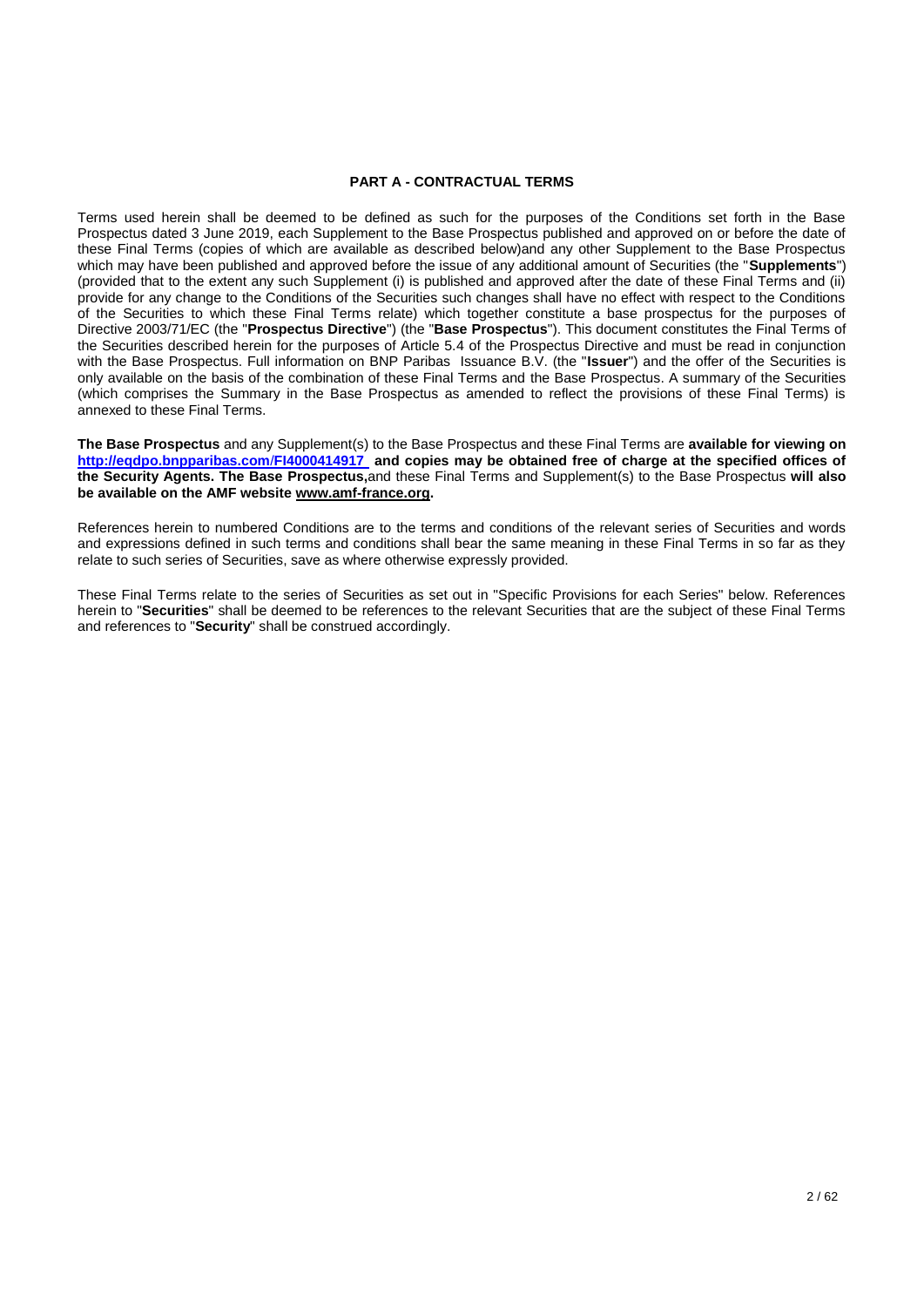# **SPECIFIC PROVISIONS FOR EACH SERIES**

| <b>Series Number</b> | No. of<br><b>Securities</b><br>issued | No. of<br><b>Securities</b> | <b>ISIN</b>  | <b>Common Code</b> | <b>Issue Price per</b><br><b>Security</b> | <b>Redemption Date</b> |
|----------------------|---------------------------------------|-----------------------------|--------------|--------------------|-------------------------------------------|------------------------|
| ICE0773GEO           | Up to 1,000                           | Up to 1,000                 | FI4000414917 | Not applicable     | 100% of the<br>Notional Amount            | 7 April 2026           |

## **GENERAL PROVISIONS**

The following terms apply to each series of Securities:

| 1. Issuer:                                                    | BNP Paribas Issuance B.V.                                                                                             |                                                                                                                                                   |  |
|---------------------------------------------------------------|-----------------------------------------------------------------------------------------------------------------------|---------------------------------------------------------------------------------------------------------------------------------------------------|--|
| 2. Guarantor:                                                 | <b>BNP Paribas</b>                                                                                                    |                                                                                                                                                   |  |
| 3. Trade Date:                                                | 19 March 2020                                                                                                         |                                                                                                                                                   |  |
| 4. Issue Date:                                                | 3 April 2020                                                                                                          |                                                                                                                                                   |  |
| 5. Consolidation:                                             | Not applicable.                                                                                                       |                                                                                                                                                   |  |
| 6. Type of Securities:                                        | (a) Certificates.                                                                                                     |                                                                                                                                                   |  |
|                                                               |                                                                                                                       | (b) The Securities are Index Securities.                                                                                                          |  |
|                                                               |                                                                                                                       | The provisions of Annex 2 (Additional Terms and Conditions for Index<br>Securities) shall apply.                                                  |  |
|                                                               |                                                                                                                       | Unwind Costs: Applicable.                                                                                                                         |  |
| 7. Form of Securities:                                        |                                                                                                                       | Finnish Dematerialised Securities.                                                                                                                |  |
| 8. Business Day Centre(s):                                    | The applicable Business Day Centre for the purposes of the definition of<br>"Business Day" in Condition 1 is TARGET2. |                                                                                                                                                   |  |
| 9. Settlement:                                                | Settlement will be by way of cash payment (Cash Settled Securities).                                                  |                                                                                                                                                   |  |
| 10. Rounding Convention for Cash<br><b>Settlement Amount:</b> | Not applicable.                                                                                                       |                                                                                                                                                   |  |
| <b>11. Variation of Settlement:</b>                           |                                                                                                                       |                                                                                                                                                   |  |
| Issuer's option to vary settlement:                           | Securities.                                                                                                           | The Issuer does not have the option to vary settlement in respect of the                                                                          |  |
| 12. Final Payout:                                             |                                                                                                                       |                                                                                                                                                   |  |
| <b>SPS Payout:</b>                                            |                                                                                                                       | <b>Auto-Callable Products</b>                                                                                                                     |  |
|                                                               |                                                                                                                       | <b>Autocall Standard Securities</b>                                                                                                               |  |
|                                                               | (A)                                                                                                                   | If FR Barrier Value is greater than or equal to the Final<br>Redemption Condition Level:<br>100% + FR Exit Rate; or                               |  |
|                                                               | (B)                                                                                                                   | If FR Barrier Value is less than the Final Redemption<br>Condition Level and no Knock-in Event has occurred:<br>100%; or                          |  |
|                                                               | (C)                                                                                                                   | If FR Barrier Value is less than the Final Redemption<br>Condition Level and a Knock-in Event has occurred:<br>Min(100%, Final Redemption Value). |  |

"**FR Barrier Value**" means, in respect of a SPS FR Barrier Valuation Date, the Underlying Reference Value.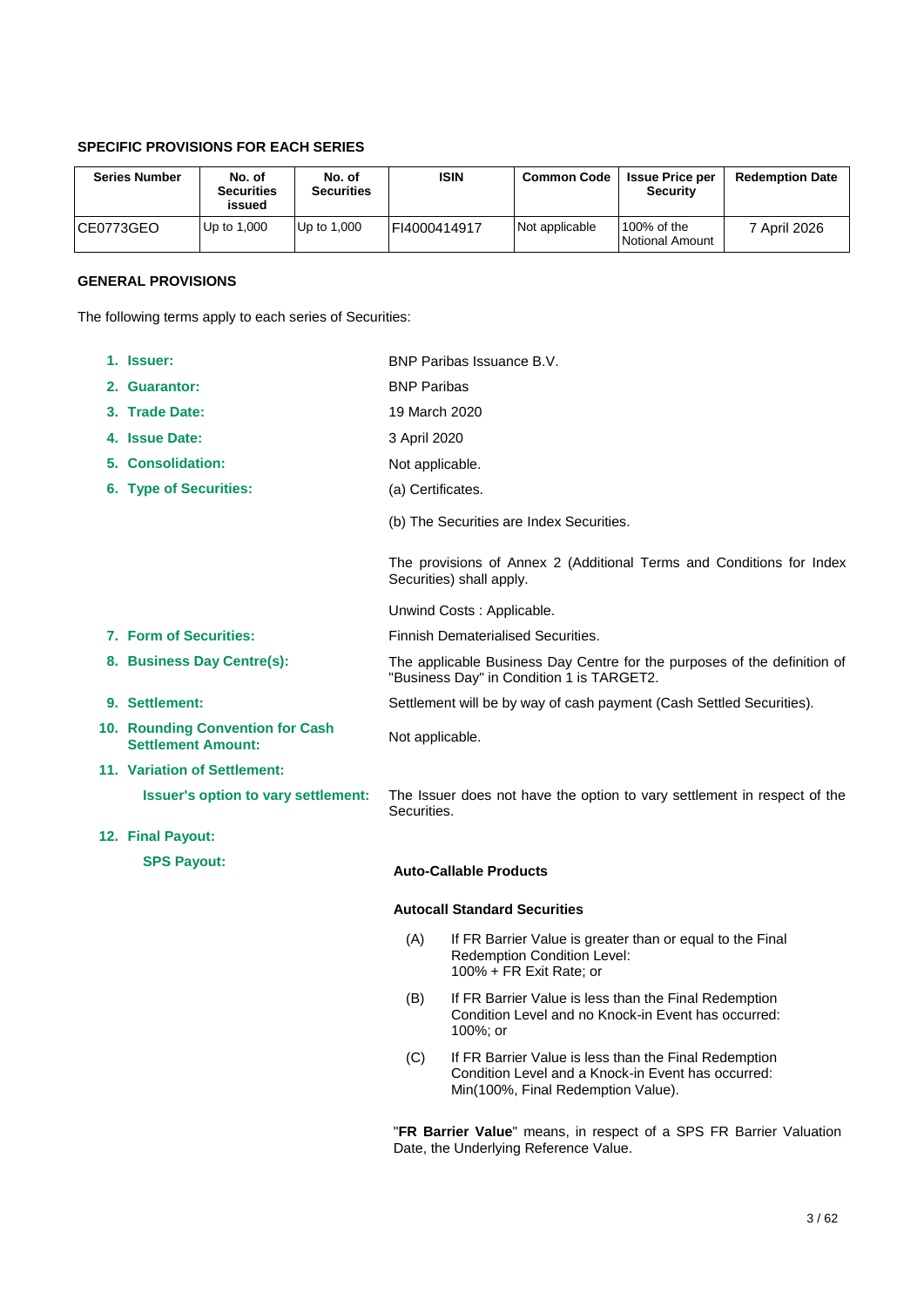"**SPS FR Barrier Valuation Date**" means the Settlement Price Date.

"**Settlement Price Date**" means the Valuation Date.

"**Valuation Date**" means the Redemption Valuation Date.

"**SPS Valuation Date**" means the SPS FR Barrier Valuation Date or the Strike Date, as applicable.

"**Underlying Reference**" means as set out in §25(a) below.

"**Underlying Reference Value**" means, in respect of an Underlying Reference and a SPS Valuation Date, (i) the Underlying Reference Closing Price Value for such Underlying Reference in respect of such SPS Valuation Date (ii) divided by the relevant Underlying Reference Strike Price.

For the avoidance of doubt, when determining (i) above the SPS Valuation Date shall never refer to the Strike Date.

**"Strike Price Closing Value"** Applicable

"**Underlying Reference Closing Price Value**" means, in respect of a SPS Valuation Date, the Closing Level in respect of such day.

"**Underlying Reference Strike Price**" means, in respect of an Underlying Reference, the Underlying Reference Closing Price Value for such Underlying Reference on the Strike Date;

"**Final Redemption Condition Level**" is 100 per cent.

"**FR Exit Rate**" means FR Rate

"**FR Rate**" is 6 x ER %, ER % a percentage expected to be about 10.00 per cent but which will not be less than 8.00 per cent as determined by the Issuer on the Trade Date after the end of the Offer Period. Notice of the rate will be published in the same manner as the publication of these Final Terms and be available by accessing the following link <http://eqdpo.bnpparibas.com/FI4000414917>

"**Final Redemption Value**" means the Underlying Reference Value.

"**SPS Valuation Date**" means the SPS Redemption Valuation Date or the Strike Date, as applicable.

"**SPS Redemption Valuation Date**" means the Settlement Price Date.

"**Settlement Price Date**" means the Valuation Date.

"**Valuation Date**" means the Redemption Valuation Date.

"**Underlying Reference**" means as set out in §25(a) below.

 $4/62$ "**Underlying Reference Value**" means, in respect of an Underlying Reference and a SPS Valuation Date, (i) the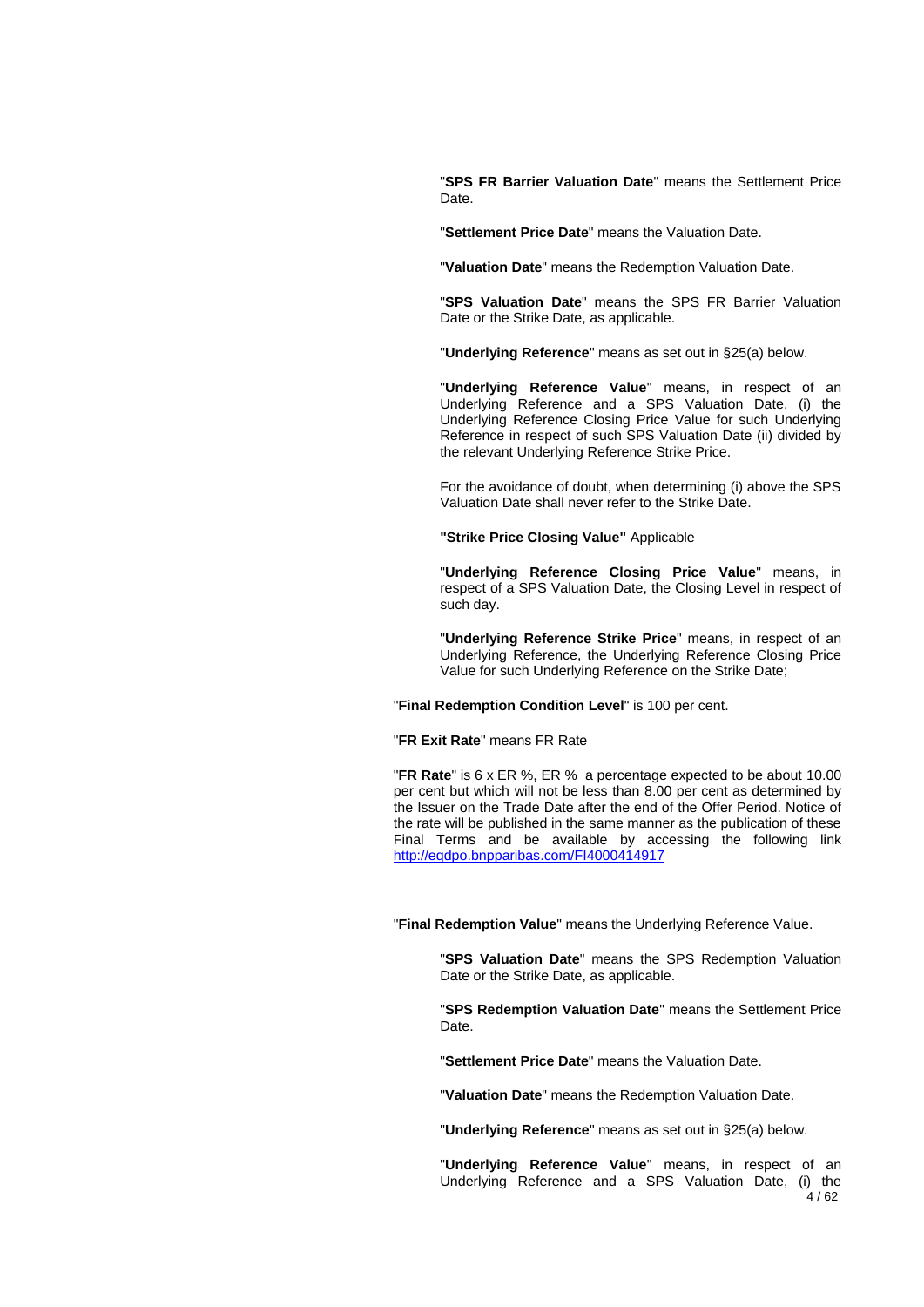|                                       |                                                            | Underlying Reference Closing Price Value for such Underlying<br>Reference in respect of such SPS Valuation Date (ii) divided by<br>the relevant Underlying Reference Strike Price.    |
|---------------------------------------|------------------------------------------------------------|---------------------------------------------------------------------------------------------------------------------------------------------------------------------------------------|
|                                       |                                                            | For the avoidance of doubt, when determining (i) above the SPS<br>Valuation Date shall never refer to the Strike Date.                                                                |
|                                       |                                                            | "Strike Price Closing Value" Applicable                                                                                                                                               |
|                                       |                                                            | "Underlying Reference Closing Price Value" means, in<br>respect of a SPS Valuation Date, the Closing Level in respect of<br>such day.                                                 |
|                                       |                                                            | "Underlying Reference Strike Price" means, in respect of an<br>Underlying Reference, the Underlying Reference Closing Price<br>Value for such Underlying Reference on the Strike Date |
| 13. Relevant Asset(s):                |                                                            | Not applicable.                                                                                                                                                                       |
| 14. Entitlement:                      |                                                            | Not applicable.                                                                                                                                                                       |
| 15. Exchange Rate:                    |                                                            | Not applicable.                                                                                                                                                                       |
| 16. Settlement Currency:              |                                                            | The settlement currency for the payment of the Cash Settlement Amount<br>is Euro ("EUR").                                                                                             |
| 17. Syndication:                      |                                                            | The Securities will be distributed on a non-syndicated basis.                                                                                                                         |
| 18. Minimum Trading Size:             |                                                            | Not applicable.                                                                                                                                                                       |
| 19. Principal Security Agent:         |                                                            | The Finnish Security Agent as indicated in $\S$ 5 of Part B - "Other<br>Information".                                                                                                 |
| 20. Registrar:                        |                                                            | Not applicable.                                                                                                                                                                       |
| 21. Calculation Agent:                |                                                            | BNP Paribas Arbitrage S.N.C.<br>1 rue Laffitte 75009 Paris France                                                                                                                     |
| 22. Governing law:                    |                                                            | English law.                                                                                                                                                                          |
| 23. Masse provisions (Condition 9.4): |                                                            | Not applicable.                                                                                                                                                                       |
|                                       | <b>PRODUCT SPECIFIC PROVISIONS</b>                         |                                                                                                                                                                                       |
| <b>24. Hybrid Securities:</b>         |                                                            | Not applicable.                                                                                                                                                                       |
| 25. Index Securities:                 |                                                            | Applicable.                                                                                                                                                                           |
|                                       | (a) Index/Basket of<br><b>Indices/Index</b><br>Sponsor(s): | The "Underlying Reference" is iSTOXX Europe Next Dividend Low Risk<br>Index (Bloomberg Code: ENDLRP Index).                                                                           |
|                                       |                                                            | Stoxx Limited any successor thereto is the Index Sponsor.                                                                                                                             |
|                                       |                                                            | The iSTOXX Europe Next Dividend Low Risk is a Multi-Exchange Index.                                                                                                                   |
|                                       |                                                            | For the purposes of the Conditions, the Underlying Reference shall be<br>deemed an Index.                                                                                             |
|                                       | (b) Index Currency:                                        | Euro ("EUR").                                                                                                                                                                         |
|                                       | (c) Exchange(s):                                           | As set out in Annex 2 for a Composite Index.                                                                                                                                          |
|                                       | (d) Related Exchange(s):                                   | All Exchanges.                                                                                                                                                                        |
| (e)                                   | <b>Exchange Business Day:</b>                              | Single Index Basis.                                                                                                                                                                   |
| (f)                                   | <b>Scheduled Trading Day:</b>                              | Single Index Basis.                                                                                                                                                                   |
|                                       | (g) Weighting:                                             | Not applicable.                                                                                                                                                                       |
|                                       |                                                            |                                                                                                                                                                                       |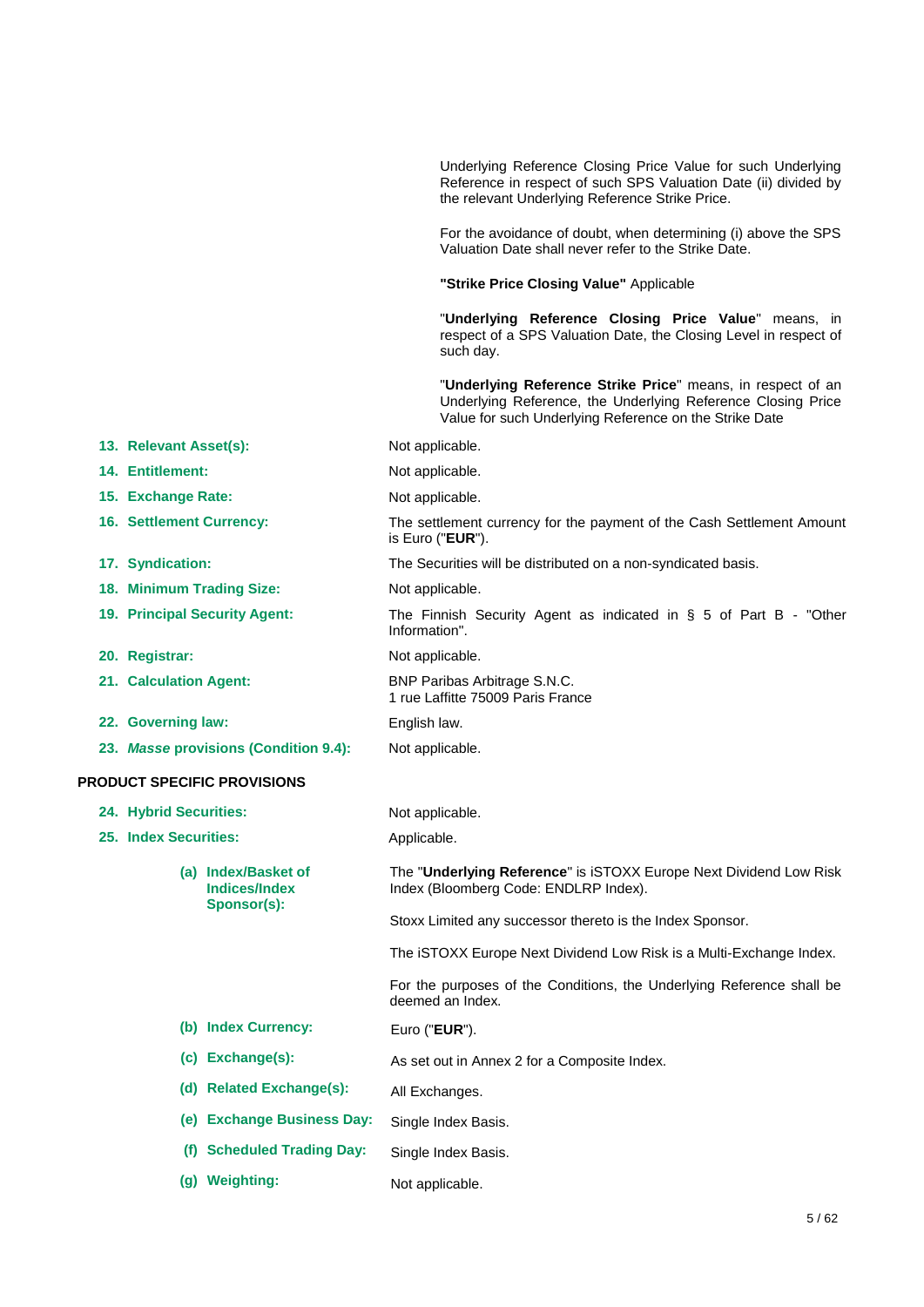|                                                                                         | (h) Settlement Price:                                                                   | Not applicable                                                                                                                     |
|-----------------------------------------------------------------------------------------|-----------------------------------------------------------------------------------------|------------------------------------------------------------------------------------------------------------------------------------|
|                                                                                         | (i) Specified Maximum Days<br>of Disruption:                                            | Five (5) Scheduled Trading Days.                                                                                                   |
|                                                                                         | (i) Valuation Time:                                                                     | Conditions apply.                                                                                                                  |
|                                                                                         | (k) Delayed Redemption on<br><b>Occurrence of an Index</b><br><b>Adjustments Event:</b> | Not applicable.                                                                                                                    |
|                                                                                         | (I) Index Correction Period:                                                            | As per Conditions.                                                                                                                 |
|                                                                                         | (m) Additional provisions<br>applicable to Custom<br>Indices:                           | Not applicable.                                                                                                                    |
|                                                                                         | (n) Additional provisions<br>applicable to Futures<br><b>Price Valuation:</b>           | Not applicable.                                                                                                                    |
|                                                                                         | 26. Share Securities/ETI Securities:                                                    | Not applicable.                                                                                                                    |
| 27. ETI Securities:                                                                     |                                                                                         | Not applicable.                                                                                                                    |
| <b>28. Debt Securities:</b>                                                             |                                                                                         | Not applicable.                                                                                                                    |
|                                                                                         | 29. Commodity Securities:                                                               | Not applicable.                                                                                                                    |
|                                                                                         | <b>30. Inflation Index Securities:</b>                                                  | Not applicable.                                                                                                                    |
| 31. Currency Securities:                                                                |                                                                                         | Not applicable.                                                                                                                    |
| <b>32. Fund Securities:</b>                                                             |                                                                                         | Not applicable.                                                                                                                    |
| 33. Futures Securities:                                                                 |                                                                                         | Not applicable.                                                                                                                    |
|                                                                                         | <b>34. Credit Security Provisions:</b>                                                  | Not applicable.                                                                                                                    |
| 35. Underlying Interest Rate Securities:                                                |                                                                                         | Not applicable.                                                                                                                    |
|                                                                                         | <b>36. Preference Share Certificates:</b>                                               | Not applicable.                                                                                                                    |
| 37. OET Certificates:                                                                   |                                                                                         | Not applicable.                                                                                                                    |
| 38. Illegality (Security Condition 7.1) and<br><b>Force Majeure (Security Condition</b> |                                                                                         | Illegality: redemption in accordance with Security Condition 7.1(d).                                                               |
| $7.2)$ :                                                                                |                                                                                         | Force Majeure: redemption in accordance with Security Condition 7.2(b).                                                            |
|                                                                                         | <b>39. Additional Disruption Events and</b><br><b>Optional Additional Disruption</b>    | (a) Additional Disruption Events: Applicable.                                                                                      |
| Events:                                                                                 |                                                                                         | (b) The following Optional Additional Disruption Events apply to the<br>Securities:                                                |
|                                                                                         |                                                                                         | Administrator/Benchmarks Event                                                                                                     |
|                                                                                         |                                                                                         | (c) Redemption:                                                                                                                    |
|                                                                                         |                                                                                         | Delayed Redemption on Occurrence of an Additional Disruption Event<br>and/or Optional Additional Disruption Event: Not applicable. |
| 40. Knock-in Event:                                                                     |                                                                                         | Applicable.                                                                                                                        |
|                                                                                         |                                                                                         | If the Knock-in Value is strictly less than the Knock-in Level on the Knock-<br>in Determination Day.                              |
|                                                                                         | (a) SPS Knock-in Valuation:                                                             | Applicable.                                                                                                                        |
|                                                                                         |                                                                                         | "Knock-in Value" means the Underlying Reference Value.                                                                             |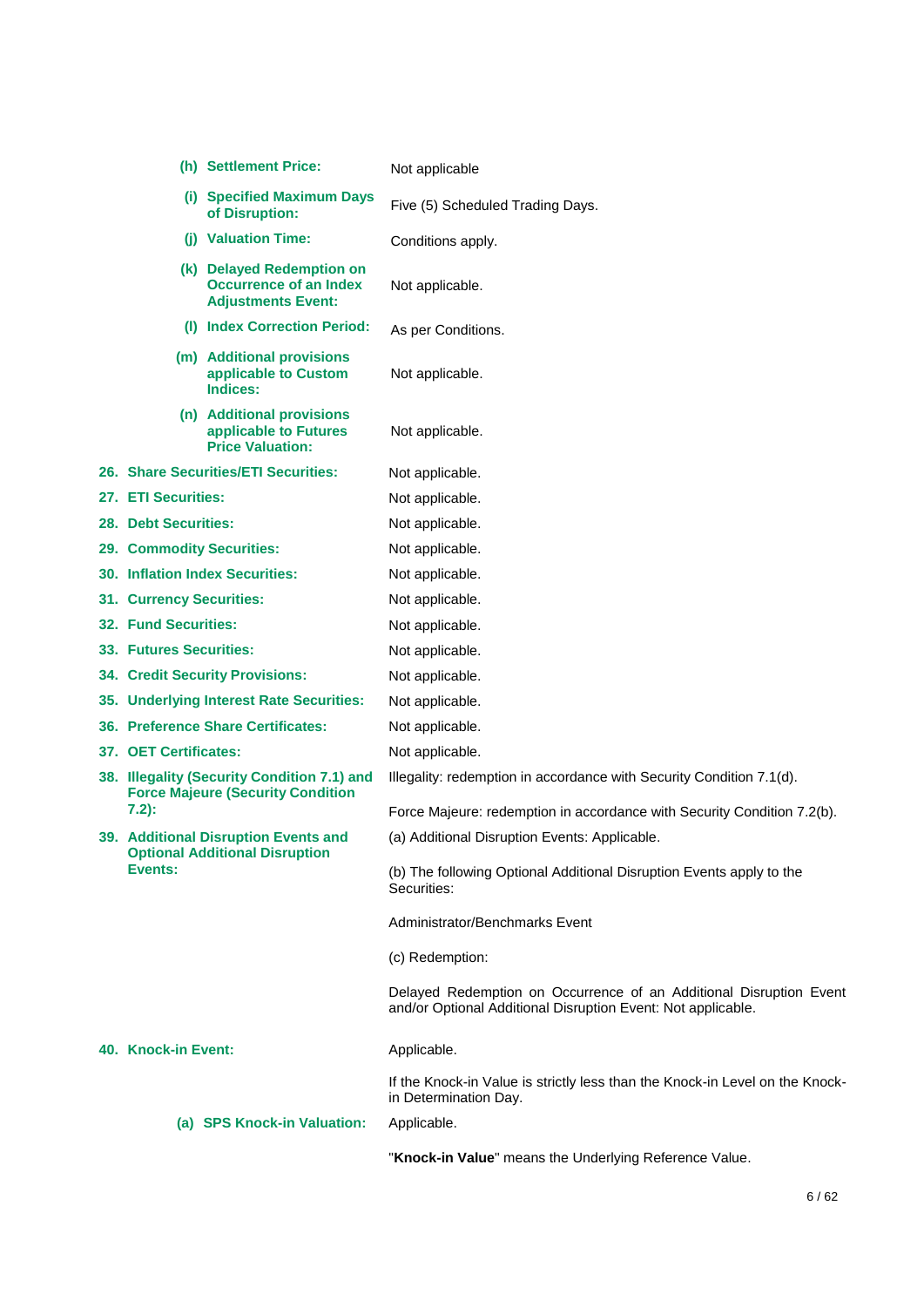"**SPS Valuation Date**" means the Knock-in Determination Day or the Strike Date as applicable.

"**Underlying Reference**" means as set out in §25(a) above.

"**Underlying Reference Value**" means, in respect of an Underlying Reference and a SPS Valuation Date, (i) the Underlying Reference Closing Price Value for such Underlying Reference in respect of such SPS Valuation Date (ii) divided by the relevant Underlying Reference Strike Price.

For the avoidance of doubt, when determining (i) above the SPS Valuation Date shall never refer to the Strike Date.

"**Strike Price Closing Value"** Applicable

"**Underlying Reference Closing Price Value**" means, in respect of a SPS Valuation Date, the Closing Level in respect of such day.

"**Underlying Reference Strike Price**" means, in respect of an Underlying Reference, the Underlying Reference Closing Price Value for such Underlying Reference on the Strike Date

|                      | (b) Level:                                                             | Not applicable.                                    |
|----------------------|------------------------------------------------------------------------|----------------------------------------------------|
|                      | (c) Knock-in Level/Knock-in<br><b>Range Level:</b>                     | 70 per cent                                        |
|                      | (d) Knock-in Period<br><b>Beginning Date:</b>                          | Not applicable.                                    |
|                      | (e) Knock-in Period<br><b>Beginning Date Day</b><br><b>Convention:</b> | Not applicable.                                    |
|                      | (f) Knock-in Determination<br>Period:                                  | Not applicable.                                    |
|                      | (g) Knock-in Determination<br>$Day(s)$ :                               | The Redemption Valuation Date.                     |
|                      | (h) Knock-in Period Ending<br>Date:                                    | Not applicable.                                    |
|                      | (i) Knock-in Period Ending<br><b>Date Day Convention:</b>              | Not applicable.                                    |
|                      | (i) Knock-in Valuation Time:                                           | Not applicable.                                    |
|                      | (k) Knock-in Observation<br><b>Price Source:</b>                       | Not applicable.                                    |
|                      | (I) Disruption<br><b>Consequences:</b>                                 | Applicable.                                        |
| 41. Knock-out Event: |                                                                        | Not applicable.                                    |
| <b>REDEMPTION</b>    | 42. EXERCICE, VALUATION AND                                            | Applicable.                                        |
|                      | (a) Notional Amount of each<br><b>Certificate:</b>                     | EUR 1,000                                          |
|                      | (b) Partly Paid Certificates:                                          | The Certificates are not Partly Paid Certificates. |
|                      | (c) Interest:                                                          | Not applicable.                                    |
|                      | (d) Fixed Rate Provisions:                                             | Not applicable                                     |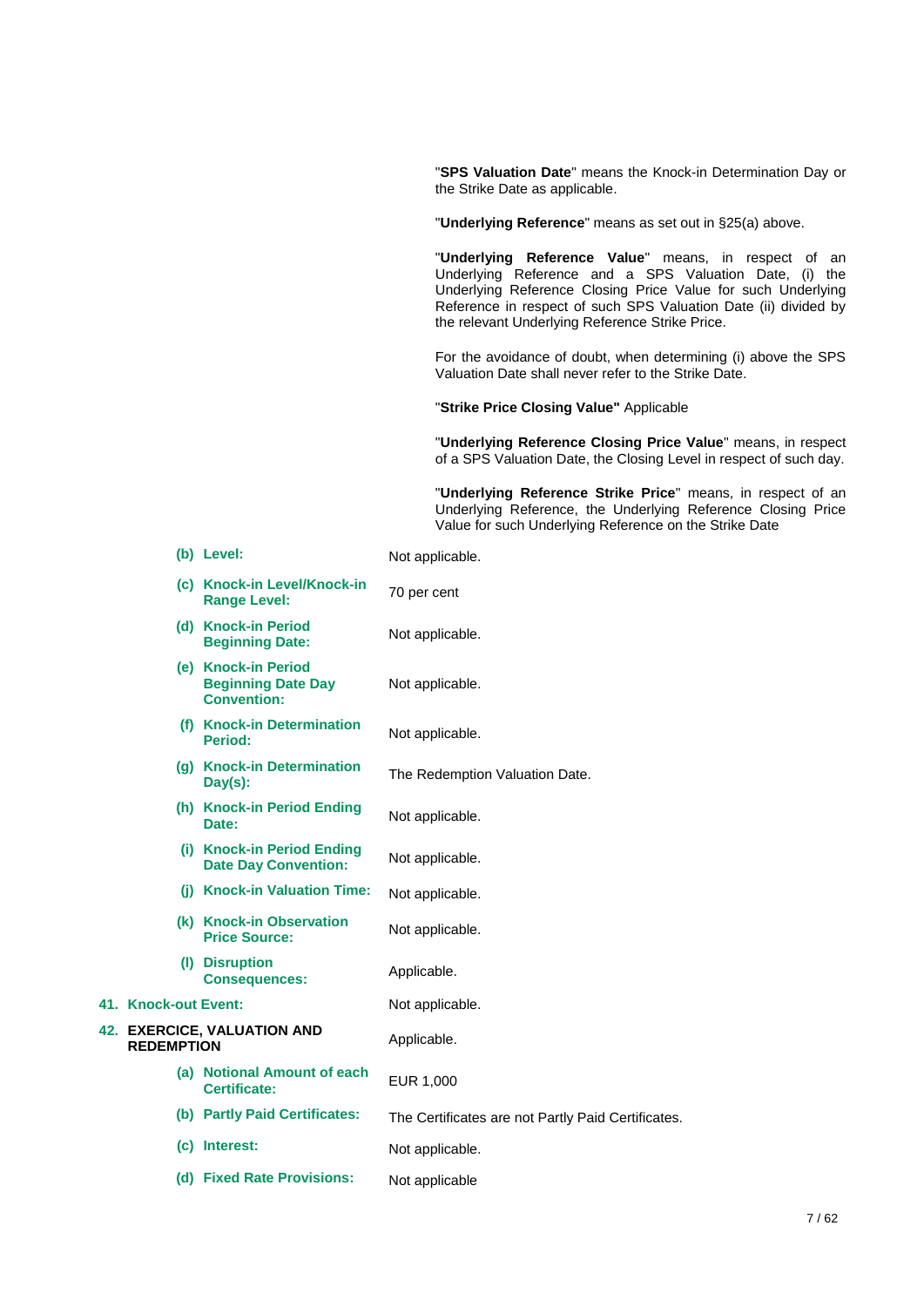|     | (e) Floating Rate Provisions:                          |                                                                                 | Not applicable                                                                                                                             |
|-----|--------------------------------------------------------|---------------------------------------------------------------------------------|--------------------------------------------------------------------------------------------------------------------------------------------|
|     | (f) Linked Interest<br><b>Certificates:</b>            |                                                                                 | Not applicable                                                                                                                             |
|     | (g) Payment of Premium<br>Amount(s):                   |                                                                                 | The Certificates are not Instalment Certificates.                                                                                          |
|     |                                                        | (h) Index Linked Interest<br><b>Certificates:</b>                               | Not applicable.                                                                                                                            |
|     |                                                        | (i) Share Linked/ETI Share<br><b>Linked Interest</b><br><b>Certificates:</b>    | Not applicable.                                                                                                                            |
|     |                                                        | (i) ETI Linked Interest<br><b>Certificates:</b>                                 | Not applicable.                                                                                                                            |
|     |                                                        | (k) Debt Linked Interest<br><b>Certificates:</b>                                | Not applicable.                                                                                                                            |
| (1) |                                                        | <b>Commodity Linked</b><br><b>Interest Certificates:</b>                        | Not applicable.                                                                                                                            |
| (m) |                                                        | <b>Inflation Index Linked</b><br><b>Interest Certificates:</b>                  | Not applicable.                                                                                                                            |
| (n) |                                                        | <b>Currency Linked</b><br><b>Interest Certificates:</b>                         | Not applicable.                                                                                                                            |
| (o) | <b>Fund Linked Interest</b><br><b>Certificates:</b>    |                                                                                 | Not applicable.                                                                                                                            |
| (p) | <b>Futures Linked Interest</b><br><b>Certificates:</b> |                                                                                 | Not applicable.                                                                                                                            |
| (q) |                                                        | <b>Underlying Interest</b><br><b>Rate Linked Interest</b><br><b>Provisions:</b> | Not applicable.                                                                                                                            |
| (r) |                                                        | <b>Automatic Early</b><br><b>Redemption:</b>                                    | Applicable.                                                                                                                                |
|     |                                                        | (i) Automatic Early<br><b>Redemption Event:</b>                                 | <b>Single Standard Automatic Early Redemption</b>                                                                                          |
|     |                                                        |                                                                                 | If on any Automatic Early Redemption Valuation Date the SPS AER Value<br>is greater than or equal to the Automatic Early Redemption Level. |
|     |                                                        | (ii) Automatic Early<br><b>Redemption Payout:</b>                               | <b>SPS Automatic Early Redemption Payout:</b>                                                                                              |
|     |                                                        |                                                                                 | NA x (AER Redemption Percentage + AER Exit Rate)                                                                                           |
|     |                                                        |                                                                                 | "AER Redemption Percentage" is 100 per cent.                                                                                               |
|     |                                                        | (iii) Automatic Early<br><b>Redemption Date(s):</b>                             | 6 April 2021 (n=1), 4 April 2022 (n=2), 3 April 2023 (n=3), 3 April 2024<br>$(n=4)$ and 3 April 2025 (n=5).                                |
|     |                                                        | (iv) Observation Price<br>Source:                                               | Not applicable.                                                                                                                            |
|     |                                                        | (v) Underlying<br><b>Reference Level:</b>                                       | Not applicable.                                                                                                                            |
|     |                                                        |                                                                                 | SPS AER Valuation: Applicable.                                                                                                             |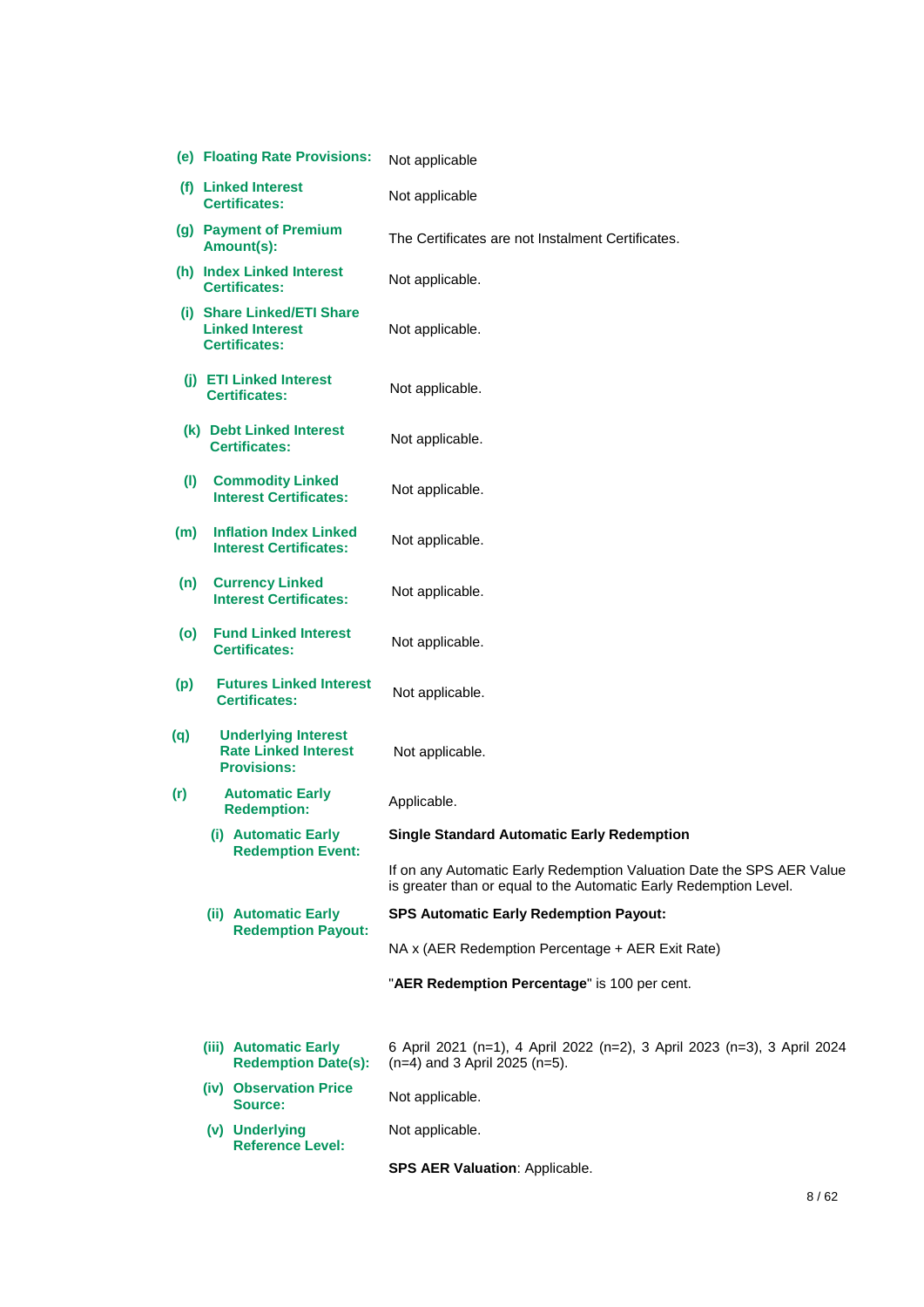|       |                                                                        | "SPS AER Value" means the Underlying Reference Value.                                                                                                                                                                                                                                                |  |
|-------|------------------------------------------------------------------------|------------------------------------------------------------------------------------------------------------------------------------------------------------------------------------------------------------------------------------------------------------------------------------------------------|--|
|       |                                                                        | "SPS Valuation Date" means each Automatic Early Redemption<br>Valuation Date or the Strike Date as applicable.                                                                                                                                                                                       |  |
|       |                                                                        | "Underlying Reference" means as set out in §25(a) above.                                                                                                                                                                                                                                             |  |
|       |                                                                        | "Underlying Reference Value" means, in respect of an<br>Underlying Reference and a SPS Valuation Date, (i) the<br>Underlying Reference Closing Price Value for such Underlying<br>Reference in respect of such SPS Valuation Date (ii) divided by<br>the relevant Underlying Reference Strike Price. |  |
|       |                                                                        | For the avoidance of doubt, when determining (i) above the SPS<br>Valuation Date shall never refer to the Strike Date.                                                                                                                                                                               |  |
|       |                                                                        | "Strike Price Closing Value": Applicable                                                                                                                                                                                                                                                             |  |
|       |                                                                        | "Underlying Reference Closing Price Value" means, in respect<br>of a SPS Valuation Date, the Closing Level in respect of such day.                                                                                                                                                                   |  |
|       |                                                                        | "Underlying Reference Strike Price" means, in respect of an<br>Underlying Reference, the Underlying Reference Closing Price<br>Value for such Underlying Reference on the Strike Date.                                                                                                               |  |
|       | (vi) Automatic Early<br><b>Redemption Level:</b>                       | 100 per cent.                                                                                                                                                                                                                                                                                        |  |
|       | (vii) Automatic Early<br><b>Redemption</b><br>Percentage:              | Not applicable.                                                                                                                                                                                                                                                                                      |  |
|       | (viii) Automatic Early<br><b>Redemption</b><br><b>Percentage Up:</b>   | Not applicable.                                                                                                                                                                                                                                                                                      |  |
|       | (ix) Automatic Early<br><b>Redemption</b><br><b>Percentage Down:</b>   | Not applicable.                                                                                                                                                                                                                                                                                      |  |
|       | (x) AER Exit Rate:                                                     | <b>AER Rate</b>                                                                                                                                                                                                                                                                                      |  |
|       |                                                                        | AER Rate is n x 9%                                                                                                                                                                                                                                                                                   |  |
|       |                                                                        | n is a number from 1 to 5 representing the relevant Automatic<br>Redemption Valuation Date.                                                                                                                                                                                                          |  |
|       | (xi) Automatic Early<br><b>Redemption</b><br><b>Valuation Date(s):</b> | 22 March 2021 (n=1), 21 March 2022 (n=2), 20 March 2023 (n=3), 20<br>March 2024 (n=4) and 20 March 2025 (n=5).                                                                                                                                                                                       |  |
|       | (s) Renouncement Notice<br><b>Cut-off Time:</b>                        | Not applicable.                                                                                                                                                                                                                                                                                      |  |
|       | (t) Strike Date:                                                       | 20 March 2020.                                                                                                                                                                                                                                                                                       |  |
|       | (u) Strike Price:                                                      | Not applicable.                                                                                                                                                                                                                                                                                      |  |
| Date: | (v) Redemption Valuation                                               | 20 March 2026.                                                                                                                                                                                                                                                                                       |  |
|       | (w) Averaging:                                                         | Averaging does not apply to the Securities.                                                                                                                                                                                                                                                          |  |
|       | (x) Observation Dates:                                                 | Not applicable.                                                                                                                                                                                                                                                                                      |  |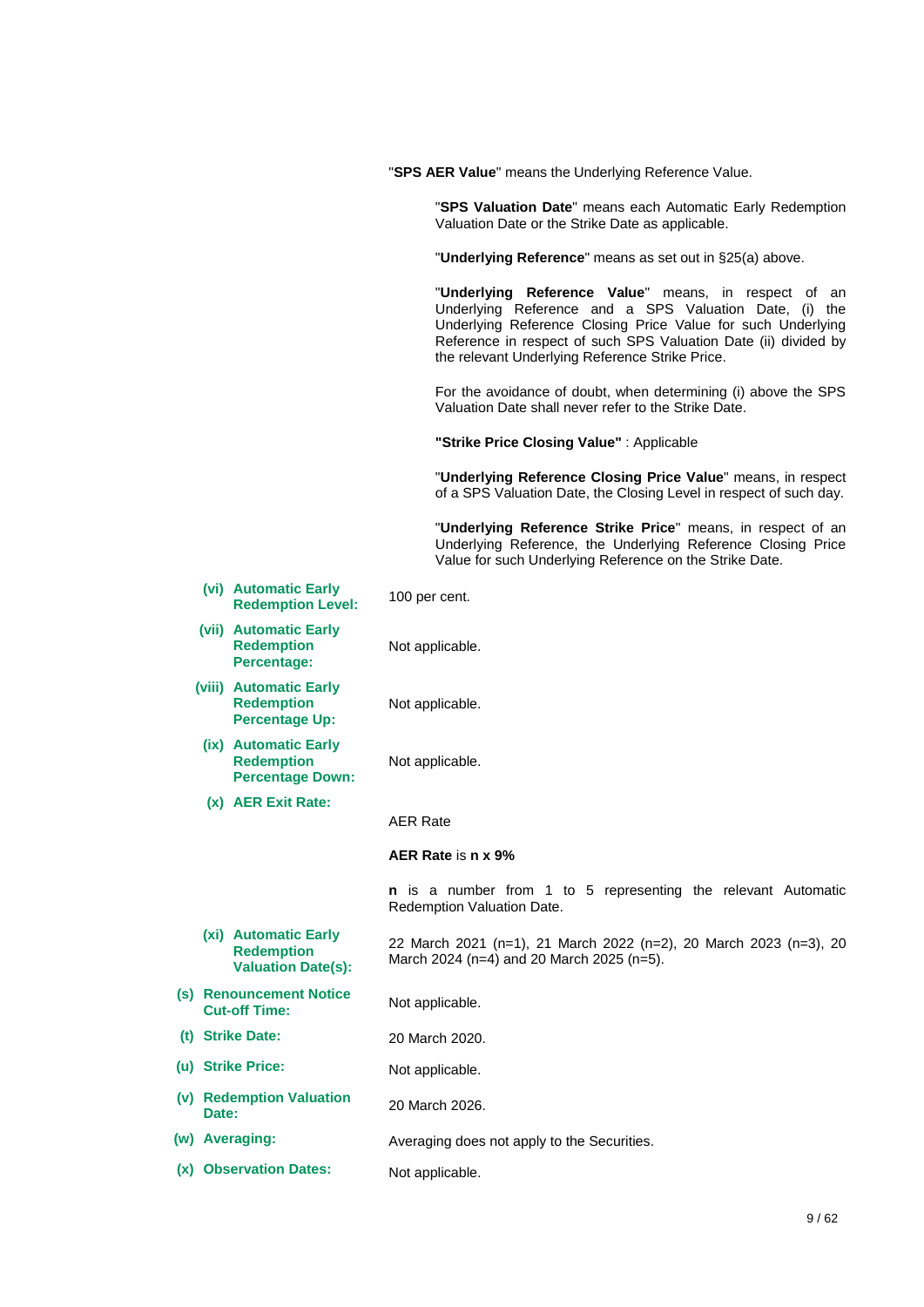| (v) | <b>Observation Period:</b>                                                           | Not applicable. |
|-----|--------------------------------------------------------------------------------------|-----------------|
|     | (z) Settlement Business Day:                                                         | Not applicable. |
|     | (aa) Cut-off Date:                                                                   | Not applicable. |
|     | (bb) Identification information<br>of Holders as provided by<br><b>Condition 29:</b> | Not applicable. |

### **DISTRIBUTION AND US SALES ELIGIBILITY**

|                                                           | 43. U.S. Selling Restrictions:                                                                                                                           | or transferred to any U.S. person at any time.                              | Not applicable - the Securities may not be legally or beneficially owned by |  |  |
|-----------------------------------------------------------|----------------------------------------------------------------------------------------------------------------------------------------------------------|-----------------------------------------------------------------------------|-----------------------------------------------------------------------------|--|--|
| 44. Additional U.S. Federal income tax<br>considerations: |                                                                                                                                                          | 871(m) of the U.S. Internal Revenue Code of 1986.                           | The Securities are not Specified Securities for the purpose of Section      |  |  |
| 45. Registered broker/dealer:                             |                                                                                                                                                          | Not applicable.                                                             |                                                                             |  |  |
|                                                           | 46. TEFRA C or TEFRA Not Applicable:                                                                                                                     | <b>TEFRA Not Applicable.</b>                                                |                                                                             |  |  |
| 47. Non exempt Offer:                                     |                                                                                                                                                          | Applicable                                                                  |                                                                             |  |  |
|                                                           | (i) Non-exempt Offer<br>Jurisdictions:                                                                                                                   | Finland.                                                                    |                                                                             |  |  |
|                                                           | (ii) Offer Period:                                                                                                                                       | 3 February 2020 to 13 March 2020                                            |                                                                             |  |  |
|                                                           | (iii) Financial intermediaries<br>granted specific consent<br>to use the Base<br><b>Prospectus in</b><br>accordance with the<br><b>Conditions in it:</b> | <b>SIP Nordic Fondkommission A.B.</b><br>Kasarmikatu 36,<br>00130 HELSINKI. |                                                                             |  |  |
|                                                           | (iv) General Consent:                                                                                                                                    | Not applicable.                                                             |                                                                             |  |  |
|                                                           | (v) Other Authorised Offeror<br>Terms:                                                                                                                   | Not applicable.                                                             |                                                                             |  |  |
| <b>Investors:</b>                                         | 48. Prohibition of Sales to EEA Retail                                                                                                                   | (a) Selling Restriction:                                                    | Not applicable.                                                             |  |  |
|                                                           |                                                                                                                                                          | (b) Legend:                                                                 | Not applicable.                                                             |  |  |
|                                                           | <b>PROVISIONS RELATING TO COLLATERAL AND SECURITY</b>                                                                                                    |                                                                             |                                                                             |  |  |
|                                                           | 49. Secured Securities other than<br><b>Notional Value Repack Securities:</b>                                                                            | Not applicable.                                                             |                                                                             |  |  |

**50. Notional Value Repack Securities:** Not applicable.

## **Responsibility**

The Issuer accepts responsibility for the information contained in these Final Terms. To the best of the knowledge of the Issuer (who has taken all reasonable care to ensure that such is the case), the information contained herein is in accordance with the facts and does not omit anything likely to affect the import of such information.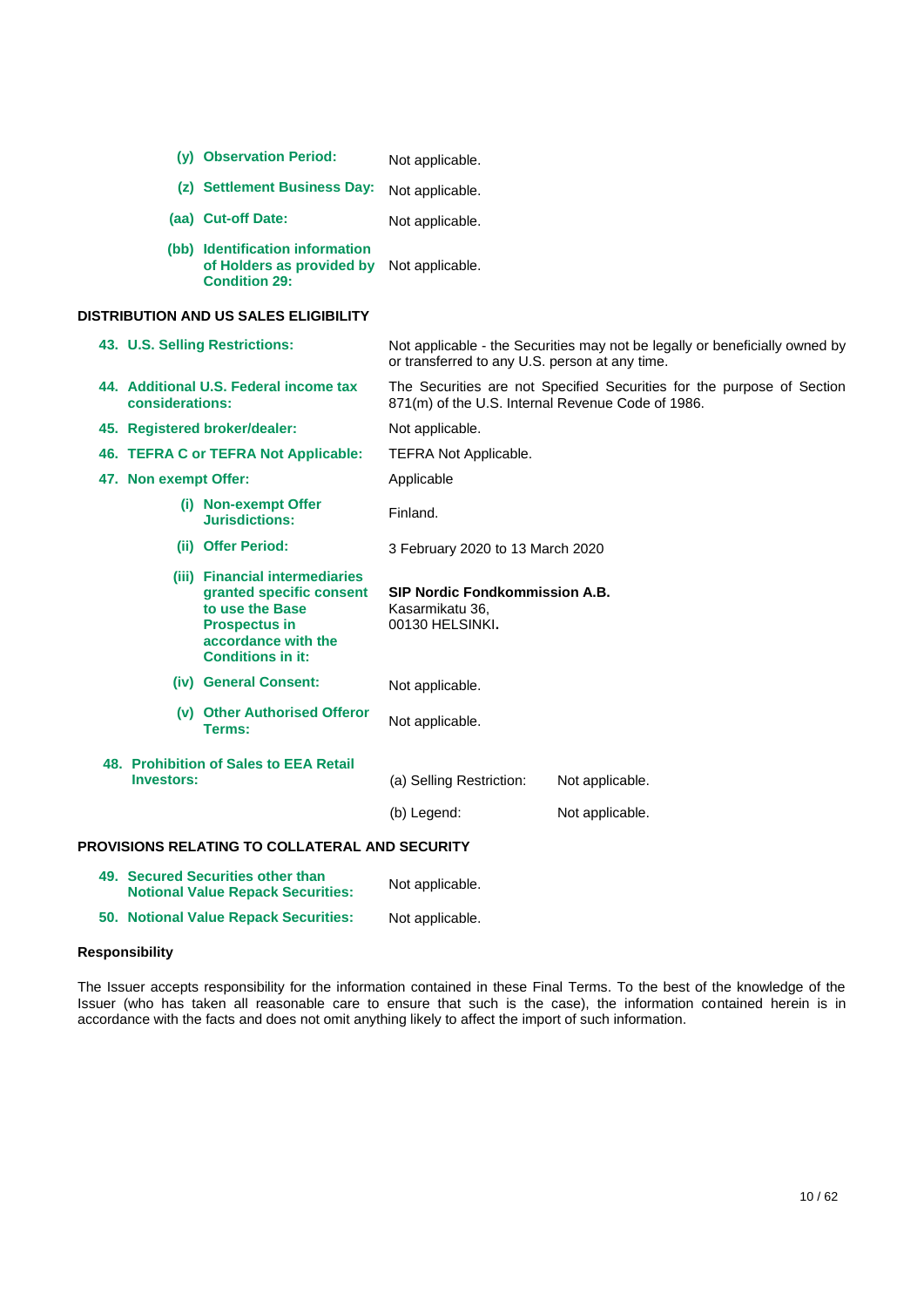Signed on behalf of BNP Paribas Issuance B.V.

As Issuer:

 $\mathbb{Z}^{\prime}$ 

By: Samy RAMTANI. Duly authorised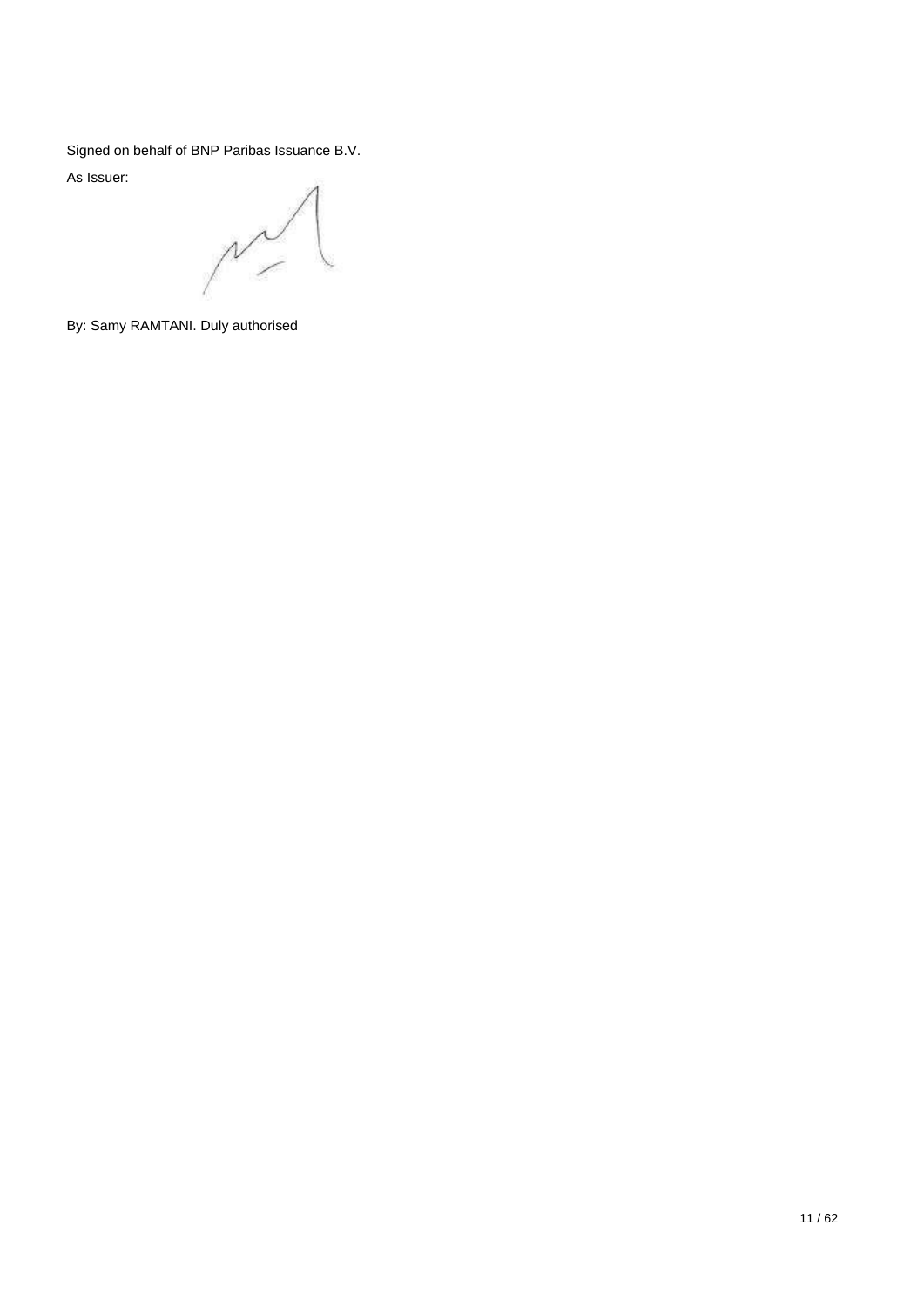### **PART B - OTHER INFORMATION**

## **1. Listing and Admission to trading - De listing**

Application will be made to list the Securities and to admit the Securities for trading on the Nordic Derivatives Exchange of the Nordic Growth Market NGM AB.

### **2. Ratings**

The Securities have not been rated.

### **3. Interests of Natural and Legal Persons Involved in the Issue**

Save as discussed in the "*Potential Conflicts of Interest*" paragraph in the "*Risks*" in the Base Prospectus, so far as the Issuer is aware, no person involved in the offer of the Securities has an interest material to the offer.

### **4. Performance of Underlying/Formula/Other Variable and Other Information concerning the Underlying Reference**

See Base Prospectus for an explanation of effect on value of Investment and associated risks in investing in Securities.

Information on each Share shall be available on the relevant website as set out below.

Past and further performances of each Share are available on the relevant Exchange website as set out in below and its volatility may be obtained from the Calculation Agent by emailing [paris.cmcs@bnpparibas.com.](mailto:paris.cmcs@bnpparibas.com)

The Issuer does not intend to provide post-issuance information.

**Place where information on the Underlying Share can be obtained:**

**iSTOXX Europe Next Dividend Low Risk Index** Website[: www.istoxx.com](http://www.istoxx.com/)

### **Index Disclaimer**

Neither the Issuer nor the Guarantor shall have any liability for any act or failure to act by an Index Sponsor in connection with the calculation, adjustment or maintenance of an Index. Except as disclosed prior to the Issue Date, neither the Issuer, the Guarantor nor their affiliates has any affiliation with or control over an Index or Index Sponsor or any control over the computation, composition or dissemination of an Index. Although the Calculation Agent will obtain information concerning an Index from publicly available sources it believes reliable, it will not independently verify this information. Accordingly, no representation, warranty or undertaking (express or implied) is made and no responsibility is accepted by the Issuer, the Guarantor, their affiliates or the Calculation Agent as to the accuracy, completeness and timeliness of information concerning an Index.

#### **iSTOXX Europe Next Dividend Low Risk Index**

The issue of the Securities is not sponsored, endorsed, sold, or promoted by any index to which the return on the Securities is linked (an "Index", including any successor index) or any index sponsor of an Index to which the return on the Securities is linked (an "Index Sponsor") and no Index Sponsor makes any representation whatsoever, whether express or implied, either as to the results to be obtained from the use of an Index and/or the levels at which an Index stands at any particular time on any particular date or otherwise. No Index or Index Sponsor shall be liable (whether in negligence or otherwise) to any person for any error in an Index and an Index Sponsor is under no obligation to advise any person of any error therein. No Index Sponsor is making any representation whatsoever, whether express or implied, as to the advisability of purchasing or assuming any risk in connection with the Securities. Neither the Issuer nor the Guarantor shall have any liability for any act or failure to act by an Index Sponsor in connection with the calculation, adjustment or maintenance of an Index. Except as disclosed prior to the Issue Date, neither the Issuer, the Guarantor nor their affiliates has any affiliation with or control over an Index or Index Sponsor or any control over the computation, composition or dissemination of an Index. Although the Calculation Agent will obtain information concerning an Index from publicly available sources it believes reliable, it will not independently verify this information. Accordingly, no representation, warranty or undertaking (express or implied) is made and no responsibility is accepted by the Issuer, the Guarantor, their affiliates or the Calculation Agent as to the accuracy, completeness and timeliness of information concerning an Index.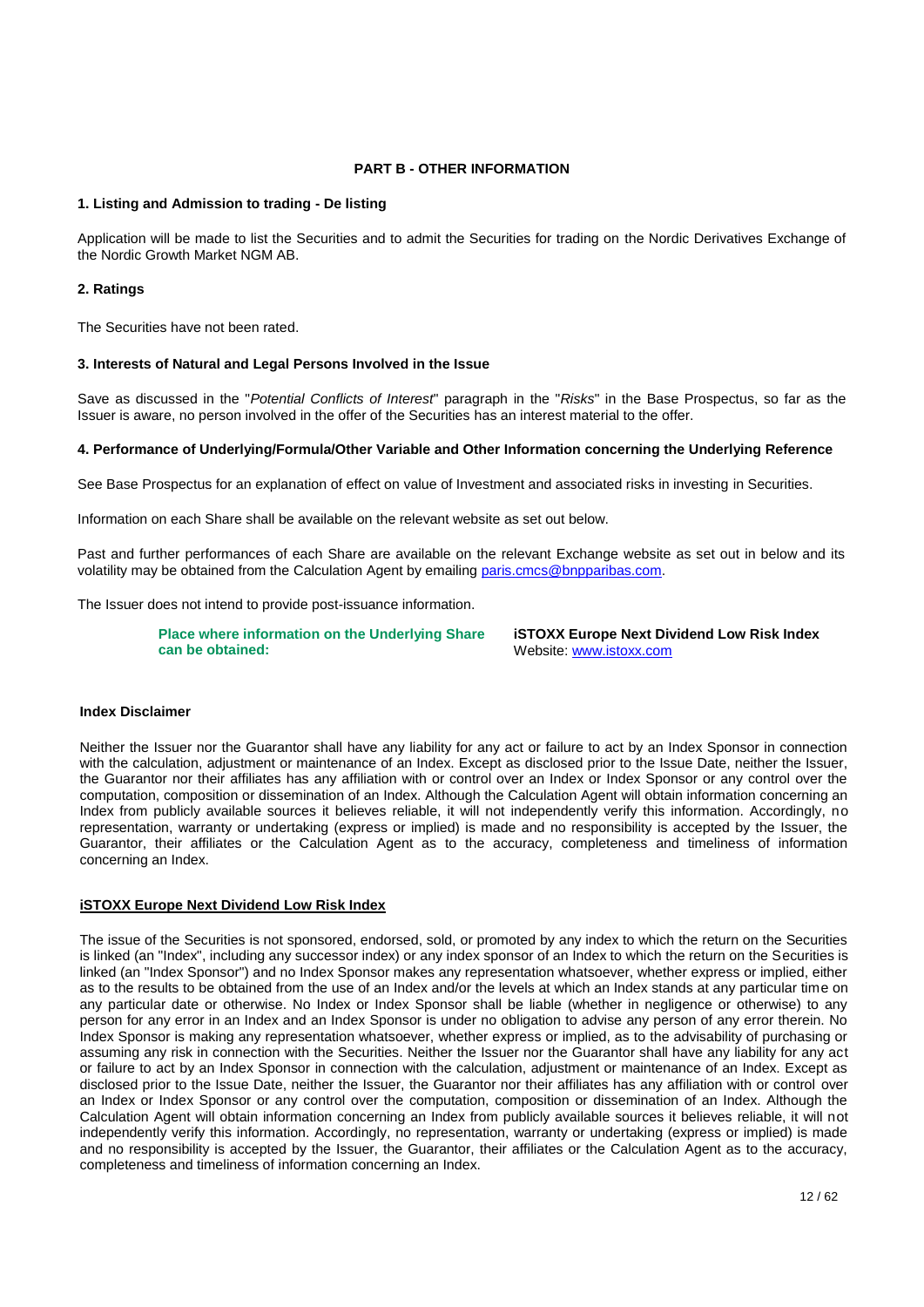#### **5. Operational Information**

#### **Relevant Clearing System(s):** Euroclear Finland.

Identification number: 0861597-4

**If other than Euroclear Bank S.A./N.V., Clearstream Banking, S.A., Euroclear France include the relevant identification number and in the case of the Finnish Dematerialised Securities, the Finnish Security Agent:**

Finnish Security Agent Svenska Handelsbanken AB (publ), Helsinki Branch Address: Svenska Handelsbanken AB (publ), Helsinki Branch Aleksanterinkatu 11 00100 Helsinki Finland

#### **6. Terms and Conditions of the Public Offer**

### **Offer Price:** Issue Price

**amount of application:**

**Conditions to which the offer is subject:** The Issuer reserves the right to modify the total nominal amount of the Certificates to which investors can subscribe, withdraw the offer of the Securities and cancel the issuance of the Securities for any reason, in accordance with the Distributor at any time on or prior to the Issue Date. For the avoidance of doubt, if any application has been made by a potential investor and the Issuer exercises such a right, each such potential investor shall not be entitled to subscribe or otherwise acquire the Securities. Such an event will be notified to investors via the following link:

#### <http://eqdpo.bnpparibas.com/FI4000414917>

The Issuer will determine the final amount of Securities issued up to a limit of Up to 1,000 Securities. The final amount that are issued on the Issue Date will be listed on the Official List of the Nordic Derivatives Exchange of the Nordic Growth Market NGM AB. Securities will be allotted subject to availability in the order of receipt of investors' applications. The final amount of the Securities issued will be determined by the Issuer in light of prevailing market conditions, and depending on the number of Securities which have been agreed to be purchased as of the Issue Date.

**Description of the application process:** Application to subscribe for the Securities can be made in Finland through the Authorised Offeror. The distribution activity will be carried out in accordance with the usual procedures of the Authorised Offeror Prospective investors will not be required to enter into any contractual arrangements directly with the Issuer in relation to the subscription for the Securities.

**Details of the minimum and/or maximum**  Minimum subscription amount per investor: One (1) Certificates. Maximum subscription amount per investor: The number of Securities issued as set out in SPECIFIC PROVISIONS FOR EACH SERIES in Part A.

The maximum amount of application of Securities will be subject only to availability at the time of the application.

There are no pre-identified allotment criteria.

The Authorised Offeror will adopt allotment criteria that ensure equal treatment of prospective investors. All of the Securities requested through the Authorised Offeror during the Offer Period will be assigned up to the maximum amount of the Offer.

In the event that during the Offer Period the requests exceed the total amount of the offer destined to prospective investors the Issuer, in accordance with the Authorised Offeror, will proceed to early terminate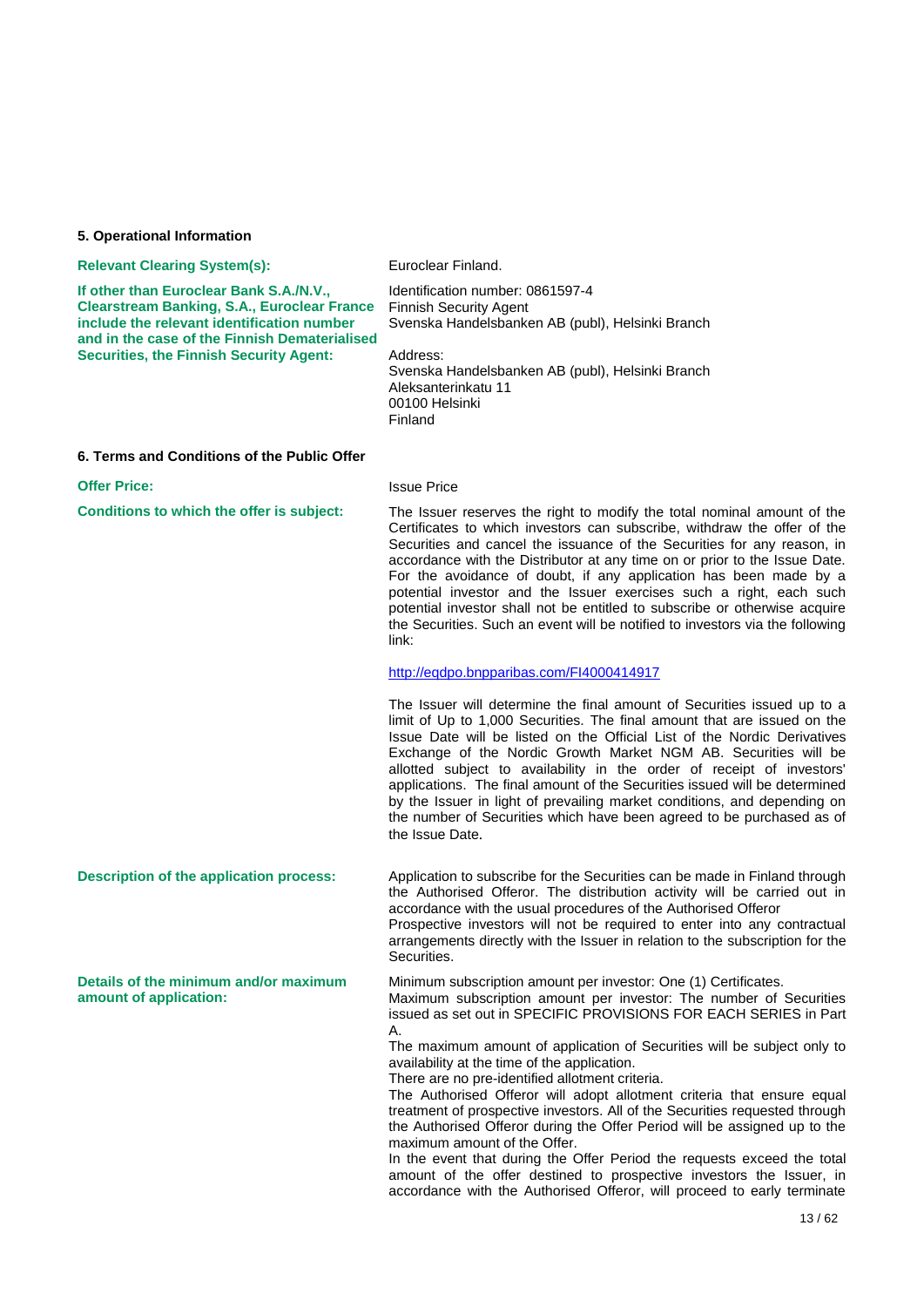|                                                                                                                                                                                                                                   | the Offer Period and will immediately suspend the acceptance of further<br>requests.                                                                                                                                                                                                               |
|-----------------------------------------------------------------------------------------------------------------------------------------------------------------------------------------------------------------------------------|----------------------------------------------------------------------------------------------------------------------------------------------------------------------------------------------------------------------------------------------------------------------------------------------------|
| <b>Description of possibility to reduce</b><br>subscriptions and manner for refunding<br>excess amount paid by applicants:                                                                                                        | Not applicable.                                                                                                                                                                                                                                                                                    |
| Details of the method and time limits for<br>paying up and delivering Securities:                                                                                                                                                 | The Securities will be issued on the Issue Date against payment to the<br>Issuer by the Authorised Offeror of the gross subscription moneys.<br>The Securities are cleared through the clearing systems and are due to<br>be delivered through the Authorised Offeror on or around the Issue Date. |
| Manner in and date on which results of the<br>offer are to be made public:                                                                                                                                                        | Publication<br>the<br>following<br>website:<br>on<br>http://eqdpo.bnpparibas.com/FI4000414917 on or around the Issue Date.                                                                                                                                                                         |
| Procedure for exercise of any right of pre-<br>emption, negotiability of subscription rights<br>and treatment of subscription rights not<br>exercised:                                                                            | Not applicable.                                                                                                                                                                                                                                                                                    |
| Process for notification to applicants of the<br>amount allotted and indication whether<br>dealing may begin before notification is<br>made:                                                                                      | In the case of over subscription, allotted amounts will be notified to<br>applicants (i) on the following website: http://eqdpo.bnpparibas.com/<br>FI4000414917                                                                                                                                    |
|                                                                                                                                                                                                                                   | on or around the Issue Date.                                                                                                                                                                                                                                                                       |
|                                                                                                                                                                                                                                   | No dealing in the Certificates may begin before any such notification is                                                                                                                                                                                                                           |
|                                                                                                                                                                                                                                   | made.<br>In all other cases, allotted amounts will be equal to the amount of the                                                                                                                                                                                                                   |
|                                                                                                                                                                                                                                   | application, and no further notification shall be made.                                                                                                                                                                                                                                            |
|                                                                                                                                                                                                                                   | In all cases, no dealing in the Certificates may take place prior to the<br><b>Issue Date.</b>                                                                                                                                                                                                     |
| Amount of any expenses and taxes<br>specifically charges to the subscriber or<br>purchaser:                                                                                                                                       | The Issuer is not aware of any expenses and taxes specifically charged to<br>the subscriber.                                                                                                                                                                                                       |
| Name and address of the entities which have<br>a firm commitment to act as intermediaries in<br>secondary trading, providing liquidity<br>through bid and after rates and a description<br>of the main terms of their commitment: | None.                                                                                                                                                                                                                                                                                              |
| 7. Placing and Underwriting                                                                                                                                                                                                       |                                                                                                                                                                                                                                                                                                    |
| Name(s) and address(es), to the extent<br>known to the issuer, of the placers in the<br>various countries where the offer takes<br>place:                                                                                         | The Authorised Offerors identified in Paragraph 47 of Part A and<br>identifiable from the Base Prospectus.                                                                                                                                                                                         |
| Name and address of the co-ordinator(s) of<br>the global offer and of single parts of the<br>offer:                                                                                                                               | Not applicable.                                                                                                                                                                                                                                                                                    |
| Name and address of any paying agents and<br>depository agents in each country (in<br>addition to the Principal Paying Agent):                                                                                                    | Not applicable.                                                                                                                                                                                                                                                                                    |
| Entities agreeing to underwrite the issue on<br>a firm commitment basis, and entities<br>agreeing to place the issue without a firm<br>commitment or under "best efforts"<br>arrangements:                                        | Not applicable.                                                                                                                                                                                                                                                                                    |
| When the underwriting agreement has been<br>or will be reached:                                                                                                                                                                   | No underwriting commitment is undertaken by the Authorised Offeror.                                                                                                                                                                                                                                |
| 8. EU Benchmarks Regulation                                                                                                                                                                                                       |                                                                                                                                                                                                                                                                                                    |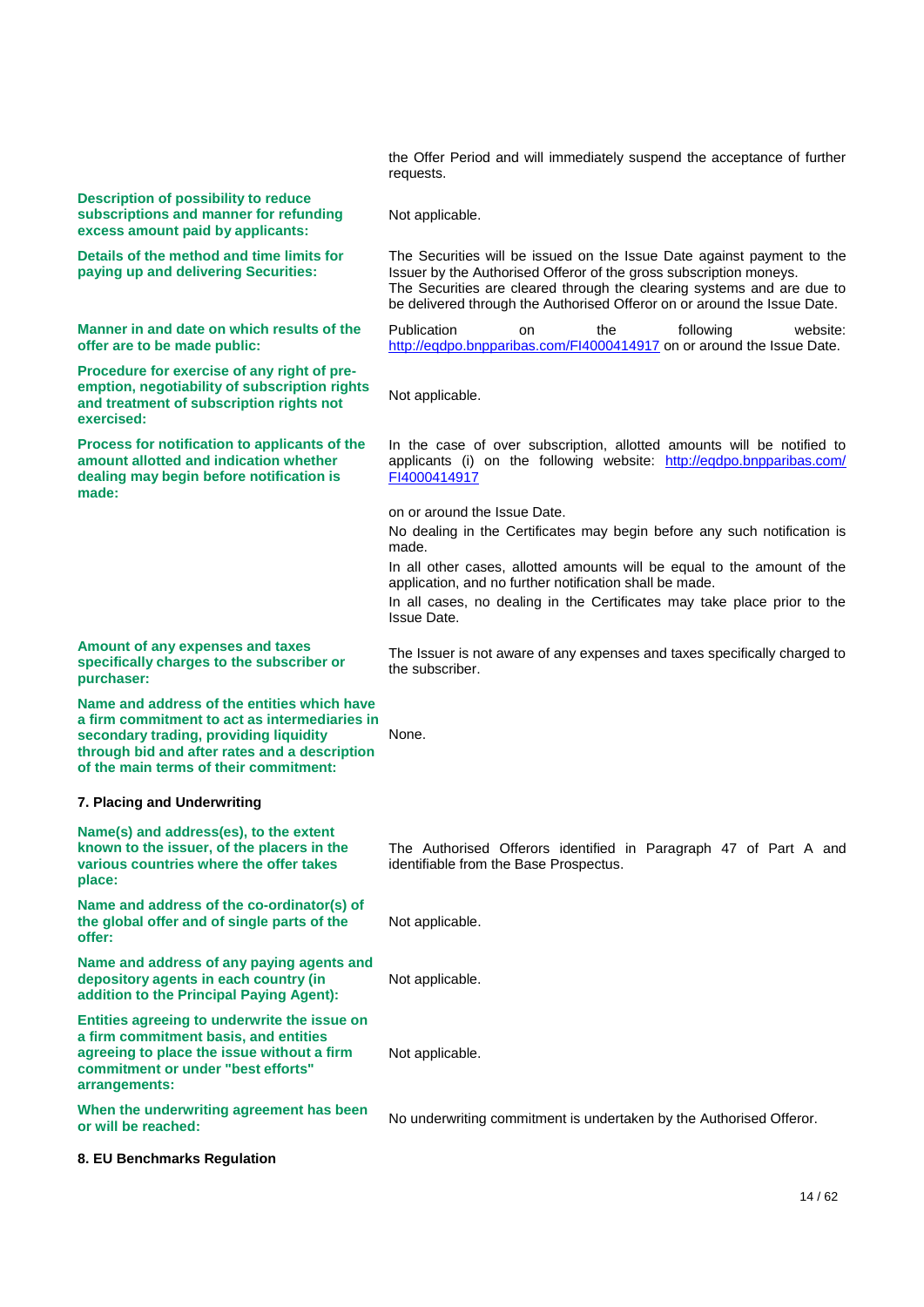### **EU Benchmarks Regulation: Article 29(2) statement on benchmarks:**

Applicable: Amounts payable under the Securities are calculated by reference to the relevant Benchmark which is provided by the relevant Administrator, as specified in the table below.

As at the date of these Final Terms, the relevant Administrator is not included / included, as the case may be, in the register of Administrators and Benchmarks established and maintained by the European Securities and Markets Authority ("**ESMA**") pursuant to article 36 of the Benchmarks Regulation (Regulation (EU) 2016/1011) (the "**BMR**"), as specified in the table below.

As far as the Issuer is aware, the transitional provisions in Article 51 of the BMR apply, such that the relevant Administrator is not currently required to obtain authorisation/registration, as specified in the table below.

| <b>Benchmark</b>                              | Administrator    | <b>Register</b> |
|-----------------------------------------------|------------------|-----------------|
| iSTOXX Europe Next Dividend<br>Low Risk Index | <b>STOXX Ldt</b> | Included        |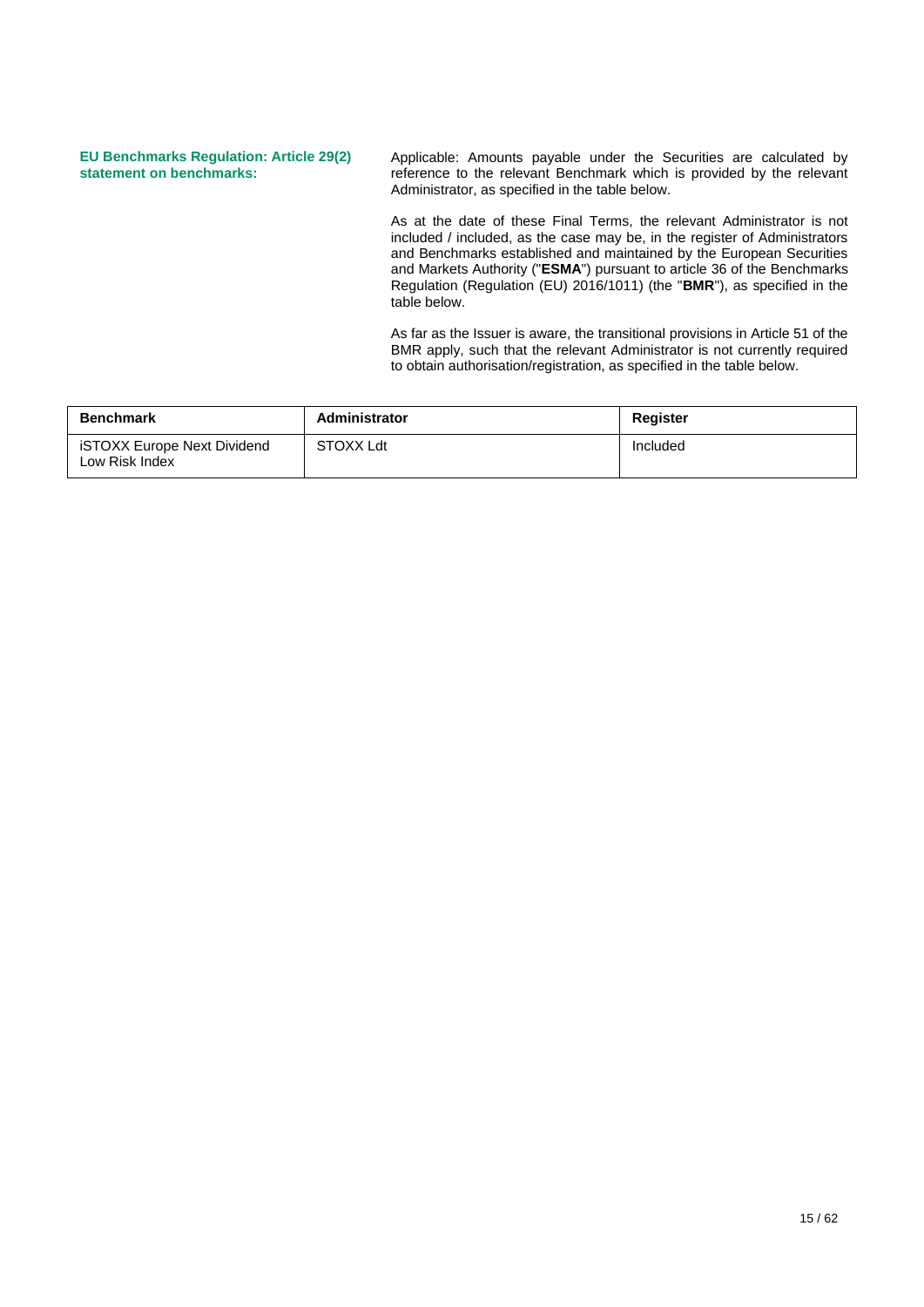## **ISSUE SPECIFIC SUMMARY OF THE PROGRAMME IN RELATION TO THIS BASE PROSPECTUS**

*Summaries are made up of disclosure requirements known as "Elements". These Elements are numbered in Sections A - E (A.1 – E.7). This Summary contains all the Elements required to be included in a summary for this type of Securities, Issuer and Guarantor. Because some Elements are not required to be addressed, there may be gaps in the numbering sequence of the Elements. Even though an Element may be required to be inserted in the summary because of the type of Securities, Issuer and Guarantor(s), it is possible that no relevant information can be given regarding the Element. In this case a short description of the Element should be included in the summary explaining why it is not applicable.*

#### **Section A - Introduction and warnings**

| <b>Element</b> | <b>Title</b>                                                                                         |                                                                                                                                                                                                                                                                                                                                                                                                                                                                                                                                                                                                                                                                                                                                            |
|----------------|------------------------------------------------------------------------------------------------------|--------------------------------------------------------------------------------------------------------------------------------------------------------------------------------------------------------------------------------------------------------------------------------------------------------------------------------------------------------------------------------------------------------------------------------------------------------------------------------------------------------------------------------------------------------------------------------------------------------------------------------------------------------------------------------------------------------------------------------------------|
| A.1            | Warning that the<br>summary should be<br>read as an<br>introduction and<br>provision as to<br>claims | This summary should be read as an introduction to the Base Prospectus and<br>the applicable Final Terms. In this summary, unless otherwise specified and<br>except as used in the first paragraph of Element D.3, "Base Prospectus"<br>means the Base Prospectus of BNPP B.V. and BNPP dated 3 June 2019 as<br>supplemented from time to time under the Note, Warrant and Certificate<br>Programme of BNPP B.V., BNPP and BNP Paribas Fortis Funding. In the first<br>paragraph of Element D.3, "Base Prospectus" means the Base Prospectus of<br>BNPP B.V. and BNPP dated 3 June 2019 under the Note, Warrant and<br>Certificate Programme of BNPP B.V., BNPP and BNP Paribas Fortis Funding.                                             |
|                |                                                                                                      | Any decision to invest in any Securities should be based on a consideration<br>of the Base Prospectus as a whole, including any documents incorporated<br>by reference and the applicable Final Terms.                                                                                                                                                                                                                                                                                                                                                                                                                                                                                                                                     |
|                |                                                                                                      | Where a claim relating to information contained in the Base Prospectus and<br>the applicable Final Terms is brought before a court in a Member State of the<br>European Economic Area, the plaintiff may, under the national legislation of<br>the Member State where the claim is brought, be required to bear the costs<br>of translating the Base Prospectus and the applicable Final Terms before<br>the legal proceedings are initiated.                                                                                                                                                                                                                                                                                              |
|                |                                                                                                      | Civil liability in any such Member State attaches to the Issuer or the<br>Guarantor solely on the basis of this summary, including any translation<br>hereof, but only if it is misleading, inaccurate or inconsistent when read<br>together with the other parts of the Base Prospectus and the applicable Final<br>Terms or, following the implementation of the relevant provisions of<br>Directive 2010/73/EU in the relevant Member State, it does not provide, when<br>read together with the other parts of the Base Prospectus and the applicable<br>Final Terms, key information (as defined in Article 2.1(s) of the Prospectus<br>Directive) in order to aid investors when considering whether to invest in the<br>Securities. |
| A.2            | Consent as to use<br>the Base<br>Prospectus, period<br>of validity and other<br>conditions attached  | Consent: Subject to the conditions set out below, the Issuer consents to the use of the<br>Base Prospectus in connection with a Non-exempt Offer of Securities by the<br>Managers and SIP Nordic Fondkommission A.B. and identified as an Authorised<br>Offeror in respect of the relevant Non-exempt Offer.                                                                                                                                                                                                                                                                                                                                                                                                                               |
|                |                                                                                                      | Offer period: The Issuer's consent referred to above is given for Non-exempt Offers of<br>Securities from 3 February 2020 to 13 March 2020 (the "Offer Period").                                                                                                                                                                                                                                                                                                                                                                                                                                                                                                                                                                           |
|                |                                                                                                      | Conditions to consent: The conditions to the Issuer's consent are that such consent (a)<br>is only valid during the Offer Period; and (b) only extends to the use of the Base<br>Prospectus to make Non-exempt Offers of the relevant Tranche of Securities in<br>Finland.                                                                                                                                                                                                                                                                                                                                                                                                                                                                 |
|                |                                                                                                      | AN INVESTOR INTENDING TO PURCHASE OR PURCHASING ANY SECURITIES<br>IN A NON-EXEMPT OFFER FROM AN AUTHORISED OFFEROR WILL DO SO,<br>AND OFFERS AND SALES OF SUCH SECURITIES TO AN INVESTOR BY SUCH<br>AUTHORISED OFFEROR WILL BE MADE, IN ACCORDANCE WITH THE TERMS                                                                                                                                                                                                                                                                                                                                                                                                                                                                          |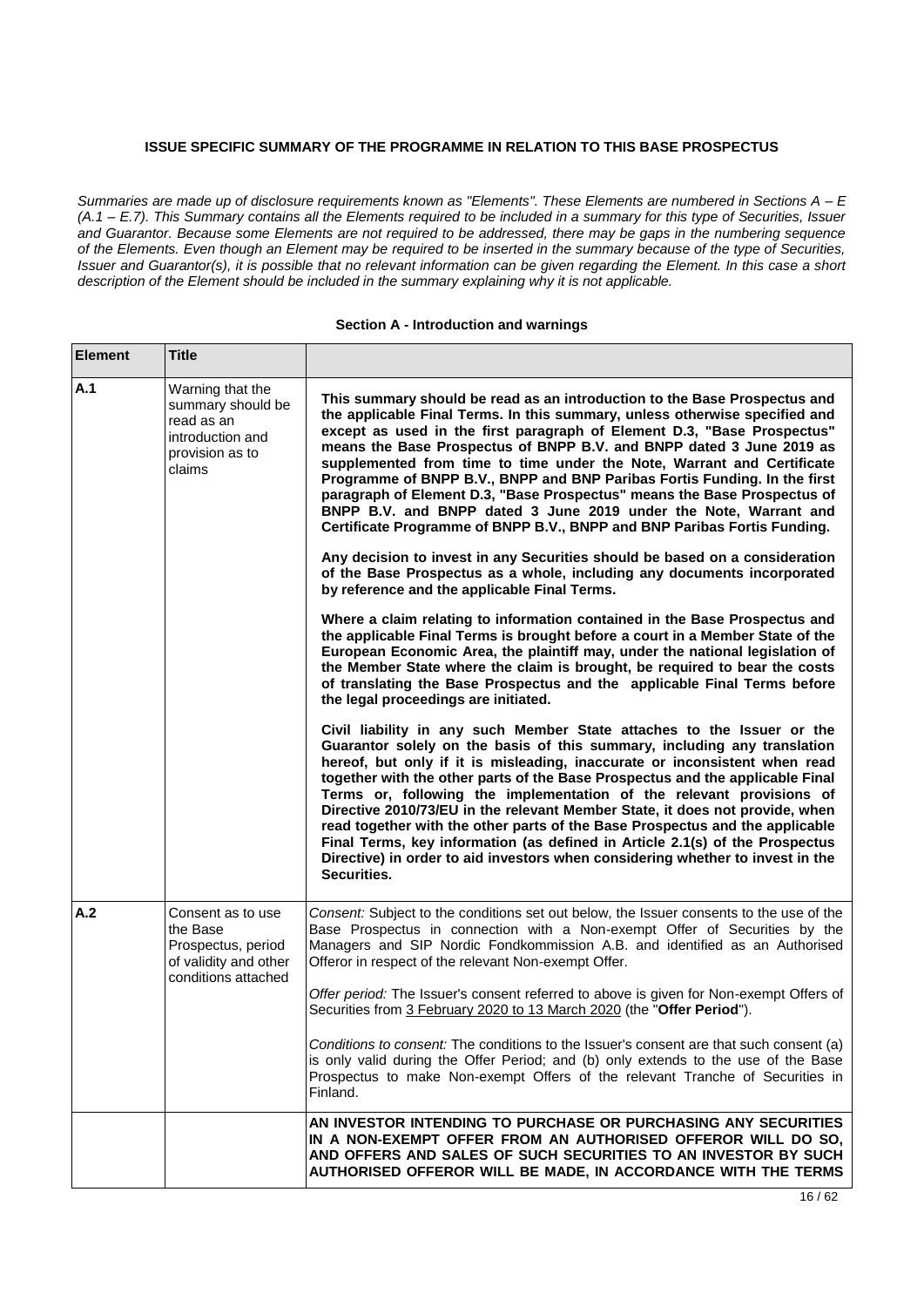| <b>Element</b> | <b>Title</b> |                                                                                                                                                                                                                                                                                               |
|----------------|--------------|-----------------------------------------------------------------------------------------------------------------------------------------------------------------------------------------------------------------------------------------------------------------------------------------------|
|                |              | AND CONDITIONS OF THE OFFER IN PLACE BETWEEN SUCH AUTHORISED<br>OFFEROR AND SUCH INVESTOR INCLUDING ARRANGEMENTS IN RELATION<br>TO PRICE, ALLOCATIONS, EXPENSES AND SETTLEMENT. THE RELEVANT<br>IINFORMATION WILL BE PROVIDED BY THE AUTHORISED OFFEROR AT THE<br><b>ITIME OF SUCH OFFER.</b> |

## **Section B - Issuer and Guarantor**

| <b>Element</b> | <b>Title</b>                                                                            |                                                                                                                                                                                                                                                                                                                                                                                                                                                                                                                                                                                                    |                                                                                                                                         |                                                                                      |  |
|----------------|-----------------------------------------------------------------------------------------|----------------------------------------------------------------------------------------------------------------------------------------------------------------------------------------------------------------------------------------------------------------------------------------------------------------------------------------------------------------------------------------------------------------------------------------------------------------------------------------------------------------------------------------------------------------------------------------------------|-----------------------------------------------------------------------------------------------------------------------------------------|--------------------------------------------------------------------------------------|--|
| B.1            | Legal<br>and<br>commercial name of<br>the Issuer                                        |                                                                                                                                                                                                                                                                                                                                                                                                                                                                                                                                                                                                    | BNP Paribas Issuance B.V. ("BNPP B.V." or the "Issuer").                                                                                |                                                                                      |  |
| B.2            | Domicile/ legal form/<br>legislation/ country<br>of incorporation                       | The Issuer was incorporated in the Netherlands as a private company with limited<br>liability under Dutch law having its registered office at Herengracht 595, 1017 CE<br>Amsterdam, the Netherlands.                                                                                                                                                                                                                                                                                                                                                                                              |                                                                                                                                         |                                                                                      |  |
| B.4b           | Trend information                                                                       | BNPP B.V. is dependent upon BNPP. BNPP B.V. is a wholly owned subsidiary of<br>BNPP specifically involved in the issuance of securities such as notes, warrants or<br>certificates or other obligations which are developed, set up and sold to investors by<br>other companies in the BNP Paribas Group (including BNPP). The securities are<br>hedged by acquiring hedging instruments and/or collateral from BNP Paribas and BNP<br>Paribas entities as described in Element D.2 below. As a consequence, the Trend<br>Information described with respect to BNPP shall also apply to BNPP B.V. |                                                                                                                                         |                                                                                      |  |
| <b>B.5</b>     | Description of the<br>Group                                                             |                                                                                                                                                                                                                                                                                                                                                                                                                                                                                                                                                                                                    | BNPP B.V. is a wholly owned subsidiary of BNP Paribas. BNP Paribas is the ultimate<br>subsidiary companies (together the "BNPP Group"). | holding company of a group of companies and manages financial operations for those   |  |
| <b>B.9</b>     | Profit<br>forecast<br>or<br>estimate                                                    |                                                                                                                                                                                                                                                                                                                                                                                                                                                                                                                                                                                                    | Issuer in the Base Prospectus to which this Summary relates.                                                                            | Not applicable, as there are no profit forecasts or estimates made in respect of the |  |
| <b>B.10</b>    | Audit<br>report<br>qualifications                                                       | Not applicable, there are no qualifications in any audit report on the historical financial<br>information included in the Base Prospectus.                                                                                                                                                                                                                                                                                                                                                                                                                                                        |                                                                                                                                         |                                                                                      |  |
| <b>B.12</b>    | Selected historical key financial information:                                          |                                                                                                                                                                                                                                                                                                                                                                                                                                                                                                                                                                                                    |                                                                                                                                         |                                                                                      |  |
|                | <b>Comparative Annual Financial Data - In EUR</b>                                       |                                                                                                                                                                                                                                                                                                                                                                                                                                                                                                                                                                                                    |                                                                                                                                         |                                                                                      |  |
|                |                                                                                         |                                                                                                                                                                                                                                                                                                                                                                                                                                                                                                                                                                                                    | 31/12/2018 (audited)                                                                                                                    | 31/12/2017 (audited)                                                                 |  |
|                | Revenues                                                                                |                                                                                                                                                                                                                                                                                                                                                                                                                                                                                                                                                                                                    | 439,645                                                                                                                                 | 431,472                                                                              |  |
|                | Net Income, Group Share                                                                 |                                                                                                                                                                                                                                                                                                                                                                                                                                                                                                                                                                                                    | 27,415                                                                                                                                  | 26,940                                                                               |  |
|                | Total balance sheet                                                                     |                                                                                                                                                                                                                                                                                                                                                                                                                                                                                                                                                                                                    | 56,232,644,939                                                                                                                          | 50,839,146,900                                                                       |  |
|                | Shareholders' equity (Group Share)                                                      |                                                                                                                                                                                                                                                                                                                                                                                                                                                                                                                                                                                                    | 542,654                                                                                                                                 | 515,239                                                                              |  |
|                | Comparative Interim Financial Data for the six-month period ended 30 June 2019 - In EUR |                                                                                                                                                                                                                                                                                                                                                                                                                                                                                                                                                                                                    |                                                                                                                                         |                                                                                      |  |
|                |                                                                                         |                                                                                                                                                                                                                                                                                                                                                                                                                                                                                                                                                                                                    | 30/06/2019<br>(unaudited)                                                                                                               | 30/06/2018<br>(unaudited)                                                            |  |
|                | Revenues                                                                                |                                                                                                                                                                                                                                                                                                                                                                                                                                                                                                                                                                                                    | 257,597                                                                                                                                 | 193,729                                                                              |  |
|                | Net Income, Group Share                                                                 |                                                                                                                                                                                                                                                                                                                                                                                                                                                                                                                                                                                                    | 17,416                                                                                                                                  | 12,238                                                                               |  |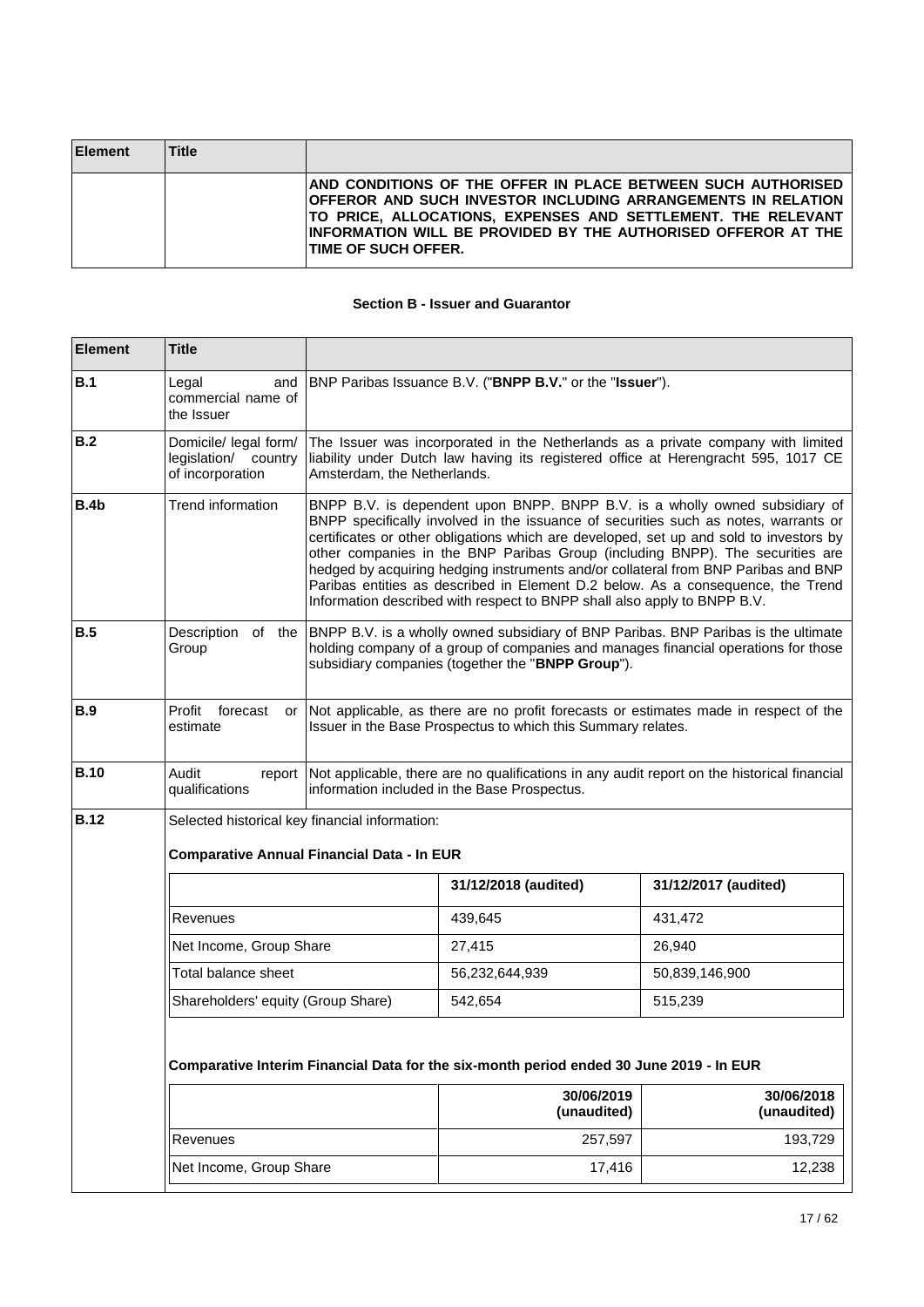| <b>Element</b> | <b>Title</b>                                            |                                                                             |                                                                                                                                                                                                                                                                                                                                                                                                                                                                                                                                                                                                                                                                                                                                                                                                                                                                                                                                                                               |                                                                                          |
|----------------|---------------------------------------------------------|-----------------------------------------------------------------------------|-------------------------------------------------------------------------------------------------------------------------------------------------------------------------------------------------------------------------------------------------------------------------------------------------------------------------------------------------------------------------------------------------------------------------------------------------------------------------------------------------------------------------------------------------------------------------------------------------------------------------------------------------------------------------------------------------------------------------------------------------------------------------------------------------------------------------------------------------------------------------------------------------------------------------------------------------------------------------------|------------------------------------------------------------------------------------------|
|                |                                                         |                                                                             | 30/06/2019<br>(unaudited)                                                                                                                                                                                                                                                                                                                                                                                                                                                                                                                                                                                                                                                                                                                                                                                                                                                                                                                                                     | 31/12/2018 (audited)                                                                     |
|                | Total balance sheet                                     |                                                                             | 67,132,835,358                                                                                                                                                                                                                                                                                                                                                                                                                                                                                                                                                                                                                                                                                                                                                                                                                                                                                                                                                                | 56,232,644,939                                                                           |
|                | Shareholders' equity (Group Share)                      |                                                                             | 560,070                                                                                                                                                                                                                                                                                                                                                                                                                                                                                                                                                                                                                                                                                                                                                                                                                                                                                                                                                                       | 542,654                                                                                  |
|                | Statements of no significant or material adverse change |                                                                             |                                                                                                                                                                                                                                                                                                                                                                                                                                                                                                                                                                                                                                                                                                                                                                                                                                                                                                                                                                               |                                                                                          |
|                |                                                         |                                                                             | There has been no significant change in the financial or trading position of the BNPP Group since 30 June<br>2019 (being the end of the last financial period for which interim financial statements have been published).                                                                                                                                                                                                                                                                                                                                                                                                                                                                                                                                                                                                                                                                                                                                                    |                                                                                          |
|                |                                                         |                                                                             | There has been no significant change in the financial or trading position of BNPP B.V. since 30 June 2019<br>(being the end of the last financial period for which interim financial statements have been published) and<br>there has been no material adverse change in the prospects of BNPP B.V. since 31 December 2018 (being<br>the end of the last financial period for which audited financial statements have been published).                                                                                                                                                                                                                                                                                                                                                                                                                                                                                                                                        |                                                                                          |
| <b>B.13</b>    | Events<br>impacting<br>the<br>Issuer's<br>solvency      | solvency since 30 June 2019.                                                | Not applicable, to the best of the Issuer's knowledge, there have not been any recent<br>events which are to a material extent relevant to the evaluation of the Issuer's                                                                                                                                                                                                                                                                                                                                                                                                                                                                                                                                                                                                                                                                                                                                                                                                     |                                                                                          |
| <b>B.14</b>    | Dependence<br>upon<br>other group entities              | See also Element B.5 above.                                                 | BNPP B.V. is dependent upon BNPP. BNPP B.V. is a wholly owned subsidiary of<br>BNPP specifically involved in the issuance of securities such as notes, warrants or<br>certificates or other obligations which are developed, setup and sold to investors by<br>other companies in the BNPP Group (including BNPP). The securities are hedged by<br>acquiring hedging instruments and/or collateral from BNP Paribas and BNP Paribas<br>entities as described in Element D.2 below.                                                                                                                                                                                                                                                                                                                                                                                                                                                                                            |                                                                                          |
| <b>B.15</b>    | Principal activities                                    | within the BNPP Group.                                                      | any nature and to enter into related agreements for the account of various entities                                                                                                                                                                                                                                                                                                                                                                                                                                                                                                                                                                                                                                                                                                                                                                                                                                                                                           | The principal activity of the Issuer is to issue and/or acquire financial instruments of |
| <b>B.16</b>    | Controlling<br>shareholders                             |                                                                             | BNP Paribas holds 100 per cent. of the share capital of BNPP B.V.                                                                                                                                                                                                                                                                                                                                                                                                                                                                                                                                                                                                                                                                                                                                                                                                                                                                                                             |                                                                                          |
| <b>B.17</b>    | Solicited<br>credit<br>ratings                          | Europe Limited).<br>The Securities have not been rated.                     | BNPP B.V.'s long term credit rating is A+ with a stable outlook (S&P Global Ratings<br>Europe Limited) and BNPP B.V.'s short term credit rating is A-1 (S&P Global Ratings                                                                                                                                                                                                                                                                                                                                                                                                                                                                                                                                                                                                                                                                                                                                                                                                    |                                                                                          |
|                |                                                         | agency.                                                                     | A security rating is not a recommendation to buy, sell or hold securities and may be<br>subject to suspension, reduction or withdrawal at any time by the assigning rating                                                                                                                                                                                                                                                                                                                                                                                                                                                                                                                                                                                                                                                                                                                                                                                                    |                                                                                          |
| <b>B.18</b>    | Description<br>of the<br>Guarantee                      | is not the subject of such bail-in).<br>time be mandatory under French law. | The Securities will be unconditionally and irrevocably guaranteed by BNP Paribas<br>("BNPP" or the "Guarantor") pursuant to an English law deed of guarantee executed<br>by BNPP on or around 3 June 2019 (the "Guarantee").<br>In the event of a bail-in of BNPP but not BNPP B.V., the obligations and/or amounts<br>owed by BNPP under the guarantee shall be reduced to reflect any such modification<br>or reduction applied to liabilities of by BNPP resulting from the application of a bail-in<br>of BNPP by any relevant regulator (including in a situation where the Guarantee itself<br>The obligations under the <i>garantie</i> are senior preferred obligations (within the meaning<br>of Article L.613-30-3-I-3° of the French Code monétaire et financier) and unsecured<br>obligations of BNPP and will rank pari passu with all its other present and future senior<br>preferred and unsecured obligations subject to such exceptions as may from time to |                                                                                          |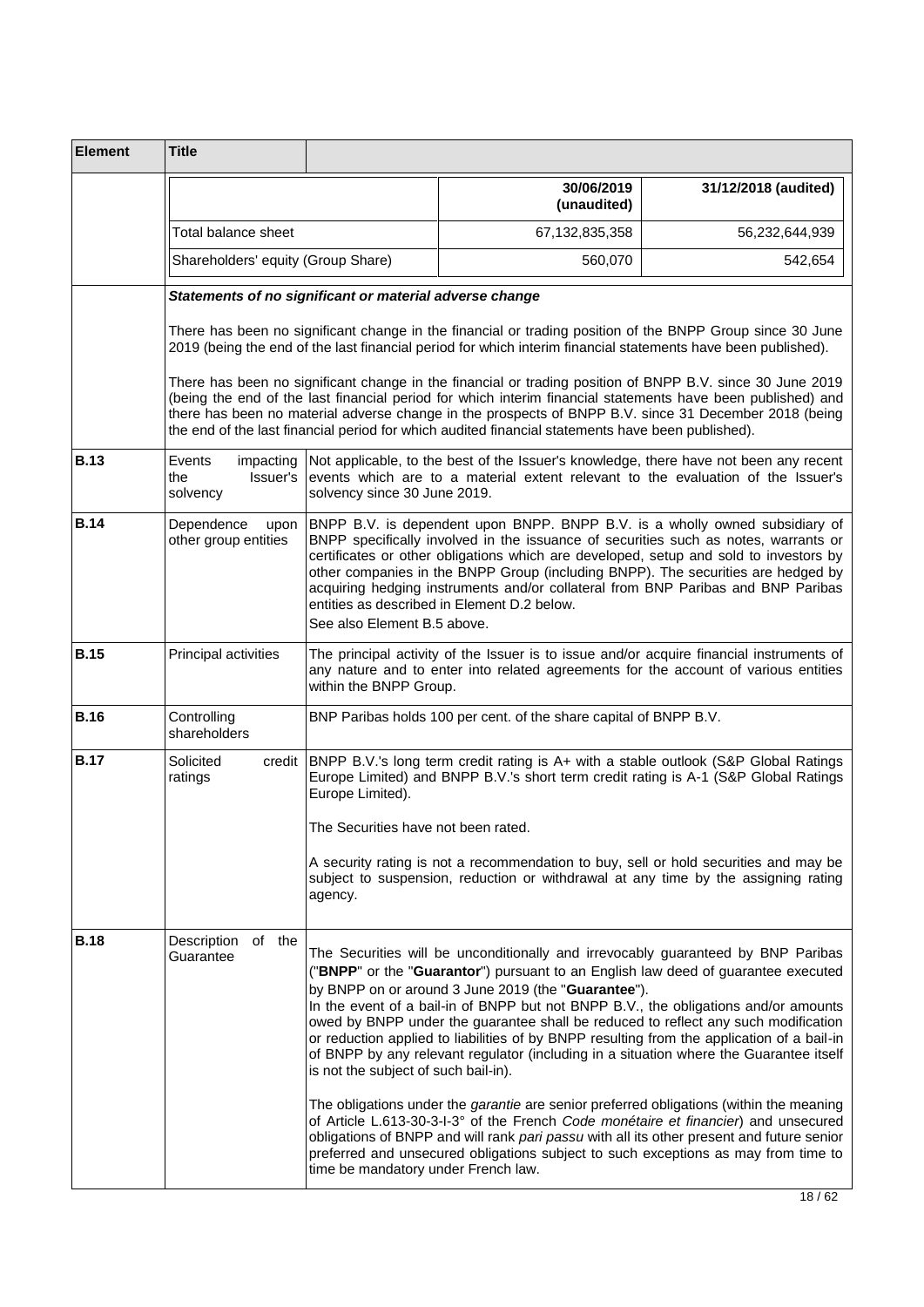| <b>Element</b>    | <b>Title</b>                                                      |                                                                                                                                                                                                                                                                                                                                                                                                                                                                                                                                                                                                                                                                                                                                                                                                                                                                                                                                                                                                                                   |  |
|-------------------|-------------------------------------------------------------------|-----------------------------------------------------------------------------------------------------------------------------------------------------------------------------------------------------------------------------------------------------------------------------------------------------------------------------------------------------------------------------------------------------------------------------------------------------------------------------------------------------------------------------------------------------------------------------------------------------------------------------------------------------------------------------------------------------------------------------------------------------------------------------------------------------------------------------------------------------------------------------------------------------------------------------------------------------------------------------------------------------------------------------------|--|
| <b>B.19</b>       | Information<br>about<br>the Guarantor                             |                                                                                                                                                                                                                                                                                                                                                                                                                                                                                                                                                                                                                                                                                                                                                                                                                                                                                                                                                                                                                                   |  |
| <b>B.19/B.1</b>   | Legal<br>and<br>commercial name of<br>the Guarantor               | <b>IBNP Paribas.</b>                                                                                                                                                                                                                                                                                                                                                                                                                                                                                                                                                                                                                                                                                                                                                                                                                                                                                                                                                                                                              |  |
| <b>B.19/B.2</b>   | Domicile/ legal form/<br>legislation/ country<br>of incorporation | The Guarantor was incorporated in France as a société anonyme under French law<br>and licensed as a bank having its head office at 16, boulevard des Italiens - 75009<br>Paris, France.                                                                                                                                                                                                                                                                                                                                                                                                                                                                                                                                                                                                                                                                                                                                                                                                                                           |  |
| <b>B.19/ B.4b</b> | Trend information                                                 | <b>Macroeconomic environment</b>                                                                                                                                                                                                                                                                                                                                                                                                                                                                                                                                                                                                                                                                                                                                                                                                                                                                                                                                                                                                  |  |
|                   |                                                                   | Macroeconomic and market conditions affect BNPP's results. The nature of BNPP's<br>business makes it particularly sensitive to macroeconomic and market conditions in<br>Europe.                                                                                                                                                                                                                                                                                                                                                                                                                                                                                                                                                                                                                                                                                                                                                                                                                                                  |  |
|                   |                                                                   | In 2018, global growth remained healthy at around 3.7% (according to the IMF),<br>reflecting a stabilised growth rate in advanced economies (+2.4% after +2.3% in 2017)<br>and in emerging economies (+4.6% after +4.7% in 2017). Since the economy was at<br>the peak of its cycle in large developed countries, central banks continued to tighten<br>accommodating monetary policy or planned to taper it. With inflation levels still<br>moderate, however, central banks were able to manage this transition gradually,<br>thereby limiting the risks of a marked downturn in economic activity. Thus, the IMF<br>expects the global growth rate experienced over the last two years to continue in 2019<br>(+3.5%) despite the slight slowdown expected in advanced economies.                                                                                                                                                                                                                                              |  |
|                   |                                                                   | In this context, the following two risk categories can be identified:                                                                                                                                                                                                                                                                                                                                                                                                                                                                                                                                                                                                                                                                                                                                                                                                                                                                                                                                                             |  |
|                   |                                                                   | Risks of financial instability due to the conduct of monetary policies                                                                                                                                                                                                                                                                                                                                                                                                                                                                                                                                                                                                                                                                                                                                                                                                                                                                                                                                                            |  |
|                   |                                                                   | Two risks should be emphasised: a sharp increase in interest rates and the current<br>very accommodating monetary policy being maintained for too long.                                                                                                                                                                                                                                                                                                                                                                                                                                                                                                                                                                                                                                                                                                                                                                                                                                                                           |  |
|                   |                                                                   | On the one hand, the continued tightening of monetary policy in the United States<br>(which started in 2015) and the less-accommodating monetary policy in the euro zone<br>(reduction in assets purchases started in January 2018, with an end in December<br>2018) involve risks of financial turbulence and economic slowdown more pronounced<br>than expected. The risk of an inadequately controlled rise in long-term interest rates<br>may in particular be emphasised, under the scenario of an unexpected increase in<br>inflation or an unanticipated tightening of monetary policies. If this risk materialises, it<br>could have negative consequences on the asset markets, particularly those for which<br>risk premiums are extremely low compared to their historic average, following a<br>decade of accommodating monetary policies (credit to non-investment grade<br>corporates or countries, certain sectors of the equity and bond markets, etc.) as well<br>as on certain interest rate-sensitive sectors. |  |
|                   |                                                                   | On the other hand, despite the upturn since mid-2016, interest rates remain low, which<br>may continue to encourage excessive risk-taking among some players in the financial<br>systemmarket participants: increased lengthening maturities of financings and assets<br>held, less stringent credit policy for granting loans, and an increase in leveraged<br>financings. Some players of these participants (insurance companies, pension funds,<br>asset managers, etc.) entail have an increasingly systemic dimension and in the event<br>of market turbulence (linked for instance example to a sudden sharp rise in interest<br>rates and/or a sharp price correction) they may decide could be brought to unwind<br>large positions in a relatively weak market liquidity.                                                                                                                                                                                                                                               |  |
|                   |                                                                   | Systemic risks related to increased debt                                                                                                                                                                                                                                                                                                                                                                                                                                                                                                                                                                                                                                                                                                                                                                                                                                                                                                                                                                                          |  |
|                   |                                                                   | Macro-economically, the impact of an interest rate increase could be significant for<br>countries with high public and/or private debt-to-GDP. This is particularly the case for<br>certain European countries (in particular Greece, Italy, and Portugal), which are                                                                                                                                                                                                                                                                                                                                                                                                                                                                                                                                                                                                                                                                                                                                                             |  |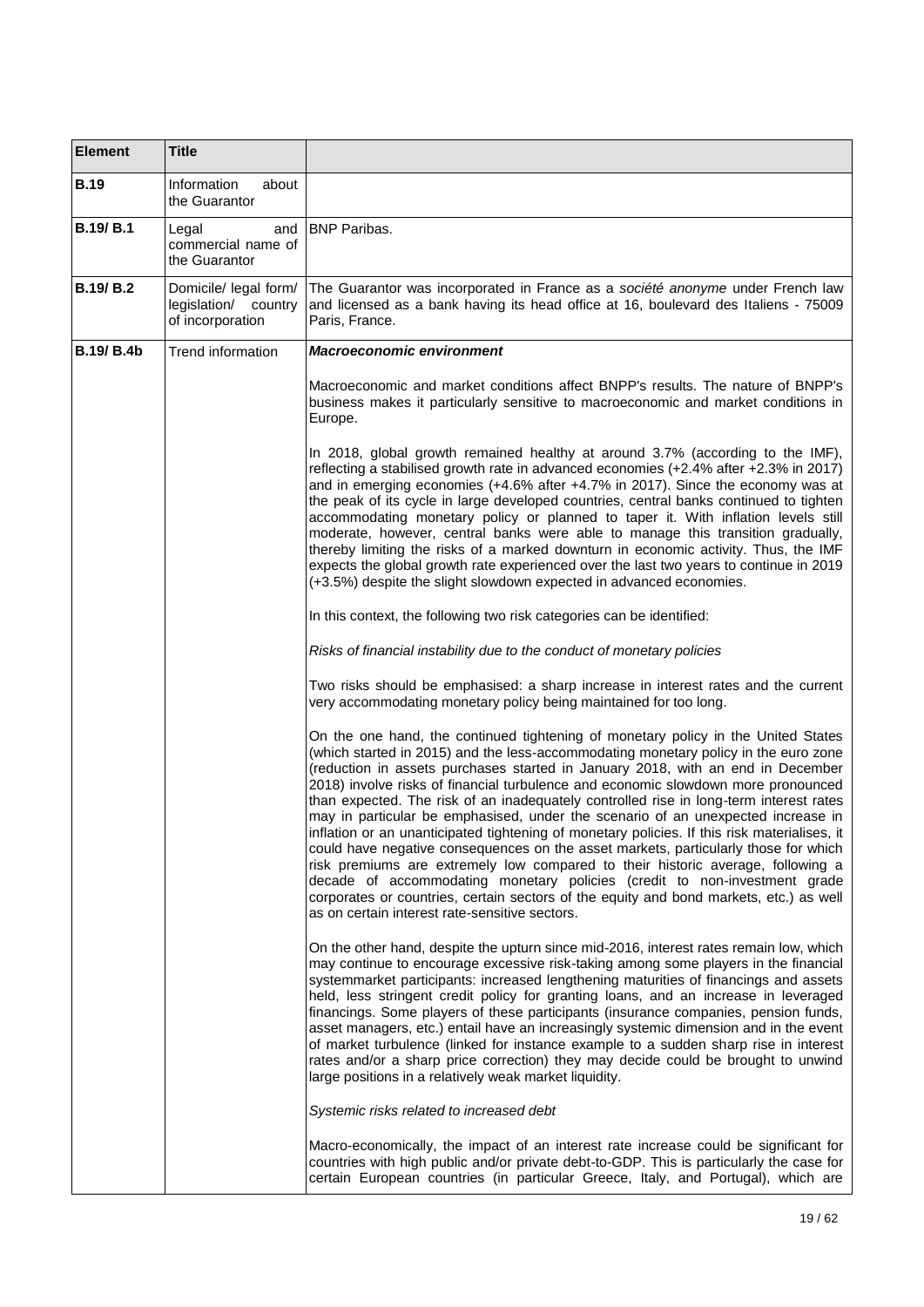| <b>Element</b> | <b>Title</b> |                                                                                                                                                                                                                                                                                                                                                                                                                                                                                                                                                                                                                                                                                                                                                                                                                                                                                                                                                                                                                                              |
|----------------|--------------|----------------------------------------------------------------------------------------------------------------------------------------------------------------------------------------------------------------------------------------------------------------------------------------------------------------------------------------------------------------------------------------------------------------------------------------------------------------------------------------------------------------------------------------------------------------------------------------------------------------------------------------------------------------------------------------------------------------------------------------------------------------------------------------------------------------------------------------------------------------------------------------------------------------------------------------------------------------------------------------------------------------------------------------------|
|                |              | posting public debt-to-GDP ratios often above 100% but also for emerging countries.                                                                                                                                                                                                                                                                                                                                                                                                                                                                                                                                                                                                                                                                                                                                                                                                                                                                                                                                                          |
|                |              | Between 2008 and 2018, the latter recorded a marked increase in their debt, including<br>foreign currency debt owed to foreign creditors. The private sector was the main<br>source of the increase in this debt, but also the public sector to a lesser extent,<br>particularly in Africa. These countries are particularly vulnerable to the prospect of a<br>tightening in monetary policies in the advanced economies. Capital outflows could<br>weigh on exchange rates, increase the costs of servicing that debt, import inflation,<br>and cause the emerging countries' central banks to tighten their credit conditions. This<br>would bring about a reduction in forecast economic growth, possible downgrades of<br>sovereign ratings, and an increase in risks for the banks. While the exposure of the<br>BNP Paribas Group to emerging countries is limited, the vulnerability of these<br>economies may generate disruptions in the global financial system that could affect<br>the Group and potentially alter its results. |
|                |              | It should be noted that debt-related risk could materialise, not only in the event of a<br>sharp rise in interest rates, but also with any negative growth shocks.                                                                                                                                                                                                                                                                                                                                                                                                                                                                                                                                                                                                                                                                                                                                                                                                                                                                           |
|                |              | Laws and regulations applicable to financial institutions                                                                                                                                                                                                                                                                                                                                                                                                                                                                                                                                                                                                                                                                                                                                                                                                                                                                                                                                                                                    |
|                |              | Recent and future changes in the laws and regulations applicable to financial<br>institutions may have a significant impact on BNPP. Measures that were recently<br>adopted or which are (or whose application measures are) still in draft format, that<br>have or are likely to have an impact on BNPP notably include:                                                                                                                                                                                                                                                                                                                                                                                                                                                                                                                                                                                                                                                                                                                    |
|                |              | the structural reforms comprising the French banking law of 26 July 2013<br>requiring that banks create subsidiaries for or segregate "speculative"<br>proprietary operations from their traditional retail banking activities, the<br>"Volcker rule" in the US which restricts proprietary transactions, sponsorship<br>and investment in private equity funds and hedge funds by US and foreign<br>banks;                                                                                                                                                                                                                                                                                                                                                                                                                                                                                                                                                                                                                                  |
|                |              | regulations governing capital: the Capital Requirements Directive IV ("CRD<br>4")/the Capital Requirements Regulation ("CRR"), the international standard<br>for total-loss-absorbing capacity ("TLAC") and BNPP's designation as a<br>financial institution that is of systemic importance by the Financial Stability<br>Board;                                                                                                                                                                                                                                                                                                                                                                                                                                                                                                                                                                                                                                                                                                             |
|                |              | the European Single Supervisory Mechanism and the ordinance of 6<br>November 2014;                                                                                                                                                                                                                                                                                                                                                                                                                                                                                                                                                                                                                                                                                                                                                                                                                                                                                                                                                           |
|                |              | the Directive of 16 April 2014 related to deposit guarantee systems and its<br>delegation and implementing Decrees, the Directive of 15 May 2014<br>establishing a Bank Recovery and Resolution framework, the Single<br>Resolution Mechanism establishing the Single Resolution Council and the<br>Single Resolution Fund;                                                                                                                                                                                                                                                                                                                                                                                                                                                                                                                                                                                                                                                                                                                  |
|                |              | the Final Rule by the US Federal Reserve imposing tighter prudential rules<br>on the US transactions of large foreign banks, notably the obligation to create<br>a separate intermediary holding company in the US (capitalised and subject<br>to regulation) to house their US subsidiaries;                                                                                                                                                                                                                                                                                                                                                                                                                                                                                                                                                                                                                                                                                                                                                |
|                |              | the new rules for the regulation of over-the-counter derivative activities<br>pursuant to Title VII of the Dodd-Frank Wall Street Reform and Consumer<br>Protection Act, notably margin requirements for uncleared derivative products<br>and the derivatives of securities traded by swap dealers, major swap<br>participants, security-based swap dealers and major security-based swap<br>participants, and the rules of the US Securities and Exchange Commission<br>which require the registration of banks and major swap participants active on                                                                                                                                                                                                                                                                                                                                                                                                                                                                                       |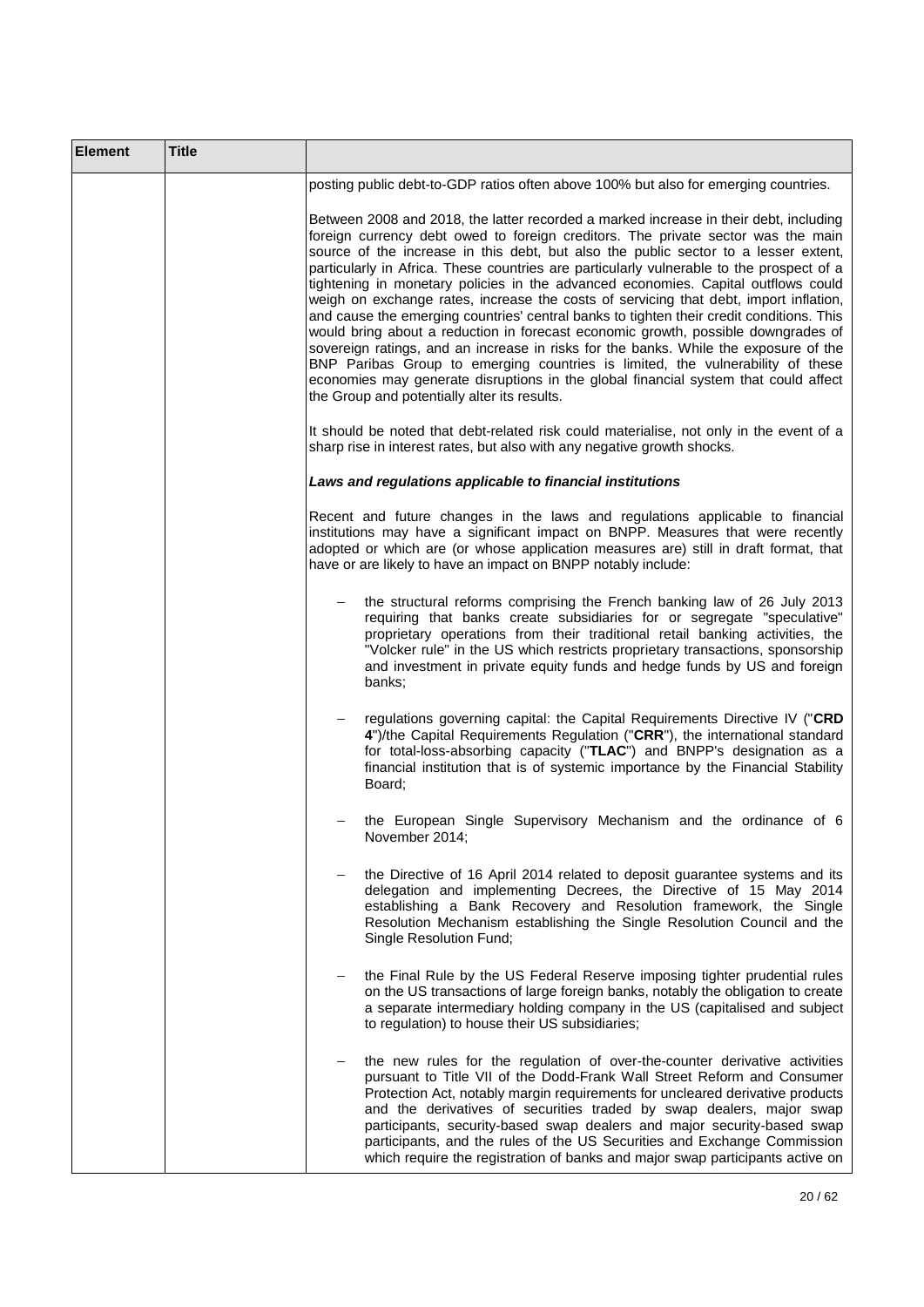| <b>Element</b>  | <b>Title</b>         |                                                                                                                                                                                                                                                                                                                                                                                                                                                                                                                                                                                                                                                                                               |
|-----------------|----------------------|-----------------------------------------------------------------------------------------------------------------------------------------------------------------------------------------------------------------------------------------------------------------------------------------------------------------------------------------------------------------------------------------------------------------------------------------------------------------------------------------------------------------------------------------------------------------------------------------------------------------------------------------------------------------------------------------------|
|                 |                      | derivatives markets as well as transparency and reporting on derivative<br>transactions;                                                                                                                                                                                                                                                                                                                                                                                                                                                                                                                                                                                                      |
|                 |                      | the new Markets in Financial Instruments Directive ("MiFID II") and Markets<br>in Financial Instruments Regulation ("MiFIR"), and European regulations<br>governing the clearing of certain over-the-counter derivative products by<br>centralised counterparties and the disclosure of securities financing<br>transactions to centralised bodies.                                                                                                                                                                                                                                                                                                                                           |
|                 |                      | the General Data Protection Regulation ("GDPR") came into force on 25 May<br>2018. This regulation aims to move the European data confidentiality<br>environment forward and improve personal data protection within the<br>European Union. Businesses run the risk of severe penalties if they do not<br>comply with the standards set by the GDPR. This Regulation applies to all<br>banks providing services to European citizens; and                                                                                                                                                                                                                                                     |
|                 |                      | the finalisation of Basel 3 published by the Basel committee in December<br>$-$<br>2017, introducing a revision to the measurement of credit risk, operational<br>risk and credit valuation adjustment ("CVA") risk for the calculation of risk-<br>weighted assets. These measures are expected to come into effect in<br>January 2022 and will be subject to an output floor (based on standardised<br>approaches), which will be gradually applied as of 2022 and reach its final<br>level in 2027.                                                                                                                                                                                        |
|                 |                      | Moreover, in this tougher regulatory context, the risk of non-compliance with existing<br>laws and regulations, in particular those relating to the protection of the interests of<br>customers and personal data, is a significant risk for the banking industry, potentially<br>resulting in significant losses and fines. In addition to its compliance system, which<br>specifically covers this type of risk, the BNP Paribas Group places the interest of its<br>customers, and more broadly that of its stakeholders, at the heart of its values. Thus,<br>the code of conduct adopted by the BNP Paribas Group in 2016 sets out detailed<br>values and rules of conduct in this area. |
|                 |                      | Cyber security and technology risk                                                                                                                                                                                                                                                                                                                                                                                                                                                                                                                                                                                                                                                            |
|                 |                      | BNPP's ability to do business is intrinsically tied to the fluidity of electronic transactions<br>as well as the protection and security of information and technology assets.                                                                                                                                                                                                                                                                                                                                                                                                                                                                                                                |
|                 |                      | The technological change is accelerating with the digital transformation and the<br>resulting increase in the number of communications circuits, proliferation in data<br>sources, growing process automation, and greater use of electronic banking<br>transactions.                                                                                                                                                                                                                                                                                                                                                                                                                         |
|                 |                      | The progress and acceleration of technological change are giving cybercriminals new<br>options for altering, stealing, and disclosing data. The number of attacks is increasing,<br>with a greater reach and sophistication in all sectors, including financial services.                                                                                                                                                                                                                                                                                                                                                                                                                     |
|                 |                      | The outsourcing of a growing number of processes also exposes the Group to<br>structural cyber security and technology risks leading to the appearance of potential<br>attack vectors that cybercriminals can exploit.                                                                                                                                                                                                                                                                                                                                                                                                                                                                        |
|                 |                      | Accordingly, the BNP Paribas Group has a second line of defence within the Risk<br>Function dedicated to managing technical and cyber security risks. Thus, operational<br>standards are regularly adapted to support the Bank's digital evolution and innovation<br>while managing existing and emerging threats (such as cyber-crime, espionage, etc.).                                                                                                                                                                                                                                                                                                                                     |
| <b>B.19/B.5</b> | Description<br>Group | of the BNPP is a European leading provider of banking and financial services and has four<br>domestic retail banking markets in Europe, namely in France, Belgium, Italy and<br>Luxembourg. It is present in 71 countries and has more than 201,000 employees,<br>including over 153,000 in Europe. BNPP is the parent company of the BNP Paribas                                                                                                                                                                                                                                                                                                                                             |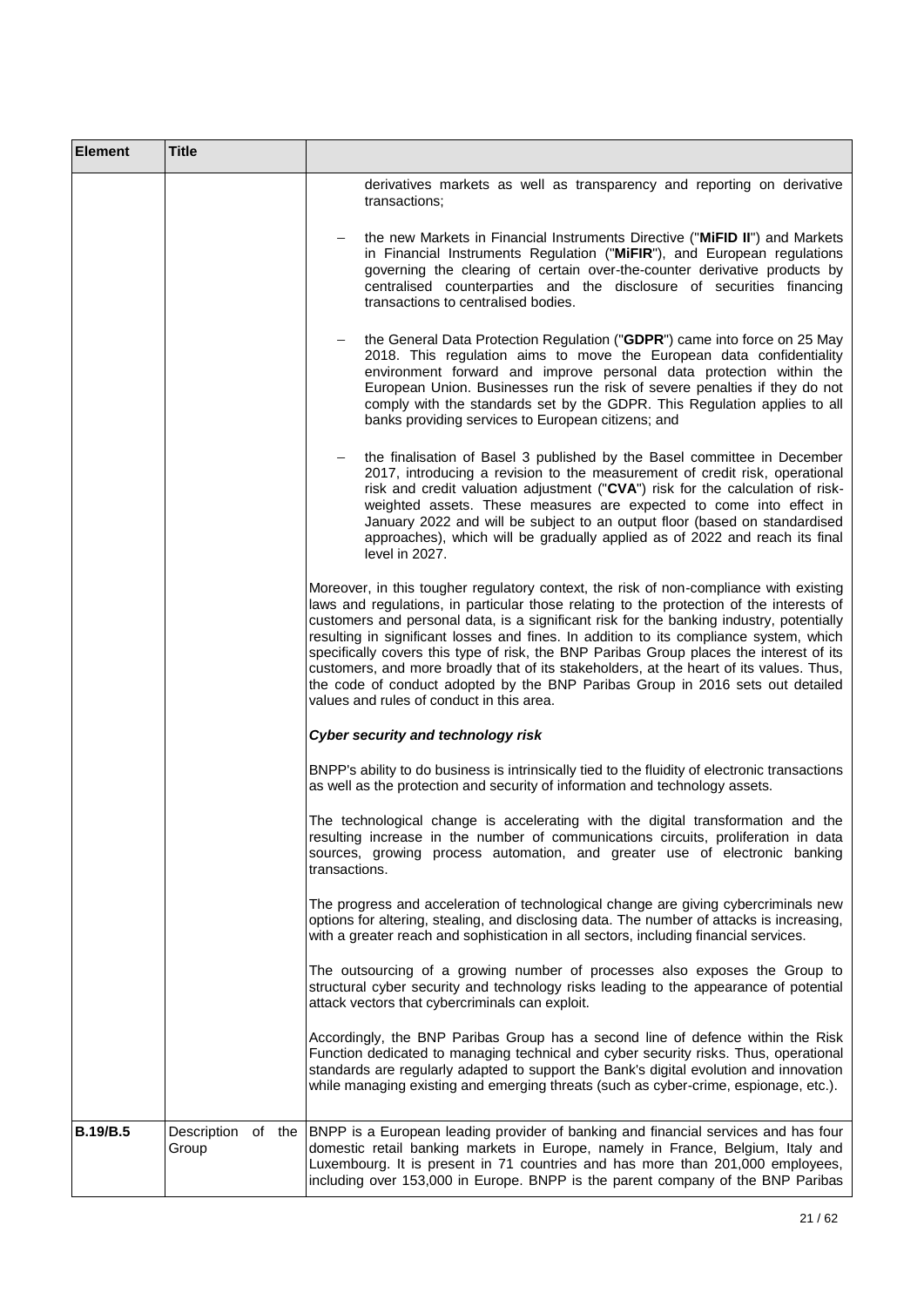| <b>Element</b>    | <b>Title</b>                                                                                                                                                                                                                                                                                                                                                                                                                                                                                                                                                                   |                                    |                                                                                                                                             |          |                                                                                      |
|-------------------|--------------------------------------------------------------------------------------------------------------------------------------------------------------------------------------------------------------------------------------------------------------------------------------------------------------------------------------------------------------------------------------------------------------------------------------------------------------------------------------------------------------------------------------------------------------------------------|------------------------------------|---------------------------------------------------------------------------------------------------------------------------------------------|----------|--------------------------------------------------------------------------------------|
|                   |                                                                                                                                                                                                                                                                                                                                                                                                                                                                                                                                                                                | Group (together the "BNPP Group"). |                                                                                                                                             |          |                                                                                      |
| <b>B.19/B.9</b>   | Profit<br>forecast<br>or<br>estimate                                                                                                                                                                                                                                                                                                                                                                                                                                                                                                                                           |                                    | Guarantor in the Prospectus to which this Summary relates.                                                                                  |          | Not applicable, as there are no profit forecasts or estimates made in respect of the |
| <b>B.19/ B.10</b> | Audit<br>report<br>qualifications                                                                                                                                                                                                                                                                                                                                                                                                                                                                                                                                              |                                    | Not applicable, there are no qualifications in any audit report on the historical financial<br>information included in the Base Prospectus. |          |                                                                                      |
| <b>B.19/ B.12</b> | Selected historical key financial information:                                                                                                                                                                                                                                                                                                                                                                                                                                                                                                                                 |                                    |                                                                                                                                             |          |                                                                                      |
|                   | <b>Comparative Annual Financial Data - In millions of EUR</b>                                                                                                                                                                                                                                                                                                                                                                                                                                                                                                                  |                                    |                                                                                                                                             |          |                                                                                      |
|                   |                                                                                                                                                                                                                                                                                                                                                                                                                                                                                                                                                                                |                                    | 31/12/2018*<br>(audited)                                                                                                                    |          | 31/12/2017<br>(audited)                                                              |
|                   | Revenues                                                                                                                                                                                                                                                                                                                                                                                                                                                                                                                                                                       |                                    | 42,516                                                                                                                                      |          | 43,161                                                                               |
|                   | Cost of Risk                                                                                                                                                                                                                                                                                                                                                                                                                                                                                                                                                                   |                                    | (2,764)                                                                                                                                     |          | (2,907)                                                                              |
|                   | Net income, Group share                                                                                                                                                                                                                                                                                                                                                                                                                                                                                                                                                        |                                    | 7,526                                                                                                                                       |          | 7,759                                                                                |
|                   |                                                                                                                                                                                                                                                                                                                                                                                                                                                                                                                                                                                |                                    | 31/12/2018                                                                                                                                  |          | 31/12/2017                                                                           |
|                   | Common Equity Tier 1 Ratio (Basel 3<br>fully loaded, CRD4)                                                                                                                                                                                                                                                                                                                                                                                                                                                                                                                     |                                    | 11.80%                                                                                                                                      |          | 11.80%                                                                               |
|                   |                                                                                                                                                                                                                                                                                                                                                                                                                                                                                                                                                                                |                                    |                                                                                                                                             |          | 31/12/2017<br>(audited)                                                              |
|                   | Total consolidated balance sheet                                                                                                                                                                                                                                                                                                                                                                                                                                                                                                                                               |                                    | 2,040,836                                                                                                                                   |          | 1,960,252                                                                            |
|                   | Consolidated loans and receivables due<br>from customers                                                                                                                                                                                                                                                                                                                                                                                                                                                                                                                       |                                    | 765,871                                                                                                                                     |          | 727,675                                                                              |
|                   | Consolidated items due to customers                                                                                                                                                                                                                                                                                                                                                                                                                                                                                                                                            |                                    | 796,548                                                                                                                                     |          | 766,890                                                                              |
|                   | Shareholders' equity (Group share)                                                                                                                                                                                                                                                                                                                                                                                                                                                                                                                                             |                                    | 101,467                                                                                                                                     |          | 101,983                                                                              |
|                   | * The figures as at 31 December 2018 included here are based on the new IFRS 9 accounting standard. The<br>impacts of the first application of the new IFRS 9 accounting standard were limited and fully taken into<br>account as of 1 January 2018: -1.1 billion euros impact on shareholders' equity not revaluated (2.5 billion<br>euros impact on shareholders' equity revaluated) and ~-10 bp on the fully loaded Basel 3 common equity Tier<br>1 ratio.<br>Comparative Interim Financial Data for the six-month period ended 30 June 2019 - In millions of<br><b>EUR</b> |                                    |                                                                                                                                             |          |                                                                                      |
|                   |                                                                                                                                                                                                                                                                                                                                                                                                                                                                                                                                                                                |                                    | 1H19*                                                                                                                                       |          | 1H18                                                                                 |
|                   |                                                                                                                                                                                                                                                                                                                                                                                                                                                                                                                                                                                |                                    | (unaudited)                                                                                                                                 |          | (unaudited)                                                                          |
|                   | Revenues                                                                                                                                                                                                                                                                                                                                                                                                                                                                                                                                                                       |                                    | 22,368                                                                                                                                      | 22,004   |                                                                                      |
|                   | Cost of risk                                                                                                                                                                                                                                                                                                                                                                                                                                                                                                                                                                   |                                    | (1, 390)                                                                                                                                    | (1, 182) |                                                                                      |
|                   | Net income, Group Share                                                                                                                                                                                                                                                                                                                                                                                                                                                                                                                                                        |                                    | 4,386                                                                                                                                       |          | 3,960                                                                                |
|                   |                                                                                                                                                                                                                                                                                                                                                                                                                                                                                                                                                                                |                                    | 30/06/2019*                                                                                                                                 |          | 31/12/2018                                                                           |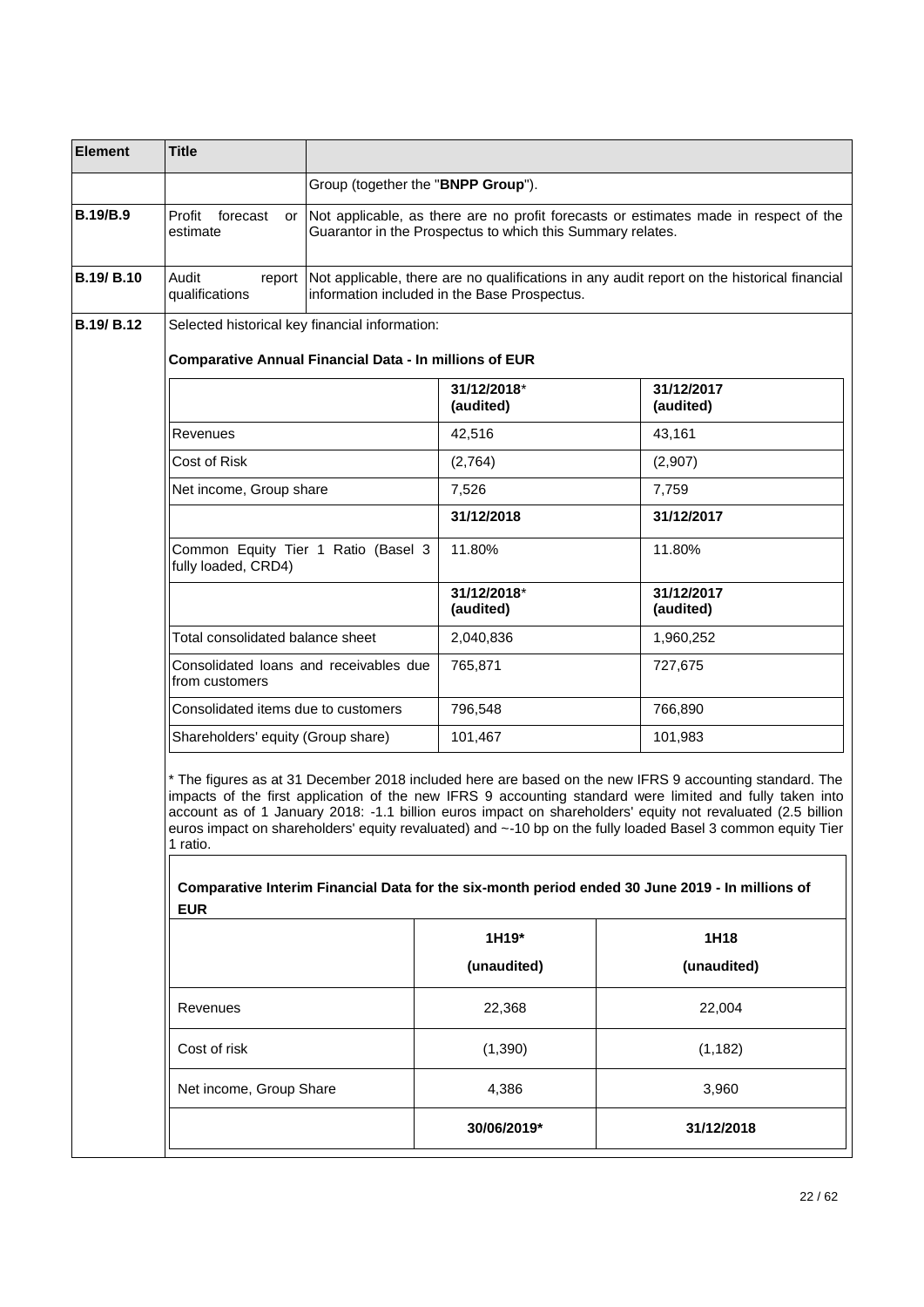| <b>Element</b>    | <b>Title</b>                                                                                                                                                                                                                                                                                                                                                               |  |                                               |  |                                                                                                                                                                                                             |  |
|-------------------|----------------------------------------------------------------------------------------------------------------------------------------------------------------------------------------------------------------------------------------------------------------------------------------------------------------------------------------------------------------------------|--|-----------------------------------------------|--|-------------------------------------------------------------------------------------------------------------------------------------------------------------------------------------------------------------|--|
|                   | Common equity Tier 1 ratio (Basel 3<br>fully loaded, CRD4)                                                                                                                                                                                                                                                                                                                 |  | 11.9%                                         |  | 11.8%                                                                                                                                                                                                       |  |
|                   | Total consolidated balance sheet                                                                                                                                                                                                                                                                                                                                           |  | 30/06/2019*                                   |  | 31/12/2018                                                                                                                                                                                                  |  |
|                   |                                                                                                                                                                                                                                                                                                                                                                            |  | (unaudited)                                   |  | (audited)                                                                                                                                                                                                   |  |
|                   |                                                                                                                                                                                                                                                                                                                                                                            |  | 2,372,620                                     |  | 2,040,836                                                                                                                                                                                                   |  |
|                   | Consolidated loans and receivables<br>due from customers                                                                                                                                                                                                                                                                                                                   |  | 793,960                                       |  | 765,871                                                                                                                                                                                                     |  |
|                   | Consolidated items due to<br>customers                                                                                                                                                                                                                                                                                                                                     |  | 833,265                                       |  | 796,548                                                                                                                                                                                                     |  |
|                   | Shareholders' equity (Group Share)                                                                                                                                                                                                                                                                                                                                         |  | 104,135                                       |  | 101,467                                                                                                                                                                                                     |  |
|                   | *The figures as at 30 June 2019 are based on the new IFRS 16 accounting standard. The impact as at 1<br>January 2019 of the first application of the new accounting standard IFRS 16 ("Leasing") was ~-10 bp on<br>the Basel 3 common equity Tier 1 ratio.<br>Comparative Interim Financial Data for the nine-month period ended 30 September 2019 - In<br>millions of EUR |  |                                               |  |                                                                                                                                                                                                             |  |
|                   |                                                                                                                                                                                                                                                                                                                                                                            |  | 9M19* (unaudited)                             |  | 9M18 (unaudited)                                                                                                                                                                                            |  |
|                   | Revenues                                                                                                                                                                                                                                                                                                                                                                   |  | 33,264                                        |  | 32,356                                                                                                                                                                                                      |  |
|                   | Cost of Risk                                                                                                                                                                                                                                                                                                                                                               |  | (2, 237)                                      |  |                                                                                                                                                                                                             |  |
|                   | Net income, Group share                                                                                                                                                                                                                                                                                                                                                    |  | 6,324                                         |  | 6,084                                                                                                                                                                                                       |  |
|                   |                                                                                                                                                                                                                                                                                                                                                                            |  | 30/09/2019*                                   |  | 31/12/2018                                                                                                                                                                                                  |  |
|                   | Common Equity Tier 1 Ratio (Basel 3<br>fully loaded, CRD4)                                                                                                                                                                                                                                                                                                                 |  | 12%                                           |  | 11.80%                                                                                                                                                                                                      |  |
|                   |                                                                                                                                                                                                                                                                                                                                                                            |  | 30/09/2019* (unaudited)                       |  | 31/12/2018 (audited)                                                                                                                                                                                        |  |
|                   | Total consolidated balance sheet                                                                                                                                                                                                                                                                                                                                           |  | 2,510,204                                     |  | 2.040.836                                                                                                                                                                                                   |  |
|                   | Consolidated loans and receivables due<br>from customers                                                                                                                                                                                                                                                                                                                   |  | 797,357                                       |  | 765,871                                                                                                                                                                                                     |  |
|                   | Consolidated items due to customers                                                                                                                                                                                                                                                                                                                                        |  | 850,458                                       |  |                                                                                                                                                                                                             |  |
|                   | Shareholders' equity (Group share)                                                                                                                                                                                                                                                                                                                                         |  | 107,157                                       |  | 101,467                                                                                                                                                                                                     |  |
|                   | * The figures as at 30 September 2019 are based on the new IFRS 16 accounting standard. The impact as<br>at 1 January 2019 of the first application of the new accounting standard IFRS 16 ("Leasing") was ~-10 bp<br>on the Basel 3 common equity Tier 1 ratio.                                                                                                           |  |                                               |  |                                                                                                                                                                                                             |  |
|                   | Statements of no significant or material adverse change                                                                                                                                                                                                                                                                                                                    |  |                                               |  |                                                                                                                                                                                                             |  |
|                   | See Element B.12 above in the case of the BNPP Group.                                                                                                                                                                                                                                                                                                                      |  |                                               |  |                                                                                                                                                                                                             |  |
|                   | published).                                                                                                                                                                                                                                                                                                                                                                |  |                                               |  | There has been no material adverse change in the prospects of BNPP or the BNPP Group since 31<br>December 2018 (being the end of the last financial period for which audited financial statements have been |  |
| <b>B.19/ B.13</b> | Events<br>impacting<br>Guarantor's<br>the<br>solvency                                                                                                                                                                                                                                                                                                                      |  | Guarantor's solvency since 30 September 2019. |  | Not applicable, to the best of the Guarantor's knowledge, there have not been any<br>recent events which are to a material extent relevant to the evaluation of the                                         |  |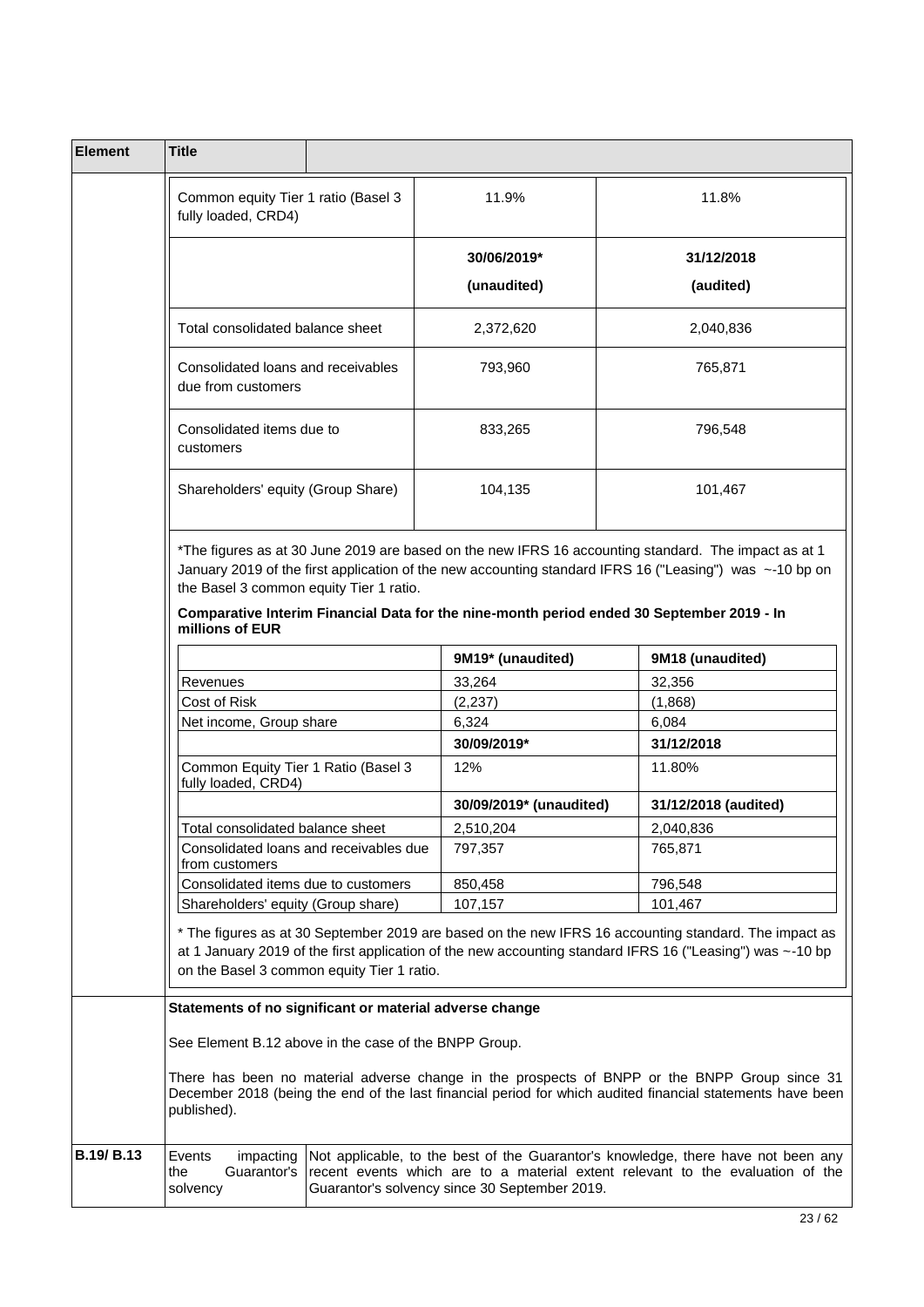| <b>Element</b>    | <b>Title</b>                               |                                                                                                                                                                                                                                                                                                                                                                                                                                                                                                                                                                                                                                                                                                                           |
|-------------------|--------------------------------------------|---------------------------------------------------------------------------------------------------------------------------------------------------------------------------------------------------------------------------------------------------------------------------------------------------------------------------------------------------------------------------------------------------------------------------------------------------------------------------------------------------------------------------------------------------------------------------------------------------------------------------------------------------------------------------------------------------------------------------|
| <b>B.19/ B.14</b> | Dependence<br>upon<br>other Group entities | Subject to the following paragraph, BNPP is not dependent upon other members of<br>the BNPP Group.                                                                                                                                                                                                                                                                                                                                                                                                                                                                                                                                                                                                                        |
|                   |                                            | In April 2004, BNP Paribas SA began outsourcing IT Infrastructure Management<br>Services to the BNP Paribas Partners for Innovation ("BP <sup>2</sup> I") joint venture set up with<br>IBM France at the end of 2003. BP <sup>2</sup> I provides IT Infrastructure Management Services<br>for BNP Paribas SA and several BNP Paribas subsidiaries in France (including BNP<br>Paribas Personal Finance, BP2S, and BNP Paribas Cardif), Switzerland and Italy. The<br>contractual arrangement with IBM France has been successively extended from year<br>to year until the end of 2021, and will then be extended for a period of 5 years (i.e. to<br>the end of 2026) in particular to integrate the IBM cloud services. |
|                   |                                            | BP <sup>2</sup> I is under the operational control of IBM France. BNP Paribas has a strong<br>influence over this entity, which is 50/50 owned with IBM France. The BNP Paribas<br>staff made available to BP <sup>2</sup> I make up half of that entity's permanent staff. Its buildings<br>and processing centres are the property of the BNPP Group, and the governance in<br>place provides BNP Paribas with the contractual right to monitor the entity and bring it<br>back into the BNPP Group if necessary.                                                                                                                                                                                                       |
|                   |                                            | IBM Luxembourg is responsible for infrastructure and data production services for<br>some of the BNP Paribas Luxembourg entities.                                                                                                                                                                                                                                                                                                                                                                                                                                                                                                                                                                                         |
|                   |                                            | BancWest's data processing operations are outsourced to Fidelity Information<br>Services. Cofinoga France's data processing operation is outsourced to IBM Services.                                                                                                                                                                                                                                                                                                                                                                                                                                                                                                                                                      |
|                   |                                            | See Element B.5 above.                                                                                                                                                                                                                                                                                                                                                                                                                                                                                                                                                                                                                                                                                                    |
| <b>B.19/ B.15</b> | Principal activities                       | BNP Paribas holds key positions in its two main businesses:                                                                                                                                                                                                                                                                                                                                                                                                                                                                                                                                                                                                                                                               |
|                   |                                            | Retail Banking and Services, which includes:<br>$\bullet$                                                                                                                                                                                                                                                                                                                                                                                                                                                                                                                                                                                                                                                                 |
|                   |                                            | Domestic Markets, comprising:                                                                                                                                                                                                                                                                                                                                                                                                                                                                                                                                                                                                                                                                                             |
|                   |                                            | French Retail Banking (FRB),<br>٠                                                                                                                                                                                                                                                                                                                                                                                                                                                                                                                                                                                                                                                                                         |
|                   |                                            | BNL banca commerciale (BNL bc), Italian retail banking,<br>٠                                                                                                                                                                                                                                                                                                                                                                                                                                                                                                                                                                                                                                                              |
|                   |                                            | Belgian Retail Banking (BRB),                                                                                                                                                                                                                                                                                                                                                                                                                                                                                                                                                                                                                                                                                             |
|                   |                                            | Other Domestic Markets activities, including Luxembourg Retail<br>Banking (LRB);                                                                                                                                                                                                                                                                                                                                                                                                                                                                                                                                                                                                                                          |
|                   |                                            | International Financial Services, comprising:                                                                                                                                                                                                                                                                                                                                                                                                                                                                                                                                                                                                                                                                             |
|                   |                                            | Europe-Mediterranean,                                                                                                                                                                                                                                                                                                                                                                                                                                                                                                                                                                                                                                                                                                     |
|                   |                                            | BancWest,                                                                                                                                                                                                                                                                                                                                                                                                                                                                                                                                                                                                                                                                                                                 |
|                   |                                            | Personal Finance,                                                                                                                                                                                                                                                                                                                                                                                                                                                                                                                                                                                                                                                                                                         |
|                   |                                            | Insurance,                                                                                                                                                                                                                                                                                                                                                                                                                                                                                                                                                                                                                                                                                                                |
|                   |                                            | Wealth and Asset Management;                                                                                                                                                                                                                                                                                                                                                                                                                                                                                                                                                                                                                                                                                              |
|                   |                                            | Corporate and Institutional Banking (CIB), which includes:<br>$\bullet$                                                                                                                                                                                                                                                                                                                                                                                                                                                                                                                                                                                                                                                   |
|                   |                                            | Corporate Banking,                                                                                                                                                                                                                                                                                                                                                                                                                                                                                                                                                                                                                                                                                                        |
|                   |                                            | Global Markets,                                                                                                                                                                                                                                                                                                                                                                                                                                                                                                                                                                                                                                                                                                           |
|                   |                                            | Securities Services.                                                                                                                                                                                                                                                                                                                                                                                                                                                                                                                                                                                                                                                                                                      |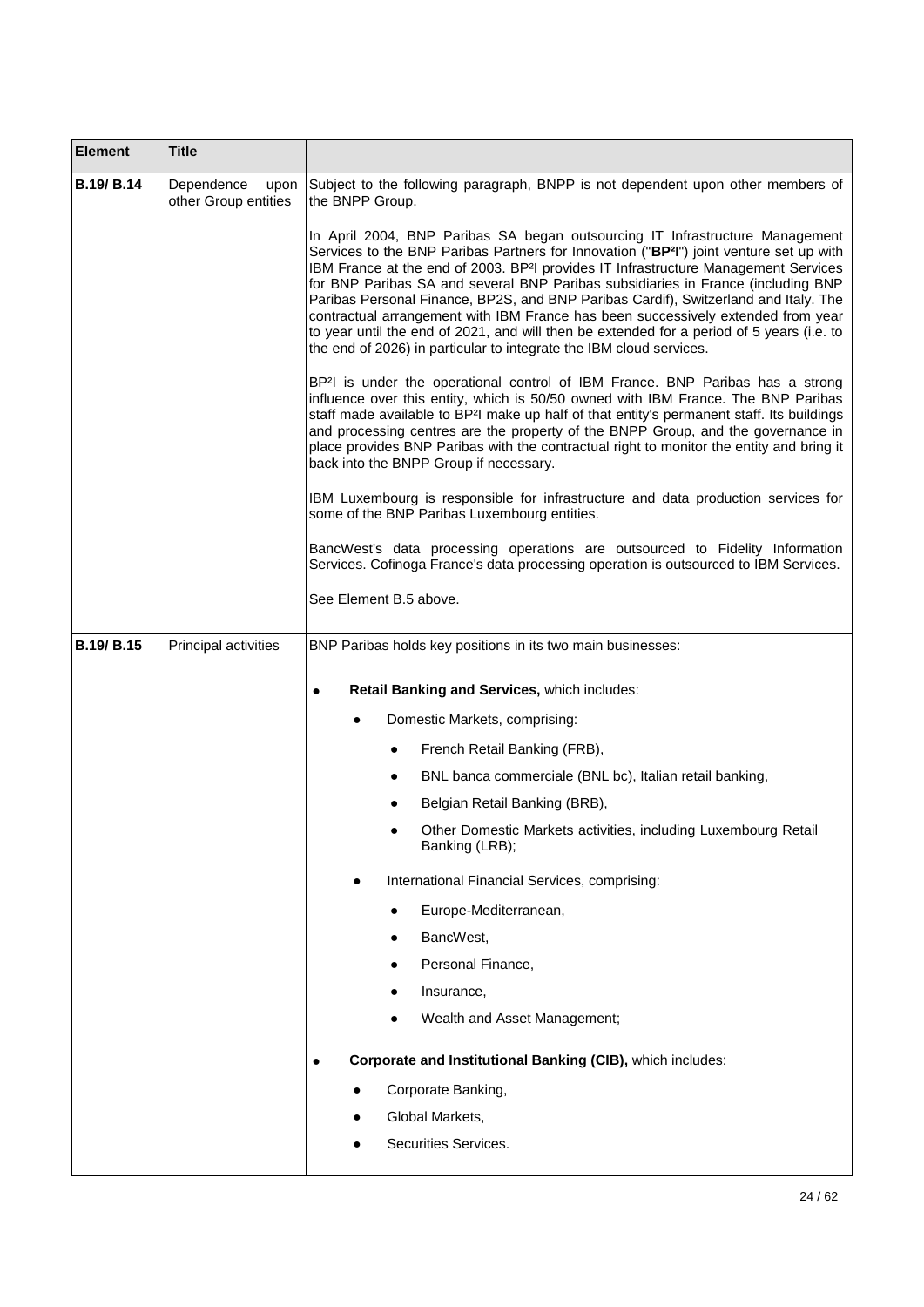| <b>Element</b>    | <b>Title</b>                |        |                                                                                                                                                                                                                                                                                                                                                                                                                                                                                                                                                                                                                                                               |
|-------------------|-----------------------------|--------|---------------------------------------------------------------------------------------------------------------------------------------------------------------------------------------------------------------------------------------------------------------------------------------------------------------------------------------------------------------------------------------------------------------------------------------------------------------------------------------------------------------------------------------------------------------------------------------------------------------------------------------------------------------|
| <b>B.19/ B.16</b> | Controlling<br>shareholders |        | None of the existing shareholders controls, either directly or indirectly, BNPP. As at 31<br>December 2018, the main shareholders were Société Fédérale de Participations et<br>d'Investissement ("SFPI") a public-interest société anonyme (public limited company)<br>acting on behalf of the Belgian government holding 7.7% of the share capital,<br>BlackRock Inc. holding 5.1% of the share capital and Grand Duchy of Luxembourg<br>holding 1.0% of the share capital. To BNPP's knowledge, no shareholder other than<br>SFPI and BlackRock Inc. owns more than 5% of its capital or voting rights.                                                    |
| <b>B.19/ B.17</b> | Solicited<br>ratings        | credit | BNPP's long term credit ratings are A+ with a stable outlook (S&P Global Ratings<br>Europe Limited), Aa3 with a stable outlook (Moody's Investors Service Ltd.) and AA-<br>with a stable outlook (Fitch France S.A.S.) and AA (low) with a stable outlook (DBRS<br>Limited) and BNPP's short-term credit ratings are A-1 (S&P Global Ratings Europe<br>Limited), P-1 (Moody's Investors Service Ltd.), F1+ (Fitch France S.A.S.) and R-1<br>(middle) (DBRS Limited).<br>A security rating is not a recommendation to buy, sell or hold securities and may be<br>subject to suspension, reduction or withdrawal at any time by the assigning rating<br>agency. |

## **Section C - Securities**

 $\Gamma$ 

| <b>Element</b> | <b>Title</b>                            |                                                                                                                                                                                                                                                                                                                                                                                                                                                                                        |
|----------------|-----------------------------------------|----------------------------------------------------------------------------------------------------------------------------------------------------------------------------------------------------------------------------------------------------------------------------------------------------------------------------------------------------------------------------------------------------------------------------------------------------------------------------------------|
| C.1            | Type and class of<br>Securities/ISIN    | The Securities are certificates ("Certificates") and are issued in Series.                                                                                                                                                                                                                                                                                                                                                                                                             |
|                |                                         | The Series Number of the Securities is CE0773GEO.                                                                                                                                                                                                                                                                                                                                                                                                                                      |
|                |                                         | The ISIN is <b>FI4000414917</b> .                                                                                                                                                                                                                                                                                                                                                                                                                                                      |
|                |                                         | The Common Code is Not applicable.                                                                                                                                                                                                                                                                                                                                                                                                                                                     |
|                |                                         | The Certificates are governed by English law. The Securities are cash settled<br>Securities.                                                                                                                                                                                                                                                                                                                                                                                           |
| C.2            | Currency                                | The currency of this Series of Securities is Euro ("EUR").                                                                                                                                                                                                                                                                                                                                                                                                                             |
| C.5            | Restrictions on free<br>transferability | The Securities will be freely transferable, subject to the offering and selling restrictions<br>in the United States, the European Economic Area, Belgium, the Czech Republic,<br>Denmark, Finland, France, Germany, Hungary, Ireland, Italy, Luxembourg, Norway,<br>Poland, Portugal, Romania, Spain, Sweden, the United Kingdom, Japan and Australia<br>and under the Prospectus Directive and the laws of any jurisdiction in which the<br>relevant Securities are offered or sold. |
| C.8            | Rights attaching to<br>the Securities   | Securities issued under the Base Prospectus will have terms and conditions relating<br>to, among other matters:<br><b>Status</b>                                                                                                                                                                                                                                                                                                                                                       |
|                |                                         |                                                                                                                                                                                                                                                                                                                                                                                                                                                                                        |
|                |                                         | The Securities are issued on a unsecured basis. Securities issued on an unsecured<br>basis are unsubordinated and unsecured obligations of the Issuer and rank pari passu<br>among themselves.                                                                                                                                                                                                                                                                                         |
|                |                                         | <b>Taxation</b>                                                                                                                                                                                                                                                                                                                                                                                                                                                                        |
|                |                                         | The Holder must pay all taxes, duties and/or expenses arising from the redemption of<br>the Securities and/or the delivery or transfer of the Entitlement. The Issuer shall                                                                                                                                                                                                                                                                                                            |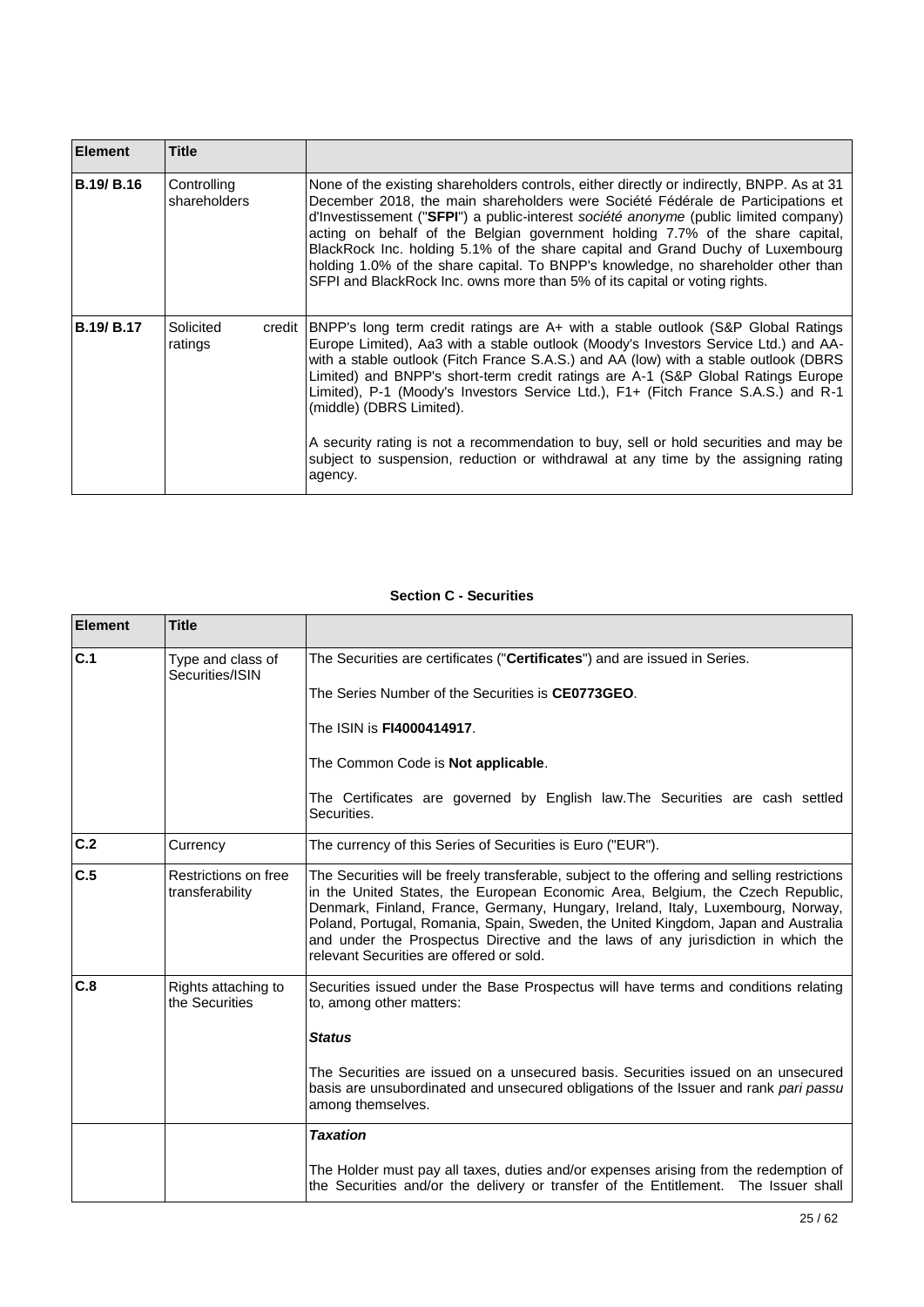| <b>Element</b> | <b>Title</b>                                       |                                                                                                                                                                                                                                                                                                                                                                                                                                                                                                                                                                                                                               |
|----------------|----------------------------------------------------|-------------------------------------------------------------------------------------------------------------------------------------------------------------------------------------------------------------------------------------------------------------------------------------------------------------------------------------------------------------------------------------------------------------------------------------------------------------------------------------------------------------------------------------------------------------------------------------------------------------------------------|
|                |                                                    | deduct from amounts payable or assets deliverable to Holders certain taxes and<br>expenses not previously deducted from amounts paid or assets delivered to Holders,<br>as the Calculation Agent determines are attributable to the Securities.                                                                                                                                                                                                                                                                                                                                                                               |
|                |                                                    | Payments will be subject in all cases to (i) any fiscal or other laws and regulations<br>applicable thereto in the place of payment (ii) any withholding or deduction required<br>pursuant to an agreement described in Section 1471(b) of the U.S. Internal Revenue<br>Code of 1986 (the "Code") or otherwise imposed pursuant to Sections 1471 through<br>1474 of the Code, any regulations or agreements thereunder, any official<br>interpretations thereof, or any law implementing an intergovernmental approach<br>thereto, and (iii) any withholding or deduction required pursuant to Section 871(m) of<br>the Code. |
|                |                                                    | <b>Negative pledge</b>                                                                                                                                                                                                                                                                                                                                                                                                                                                                                                                                                                                                        |
|                |                                                    | The terms of the Securities will not contain a negative pledge provision.                                                                                                                                                                                                                                                                                                                                                                                                                                                                                                                                                     |
|                |                                                    | <b>Events of Default</b>                                                                                                                                                                                                                                                                                                                                                                                                                                                                                                                                                                                                      |
|                |                                                    | The terms of the Securities will not contain events of default.                                                                                                                                                                                                                                                                                                                                                                                                                                                                                                                                                               |
|                |                                                    | <b>Meetings</b>                                                                                                                                                                                                                                                                                                                                                                                                                                                                                                                                                                                                               |
|                |                                                    | The terms of the Securities will contain provisions for calling meetings of holders of<br>such Securities to consider matters affecting their interests generally. These<br>provisions permit defined majorities to bind all holders, including holders who did not<br>attend and vote at the relevant meeting and holders who voted in a manner contrary to<br>the majority.                                                                                                                                                                                                                                                 |
|                |                                                    | <b>Governing law</b>                                                                                                                                                                                                                                                                                                                                                                                                                                                                                                                                                                                                          |
|                |                                                    | The Securities, the English Law Agency Agreement (as amended or supplemented<br>from time to time), the Related Guarantee in respect of the Securities and any non-<br>contractual obligations arising out of or in connection with the Securities, the English<br>Law Agency Agreement (as amended or supplemented from time to time) and the<br>Guarantee in respect of the Securities will be governed by and shall be construed in<br>accordance with English law.                                                                                                                                                        |
| C.9            | Interest/Redemption                                | <i><b>Interest</b></i>                                                                                                                                                                                                                                                                                                                                                                                                                                                                                                                                                                                                        |
|                |                                                    | The Securities do not bear or pay interest.                                                                                                                                                                                                                                                                                                                                                                                                                                                                                                                                                                                   |
|                |                                                    | <b>Redemption</b>                                                                                                                                                                                                                                                                                                                                                                                                                                                                                                                                                                                                             |
|                |                                                    | Unless previously redeemed or cancelled, each Security will be redeemed on 7 April<br>2026 as set out in Element C.18.                                                                                                                                                                                                                                                                                                                                                                                                                                                                                                        |
|                |                                                    | <b>Representative of Holders</b>                                                                                                                                                                                                                                                                                                                                                                                                                                                                                                                                                                                              |
|                |                                                    | No representative of the Holders has been appointed by the Issuer.<br>Please also refer to item C.8 above for rights attaching to the Securities.                                                                                                                                                                                                                                                                                                                                                                                                                                                                             |
| C.10           | Derivative<br>component in the<br>interest payment | Not applicable.                                                                                                                                                                                                                                                                                                                                                                                                                                                                                                                                                                                                               |
| C.11           | Admission to<br>Trading                            | Application is expected to be made by the Issuer (or on its behalf) for the Securities to<br>be admitted to trading on Nordic Derivatives Exchange of the Nordic Growth Market<br>NGM AB.                                                                                                                                                                                                                                                                                                                                                                                                                                     |
| C.15           | How the value of the                               | The amount payable on redemption is calculated by reference to the Underlying                                                                                                                                                                                                                                                                                                                                                                                                                                                                                                                                                 |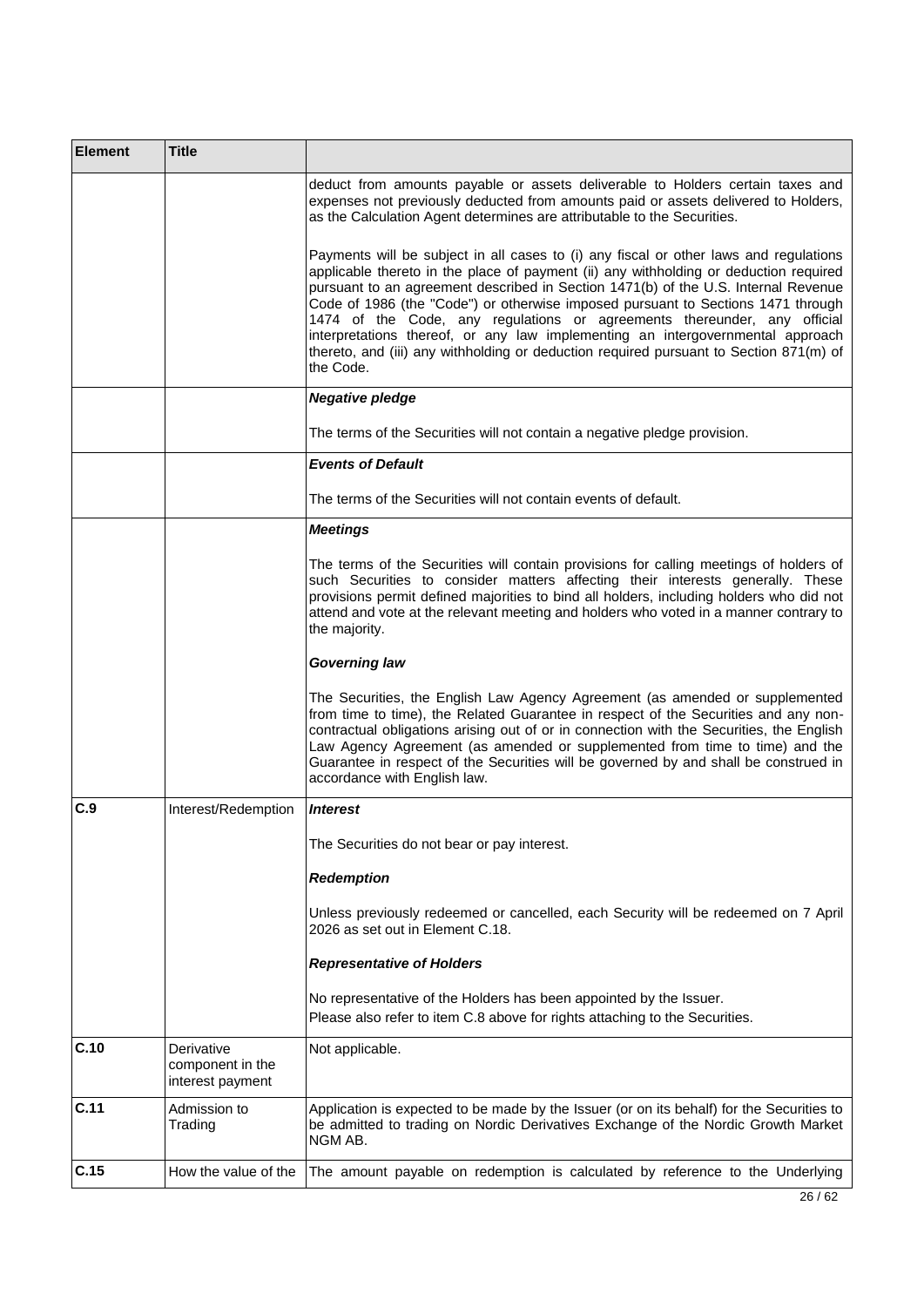| <b>Element</b> | <b>Title</b>                                                                                          |                                                                                                                                                                                                                                                                                                                                      |  |  |  |
|----------------|-------------------------------------------------------------------------------------------------------|--------------------------------------------------------------------------------------------------------------------------------------------------------------------------------------------------------------------------------------------------------------------------------------------------------------------------------------|--|--|--|
|                | investment in the<br>derivative securities<br>is affected by the<br>value of the<br>underlying assets | Reference(s). See item C.9 above and C.18 below.                                                                                                                                                                                                                                                                                     |  |  |  |
| C.16           | Maturity of the<br>derivative Securities                                                              | The Redemption Date of the Securities is 7 April 2026.                                                                                                                                                                                                                                                                               |  |  |  |
| C.17           | Settlement<br>Procedure                                                                               | This Series of Securities is cash settled.                                                                                                                                                                                                                                                                                           |  |  |  |
|                |                                                                                                       | The Issuer does not have the option to vary settlement.                                                                                                                                                                                                                                                                              |  |  |  |
| C.18           | Return on derivative<br>securities                                                                    | See Element C.8 above for the rights attaching to the Securities.                                                                                                                                                                                                                                                                    |  |  |  |
|                |                                                                                                       | Information on interest amount in relation to the Securities is set out in Element C.9<br>above.                                                                                                                                                                                                                                     |  |  |  |
|                |                                                                                                       | <b>Final Redemption</b>                                                                                                                                                                                                                                                                                                              |  |  |  |
|                |                                                                                                       | Unless previously redeemed or purchased and cancelled, each Security entitles its<br>holder to receive from the Issuer on the Redemption Date a Cash Settlement<br>Amount equal to the Final Payout.                                                                                                                                 |  |  |  |
|                |                                                                                                       | <b>Structures Products Securities (SPS) Final Payouts:</b>                                                                                                                                                                                                                                                                           |  |  |  |
|                |                                                                                                       | Auto-callable Securities: fixed term products that include an automatic early<br>redemption feature. The return is linked to the performance of the Underlying<br>Reference(s). Its calculation can be based on various mechanisms (including<br>knock-in feature). There is no capital protection.<br><b>NA x Autocall Standard</b> |  |  |  |
|                |                                                                                                       |                                                                                                                                                                                                                                                                                                                                      |  |  |  |
|                |                                                                                                       | "NA" means Notional Amount.                                                                                                                                                                                                                                                                                                          |  |  |  |
|                |                                                                                                       | "Notional Amount" is EUR 1,000.                                                                                                                                                                                                                                                                                                      |  |  |  |
|                |                                                                                                       | <b>Autocall Standard</b>                                                                                                                                                                                                                                                                                                             |  |  |  |
|                |                                                                                                       | If FR Barrier Value is greater than or equal to the Final Redemption<br>(A)<br><b>Condition Level:</b><br>100% + FR Exit Rate; or                                                                                                                                                                                                    |  |  |  |
|                |                                                                                                       | (B)<br>If FR Barrier Value is less than the Final Redemption Condition Level<br>and no Knock-in Event has occurred:<br>100%; or                                                                                                                                                                                                      |  |  |  |
|                |                                                                                                       | (C)<br>If FR Barrier Value is less than the Final Redemption Condition Level<br>and a Knock-in Event has occurred:<br>Min(100%, Final Redemption Value).                                                                                                                                                                             |  |  |  |
|                |                                                                                                       | "FR Barrier Value" means, in respect of a SPS FR Barrier Valuation Date, the<br>Underlying Reference Value.                                                                                                                                                                                                                          |  |  |  |
|                |                                                                                                       | "SPS FR Barrier Valuation Date" means the Settlement Price Date.                                                                                                                                                                                                                                                                     |  |  |  |
|                |                                                                                                       | "Settlement Price Date" means the Valuation Date.                                                                                                                                                                                                                                                                                    |  |  |  |
|                |                                                                                                       | "Valuation Date" means the Redemption Valuation Date.                                                                                                                                                                                                                                                                                |  |  |  |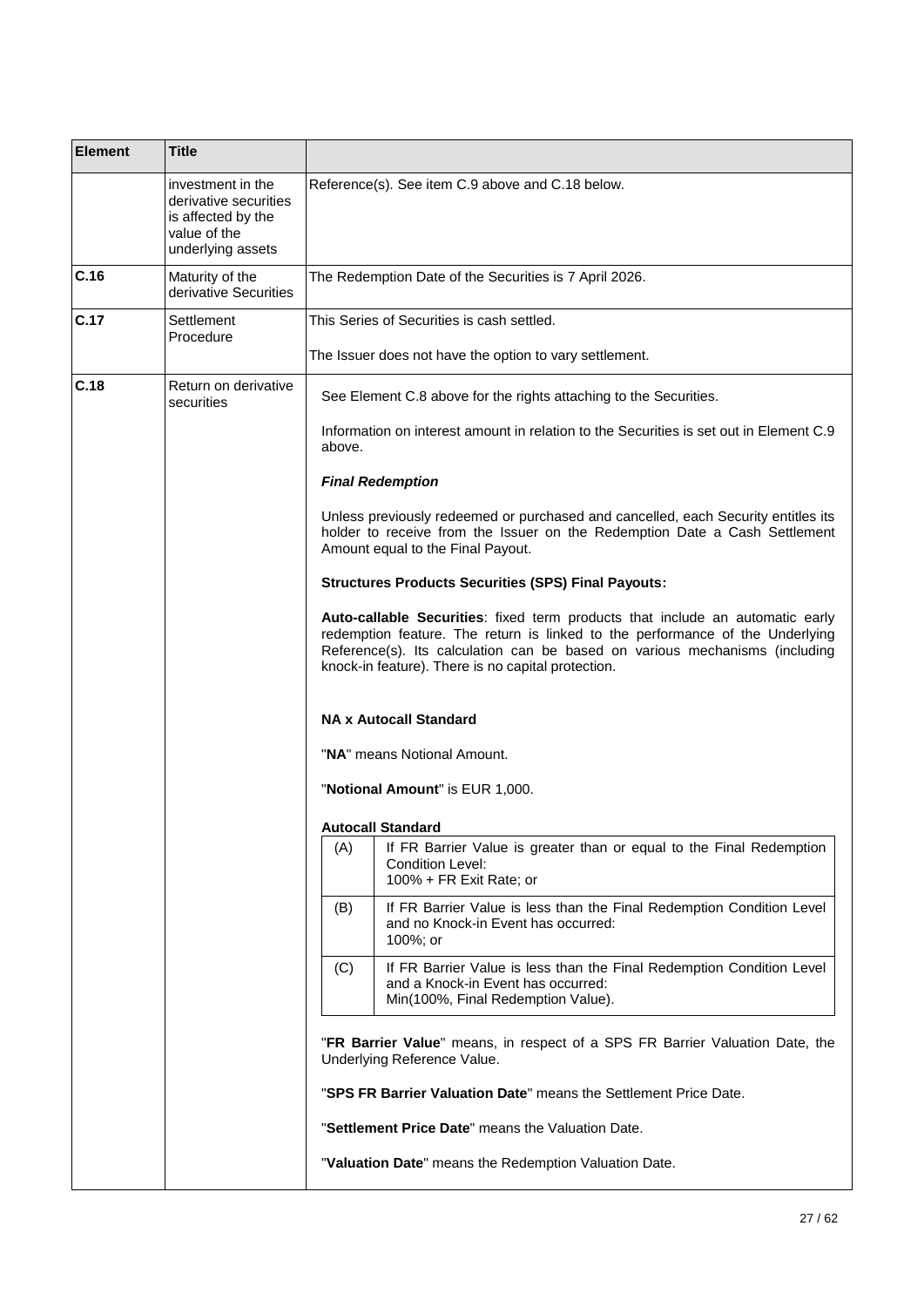| <b>Element</b> | <b>Title</b> |                                                                                                                                                                                                                                                                                                                                                                                                                   |
|----------------|--------------|-------------------------------------------------------------------------------------------------------------------------------------------------------------------------------------------------------------------------------------------------------------------------------------------------------------------------------------------------------------------------------------------------------------------|
|                |              | "SPS Valuation Date" means the SPS FR Barrier Valuation Date or the Strike<br>Date as applicable.                                                                                                                                                                                                                                                                                                                 |
|                |              | "Underlying Reference" means as set out in Element C.20.                                                                                                                                                                                                                                                                                                                                                          |
|                |              | "Strike Price Closing Value": Applicable                                                                                                                                                                                                                                                                                                                                                                          |
|                |              | "Underlying Reference Value" means, in respect of an Underlying Reference and<br>a SPS Valuation Date, (i) the Underlying Reference Closing Price Value for such<br>Underlying Reference in respect of such SPS Valuation Date (ii) divided by the<br>relevant Underlying Reference Strike Price.                                                                                                                 |
|                |              | For the avoidance of doubt, when determining (i) above the SPS Valuation Date<br>shall never refer to the Strike Date.                                                                                                                                                                                                                                                                                            |
|                |              | "Underlying Reference Closing Price Value" means, in respect of a SPS<br>Valuation Date, the Closing Level in respect of such day.                                                                                                                                                                                                                                                                                |
|                |              | "Closing Level " means the official closing price of the Underlying Reference on<br>the relevant day;                                                                                                                                                                                                                                                                                                             |
|                |              | "Underlying Reference Strike Price" means, in respect of an Underlying<br>Reference, the Underlying Reference Closing Price Value for such Underlying<br>Reference on the Strike Date                                                                                                                                                                                                                             |
|                |              | "Final Redemption Condition Level" is 100 per cent.                                                                                                                                                                                                                                                                                                                                                               |
|                |              | "FR Exit Rate" means FR Rate                                                                                                                                                                                                                                                                                                                                                                                      |
|                |              | "FR Rate" is 6 x ER %, ER % a percentage expected to be about 10.00 per cent<br>but which will not be less than 8.00 per cent as determined by the Issuer on 19<br>March 2020 after the end of the Offer Period. Notice of the rate will be published in<br>the same manner as the publication of these Final Terms and be available by<br>accessing the following link: http://eqdpo.bnpparibas.com/FI4000414917 |
|                |              | "Final Redemption Value" means the Underlying Reference Value.                                                                                                                                                                                                                                                                                                                                                    |
|                |              | "SPS Valuation Date" means the SPS Redemption Valuation Date or the Strike<br>Date, as applicable.                                                                                                                                                                                                                                                                                                                |
|                |              | "SPS Redemption Valuation Date" means the Settlement Price Date.                                                                                                                                                                                                                                                                                                                                                  |
|                |              | "Settlement Price Date" means the Valuation Date.                                                                                                                                                                                                                                                                                                                                                                 |
|                |              | "Valuation Date" means the Redemption Valuation Date.                                                                                                                                                                                                                                                                                                                                                             |
|                |              | "Underlying Reference" means as set out in Element C.20.                                                                                                                                                                                                                                                                                                                                                          |
|                |              | "Strike Price Closing Value": Applicable                                                                                                                                                                                                                                                                                                                                                                          |
|                |              | "Underlying Reference Value" means, in respect of an Underlying Reference and<br>a SPS Valuation Date, (i) the Underlying Reference Closing Price Value for such<br>Underlying Reference in respect of such SPS Valuation Date (ii) divided by the<br>relevant Underlying Reference Strike Price.                                                                                                                 |
|                |              | For the avoidance of doubt, when determining (i) above the SPS Valuation Date                                                                                                                                                                                                                                                                                                                                     |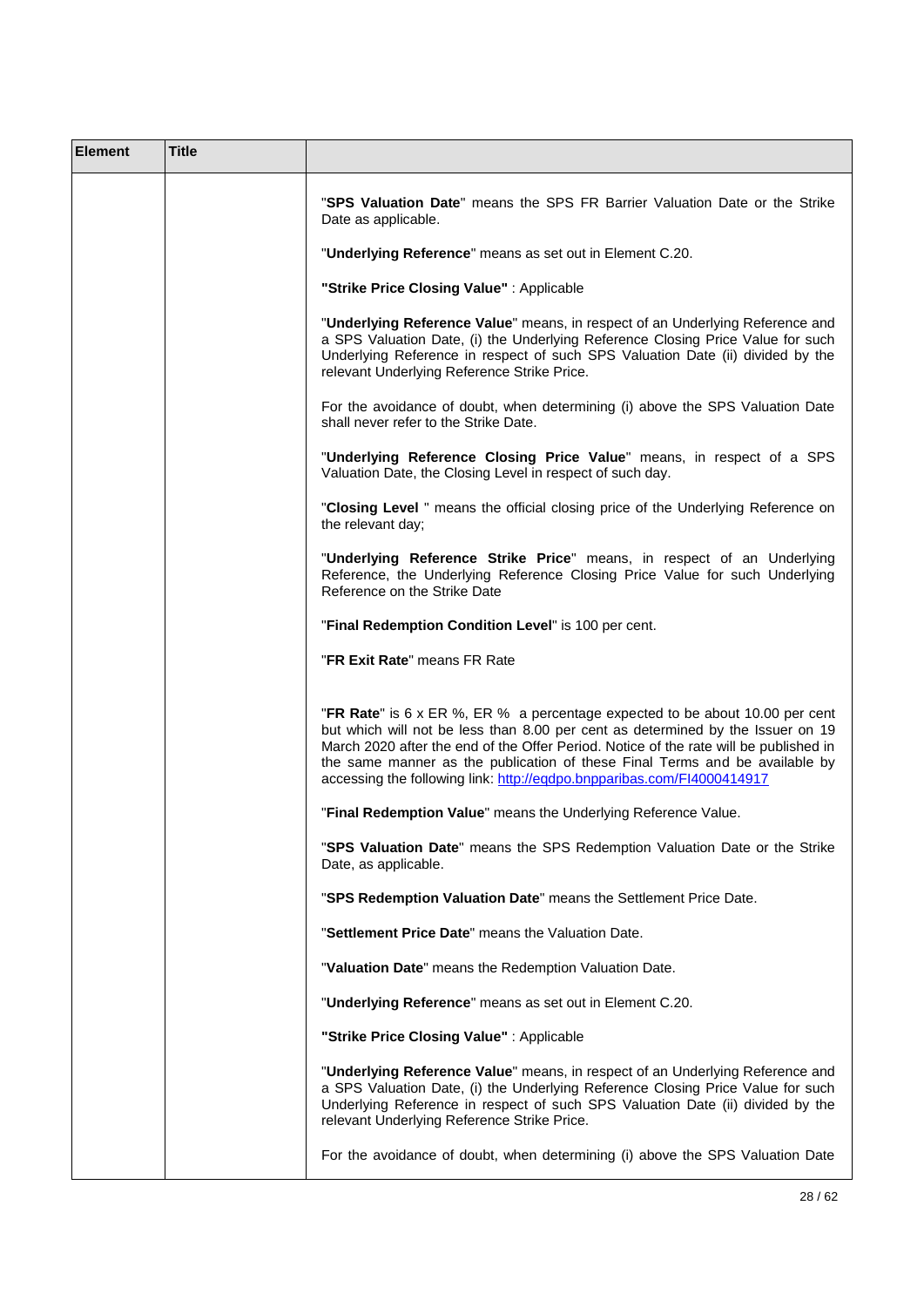| <b>Element</b> | <b>Title</b> |                                                                                                                                                                                                                                                                                                   |
|----------------|--------------|---------------------------------------------------------------------------------------------------------------------------------------------------------------------------------------------------------------------------------------------------------------------------------------------------|
|                |              | shall never refer to the Strike Date.                                                                                                                                                                                                                                                             |
|                |              | "Underlying Reference Closing Price Value" means, in respect of a SPS<br>Valuation Date, the Closing Level in respect of such day.                                                                                                                                                                |
|                |              | "Underlying Reference Strike Price" means, in respect of an Underlying<br>Reference, the Underlying Reference Closing Price Value for such Underlying<br>Reference on the Strike Date.                                                                                                            |
|                |              | "Strike Date" means 20 March 2020                                                                                                                                                                                                                                                                 |
|                |              | "Redemption Valuation Date" means 20 March 2026.                                                                                                                                                                                                                                                  |
|                |              | "Closing Level" means the official closing price of the Underlying Reference on<br>the relevant day;                                                                                                                                                                                              |
|                |              | Knock-in Event is applicable                                                                                                                                                                                                                                                                      |
|                |              | Knock-in Event: If the Knock-in Value is strictly less than the Knock-in Level on the<br>Knock-in Determination Day.                                                                                                                                                                              |
|                |              | "Knock-in Level" means 70 per cent.                                                                                                                                                                                                                                                               |
|                |              | "Knock-in Value" means the Underlying Reference Value.                                                                                                                                                                                                                                            |
|                |              | "Underlying Reference" means as set out in Element C.20.                                                                                                                                                                                                                                          |
|                |              | "Strike Price Closing Value" Applicable                                                                                                                                                                                                                                                           |
|                |              | "Underlying Reference Value" means, in respect of an Underlying Reference and<br>a SPS Valuation Date, (i) the Underlying Reference Closing Price Value for such<br>Underlying Reference in respect of such SPS Valuation Date (ii) divided by the<br>relevant Underlying Reference Strike Price. |
|                |              | For the avoidance of doubt, when determining (i) above the SPS Valuation Date<br>shall never refer to the Strike Date.                                                                                                                                                                            |
|                |              | "Underlying Reference Closing Price Value" means, in respect of a SPS<br>Valuation Date, the Closing Price in respect of such day.                                                                                                                                                                |
|                |              | "Underlying Reference Strike Price" means, in respect of an Underlying<br>Reference, the Underlying Reference Closing Price Value for such Underlying<br>Reference on the Strike Date                                                                                                             |
|                |              | "SPS Valuation Date" means the Knock-in Determination Day or the Strike Date,<br>as applicable.                                                                                                                                                                                                   |
|                |              | Knock-in Determination Day means Redemption Valuation Date                                                                                                                                                                                                                                        |
|                |              | "Strike Date" means 20 March 2020                                                                                                                                                                                                                                                                 |
|                |              | "Redemption Valuation Date" means 20 March 2026.                                                                                                                                                                                                                                                  |
|                |              | "Closing Level" means the official closing price of the Underlying Reference on<br>the relevant day.                                                                                                                                                                                              |
|                |              | <b>Automatic Early Redemption</b>                                                                                                                                                                                                                                                                 |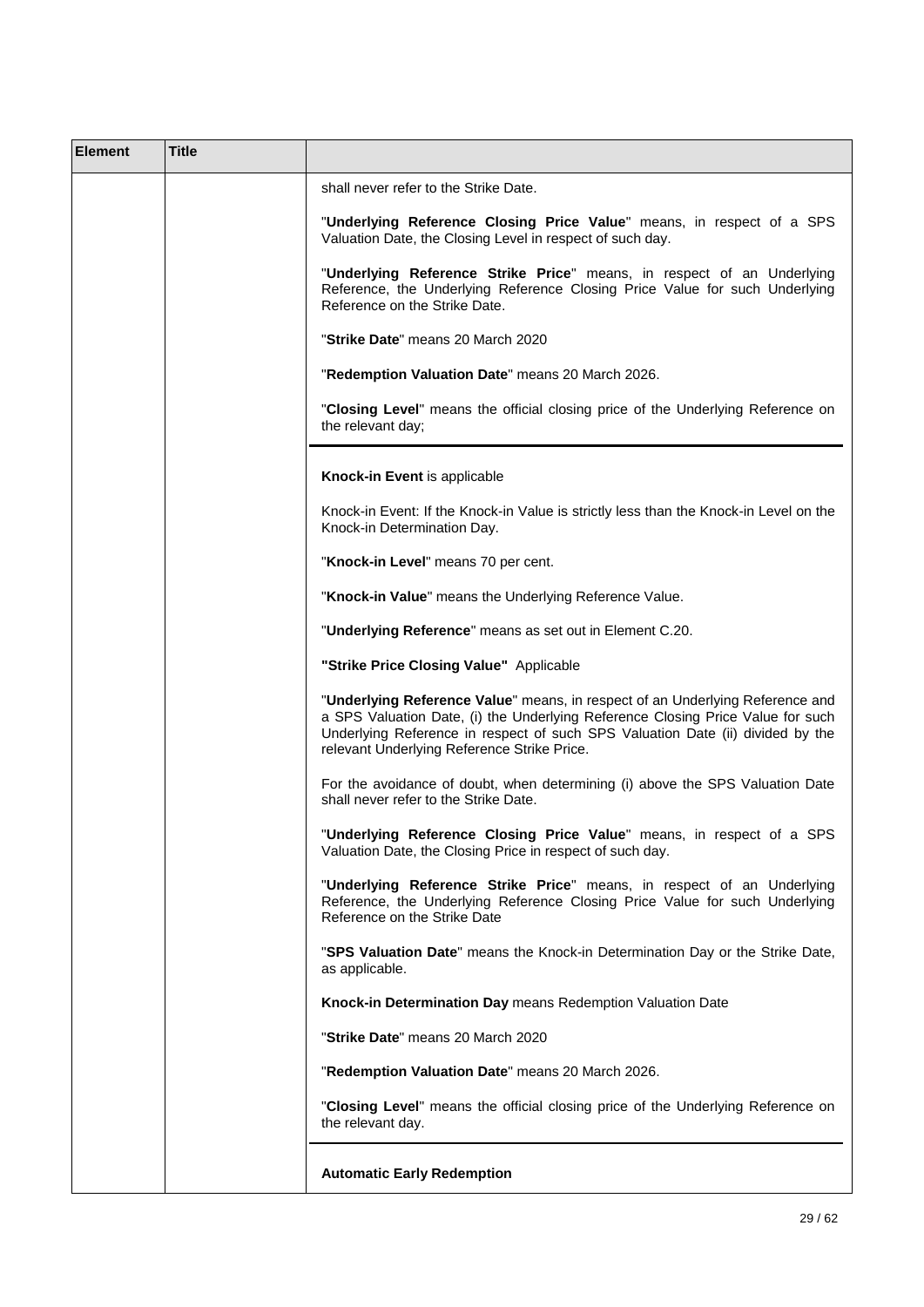| <b>Element</b> | Title |                                                                                                                                                                                                                                                                                                                                      |
|----------------|-------|--------------------------------------------------------------------------------------------------------------------------------------------------------------------------------------------------------------------------------------------------------------------------------------------------------------------------------------|
|                |       | If on any Automatic Early Redemption Valuation Date an Automatic Early<br>Redemption Event occurs, the Securities will be redeemed early at the Automatic<br>Early Redemption Amount on the Automatic Early Redemption Date.<br>The Automatic Early Redemption Amount will be equal to the SPS Automatic Early<br>Redemption Payout. |
|                |       | <b>Automatic Early Redemption Event:</b>                                                                                                                                                                                                                                                                                             |
|                |       | <b>Single Standard Automatic Early Redemption</b>                                                                                                                                                                                                                                                                                    |
|                |       | If on any Automatic Early Redemption Valuation Date the SPS AER Value is<br>greater than or equal to the Automatic Early Redemption Level.                                                                                                                                                                                           |
|                |       | <b>SPS Automatic Early Redemption Payout:</b>                                                                                                                                                                                                                                                                                        |
|                |       | NA x (AER Redemption Percentage + AER Exit Rate)                                                                                                                                                                                                                                                                                     |
|                |       | "NA" means Notional Amount.                                                                                                                                                                                                                                                                                                          |
|                |       | "Notional Amount" is EUR 1,000.                                                                                                                                                                                                                                                                                                      |
|                |       | "AER Redemption Percentage" is 100 per cent.                                                                                                                                                                                                                                                                                         |
|                |       | "AER Exit Rate" means the AER Rate.                                                                                                                                                                                                                                                                                                  |
|                |       | "AER Rate" is n x 9 %                                                                                                                                                                                                                                                                                                                |
|                |       | n is a number from 1 to 5 representing the relevant Automatic Redemption<br>Valuation Date.                                                                                                                                                                                                                                          |
|                |       | "Automatic Early Redemption Level" is 100 per cent.                                                                                                                                                                                                                                                                                  |
|                |       | <b>SPS AER Valuation: Applicable.</b>                                                                                                                                                                                                                                                                                                |
|                |       | "SPS AER Value" means the Underlying Reference Value.                                                                                                                                                                                                                                                                                |
|                |       | "Underlying Reference" means as set out in Element C.20.                                                                                                                                                                                                                                                                             |
|                |       | "Strike Price Closing Value" Applicable                                                                                                                                                                                                                                                                                              |
|                |       | "Underlying Reference Value" means, in respect of an Underlying Reference and<br>a SPS Valuation Date, (i) the Underlying Reference Closing Price Value for such<br>Underlying Reference in respect of such SPS Valuation Date (ii) divided by the<br>relevant Underlying Reference Strike Price.                                    |
|                |       | For the avoidance of doubt, when determining (i) above the SPS Valuation Date<br>shall never refer to the Strike Date.                                                                                                                                                                                                               |
|                |       | "Underlying Reference Closing Price Value" means, in respect of a SPS<br>Valuation Date, the Closing Level in respect of such day.                                                                                                                                                                                                   |
|                |       | "Underlying Reference Strike Price" means, in respect of an Underlying<br>Reference, the Underlying Reference Closing Price Value for such Underlying<br>Reference on the Strike Date.                                                                                                                                               |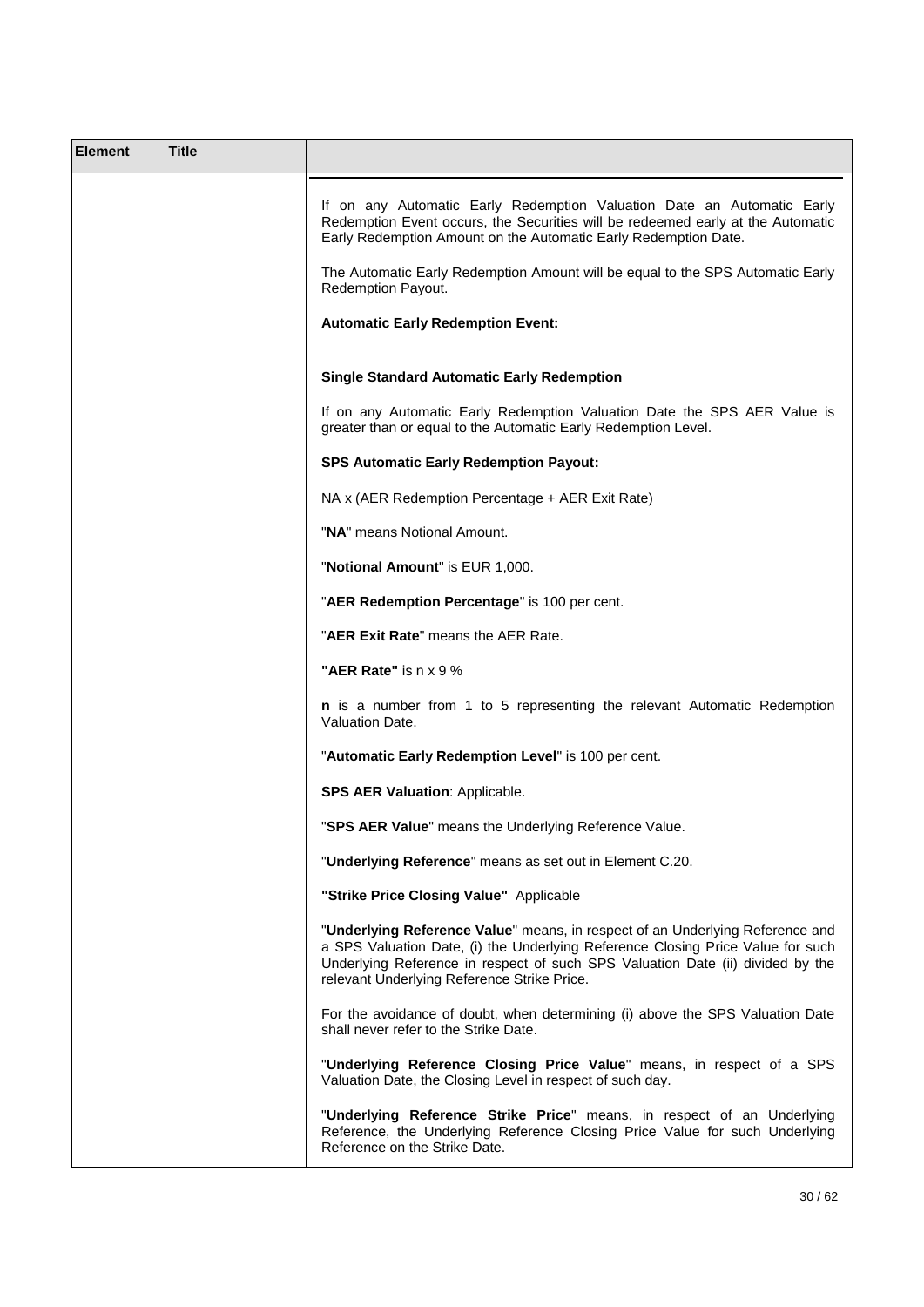| <b>Element</b> | <b>Title</b>                               |                                                                                                                                                                                                                                                                                                                                                                                                                                                                                                                                                       |
|----------------|--------------------------------------------|-------------------------------------------------------------------------------------------------------------------------------------------------------------------------------------------------------------------------------------------------------------------------------------------------------------------------------------------------------------------------------------------------------------------------------------------------------------------------------------------------------------------------------------------------------|
|                |                                            | "SPS Valuation Date" means each Automatic Early Redemption Valuation Date or<br>the Strike Date, as applicable.<br>"Automatic Early Redemption Valuation Date" means 22 March 2021 (n=1), 21<br>March 2022 (n=2), 20 March 2023 (n=3), 20 March 2024 (n=4) and 20 March 2025<br>$(n=5)$<br>"Automatic Early Redemption Date"means 6 April 2021 (n=1), 4 April 2022<br>$(n=2)$ , 3 April 2023 (n=3), 3 April 2024 (n=4) and 3 April 2025 (n=5)<br>"Closing Level" means the official closing price of the Underlying Reference on<br>the relevant day. |
| C.19           | Final reference price<br>of the Underlying | The final reference price of the underlying will be determined in accordance with the<br>valuation mechanics set out in Element C.18 above                                                                                                                                                                                                                                                                                                                                                                                                            |
| C.20           | Underlying                                 | The Underlying References specified in Element C.18 above are as follows.<br>Information on the Underlying Reference(s) can be obtained on the following<br>$website(s)$ :                                                                                                                                                                                                                                                                                                                                                                            |

|        |                                                      |                      | <b>Underlying Referencek</b> |                                 |                |
|--------|------------------------------------------------------|----------------------|------------------------------|---------------------------------|----------------|
| L<br>N | <b>Index Name</b>                                    | <b>Index Sponsor</b> | <b>Bloomberg</b><br>Code     | <b>Index</b><br><b>Currency</b> | Website        |
|        | <b>ISTOXX Europe Next Dividend</b><br>Low Risk Index | <b>Stoxx Limited</b> | <b>ENDLRP</b>                | IEUR                            | www.istoxx.com |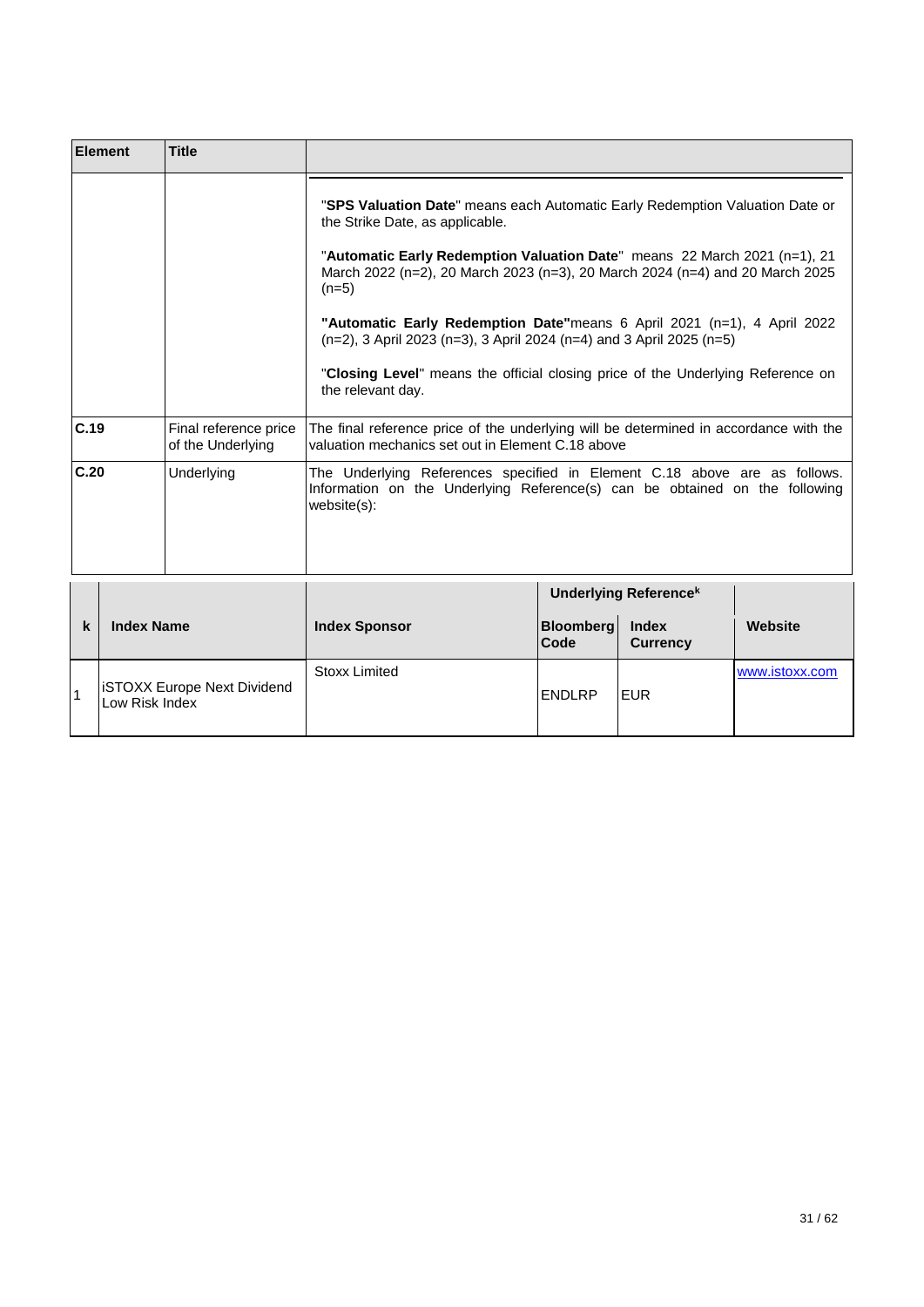## **Section D - Risks**

| <b>Element</b> | <b>Title</b>                                           |                                                                                                                                                                                                                                                                                                                                                                                                                                                                                                                                                                                                                                                                                                                       |                                                                                                                                                                                                                                                                                                                                                                                                                                                                                                                                                              |  |
|----------------|--------------------------------------------------------|-----------------------------------------------------------------------------------------------------------------------------------------------------------------------------------------------------------------------------------------------------------------------------------------------------------------------------------------------------------------------------------------------------------------------------------------------------------------------------------------------------------------------------------------------------------------------------------------------------------------------------------------------------------------------------------------------------------------------|--------------------------------------------------------------------------------------------------------------------------------------------------------------------------------------------------------------------------------------------------------------------------------------------------------------------------------------------------------------------------------------------------------------------------------------------------------------------------------------------------------------------------------------------------------------|--|
| D.2            | Key risks regarding<br>the Issuer and the<br>Guarantor | Prospective purchasers of the Securities should be experienced with respect to<br>options and options transactions and should understand the risks of transactions<br>involving the Securities. An investment in the Securities presents certain risks that<br>should be taken into account before any investment decision is made. Certain risks<br>may affect the Issuer's ability to fulfil its obligations under the Securities or the<br>Guarantor's ability to perform its obligations under the Guarantee, some of which are<br>beyond its control. In particular, the Issuer and the Guarantor, together with the BNPP<br>Group, are exposed to the risks associated with its activities, as described below: |                                                                                                                                                                                                                                                                                                                                                                                                                                                                                                                                                              |  |
|                |                                                        | <b>Guarantor</b>                                                                                                                                                                                                                                                                                                                                                                                                                                                                                                                                                                                                                                                                                                      |                                                                                                                                                                                                                                                                                                                                                                                                                                                                                                                                                              |  |
|                |                                                        | BNPP's 2018 registration document (in English) sets out seven main categories of risk<br>are inherent in BNPP's activities:                                                                                                                                                                                                                                                                                                                                                                                                                                                                                                                                                                                           |                                                                                                                                                                                                                                                                                                                                                                                                                                                                                                                                                              |  |
|                |                                                        | (1)                                                                                                                                                                                                                                                                                                                                                                                                                                                                                                                                                                                                                                                                                                                   | Credit Risk - Credit risk is the consequence resulting from the likelihood that<br>a borrower or counterparty will fail to meet its obligations in accordance with<br>agreed terms. The probability of default and the expected recovery on the<br>loan or receivable in the event of default are key components of the credit<br>quality assessment. BNPP's risk-weighted assets subject to this type of risk<br>amounted to EUR 504 billion at 31 December 2018.                                                                                           |  |
|                |                                                        | (2)                                                                                                                                                                                                                                                                                                                                                                                                                                                                                                                                                                                                                                                                                                                   | Securisation in the Banking Portfolio - Securitisation means a transaction or<br>scheme, whereby the credit risk associated with an exposure or pool of<br>exposures is tranched, having the following characteristics:                                                                                                                                                                                                                                                                                                                                      |  |
|                |                                                        |                                                                                                                                                                                                                                                                                                                                                                                                                                                                                                                                                                                                                                                                                                                       | - payments made in the transaction or scheme are dependent upon the<br>performance of the exposure or pool of exposures;                                                                                                                                                                                                                                                                                                                                                                                                                                     |  |
|                |                                                        |                                                                                                                                                                                                                                                                                                                                                                                                                                                                                                                                                                                                                                                                                                                       | - the subordination of tranches determines the distribution of losses during<br>the life of the risk transfer.                                                                                                                                                                                                                                                                                                                                                                                                                                               |  |
|                |                                                        |                                                                                                                                                                                                                                                                                                                                                                                                                                                                                                                                                                                                                                                                                                                       | Any commitment (including derivatives and liquidity lines) granted to a<br>securitisation operation must be treated as a securitisation exposure. Most<br>of these commitments are held in the prudential banking portfolio. BNPP's<br>risk-weighted assets subject to this type of risk amounted to EUR 7 billion at<br>31 December 2018.                                                                                                                                                                                                                   |  |
|                |                                                        | (3)                                                                                                                                                                                                                                                                                                                                                                                                                                                                                                                                                                                                                                                                                                                   | Counterparty Risk - Counterparty risk is the translation of the credit risk<br>embedded in financial transactions, investments and/or settlement<br>transactions between counterparties. Those transactions include bilateral<br>contracts such as over-the-counter ("OTC") derivatives contracts as well as<br>contracts settled through clearing houses. The amount of this risk may vary<br>over time in line with changing market parameters which then impacts the<br>replacement value of the relevant transactions.                                   |  |
|                |                                                        |                                                                                                                                                                                                                                                                                                                                                                                                                                                                                                                                                                                                                                                                                                                       | Counterparty risk lies in the event that a counterparty defaults on its<br>obligations to pay BNPP the full present value of the flows relating to a<br>transaction or a portfolio for which BNPP is a net receiver. Counterparty<br>credit risk is also linked to the replacement cost of a derivative or portfolio in<br>the event of counterparty default. Hence, it can be seen as a market risk in<br>case of default or a contingent risk. BNPP's risk-weighted assets subject to<br>this type of risk amounted to EUR 27 billion at 31 December 2018. |  |
|                |                                                        | (4)                                                                                                                                                                                                                                                                                                                                                                                                                                                                                                                                                                                                                                                                                                                   | Market Risk - Market risk is the risk of incurring a loss of value due to<br>adverse trends in market prices or parameters, whether directly observable                                                                                                                                                                                                                                                                                                                                                                                                      |  |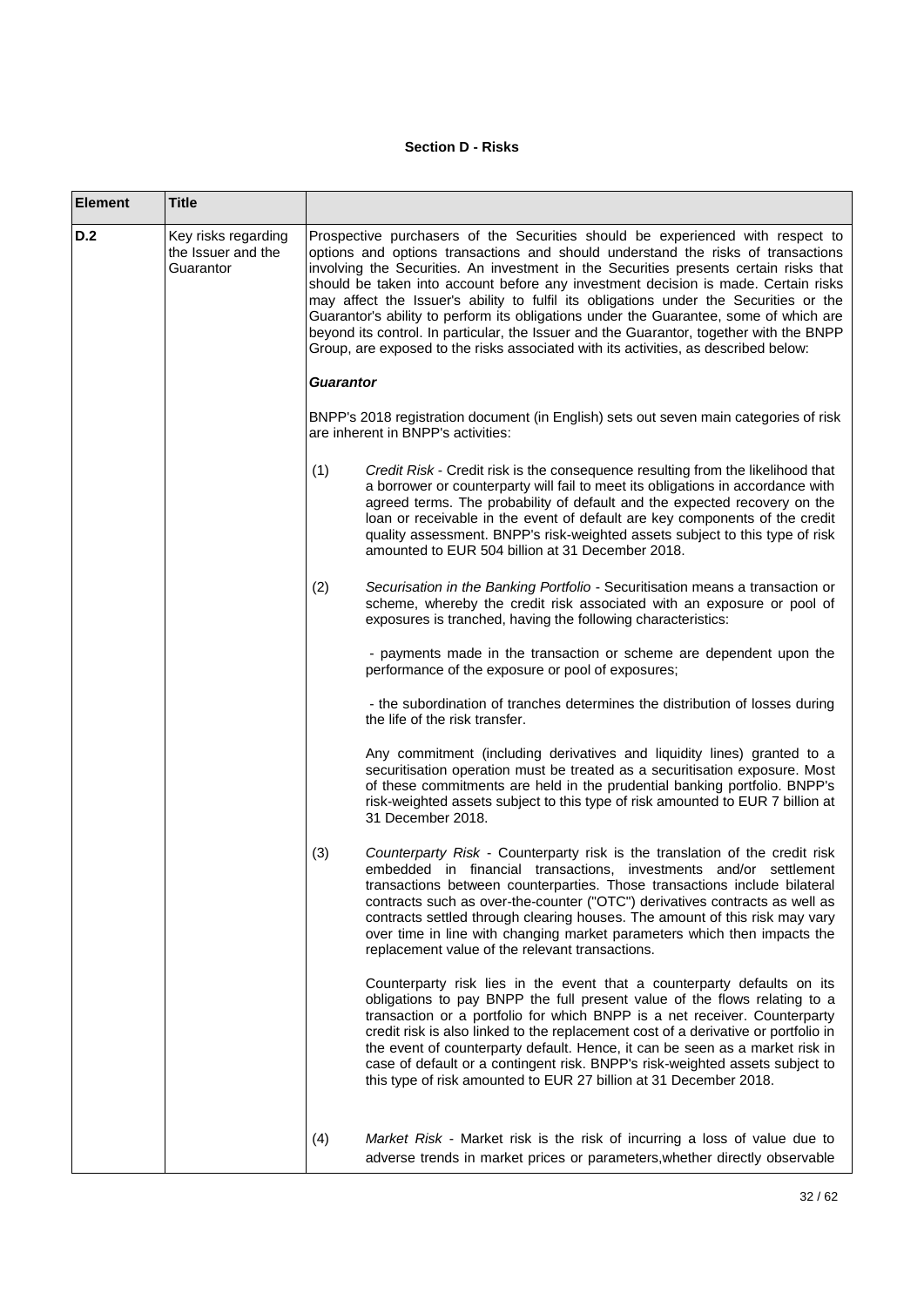| <b>Element</b> | <b>Title</b> |     |                                                                                                                                                                                                                                                                                                                                                                                                                           |
|----------------|--------------|-----|---------------------------------------------------------------------------------------------------------------------------------------------------------------------------------------------------------------------------------------------------------------------------------------------------------------------------------------------------------------------------------------------------------------------------|
|                |              |     | or not.                                                                                                                                                                                                                                                                                                                                                                                                                   |
|                |              |     | Observable market parameters include, but are not limited to, exchange<br>rates, prices of securities and commodities (whether the price is directly<br>quoted or obtained by reference to a comparable asset), the price of<br>derivatives, and other parameters that can be directly inferred from them,<br>such as interest rates, credit spreads, volatility or implicit correlations or<br>other similar parameters. |
|                |              |     | Non-observable factors are those based on working assumptions such as<br>parameters contained in models or based on statistical or economic<br>analyses, non-ascertainable in the market.                                                                                                                                                                                                                                 |
|                |              |     | In fixed income trading books, credit instruments are valued on the basis of<br>bond yields and credit spreads, which represent market parameters in the<br>same way as interest rates or foreign exchange rates. The credit risk arising<br>on the issuer of the debt instrument is therefore a component of market risk<br>known as issuer risk.                                                                        |
|                |              |     | Liquidity is an important component of market risk. In times of limited or no<br>liquidity, instruments or goods may not be tradable or may not be tradable<br>at their estimated value. This may arise, for example, due to low transaction<br>volumes, legal restrictions or a strong imbalance between demand and<br>supply for certain assets.                                                                        |
|                |              |     | The market risk related to banking activities encompasses the interest rate<br>and foreign exchange risks stemming from banking intermediation activities.<br>BNPP's risk-weighted assets subject to this type of risk amounted to EUR<br>20 billion at 31 December 2018.                                                                                                                                                 |
|                |              | (5) | Liquidity risk - Liquidity risk is the risk that BNPP will not be able to honor its<br>commitments or unwind or offset a position due to the market environment<br>or diosyncratic factors (i.e. specific to BNP Paribas), within a given<br>timeframe and at a reasonable cost.                                                                                                                                          |
|                |              |     | Liquidity risk reflects the risk of the BNPP Group being unable to fulfil<br>current or future foreseen or unforeseen cash or collateral requirements,<br>across all time horizons, from the short-term to the long-term horizons.                                                                                                                                                                                        |
|                |              |     | This risk may stem from the reduction in funding sources, draw down of<br>funding commitments, a reduction in the liquidity of certain assets, or an<br>increase in cash or collateral margin calls. It may be related to the bank<br>itself (reputation risk) or to external factors (risks in some markets).                                                                                                            |
|                |              | (6) | Operational risk - Operational risk is the risk of incurring a loss due to<br>inadequate internal processes or due to external events, whether<br>deliberate, accidental or natural occurrences. Management of operational<br>risk is based on an analysis of the "cause - event - effect" chain. BNPP's<br>risk-weighted assets subject to this type of risk amounted to EUR 73 billion<br>at 31 December 2018.          |
|                |              | (7) | Insurance Risks - BNP Paribas Cardif is exposed to the following risks:                                                                                                                                                                                                                                                                                                                                                   |
|                |              |     | - market risk, risk of a financial loss arising from adverse movements of<br>financial markets. These adverse movements are notably reflected in prices<br>(including, but not limited to, foreign exchange rates, bond prices, equity<br>and commodity prices, derivatives prices, real estate prices) and derived<br>from fluctuations in interest rates, credit spreads, volatility and correlation;                   |
|                |              |     | - credit risk, risk of loss resulting from fluctuations in the credit standing of                                                                                                                                                                                                                                                                                                                                         |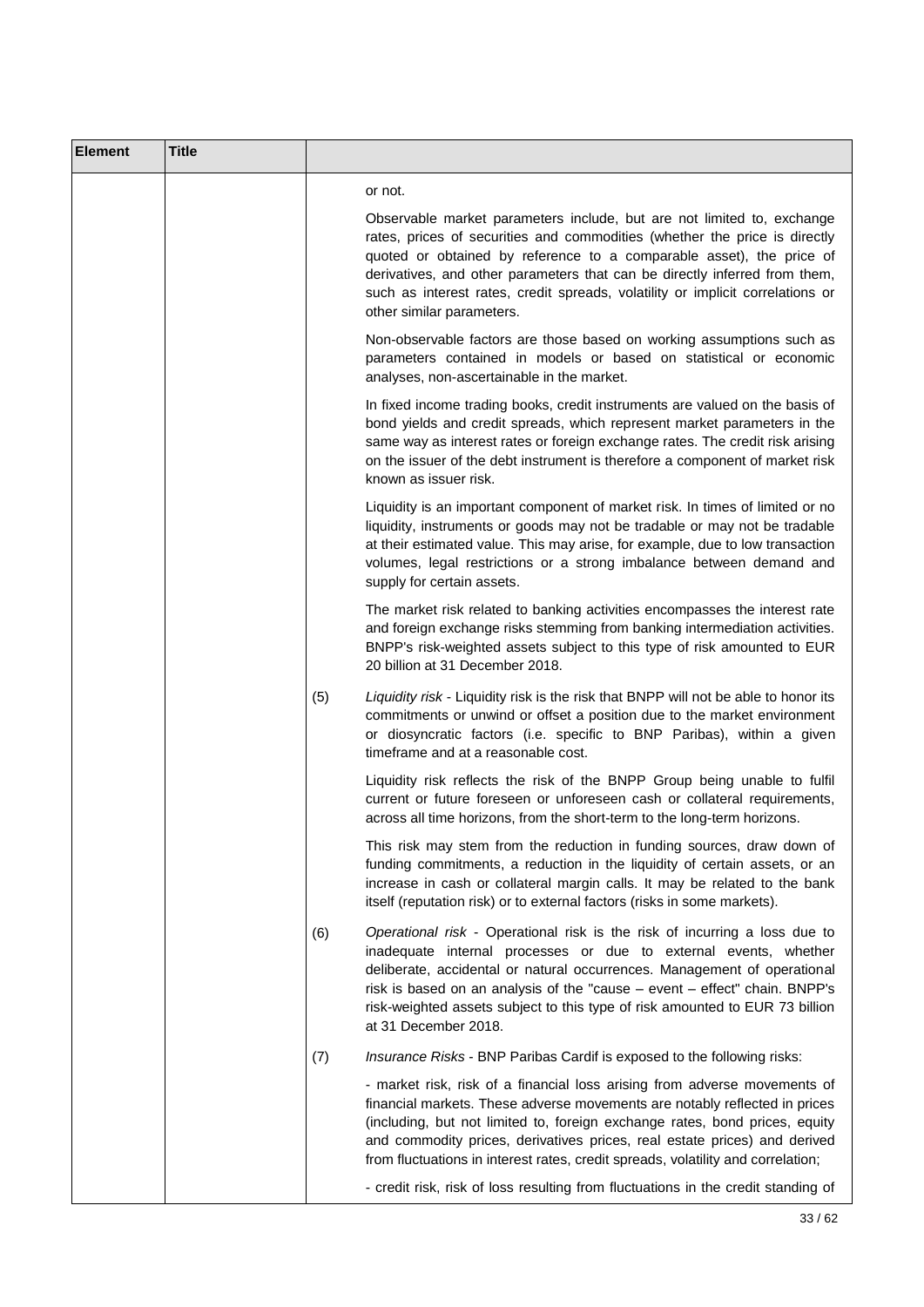| <b>Element</b> | <b>Title</b> |                            |                    |                                                                                                                                                                                                                                                                                                                                                                                                                                                                                                                 |
|----------------|--------------|----------------------------|--------------------|-----------------------------------------------------------------------------------------------------------------------------------------------------------------------------------------------------------------------------------------------------------------------------------------------------------------------------------------------------------------------------------------------------------------------------------------------------------------------------------------------------------------|
|                |              |                            |                    | issuers of securities, counterparties and any debtors to which insurance<br>and reinsurance undertakings are exposed. Among the debtors, risks<br>related to financial instruments (including the banks in which BNP Paribas<br>Cardif holds deposits) and risks related to receivables generated by the<br>underwriting activities (including, but not limited to, premium collection,<br>reinsurance recovering) are distinguished into two categories: "Asset Credit<br>Risk" and "Liabilities Credit Risk"; |
|                |              |                            | disasters; and     | - underwriting risk is the risk of a financial loss caused by a sudden,<br>unexpected increase in insurance claims. Depending on the type of<br>insurance business (life, non-life), this risk may be statistical,<br>macroeconomic or behavioural, or may be related to public health issues or                                                                                                                                                                                                                |
|                |              |                            |                    | - operational risk is the risk of loss resulting from the inadequacy or failure<br>of internal processes, IT failures or deliberate external events, whether<br>accidental or natural. The external events mentioned in this definition<br>include those of human or natural origin.                                                                                                                                                                                                                            |
|                |              | strategy and its business. |                    | More generally, the risks to which the BNPP Group is exposed may arise from a<br>number of factors related, among others, to changes in its macroeconomic,<br>competitive or regulatory environment or factors related to the implementation of its                                                                                                                                                                                                                                                             |
|                |              |                            |                    | The first amendment to BNPP's 2019 universal registration document sets out seven<br>categories of risk specific to BNPP's business, as follows:                                                                                                                                                                                                                                                                                                                                                                |
|                |              | 1                          | portfolio          | Credit risk, counterparty risk and securitization risk in the banking                                                                                                                                                                                                                                                                                                                                                                                                                                           |
|                |              |                            | 1                  | A substantial increase in new provisions or a shortfall in the level<br>of previously recorded provisions exposed to credit risk and<br>counterparty risk could adversely affect BNPP's results of<br>operations and financial condition;                                                                                                                                                                                                                                                                       |
|                |              |                            | 2                  | The soundness and conduct of other financial institutions and<br>market participants could adversely affect BNPP.                                                                                                                                                                                                                                                                                                                                                                                               |
|                |              | 2                          |                    | <b>Operational Risk</b>                                                                                                                                                                                                                                                                                                                                                                                                                                                                                         |
|                |              |                            | 1                  | BNPP's risk management policies, procedures and methods may<br>leave it exposed to unidentified or unanticipated risks, which could<br>lead to material losses;                                                                                                                                                                                                                                                                                                                                                 |
|                |              |                            | 2                  | An interruption in or a breach of BNPP's information systems may<br>cause substantial losses of client or customer information,<br>damage to BNPP's reputation and result in financial losses;                                                                                                                                                                                                                                                                                                                  |
|                |              |                            | 3                  | Reputational risk could weigh on BNPP's financial strength and<br>diminish the confidence of clients and counterparties in it.                                                                                                                                                                                                                                                                                                                                                                                  |
|                |              | 3                          | <b>Market Risk</b> |                                                                                                                                                                                                                                                                                                                                                                                                                                                                                                                 |
|                |              |                            | 1                  | BNPP may incur significant losses on its trading and investment<br>activities due to market fluctuations and volatility;                                                                                                                                                                                                                                                                                                                                                                                        |
|                |              |                            | 2                  | BNPP may generate lower revenues from commission and fee<br>based businesses during market downturns;                                                                                                                                                                                                                                                                                                                                                                                                           |
|                |              |                            | 3                  | Adjustments to the carrying value of BNPP's securities and                                                                                                                                                                                                                                                                                                                                                                                                                                                      |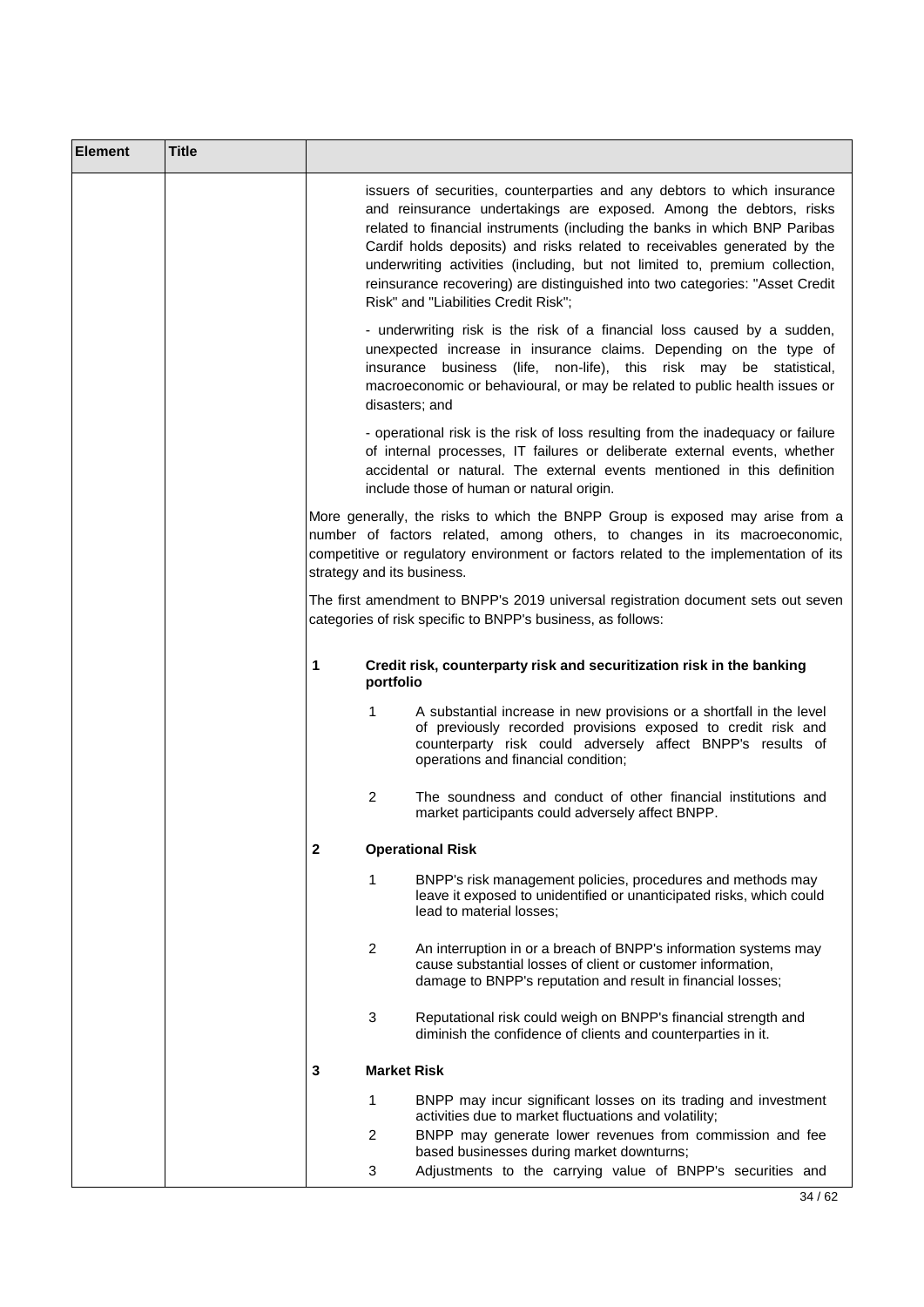| <b>Element</b> | <b>Title</b> |        |                          |                                                                                                                                                                                                                                                                                                                                                                                                                                                                                                                                                                                      |
|----------------|--------------|--------|--------------------------|--------------------------------------------------------------------------------------------------------------------------------------------------------------------------------------------------------------------------------------------------------------------------------------------------------------------------------------------------------------------------------------------------------------------------------------------------------------------------------------------------------------------------------------------------------------------------------------|
|                |              |        |                          | derivatives portfolios and BNPP's own debt could have an<br>adverse effect on its net income and shareholders' equity.                                                                                                                                                                                                                                                                                                                                                                                                                                                               |
|                |              | 4      |                          | <b>Liquidity and Funding Risk</b>                                                                                                                                                                                                                                                                                                                                                                                                                                                                                                                                                    |
|                |              |        | 1<br>$\overline{2}$<br>3 | BNPP's access to and cost of funding could be adversely affected<br>by a resurgence of financial crises, worsening economic<br>conditions, rating downgrades, increases in sovereign credit<br>spreads or other factors;<br>Protracted market declines can reduce BNPP's liquidity, making it<br>harder to sell assets and possibly leading to material losses.<br>Accordingly, BNPP must ensure that its assets and liabilities<br>properly match in order to avoid exposure to losses;<br>The credit ratings of BNPP may be downgraded, which would<br>weigh on its profitability. |
|                |              | 5      |                          | Risks related to the macroeconomic and market environment                                                                                                                                                                                                                                                                                                                                                                                                                                                                                                                            |
|                |              |        | 1<br>2                   | Adverse economic and financial conditions have in the past had<br>and may in the future have an impact on BNPP and the markets in<br>which it operates;<br>Significant interest rate changes could adversely affect BNPP's<br>revenues or profitability. The prolonged low interest rate<br>environment carries inherent systemic risks, which could impact                                                                                                                                                                                                                          |
|                |              |        | 3                        | BNPP's income or profitability, and an exit from such environment<br>also carries risks:<br>Given the global scope of its activities, BNPP may be vulnerable<br>to risk in certain countries where it operates and may be                                                                                                                                                                                                                                                                                                                                                            |
|                |              |        |                          | vulnerable to political, macroeconomic or financial changes in the<br>countries and regions where it operates.                                                                                                                                                                                                                                                                                                                                                                                                                                                                       |
|                |              | 6      |                          | <b>Regulatory Risks</b>                                                                                                                                                                                                                                                                                                                                                                                                                                                                                                                                                              |
|                |              |        | 1                        | Laws and regulations adopted in recent years, particularly in<br>response to the global financial crisis, as well as new legislative<br>proposals, may materially impact BNPP and the financial and<br>economic environment in which it operates;                                                                                                                                                                                                                                                                                                                                    |
|                |              |        | 2                        | BNPP may incur substantial fines and other administrative and<br>criminal penalties for non compliance with applicable laws and<br>regulations, and may also incur losses in related (or unrelated)<br>litigation with private parties;                                                                                                                                                                                                                                                                                                                                              |
|                |              |        | 3                        | <b>BNPP</b><br>could<br>unfavourable<br>experience<br>change<br>an<br>$\mathsf{I}$<br>circumstances, causing it to become subject to a resolution<br>proceeding: holders of securities of BNPP could suffer losses as a<br>result.                                                                                                                                                                                                                                                                                                                                                   |
|                |              | 7      |                          | Risks related to BNPP's growth in its current environment                                                                                                                                                                                                                                                                                                                                                                                                                                                                                                                            |
|                |              |        | 1                        | BNPP's failure to implement its strategic plan could affect the<br>trading price of its securities;                                                                                                                                                                                                                                                                                                                                                                                                                                                                                  |
|                |              |        | $\overline{2}$           | BNPP may experience difficulties integrating acquired companies<br>and may be unable to realize the benefits expected from its<br>acquisitions;                                                                                                                                                                                                                                                                                                                                                                                                                                      |
|                |              |        | 3                        | BNPP's current environment may be affected by the intense<br>competition amongst banking and non banking operators, which<br>could adversely affect BNPP's revenues and profitability;                                                                                                                                                                                                                                                                                                                                                                                               |
|                |              |        | 4                        | Changes in certain holdings in credit or financial institutions could<br>have an impact on BNPP's financial position.                                                                                                                                                                                                                                                                                                                                                                                                                                                                |
|                |              | Issuer |                          |                                                                                                                                                                                                                                                                                                                                                                                                                                                                                                                                                                                      |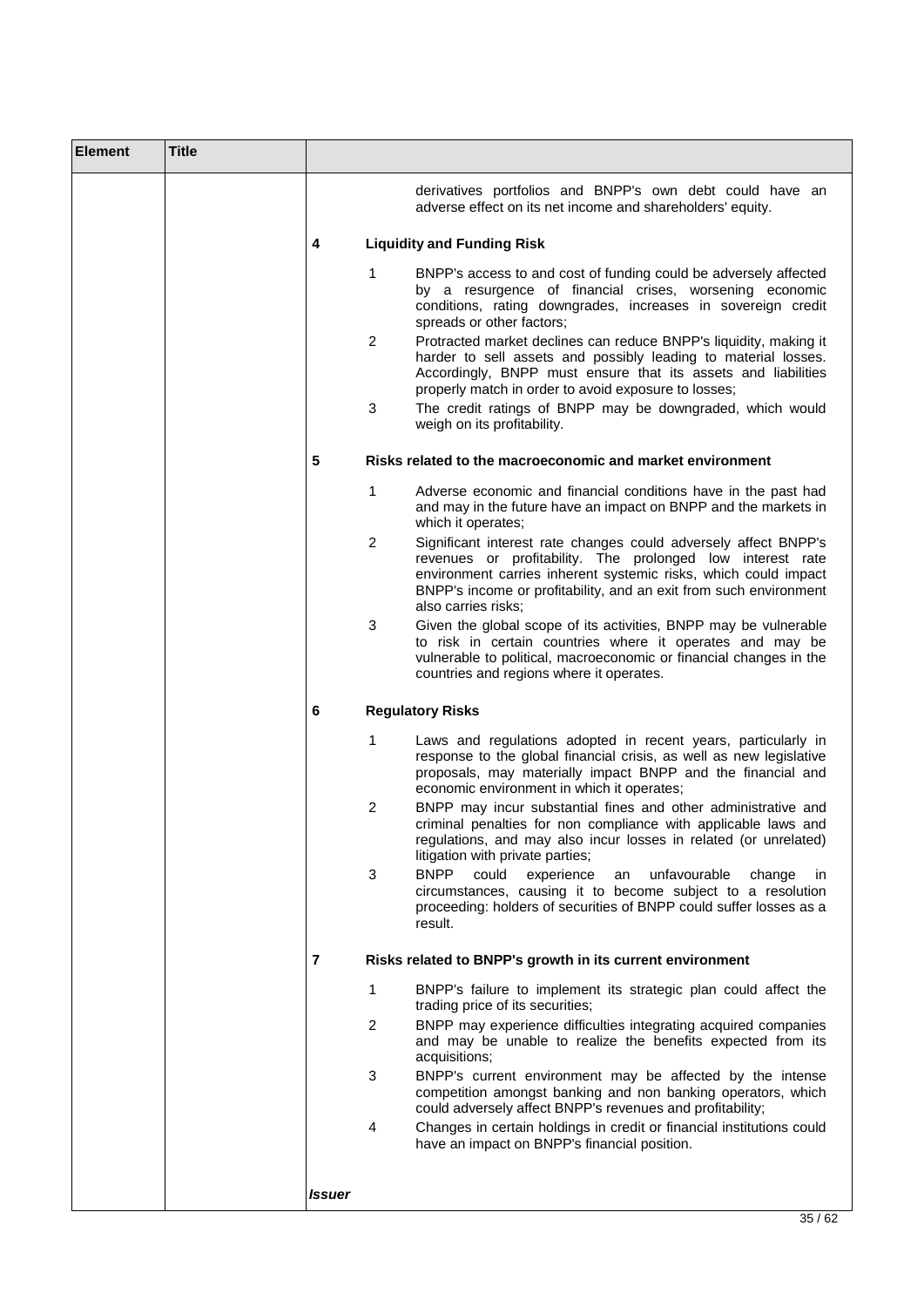| <b>Element</b> | <b>Title</b>                          |                                                                                                                                                                                                                                                                                                                                                                                                                                                                                                                                                                                                                                                                                                                                                       |
|----------------|---------------------------------------|-------------------------------------------------------------------------------------------------------------------------------------------------------------------------------------------------------------------------------------------------------------------------------------------------------------------------------------------------------------------------------------------------------------------------------------------------------------------------------------------------------------------------------------------------------------------------------------------------------------------------------------------------------------------------------------------------------------------------------------------------------|
|                |                                       | The main risks described above in relation to BNPP also represent the main risks for<br>BNPP B.V., either as an individual entity or a company in the BNPP Group.                                                                                                                                                                                                                                                                                                                                                                                                                                                                                                                                                                                     |
|                |                                       | Dependency Risk                                                                                                                                                                                                                                                                                                                                                                                                                                                                                                                                                                                                                                                                                                                                       |
|                |                                       | BNPP B.V. is an operating company. The assets of BNPP B.V. consist of the<br>obligations of other BNPP Group entities. The ability of BNPP B.V. to meet its own<br>obligations will depend on the ability of other BNPP Group entities to fulfil their<br>obligations. In respect of securities it issues, the ability of BNPP B.V. to meet its<br>obligations under such securities depends on the receipt by it of payments under<br>certain hedging agreements that it enters with other BNPP Group entities.<br>Consequently, Holders of BNPP B.V. securities will, subject to the provisions of the<br>Guarantee issued by BNPP, be exposed to the ability of BNPP Group entities to<br>perform their obligations under such hedging agreements. |
|                |                                       | <b>Market Risk</b>                                                                                                                                                                                                                                                                                                                                                                                                                                                                                                                                                                                                                                                                                                                                    |
|                |                                       | BNPP B.V. takes on exposure to market risks arising from positions in interest rates,<br>currency exchange rates, commodities and equity products, all of which are exposed<br>to general and specific market movements. However, these risks are hedged by<br>option and swap agreements and therefore these risks are mitigated in principle.                                                                                                                                                                                                                                                                                                                                                                                                       |
|                |                                       | <b>Credit Risk</b>                                                                                                                                                                                                                                                                                                                                                                                                                                                                                                                                                                                                                                                                                                                                    |
|                |                                       | BNPP B.V. has significant concentration of credit risks as all OTC contracts are<br>acquired from its parent company and other BNPP Group entities. Taking into<br>consideration the objective and activities of BNPP B.V. and the fact that its parent<br>company is under supervision of the European Central Bank and the Autorité de<br>Contrôle Prudentiel et de Résolution management considers these risks as<br>acceptable. The long term senior debt of BNP Paribas is rated (A+) by Standard &<br>Poor's and (Aa3) by Moody's.                                                                                                                                                                                                              |
|                |                                       | <b>Liquidity Risk</b>                                                                                                                                                                                                                                                                                                                                                                                                                                                                                                                                                                                                                                                                                                                                 |
|                |                                       | BNPP B.V. has significant liquidity risk exposure. To mitigate this exposure, BNPP<br>B.V. entered into netting agreements with its parent company and other BNPP Group<br>entities.                                                                                                                                                                                                                                                                                                                                                                                                                                                                                                                                                                  |
| D.3            | Key risks regarding<br>the Securities | In addition to the risks (including the risk of default) that may affect the Issuer's ability<br>to fulfil its obligations under the Securities [or the Guarantor's ability to perform its<br>obligations under the Guarantee], there are certain factors which are material for the<br>purposes of assessing the risks associated with Securities issued under the Base<br>Prospectus, including:                                                                                                                                                                                                                                                                                                                                                    |
|                |                                       | <b>Market Risks</b>                                                                                                                                                                                                                                                                                                                                                                                                                                                                                                                                                                                                                                                                                                                                   |
|                |                                       | -the Securities are unsecured obligations;                                                                                                                                                                                                                                                                                                                                                                                                                                                                                                                                                                                                                                                                                                            |
|                |                                       | -the trading price of the Securities is affected by a number of factors including, but not<br>limited to, (in respect of Securities linked to an Underlying Reference) the price of the<br>relevant Underlying Reference(s), time to redemption and volatility and such factors<br>mean that the trading price of the Securities may be below the Cash Settlement<br>Amount or value of the Entitlement;                                                                                                                                                                                                                                                                                                                                              |
|                |                                       | -exposure to the Underlying Reference in many cases will be achieved by the relevant<br>Issuer entering into hedging arrangements and, in respect of Securities linked to an<br>Underlying Reference, potential investors are exposed to the performance of these<br>hedging arrangements and events that may affect the hedging arrangements and<br>consequently the occurrence of any of these events may affect the value of the                                                                                                                                                                                                                                                                                                                   |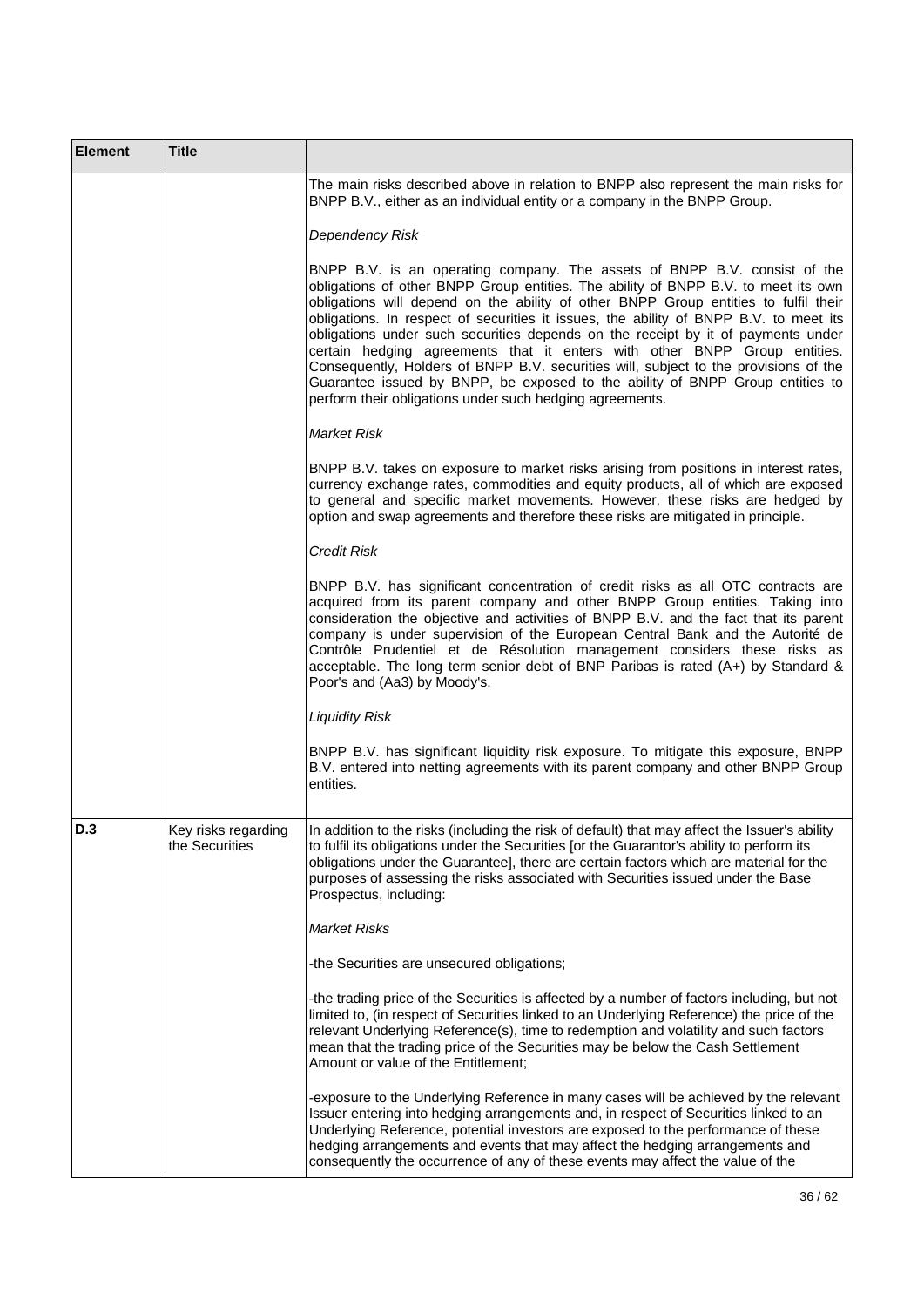| <b>Element</b> | <b>Title</b> |                                                                                                                                                                                                                                                                                                                                                                                                                                                                                                      |
|----------------|--------------|------------------------------------------------------------------------------------------------------------------------------------------------------------------------------------------------------------------------------------------------------------------------------------------------------------------------------------------------------------------------------------------------------------------------------------------------------------------------------------------------------|
|                |              | Securities;                                                                                                                                                                                                                                                                                                                                                                                                                                                                                          |
|                |              | Holder Risks                                                                                                                                                                                                                                                                                                                                                                                                                                                                                         |
|                |              | -the meetings of Holders provisions permit defined majorities to bind all Holders;                                                                                                                                                                                                                                                                                                                                                                                                                   |
|                |              | -in certain circumstances Holders may lose the entire value of their investment;                                                                                                                                                                                                                                                                                                                                                                                                                     |
|                |              | <b>Issuer/Guarantor Risks</b>                                                                                                                                                                                                                                                                                                                                                                                                                                                                        |
|                |              | -a reduction in the rating, if any, accorded to outstanding debt securities of the Issuer<br>or Guarantor (if applicable) by a credit rating agency could result in a reduction in the<br>trading value of the Securities;                                                                                                                                                                                                                                                                           |
|                |              | -certain conflicts of interest may arise (see Element E.4 below);                                                                                                                                                                                                                                                                                                                                                                                                                                    |
|                |              | Legal Risks                                                                                                                                                                                                                                                                                                                                                                                                                                                                                          |
|                |              | -the occurrence of an additional disruption event or optional additional disruption event<br>may lead to an adjustment to the Securities, early redemption or may result in the<br>amount payable on scheduled redemption being different from the amount expected to<br>be paid at scheduled redemption and consequently the occurrence of an additional<br>disruption event and/or optional additional disruption event may have an adverse<br>effect on the value or liquidity of the Securities; |
|                |              | -expenses and taxation may be payable in respect of the Securities;                                                                                                                                                                                                                                                                                                                                                                                                                                  |
|                |              | -the Securities may be redeemed in the case of illegality or impracticability and such<br>redemption may result in an investor not realising a return on an investment in the<br>Securities;                                                                                                                                                                                                                                                                                                         |
|                |              | -any judicial decision or change to an administrative practice or change to English law<br>or French law, as applicable, after the date of the Base Prospectus could materially<br>adversely impact the value of any Securities affected by it;                                                                                                                                                                                                                                                      |
|                |              | <b>Secondary Market Risks</b>                                                                                                                                                                                                                                                                                                                                                                                                                                                                        |
|                |              | -the only means through which a Holder can realise value from the Security prior to its<br>Redemption Date is to sell it at its then market price in an available secondary market<br>and that there may be no secondary market for the Securities (which could mean that<br>an investor has to exercise or wait until redemption of the Securities to realise a<br>greater value than its trading value);                                                                                           |
|                |              | Risks relating to Underlying Reference Asset(s)                                                                                                                                                                                                                                                                                                                                                                                                                                                      |
|                |              | -In addition, there are specific risks in relation to Securities which are linked to an<br>Underlying Reference (including Hybrid Securities) and an investment in such<br>Securities will entail significant risks not associated with an investment in a<br>conventional debt security. Risk factors in relation to Underlying Reference linked<br>Securities include:                                                                                                                             |
|                |              | - exposure to one or more index, adjustment events and market disruption or failure to<br>open of an exchange which may have an adverse effect on the value and liquidity of<br>the Securities.                                                                                                                                                                                                                                                                                                      |
|                |              | Risks relating to specific types of products                                                                                                                                                                                                                                                                                                                                                                                                                                                         |
|                |              | The following risks are associated with SPS Products                                                                                                                                                                                                                                                                                                                                                                                                                                                 |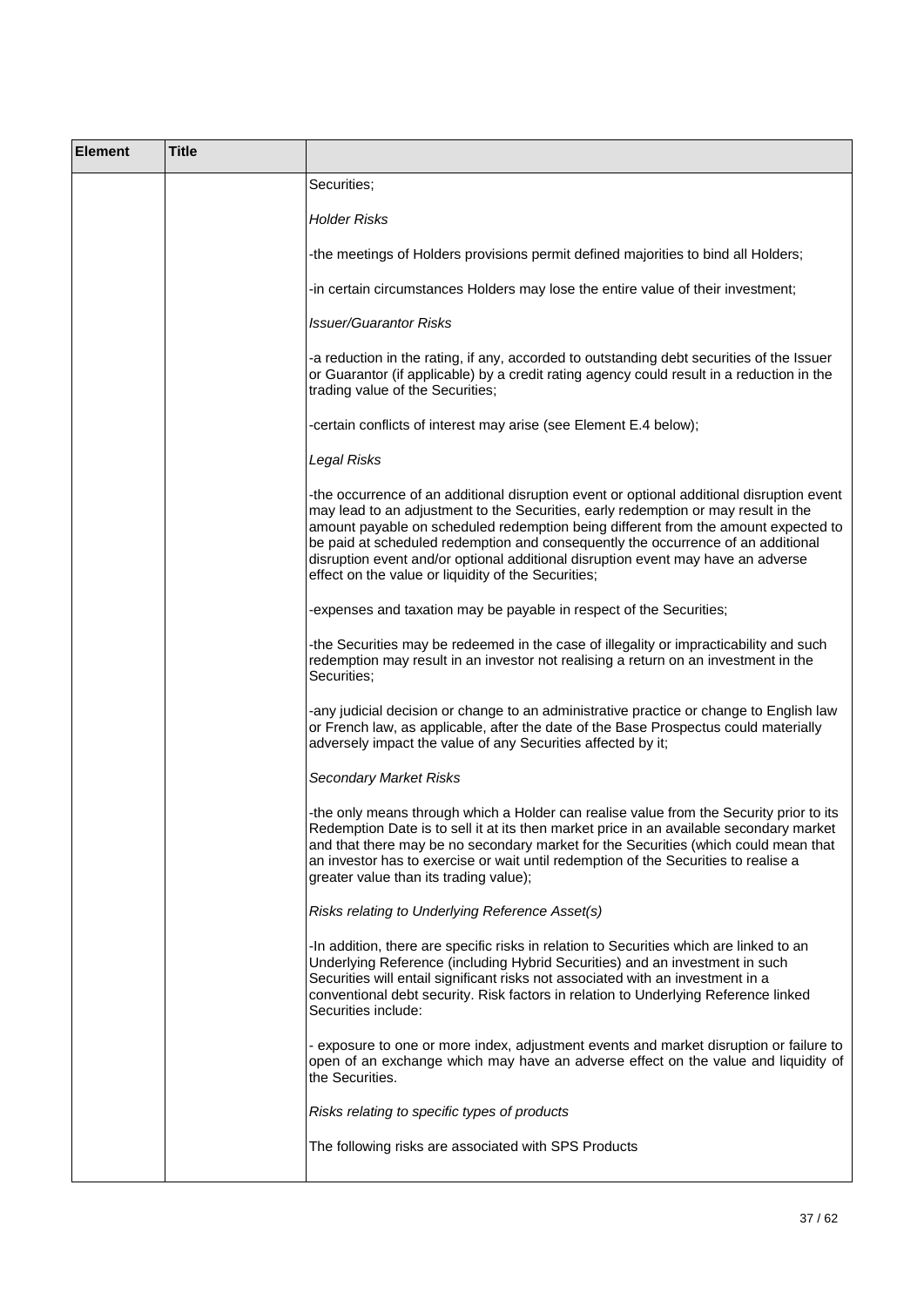| <b>Element</b> | <b>Title</b> |                                                                                                                                                                                                                                                                                                                                                                                                                                                                                                                                                                             |
|----------------|--------------|-----------------------------------------------------------------------------------------------------------------------------------------------------------------------------------------------------------------------------------------------------------------------------------------------------------------------------------------------------------------------------------------------------------------------------------------------------------------------------------------------------------------------------------------------------------------------------|
|                |              | Auto-callable Products<br>Investors may be exposed to a partial or total loss of their investment. The return on<br>the Securities depends on the performance of the Underlying Reference(s) and the<br>application of knock-in features. Auto-callable Products include automatic early<br>redemption mechanisms. If an automatic early redemption occurs investors may be<br>exposed to a partial loss of their investment.                                                                                                                                               |
| <b>D.6</b>     | Risk warning | See Element D.3 above.<br>In the event of the insolvency of the Issuer or if it is otherwise unable or unwilling to<br>repay the Securities when repayment falls due, an investor may lose all or part of his<br>investment in the Securities.<br>If the Guarantor is unable or unwilling to meet its obligations under the Guarantee<br>when due, an investor may lose all or part of his investment in the Securities.<br>In addition, investors may lose all or part of their investment in the Securities as a<br>result of the terms and conditions of the Securities. |

## **Section E - Offer**

| <b>Element</b>   | <b>Title</b>                                                               |                                                                                                                                                                                                                            |
|------------------|----------------------------------------------------------------------------|----------------------------------------------------------------------------------------------------------------------------------------------------------------------------------------------------------------------------|
| E.2 <sub>b</sub> | Reasons for the<br>offer and use of<br>proceeds                            | The net proceeds from the issue of the Securities will become part of the general<br>funds of the Issuer. Such proceeds may be used to maintain positions in options or<br>futures contracts or other hedging instruments. |
| E.3              | Terms and<br>conditions of the<br>offer                                    | This issue of Securities is being offered in a Non-exempt Offer in Finland.<br>The issue price of the Securities is 100% of their nominal amount.                                                                          |
| E.4              | Interest of natural<br>and legal persons<br>involved in the<br>issue/offer | Other than as mentioned above, so far as the Issuer is aware, no person involved in<br>the issue of the Securities has an interest material to the offer, including conflicting<br>interests.                              |
| E.7              | Expenses charged<br>to the investor by<br>the Issuer                       | No expenses are being charged to an investor by the Issuer.                                                                                                                                                                |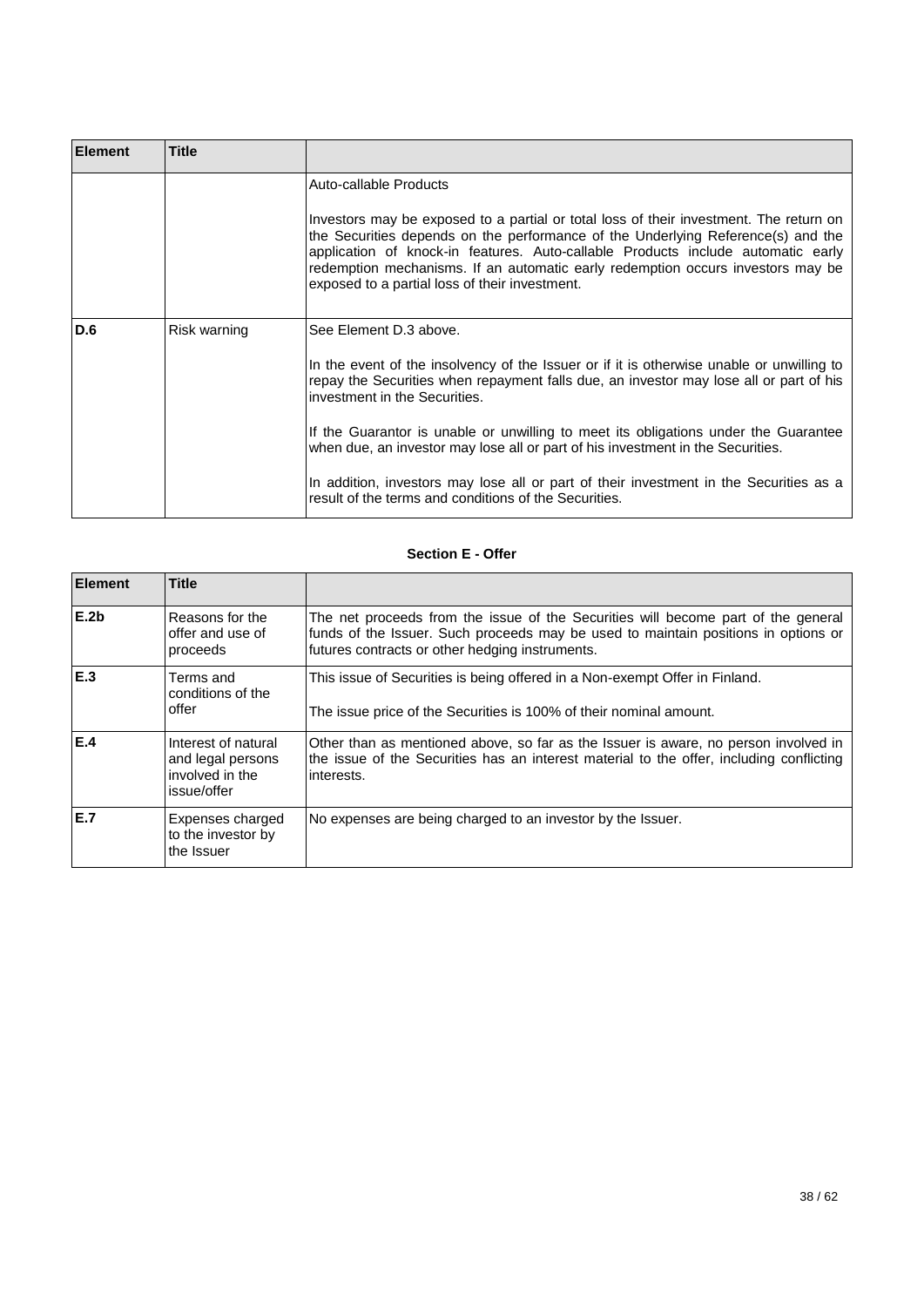## **EMISSIONSSPECIFIK PROGRAMSAMMANFATTNING HÄNFÖRLIG TILL DETTA GRUNDPROSPEKT**

*Sammanfattningen ställs upp efter informationskrav i form av ett antal "Punkter". Dessa Punkter är numrerade i Avsnitten A - E (A.1 - E.7). Denna sammanfattning innehåller alla de Punkter som ska inkluderas i en sammanfattning för aktuell typ av Värdepapper, Emittent och Garant. Eftersom vissa Punkter inte behöver adresseras kan det finnas luckor i Punkternas numrering. Även om det krävs att en Punkt inkluderas i sammanfattningen för aktuell typ av Värdepapper, Emittent och Garant, är det möjligt att ingen relevant information kan ges rörande Punkten. I detta fall ska en kort beskrivning av Punkten samt en förklaring till varför Punkten inte är tillämplig inkluderas i sammanfattningen.*

### **Section A - Introduktion och varningar**

| <b>Punkt</b> | <b>Rubrik</b>                                                                                                 |                                                                                                                                                                                                                                                                                                                                                                                                                                                                                                                                                                                                                                                                                                                                                                                                                           |
|--------------|---------------------------------------------------------------------------------------------------------------|---------------------------------------------------------------------------------------------------------------------------------------------------------------------------------------------------------------------------------------------------------------------------------------------------------------------------------------------------------------------------------------------------------------------------------------------------------------------------------------------------------------------------------------------------------------------------------------------------------------------------------------------------------------------------------------------------------------------------------------------------------------------------------------------------------------------------|
| A.1          | Varning för att<br>denna<br>sammanfattning ska<br>läsas som en<br>introduktion och<br>bestämmelse om<br>krav  | här<br>sammanfattningen<br>ska<br>läsas<br>Den<br>som<br><i>introduktion</i><br>till<br>en<br>Grundprospektet och tillämpliga slutliga villkor. I den här sammanfattningen<br>betyder, såvida inte annat angivits enligt hur de används i första stycken i<br>punkt D.3, "grundprospektet", grundprospektet för BNPP B.V., BNPP daterat<br>den 3 juni 2019 med olika bilagor från tid till annan enligt programmet för<br>skuldebreven, teckningsoptionerna och certifikatet tillhörigt BNPP B.V.,<br>BNPP och BNP Paribas Fortis Funding. Det första stycket i punkt D.3,<br>"grundprospektet", grundprospektet för BNPP B.V., BNPP daterat den 3 juni<br>2019 enligt programmet för skuldebreven, teckningsoptionerna och<br>certifikatet tillhörigt BNPP B.V., BNPP och BNP Paribas Fortis Funding.                    |
|              |                                                                                                               | Varje beslut om att investera i Värdepapper ska ske med beaktande av detta<br>Grundprospekt i sin helhet, inklusive de dokument som inkorporerats genom<br>hänvisning och de tillämpliga Slutliga Villkoren.                                                                                                                                                                                                                                                                                                                                                                                                                                                                                                                                                                                                              |
|              |                                                                                                               | Om krav grundat på information i detta Grundprospekt och de tillämpliga<br>Slutliga Villkoren framställs vid domstol i en Medlemsstat inom det<br>Europeiska Ekonomiska Samarbetsområdet kan käranden komma att vara<br>skyldig att bekosta översättningen av Grundprospektet och de tillämpliga<br>Slutliga Villkoren i enlighet med nationell lagstiftning i den Medlemsstat där<br>kravet framställs innan de rättsliga förfarandena inleds.                                                                                                                                                                                                                                                                                                                                                                           |
|              |                                                                                                               | Civilrättsligt ansvar kan inte åläggas Emittenten eller Garanten i någon<br>sådan Medlemsstat endast på grundval av denna sammanfattning, inklusive<br>översättningar härav, såvida den inte är missvisande, felaktig eller oförenlig<br>med de andra delarna av Grundprospektet och de tillämpliga Slutliga<br>sammanfattningen<br>Villkoren<br>eller,<br>som<br>en<br>konsekvens<br>om<br>av<br>implementeringen av relevanta bestämmelser i Direktiv 2010/73/EU i den<br>aktuella Medlemsstaten, när den läses tillsammans med de andra delarna av<br>och<br>de tillämpliga<br>Slutliga Villkoren<br>Grundprospektet<br>brister i<br>tillhandahållandet av nyckelinformation (såsom definierat i Artikel 2.1(s) i<br>Prospektdirektivet) som ska hjälpa investerare när de överväger att investera<br>i Värdepapprena. |
| A.2          | Samtycke till<br>användning av<br>Grundprospektet,<br>giltighetstid och<br>andra därmed<br>hänförliga villkor | Samtycke : Med förbehåll för de villkor som anges nedan, samtycker Emittenten till<br>användningen av Grundprospektet i samband med ett Erbjudande till Allmänheten av<br>Värdepapper från SIP Nordic Fondkommission A.B. (vardera en "Behörig<br>Anbudsgivare").                                                                                                                                                                                                                                                                                                                                                                                                                                                                                                                                                         |
|              |                                                                                                               | Erbjudandeperiod: Emittentens samtycke som det hänvisas till ovan ges för<br>Erbjudanden till Allmänheten av Värdepapper från och med 3 februari 2019 till 13<br>mars 2020 ("Erbjudandeperioden").                                                                                                                                                                                                                                                                                                                                                                                                                                                                                                                                                                                                                        |
|              |                                                                                                               | Villkor för samtycke: Villkoren för Emittentens samtycke är att sådant samtycke (a)<br>endast är giltigt under Erbjudandeperioden; och (b) endast omfattar användningen av<br>Grundprospektet för att lämna Erbjudande till Allmänheten avseende aktuell Tranch av<br>Värdepapper i Finland.                                                                                                                                                                                                                                                                                                                                                                                                                                                                                                                              |
|              |                                                                                                               | EN INVESTERARE SOM AVSER ATT KÖPA ELLER KÖPER VÄRDEPAPPER<br>INOM RAMEN FÖR ETT ERBJUDANDE TILL ALLMÄNHETEN FRÅN EN                                                                                                                                                                                                                                                                                                                                                                                                                                                                                                                                                                                                                                                                                                       |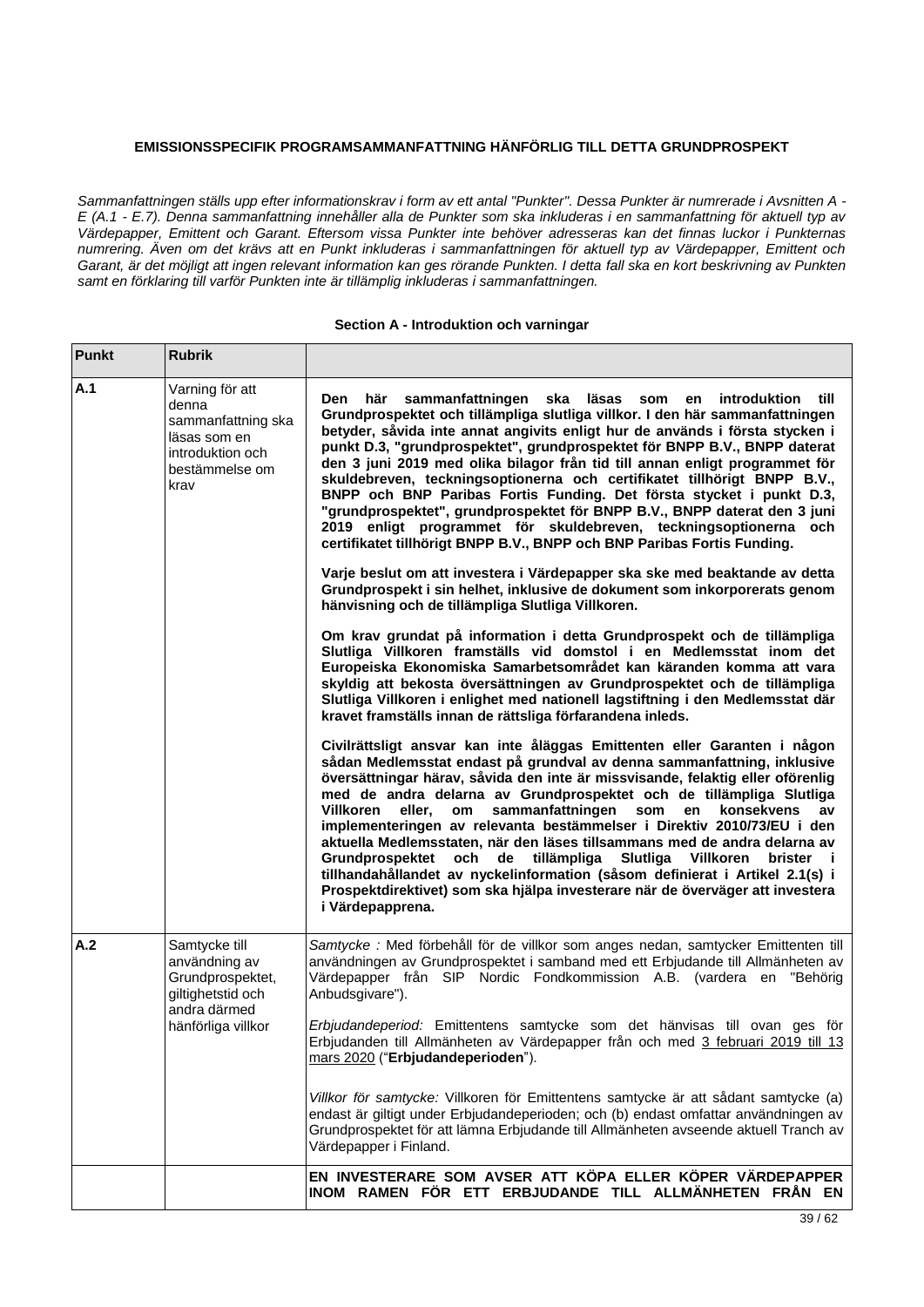| <b>Punkt</b> | Rubrik |                                                                                                                                                                                                                                                                                                                                                                                                                                                                                   |
|--------------|--------|-----------------------------------------------------------------------------------------------------------------------------------------------------------------------------------------------------------------------------------------------------------------------------------------------------------------------------------------------------------------------------------------------------------------------------------------------------------------------------------|
|              |        | BEHÖRIG ANBUDSGIVARE SKA GÖRA SÅ, OCH ERBJUDANDEN OCH<br>FÖRSÄLJNING AV SÅDANA VÄRDEPAPPER TILL EN INVESTERARE AV EN<br>ÍSÅDAN BEHÖRIG ANBUDSGIVARE SKA SKE I ENLIGHET MED DE VILLKOR<br>∣OCH BESTÄMMELSER SOM FINNS UTARBETADE MELLAN AKTUELL BEHÖRIG<br>ANBUDSGIVARE OCH AKTUELL INVESTERARE. INKLUSIVE AVTAL AVSEENDE<br>PRIS. TILLDELNING. KOSTNADER OCH BETALNING. RELEVANT<br>INFORMATION KOMMER ATT LÄMNAS AV BEHÖRIG ANBUDSGIVARE VID<br>TIDEN FÖR ETT SÅDANT ERBJUDANDE. |

### **Section B - Emittent och Garant**

| Punkt            | <b>Rubrik</b>                                                   |                                                                                                                                                                                                                                                                                                                                                                                                                                                                                                                                                                                                              |                                                                                                                                                                                                                             |                        |  |
|------------------|-----------------------------------------------------------------|--------------------------------------------------------------------------------------------------------------------------------------------------------------------------------------------------------------------------------------------------------------------------------------------------------------------------------------------------------------------------------------------------------------------------------------------------------------------------------------------------------------------------------------------------------------------------------------------------------------|-----------------------------------------------------------------------------------------------------------------------------------------------------------------------------------------------------------------------------|------------------------|--|
| B.1              | <b>Emittentens Firma</b><br>och<br>handelsbeteckning            |                                                                                                                                                                                                                                                                                                                                                                                                                                                                                                                                                                                                              | BNP Paribas Issuance B.V. ("BNPP B.V." eller "Emittenten").                                                                                                                                                                 |                        |  |
| B.2              | Säte/bolagsform/<br>tillämplig lagstiftning/<br>etableringsland |                                                                                                                                                                                                                                                                                                                                                                                                                                                                                                                                                                                                              | Emittenten är ett privat aktiebolag inkorporerat i Nederländerna under nederländsk<br>rätt, med säte på Herengracht 595, 1017 CE Amsterdam, Nederländerna.                                                                  |                        |  |
| B.4 <sub>b</sub> | Information om<br>trender                                       | BNPP B.V. är beroende av BNPP. BNPP B.V. är ett helägt dotterbolag till BNPP<br>särskilt ägnat åt emission av värdepapper som till exempel skuldebrev,<br>teckningsoptioner eller certifikat eller övriga obligationer som utvecklas, bildas och<br>säljs till investerare av andra bolag i BNP Paribas-koncernen (inklusive BNPP).<br>Värdepapperen säkras genom förvärv av säkringsinstrument och/eller säkerhet från<br>BNP Paribas och BNP Paribas-enheter enligt beskrivningen i Del D.2 nedan. Som en<br>följd av detta ska även trendinformationen som anges för BNPP även tillämpas för<br>BNPP B.V. |                                                                                                                                                                                                                             |                        |  |
| <b>B.5</b>       | Beskrivning av<br>Koncernen                                     |                                                                                                                                                                                                                                                                                                                                                                                                                                                                                                                                                                                                              | BNPP B.V. är ett helägt dotterbolag till BNP Paribas. BNP Paribas är det yttersta<br>holdingbolaget i en företagsgrupp och hanterar finansiella transaktioner å sina<br>dotterbolags vägnar (tillsammans "BNPP-Koncernen"). |                        |  |
| <b>B.9</b>       | Resultatprog-nos<br>eller estimat                               | Ej tillämplig, då det inte föreligger några vinstprognoser eller skattningar vad gäller<br>emittenten i basprospektet för vilken denna sammanfattning gäller.                                                                                                                                                                                                                                                                                                                                                                                                                                                |                                                                                                                                                                                                                             |                        |  |
| <b>B.10</b>      | Anmärkningar i<br>revisionsbe-rättelsen                         | Inte tillämpligt, det finns inte några anmärkningar i någon av revisionsberättelserna<br>avseende den historiska finansiella information som är inkluderad i Grundprospektet.                                                                                                                                                                                                                                                                                                                                                                                                                                |                                                                                                                                                                                                                             |                        |  |
| <b>B.12</b>      |                                                                 | Utvald historisk finansiell nyckelinformation:<br>Jämförande Årliga Finansiella Data - I euro                                                                                                                                                                                                                                                                                                                                                                                                                                                                                                                |                                                                                                                                                                                                                             |                        |  |
|                  |                                                                 |                                                                                                                                                                                                                                                                                                                                                                                                                                                                                                                                                                                                              | 31/12/2018 (reviderad)                                                                                                                                                                                                      | 31/12/2017 (reviderad) |  |
|                  | Intäkter                                                        |                                                                                                                                                                                                                                                                                                                                                                                                                                                                                                                                                                                                              | 439 645                                                                                                                                                                                                                     | 431 472                |  |
|                  | Nettointäkt, Koncernandel                                       |                                                                                                                                                                                                                                                                                                                                                                                                                                                                                                                                                                                                              | 27 415                                                                                                                                                                                                                      | 26 940                 |  |
|                  | Summa balansräkning                                             |                                                                                                                                                                                                                                                                                                                                                                                                                                                                                                                                                                                                              | 56 232 644 939                                                                                                                                                                                                              | 50 839 146 900         |  |
|                  | Aktieägarnas aktiekapital (Koncernandel)                        |                                                                                                                                                                                                                                                                                                                                                                                                                                                                                                                                                                                                              | 542 654                                                                                                                                                                                                                     | 515 239                |  |
|                  |                                                                 |                                                                                                                                                                                                                                                                                                                                                                                                                                                                                                                                                                                                              | Jämförande interimistiska finansiella data för halvåret fram till och med den 30 juni 2019 – i euro                                                                                                                         |                        |  |
|                  |                                                                 |                                                                                                                                                                                                                                                                                                                                                                                                                                                                                                                                                                                                              | 30/06/2019                                                                                                                                                                                                                  | 30/06/2018             |  |
|                  |                                                                 |                                                                                                                                                                                                                                                                                                                                                                                                                                                                                                                                                                                                              | (oreviderad)                                                                                                                                                                                                                | (oreviderad)           |  |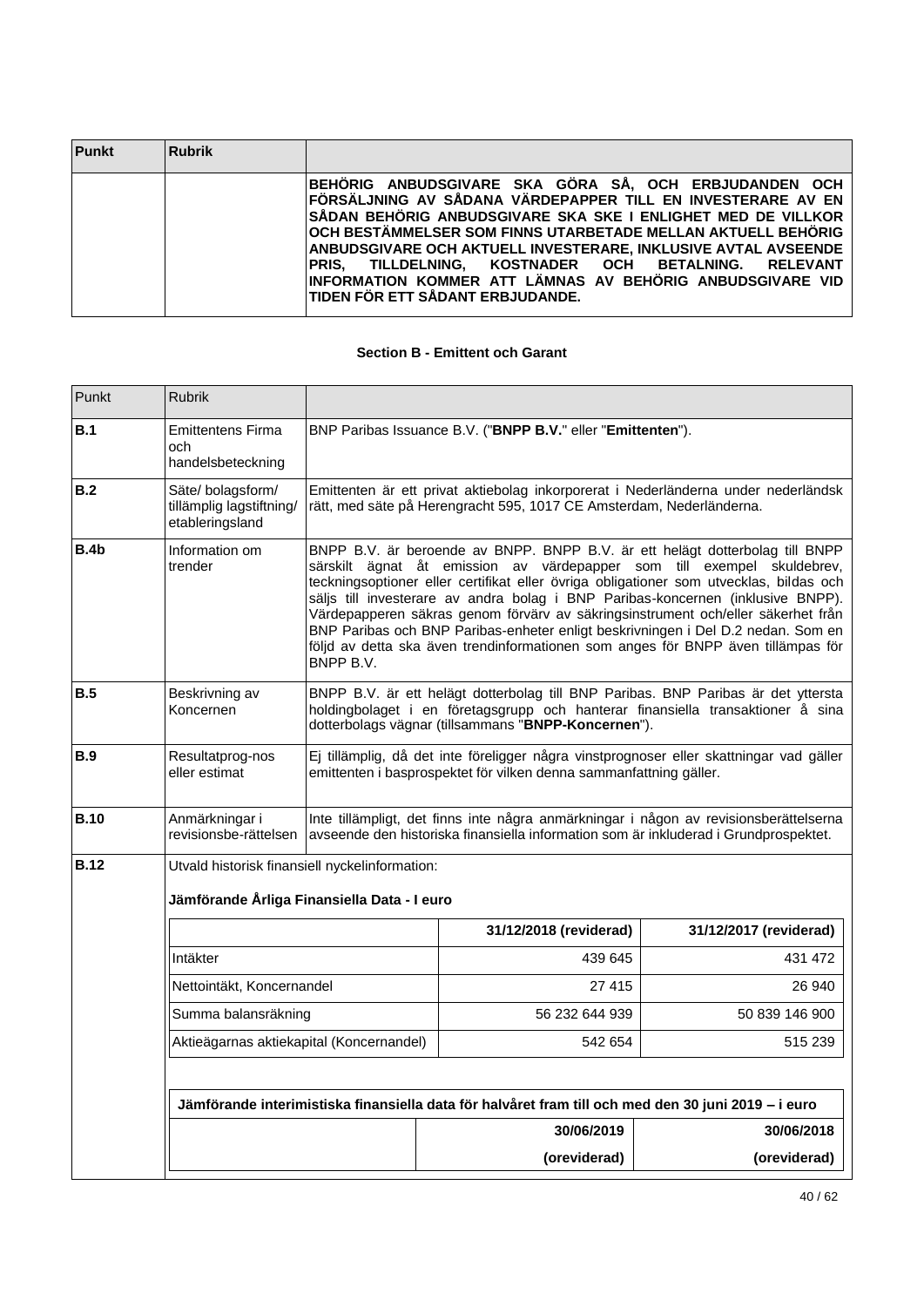| Punkt       | <b>Rubrik</b>                                                                                                                                                                                                                                           |                                                                                                                                                                                                                                                                                                                                                                                                                                                                                                                                 |                                                                                                                                                                                                                                                                                                                                                                                                                                  |                |  |
|-------------|---------------------------------------------------------------------------------------------------------------------------------------------------------------------------------------------------------------------------------------------------------|---------------------------------------------------------------------------------------------------------------------------------------------------------------------------------------------------------------------------------------------------------------------------------------------------------------------------------------------------------------------------------------------------------------------------------------------------------------------------------------------------------------------------------|----------------------------------------------------------------------------------------------------------------------------------------------------------------------------------------------------------------------------------------------------------------------------------------------------------------------------------------------------------------------------------------------------------------------------------|----------------|--|
|             | Intäkter                                                                                                                                                                                                                                                |                                                                                                                                                                                                                                                                                                                                                                                                                                                                                                                                 | 257 597                                                                                                                                                                                                                                                                                                                                                                                                                          | 193729         |  |
|             | Nettointäkt, koncernandel                                                                                                                                                                                                                               |                                                                                                                                                                                                                                                                                                                                                                                                                                                                                                                                 | 17416                                                                                                                                                                                                                                                                                                                                                                                                                            | 12 2 38        |  |
|             |                                                                                                                                                                                                                                                         |                                                                                                                                                                                                                                                                                                                                                                                                                                                                                                                                 | 30/06/2019                                                                                                                                                                                                                                                                                                                                                                                                                       | 31/12/2018     |  |
|             |                                                                                                                                                                                                                                                         |                                                                                                                                                                                                                                                                                                                                                                                                                                                                                                                                 | (oreviderad)                                                                                                                                                                                                                                                                                                                                                                                                                     | (reviderad)    |  |
|             | Summa balansräkning                                                                                                                                                                                                                                     |                                                                                                                                                                                                                                                                                                                                                                                                                                                                                                                                 | 67 132 835 358                                                                                                                                                                                                                                                                                                                                                                                                                   | 56 232 644 939 |  |
|             | Aktieägarnas aktiekapital<br>(koncernandel)                                                                                                                                                                                                             |                                                                                                                                                                                                                                                                                                                                                                                                                                                                                                                                 | 560 070                                                                                                                                                                                                                                                                                                                                                                                                                          | 542 654        |  |
|             |                                                                                                                                                                                                                                                         |                                                                                                                                                                                                                                                                                                                                                                                                                                                                                                                                 | Uttalande om avsaknad av avsevärd eller väsentlig negativ förändring                                                                                                                                                                                                                                                                                                                                                             |                |  |
|             | Det har inte skett någon väsentlig förändring av de ekonomiska utsikterna eller rörelse för BNPP-koncernen<br>sedan den 30 juni 2019 (som är sista datum för föregående redovisningsperiod för vilken det preliminära<br>årsbokslutet har publicerats). |                                                                                                                                                                                                                                                                                                                                                                                                                                                                                                                                 |                                                                                                                                                                                                                                                                                                                                                                                                                                  |                |  |
|             |                                                                                                                                                                                                                                                         | Det har inte skett någon väsentlig förändring vad gäller finansiell position eller handelsposition av BNPP B.V.<br>sedan den 30 juni 2019 (som är den sista redovisningsperiod för vilken det interimistiska årsbokslutet har<br>publicerats) och det har inte skett någon väsentlig negativ förändring av utsikterna för BNPP B.V. sedan den<br>31 december 2018 (som är sista datum för föregående för vilken det reviderade årsbokslutet har publicerats).                                                                   |                                                                                                                                                                                                                                                                                                                                                                                                                                  |                |  |
| <b>B.13</b> | Händelser med<br>inverkan på<br>Emittentens solvens                                                                                                                                                                                                     | Inte tillämpligt och såvitt den relevanta Emittenten vet, har det inte skett några<br>händelser nyligen som är av väsentlig omfattning för utvecklingen för den relevanta<br>Emittentens solvens sedan den 30 juni 2018 (när det gäller BNPP B.V.) eller den<br>30 juni 2019 (när det gäller BNPP).                                                                                                                                                                                                                             |                                                                                                                                                                                                                                                                                                                                                                                                                                  |                |  |
| <b>B.14</b> | Beroende av andra<br>företag i koncernen                                                                                                                                                                                                                | BNPP B.V. är beroende av BNPP. BNPP B.V. är ett helägt dotterbolag till BNPP<br>särskilt ägnat åt emission av värdepapper som till exempel skuldebrev,<br>teckningsoptioner eller certifikat eller övriga obligationer som utvecklas, bildas och<br>säljs till investerare av andra bolag i BNP Paribas-koncernen (inklusive BNPP).<br>Värdepapperen säkras genom förvärv av säkringsinstrument och/eller säkerhet från<br>BNP Paribas och BNP Paribas-enheter enligt beskrivningen i Del D.2 nedan.<br>Se även Punkt B.5 ovan. |                                                                                                                                                                                                                                                                                                                                                                                                                                  |                |  |
| <b>B.15</b> | Huvudsaklig<br>verksamhet                                                                                                                                                                                                                               | Emittentens huvudsakliga verksamhet består i att emittera och/eller förvärva alla slags<br>finansiella instrument, och att å BNPP-Koncernens olika enheters vägnar ingå avtal<br>relaterade till detta.                                                                                                                                                                                                                                                                                                                         |                                                                                                                                                                                                                                                                                                                                                                                                                                  |                |  |
| <b>B.16</b> | Majoritetsägare                                                                                                                                                                                                                                         |                                                                                                                                                                                                                                                                                                                                                                                                                                                                                                                                 | BNP Paribas innehar 100 procent av aktiekapitalet i BNPP B.V.                                                                                                                                                                                                                                                                                                                                                                    |                |  |
| <b>B.17</b> | Begärd kreditvärdig-<br>hetsbedömning                                                                                                                                                                                                                   | BNPP B.V.:s långfristiga kreditvärderingar är A+ med stabila utsikter (S&P Global<br>Ratings Europe Limited) och BNPP B.V.:s kortfristiga kreditvärderingar är A-1 (S&P<br>Global Ratings Europe Limited).<br>Värdepapprena har inte blivit kreditvärderade.<br>Ett kreditbetyg är inte en rekommendation att köpa, sälja eller inneha värdepapper och<br>får när som helst upphävas, reduceras eller återtas av det utgivande<br>kreditvärderingsinstitutet.                                                                   |                                                                                                                                                                                                                                                                                                                                                                                                                                  |                |  |
| <b>B.18</b> | Beskrivning av<br>Borgensförbindelsen                                                                                                                                                                                                                   |                                                                                                                                                                                                                                                                                                                                                                                                                                                                                                                                 | Värdepapprena kommer att vara ovillkorligt och oåterkalleligt säkerställda av BNP<br>Paribas ("BNPP" eller "Garanten") i enlighet med ett engelskrättsligt Garantiåtagande<br>upprättat av Garanten den eller kring den 3 juni 2019 ("Garantiåtagande").                                                                                                                                                                         |                |  |
|             |                                                                                                                                                                                                                                                         |                                                                                                                                                                                                                                                                                                                                                                                                                                                                                                                                 | I händelse av en skuldnedskrivning av BNPP men inte av BNPP B.V, kommer alla<br>förpliktelser och/eller belopp som är i BNPP ägo enligt garantin att reduceras för att<br>återspegla alla ändringar eller reduceringar av åtaganden för BNPP som är en följd av<br>tillämpningen av skuldnedskrivning av BNPP av en tillämplig regleringsmyndighet<br>(inklusive i en situation där själva garantin inte är föremål för en sådan |                |  |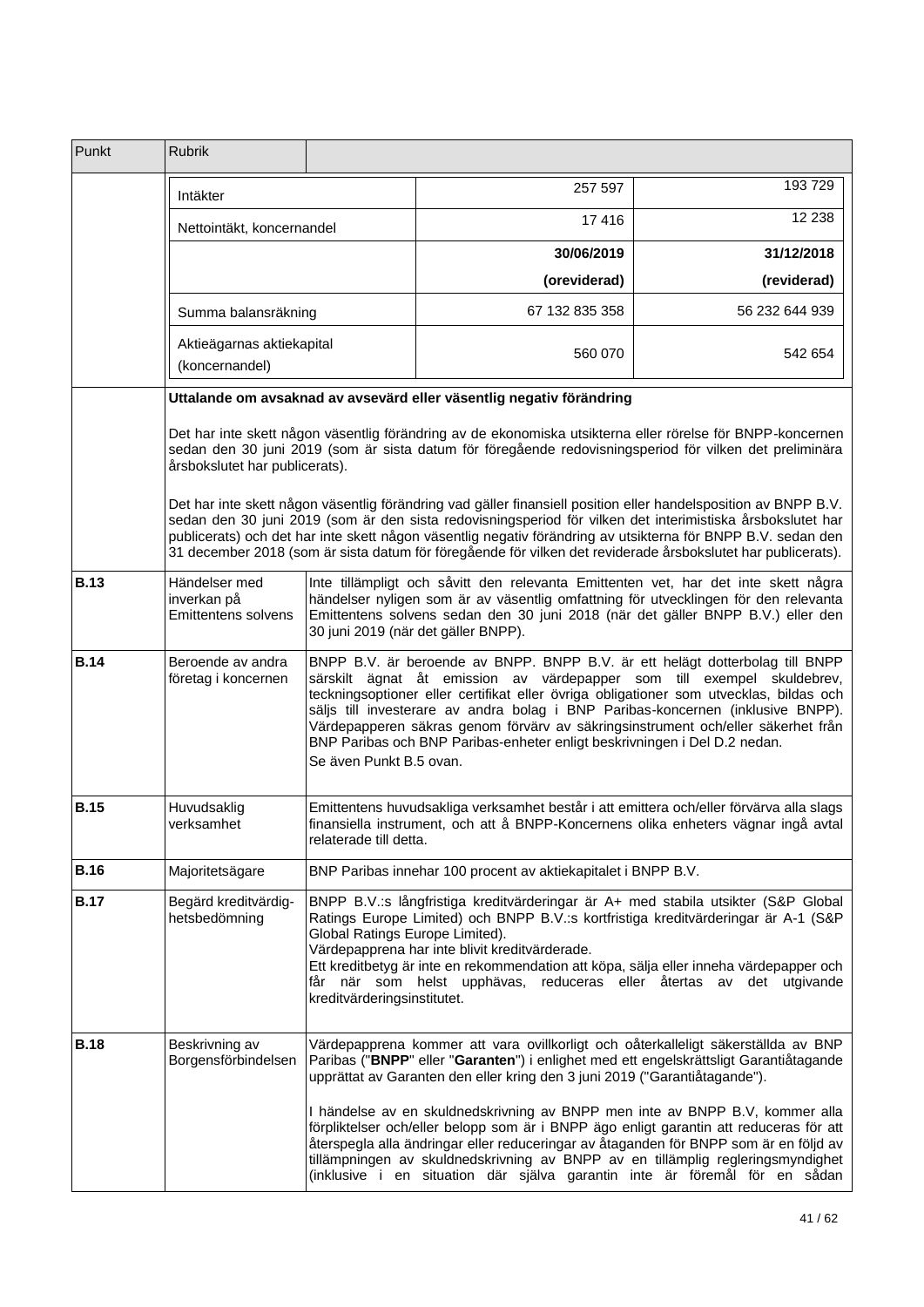| Punkt             | Rubrik                                                           |                                                                                                                                                                                                                                                                                                                                                                                                                                                                                                                                                                                                                                                                                                                                                                                                                                                                                                                                 |  |  |
|-------------------|------------------------------------------------------------------|---------------------------------------------------------------------------------------------------------------------------------------------------------------------------------------------------------------------------------------------------------------------------------------------------------------------------------------------------------------------------------------------------------------------------------------------------------------------------------------------------------------------------------------------------------------------------------------------------------------------------------------------------------------------------------------------------------------------------------------------------------------------------------------------------------------------------------------------------------------------------------------------------------------------------------|--|--|
|                   |                                                                  | skuldnedskrivning).                                                                                                                                                                                                                                                                                                                                                                                                                                                                                                                                                                                                                                                                                                                                                                                                                                                                                                             |  |  |
|                   |                                                                  | Åtagandena enligt garantin är icke efterställda (enligt betydelsen i artikel L.613-30-3-l-<br>3° i den franska lagen Code monétaire et financier) och icke säkerställda åtaganden<br>för BNPP och kommer att rankas pari passu med alla övriga nuvarande och framtida<br>icke efterställda och icke säkerställda åtaganden som är föremål för sådana undantag<br>och kan vid olika tillfällen vara obligatoriska enligt fransk lag.                                                                                                                                                                                                                                                                                                                                                                                                                                                                                             |  |  |
| <b>B.19</b>       | Information om<br>Borgensmännen                                  |                                                                                                                                                                                                                                                                                                                                                                                                                                                                                                                                                                                                                                                                                                                                                                                                                                                                                                                                 |  |  |
| <b>B.19/B.1</b>   | Borgensmannens<br>firma och<br>handelsbeteckning                 | <b>BNP Paribas.</b>                                                                                                                                                                                                                                                                                                                                                                                                                                                                                                                                                                                                                                                                                                                                                                                                                                                                                                             |  |  |
| <b>B.19/B.2</b>   | Säte/ bolagsform/<br>tillämplig lagstiftning/<br>etableringsland | Borgensmännen är ett société anonyme inkorporerat i Frankrike under fransk rätt,<br>innehavande av banklicens och har sitt säte på 16, boulevard des Italiens - 75009<br>Paris, Frankrike.                                                                                                                                                                                                                                                                                                                                                                                                                                                                                                                                                                                                                                                                                                                                      |  |  |
| <b>B.19/ B.4b</b> | Information om<br>trender                                        | <b>Makroekonomisk omgivning</b>                                                                                                                                                                                                                                                                                                                                                                                                                                                                                                                                                                                                                                                                                                                                                                                                                                                                                                 |  |  |
|                   |                                                                  | Makroekonomiska villkor och marknadsvillkor påverkar BNPP:s resultat. BNPP:s<br>verksamhetstyp<br>gör BNPP särskilt<br>känsligt för makroekonomiska<br>och<br>marknadsrelaterade villkor i Europa.                                                                                                                                                                                                                                                                                                                                                                                                                                                                                                                                                                                                                                                                                                                              |  |  |
|                   |                                                                  | Under 2018 fortsatte den globala tillväxten att vara sund på omkring 3,7 procent<br>(enligt IMF), vilket återspeglar en stabiliserad tillväxttakt i de utvecklade<br>ekonomierna (+2,4 procent efter +2,3 procent under 2017) och i tillväxtekonomierna<br>(+4,6 procent efter +4,7 procent under 2017). Eftersom ekonomin befann sig på<br>toppen av konjunkturcykeln i de stora utvecklade länderna, fortsatte<br>centralbankerna att strama åt anpassningen av penningpolitiken eller planerade att<br>strama åt den. Med fortsatt måttliga inflationsnivåer kunder centralbankerna<br>emellertid hantera denna övergång gradvis och därigenom begränsa riskerna för en<br>markerat minskad ekonomisk aktivitet. Följaktligen förväntar sig IMF att den globala<br>tillväxttakten under de två senaste åren kommer att fortsätta 2019 (+3,5 procent)<br>trots en ringa avmattning som förväntas i de utvecklade ekonomierna. |  |  |
|                   |                                                                  | Mot denna bakgrund kan följande två riskkategorier identifieras:                                                                                                                                                                                                                                                                                                                                                                                                                                                                                                                                                                                                                                                                                                                                                                                                                                                                |  |  |
|                   |                                                                  | Risker för finansiell instabilitet på grund av genomförandet av penningpolitiken                                                                                                                                                                                                                                                                                                                                                                                                                                                                                                                                                                                                                                                                                                                                                                                                                                                |  |  |
|                   |                                                                  | Två risker ska betonas: skarpa räntehöjningar och den aktuella, mycket anpassade<br>penningpolitiken som behållits för länge.                                                                                                                                                                                                                                                                                                                                                                                                                                                                                                                                                                                                                                                                                                                                                                                                   |  |  |
|                   |                                                                  | Å ena sidan medför den fortsatta åtstramningen av penningpolitiken i USA (som<br>inleddes 2015) och den mindre anpassade penningpolitiken i euroområdet (en<br>minskning av förvärven av tillgångar som började i januari 2018 och som upphörde i<br>december 2018) risker för ekonomisk turbulens och en ekonomisk avmattning som<br>är mer uttalad än väntat. Risken för en otillräckligt kontrollerad ökning av de långa<br>räntorna kan särskilt betonas, i ett scenario med en oväntat ökad inflation eller en<br>oväntad åtstramning av penningpolitiken. Om denna risk blir verklighet, kan det få<br>negativa konsekvenser för tillgångsmarknaderna, särskilt de där riskpremierna är<br>extremt låga jämfört med deras historiska genomsnitt, efter ett decennium med                                                                                                                                                  |  |  |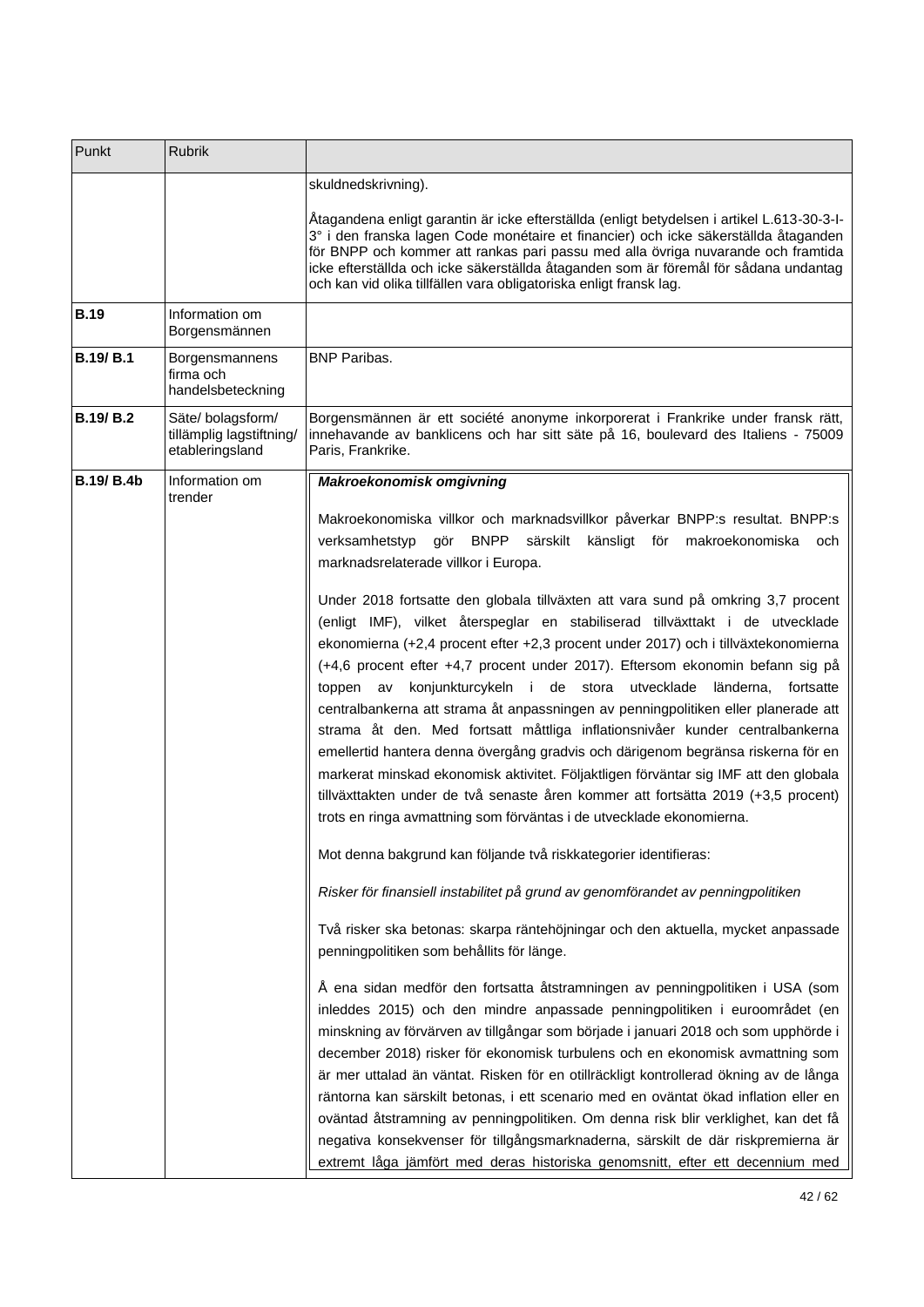| Punkt | <b>Rubrik</b> |                                                                                                                                                                                                                                                                                                                                                                                                                                                                                                                                                                                                                                                                                                                                                                                                                                                                                                                                                                                                                                                                                                                             |
|-------|---------------|-----------------------------------------------------------------------------------------------------------------------------------------------------------------------------------------------------------------------------------------------------------------------------------------------------------------------------------------------------------------------------------------------------------------------------------------------------------------------------------------------------------------------------------------------------------------------------------------------------------------------------------------------------------------------------------------------------------------------------------------------------------------------------------------------------------------------------------------------------------------------------------------------------------------------------------------------------------------------------------------------------------------------------------------------------------------------------------------------------------------------------|
|       |               | anpassad penningpolitik (krediter till företag eller länder med sämre kreditvärdering,<br>vissa sektorer på aktie- och obligationsmarknaderna etc.) samt i vissa räntekänsliga<br>sektorer.                                                                                                                                                                                                                                                                                                                                                                                                                                                                                                                                                                                                                                                                                                                                                                                                                                                                                                                                 |
|       |               | Å andra sidan, trots uppgången sedan mitten av 2016 fortsätter räntorna att vara<br>vilket<br>överdrivet<br>kan<br>uppmuntra<br>risktagande<br>bland<br>låga,<br>vissa<br>finansmarknadsaktörer: längre löptider för finansiering och innehavda tillgångar,<br>mindre stringent kreditpolicy och ökad lånefinansiering. Vissa av dessa aktörer<br>(försäkringsbolag, pensionsfonder, förmögenhetsförvaltare etc.) har en ökad<br>systemisk dimension och i händelse av marknadsturbulens (till exempel knuten till<br>skarpt ökade räntor och/eller en skarp kurskorrigering) kan de tvingas sälja stora<br>innehav vid en förhållandevis svag marknadslikviditet.                                                                                                                                                                                                                                                                                                                                                                                                                                                          |
|       |               | Systemiska risker hänförliga till ökad skuldsättning                                                                                                                                                                                                                                                                                                                                                                                                                                                                                                                                                                                                                                                                                                                                                                                                                                                                                                                                                                                                                                                                        |
|       |               | Makroekonomiskt kan inverkan av en räntehöjning vara betydande för länder med<br>hög offentlig och/eller privat skuld i förhållande till BNP. Detta är särskilt fallet för<br>vissa europeiska länder (särskilt Grekland, Italien och Portugal), som uppvisar<br>offentliga skuldnivåer i förhållande till BNP som ofta ligger över 100 procent men det<br>gäller även för tillväxtmarknadsländer.                                                                                                                                                                                                                                                                                                                                                                                                                                                                                                                                                                                                                                                                                                                          |
|       |               | Mellan 2008 och 2018 redovisade de senare en marknadsökning avseende sina<br>statspapper, däribland statspapper i utländsk valuta som lån av utländska<br>fordringsägare. Den privata sektorn var huvudkällan till ökningen av statspapperen,<br>men det gäller även den offentliga sektorn i mindre utsträckning, särskilt i Afrika.<br>Dessa länder är särskilt sårbara för en stramare penningpolitik i de utvecklade<br>ekonomierna. Utflödet av kapital kan tynga växelkurserna, de ökade kostnaderna för<br>de<br>hantera<br>statspapperen,<br>importera<br>inflationen,<br>och<br>föranleda<br>att<br>tillväxtmarknadsländernas centralbanker att strama åt sina kreditvillkor. Detta skulle<br>skapa försämrade prognoser för den ekonomiska tillväxten, möjliga nedgraderingar<br>av kreditbetygen på statspapper och en ökad risk för bankerna. Samtidigt som BNP<br>Paribas-koncernens exponering mot tillväxtmarknadsländer är begränsad, kan<br>dessa ekonomiers sårbarhet leda till störningar i de globala finansiella systemen<br>vilka kan påverka koncernen och potentiellt förändra koncernens resultat. |
|       |               | Lägg märke till att skuldrelaterad risk kan bli en verklighet, inte bara i händelse av<br>en skarp höjning av räntan, utan även med eventuella negativa tillväxtchocker.                                                                                                                                                                                                                                                                                                                                                                                                                                                                                                                                                                                                                                                                                                                                                                                                                                                                                                                                                    |
|       |               | Lagar och bestämmelser tillämpliga för finansinstitut                                                                                                                                                                                                                                                                                                                                                                                                                                                                                                                                                                                                                                                                                                                                                                                                                                                                                                                                                                                                                                                                       |
|       |               | Nyligen inträffade och framtida förändringar av lagar och andra förordningar som<br>tillämpas för finansinstitut kan på en betydande inverkan på BNPP. Åtgärder som<br>nyligen antogs eller vilka (eller vilkas tillämpningsåtgärder) fortfarande är i<br>utkastformat, som har eller sannolikt får en inverkan på BNPP omfattar särskilt:                                                                                                                                                                                                                                                                                                                                                                                                                                                                                                                                                                                                                                                                                                                                                                                  |
|       |               | de strukturella reformer som omfattar den franska banklagen av den 26 juli<br>2013 som kräver att banker skapar dotterbolag för eller segregerar<br>"spekulativa" egna transaktioner från sin traditionella bankverksamhet,<br>"Volckerregeln" i USA som begränsar egna transaktioner, sponsorskap och                                                                                                                                                                                                                                                                                                                                                                                                                                                                                                                                                                                                                                                                                                                                                                                                                      |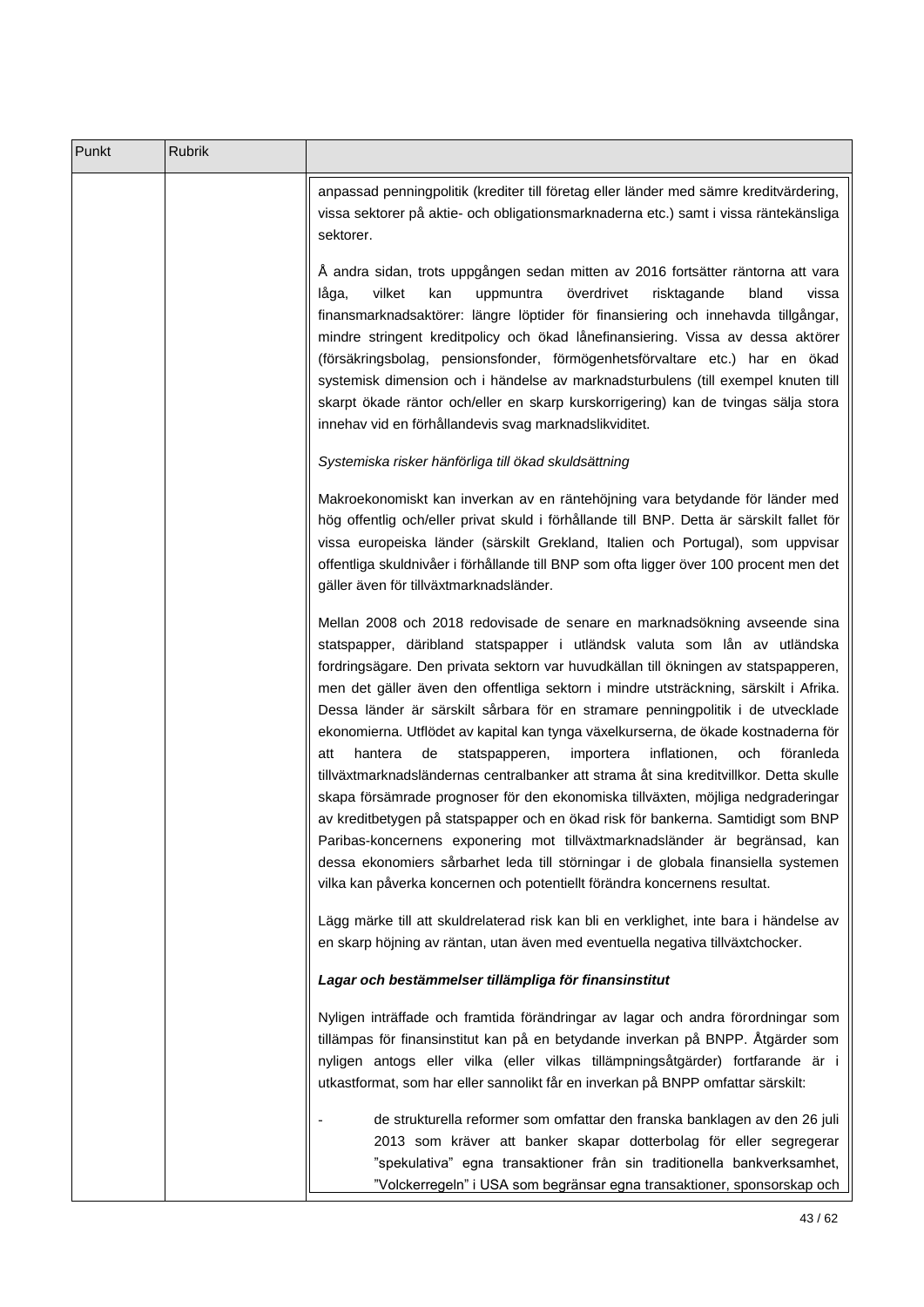| Punkt | Rubrik |                                                                                                                                                                                                                                                                                                                                                                                                                                                                                                                                                                                                                               |  |
|-------|--------|-------------------------------------------------------------------------------------------------------------------------------------------------------------------------------------------------------------------------------------------------------------------------------------------------------------------------------------------------------------------------------------------------------------------------------------------------------------------------------------------------------------------------------------------------------------------------------------------------------------------------------|--|
|       |        | investeringar i privata aktiefonder och hedgefonder av USA och utländska<br>banker;                                                                                                                                                                                                                                                                                                                                                                                                                                                                                                                                           |  |
|       |        | kapitalkravsdirektiv<br>förordningar<br>kapital:<br>("CRD<br>som<br>styr<br>IV<br>4")/kapitalkravförordningen ("CRR"), den internationella standarden för total<br>förlustreduceringskapacitet ("TLAC") och<br>BNPP:s utnämning<br>som<br>finansinstitut som är systemsikt viktig av rådet för finansiell stabilitet (FSB),                                                                                                                                                                                                                                                                                                   |  |
|       |        | mekanismen för den europeiska tillsynsnämnden och förordningen av den<br>6 november 2014;                                                                                                                                                                                                                                                                                                                                                                                                                                                                                                                                     |  |
|       |        | direktivet av den 16 april 2014 som rör insättningsgarantisystem och dess<br>delegations- och genomförandedekret, direktivet av den 15 maj 2014 som<br>etablerar en ram för återhämtning och rekonstruktion av banker, en<br>rekonstruktionsmekanism<br>som<br>etablerar<br>gemensam<br>gemensamt<br>rådsresolution och en gemensam resolutionsfond;                                                                                                                                                                                                                                                                          |  |
|       |        | den definitiva bestämmelsen av USA:s centralbank som inför stramare<br>tillsynsregler för amerikanska transaktioner av stora utländska banker,<br>särskilt skyldigheten att skapa ett separat förmedlande holdingbolag i USA<br>(kapitaliserat och föremål för reglering) för att hantera sina amerikanska<br>dotterbolag;                                                                                                                                                                                                                                                                                                    |  |
|       |        | de nya bestämmelserna för reglering av OTC-derivat enligt avdelning VII i<br>Dodd-Frank-lagen "Wall Street Reform and Consumer Protection Act",<br>särskilt marginalkraven för icke avräknade derivatprodukter och derivat på<br>värdepapper som omsätts av swaphandlare, större swapdeltagare,<br>värdepappersbaserade swaphandlare och större värdepappersbaserade<br>swapdeltagare, och reglerna för den amerikanska värdepappers- och<br>fondbörskommissionen som kräver registrering av banker och större<br>swapdeltagare som är aktiva på derivatmarknader och transparens och<br>redovisning om derivattransaktioner; |  |
|       |        | det nya direktivet om marknader för finansiella instrument ("MiFID II") och<br>förordningen om marknader för finansiella instrument ("MiFIR"), och<br>europeiska förordningar som styr avräkningen av vissa OTC-<br>derivatprodukter av centraliserade motparter och yppandet av<br>transaktioner för värdepappersfinansiering till centraliserade organ,                                                                                                                                                                                                                                                                     |  |
|       |        | Den allmänna dataskyddsförordningen ("GDPR") trädde i kraft den 25 maj<br>2018. Denna förordning syftar till att utveckla den europeiska miljön för<br>dataintegritet och förbättra personuppgiftsskyddet inom EU. Företag löper<br>risken att drabbas av höga böter om de inte följer normerna i GDPR.<br>Denna förordning gäller alla banker som tillhandahåller tjänster till<br>europeiska medborgare och                                                                                                                                                                                                                 |  |
|       |        | fullbordandet av Basel 3 som publicerats av Baselkommittén i december<br>2017, som inför en revision av hur man mäter kreditrisk, operativ risk,<br>risken vid justering av kreditvärdering ("CVA") vid beräkning av riskviktade<br>tillgångar. Dessa åtgärder förväntas träda i kraft i januari 2022 och kommer<br>att bli föremål för en nedre utdatanivå (baserat på standardiserade<br>metoder), som gradvis kommer att tillämpas från 2022 och nå nivån för                                                                                                                                                              |  |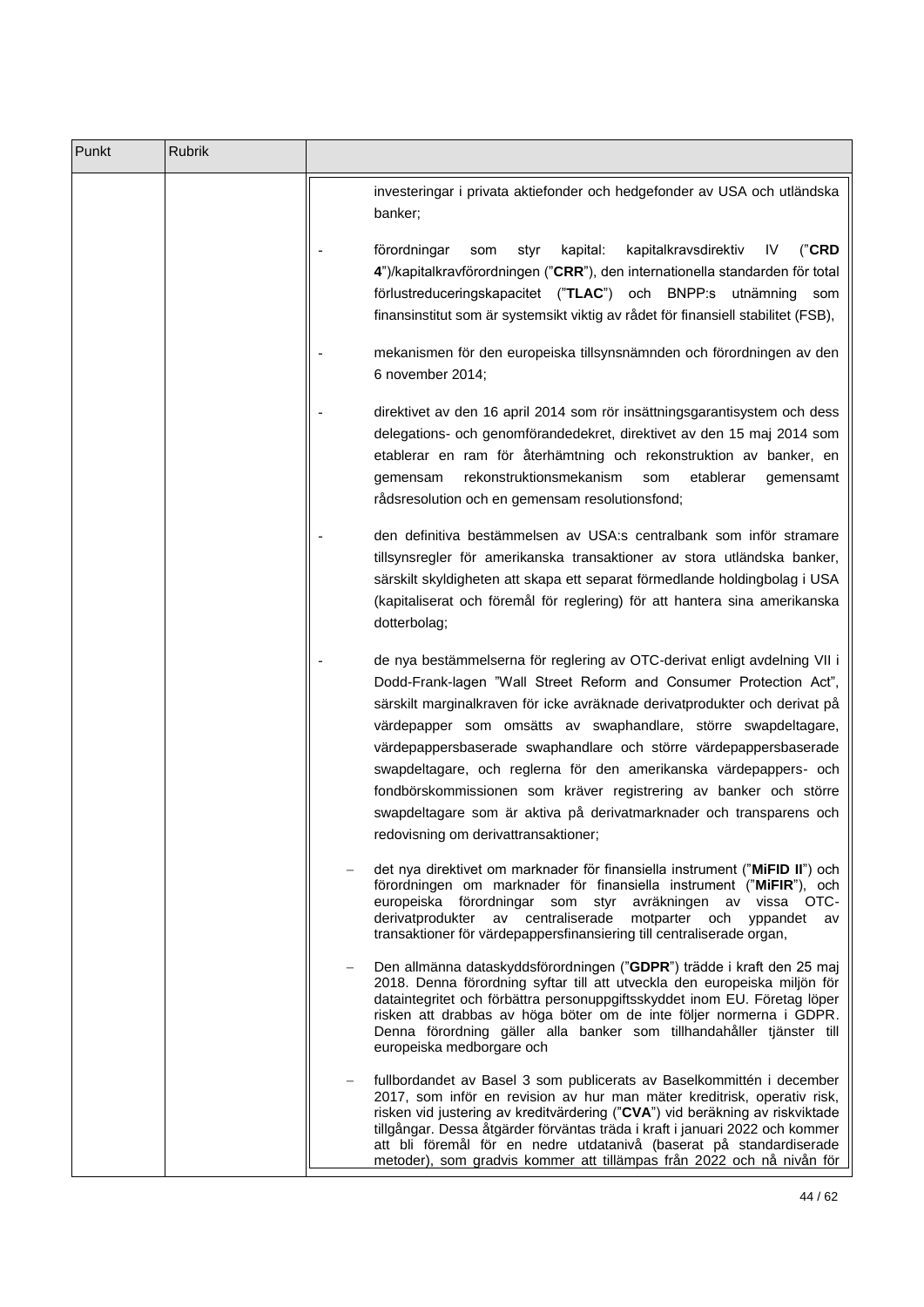| Punkt            | Rubrik                                                       |                                                                                                                                                                                                                                                                                                                                                                                                                                                                                                                                                                                                                                        |                                                                                                                                                                                                                                                              |                           |  |  |  |
|------------------|--------------------------------------------------------------|----------------------------------------------------------------------------------------------------------------------------------------------------------------------------------------------------------------------------------------------------------------------------------------------------------------------------------------------------------------------------------------------------------------------------------------------------------------------------------------------------------------------------------------------------------------------------------------------------------------------------------------|--------------------------------------------------------------------------------------------------------------------------------------------------------------------------------------------------------------------------------------------------------------|---------------------------|--|--|--|
|                  |                                                              | slutmålet 2027.                                                                                                                                                                                                                                                                                                                                                                                                                                                                                                                                                                                                                        |                                                                                                                                                                                                                                                              |                           |  |  |  |
|                  |                                                              | Med detta tuffare regelverk är dessutom risken för att inte följa bestämmelserna i<br>befintliga lagar och förordningar, särskilt sådana som rör skydd av kundernas<br>intressen, betydande för bankbranschen, vilket kan leda till omfattande förluster och<br>böter. Utöver systemet för att följa lagar och regler, vilket särskilt omfattar denna typ<br>av risk, lägger BNP Paribas-koncernen kundernas intressen, och mer brett<br>intressenternas intresse, i centrum av koncernens värden. Följaktligen anger<br>uppförandekoden som antogs av koncernen 2016 detaljerade värden och regler för<br>uppförandet i detta område. |                                                                                                                                                                                                                                                              |                           |  |  |  |
|                  |                                                              | Cybersäkerhet och teknikrisk                                                                                                                                                                                                                                                                                                                                                                                                                                                                                                                                                                                                           |                                                                                                                                                                                                                                                              |                           |  |  |  |
|                  |                                                              |                                                                                                                                                                                                                                                                                                                                                                                                                                                                                                                                                                                                                                        | BNPP:s förmåga att göra affärer är nära förbundet med flexibiliteten i elektroniska<br>transaktioner samt skydd och säkerhet för information och tekniska tillgångar.                                                                                        |                           |  |  |  |
|                  |                                                              | banktransaktioner.                                                                                                                                                                                                                                                                                                                                                                                                                                                                                                                                                                                                                     | Den tekniska förändringen ökar takten i och med den digitala omvandlingen och den<br>ökning som är resultatet av antalet kommunikationskedjor, spridningen av<br>datakällor, ökad processautomatisering och större användning av elektroniska                |                           |  |  |  |
|                  |                                                              |                                                                                                                                                                                                                                                                                                                                                                                                                                                                                                                                                                                                                                        | Framstegen och den allt snabbare tekniska förändringen ger cyberkriminella nya<br>möjligheter att ändra, stjäla och yppa data. Antalet attacker ökar och har en större<br>räckvidd och är mer avancerade inom alla sektorer, däribland finansiella tjänster. |                           |  |  |  |
|                  |                                                              | Utkontrakteringen av ett ökat antal processer exponerar även BNP Paribas Group<br>för strukturella cybersäkerhets- och teknikrisker som leder till att det kan uppstå<br>möjliga attacker som cyberkriminella kan utnyttja.                                                                                                                                                                                                                                                                                                                                                                                                            |                                                                                                                                                                                                                                                              |                           |  |  |  |
|                  |                                                              | I enlighet med detta har BNP Paribas-koncernen en andra försvarslinje för<br>riskfunktionen som är avsedd att hantera tekniska och cyberrelaterade<br>säkerhetsrisker. Följaktligen anpassas driftsstandarderna regelbundet för att stödja<br>BNPP:s digitala utveckling och innovation samtidigt med en hantering av befintliga<br>och framväxande hot (som till exempel cyberbrottslighet, spioneri etc.).                                                                                                                                                                                                                           |                                                                                                                                                                                                                                                              |                           |  |  |  |
| <b>B.19/B.5</b>  | Beskrivning av<br>Koncernen                                  | BNPP är en av de ledande europeiska tillhandahållarna av tjänster inom området<br>bank och finans och har fyra inhemska retail banking-marknader i Europa, nämligen<br>Frankrike, Belgien, Italien och Luxemburg. Koncernen finns idag i 71 länder och har<br>mer än 201 000 anställda, varav närmare 153 000 i Europa. BNPP är moderbolag i<br>BNP Paribas-koncernen (tillsammans kallat "BNPP-Koncernen").                                                                                                                                                                                                                           |                                                                                                                                                                                                                                                              |                           |  |  |  |
| <b>B.19/B.9</b>  | Resultat-prognos<br>eller estimat                            | Ej tillämplig, då det inte föreligger några vinstprognoser eller skattningar vad gäller<br>Borgensmannen i basprospektet för vilken denna sammanfattning gäller.                                                                                                                                                                                                                                                                                                                                                                                                                                                                       |                                                                                                                                                                                                                                                              |                           |  |  |  |
| <b>B.19/B.10</b> | Anmärkningar i<br>revisions-berättelsen                      | Inte tillämpligt, det finns inte några anmärkningar i någon av revisionsberättelserna<br>avseende den historiska finansiella information som är inkluderad i Grundprospektet.                                                                                                                                                                                                                                                                                                                                                                                                                                                          |                                                                                                                                                                                                                                                              |                           |  |  |  |
| B.19/B.12        | Utvald historisk finansiell nyckelinformation:               |                                                                                                                                                                                                                                                                                                                                                                                                                                                                                                                                                                                                                                        |                                                                                                                                                                                                                                                              |                           |  |  |  |
|                  | Jämförande årliga finansiella interimsdata - I miljoner euro |                                                                                                                                                                                                                                                                                                                                                                                                                                                                                                                                                                                                                                        |                                                                                                                                                                                                                                                              |                           |  |  |  |
|                  |                                                              |                                                                                                                                                                                                                                                                                                                                                                                                                                                                                                                                                                                                                                        | 31/12/2018*<br>(reviderad)                                                                                                                                                                                                                                   | 31/12/2017<br>(reviderad) |  |  |  |
|                  | Intäkter                                                     |                                                                                                                                                                                                                                                                                                                                                                                                                                                                                                                                                                                                                                        | 42516                                                                                                                                                                                                                                                        | 43 161                    |  |  |  |
|                  | Riskkostnad                                                  |                                                                                                                                                                                                                                                                                                                                                                                                                                                                                                                                                                                                                                        | (2764)                                                                                                                                                                                                                                                       | (2907)                    |  |  |  |
|                  | Nettointäkt, Koncernandel                                    |                                                                                                                                                                                                                                                                                                                                                                                                                                                                                                                                                                                                                                        | 7256                                                                                                                                                                                                                                                         | 7759                      |  |  |  |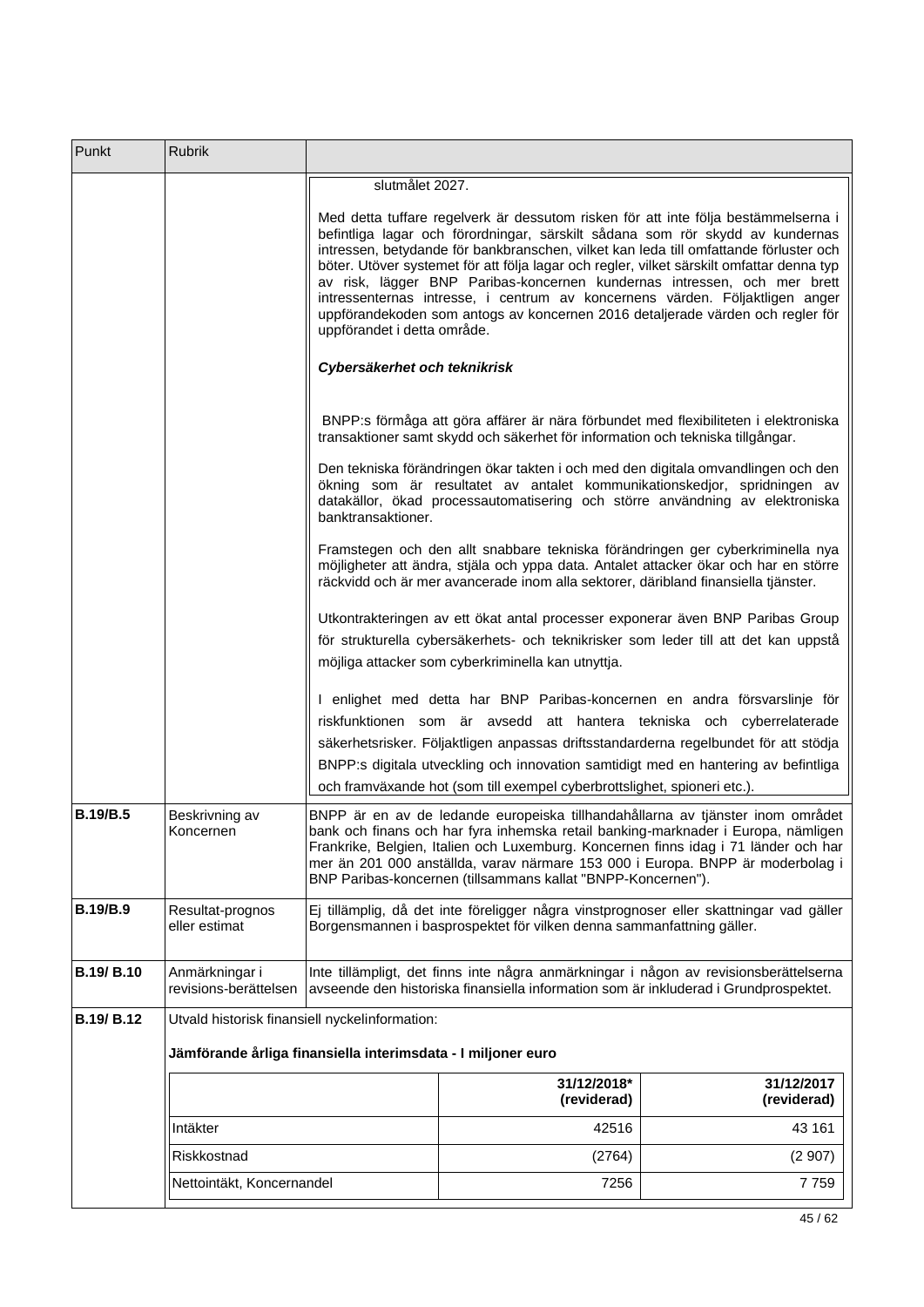| Punkt | <b>Rubrik</b>                                                              |                            |                                                                                                                                                                                                                                                                                                                    |
|-------|----------------------------------------------------------------------------|----------------------------|--------------------------------------------------------------------------------------------------------------------------------------------------------------------------------------------------------------------------------------------------------------------------------------------------------------------|
|       |                                                                            | 31/12/2018                 | 31/12/2017                                                                                                                                                                                                                                                                                                         |
|       | Common Equity Tier 1 ratio (Basel 3 fullt<br>genomförd, CRD4)              |                            | 11,80%<br>11,80%                                                                                                                                                                                                                                                                                                   |
|       |                                                                            | 31/12/2018*<br>(reviderad) | 31/12/2017<br>(reviderad)                                                                                                                                                                                                                                                                                          |
|       | Summa Koncernbalansräkning                                                 | 2040836                    | 1 960 252                                                                                                                                                                                                                                                                                                          |
|       | Konsoliderade lån och fordringar som<br>kunderna är skyldiga               |                            | 765871<br>727 675                                                                                                                                                                                                                                                                                                  |
|       | Konsoliderade poster som bolaget är<br>skyldig kunderna                    |                            | 766 890<br>796548                                                                                                                                                                                                                                                                                                  |
|       | Aktieägarnas aktiekapital (Koncernandel)                                   |                            | 101467<br>101 983                                                                                                                                                                                                                                                                                                  |
|       | equity Tier 1 ratio Basel 3 fullt genomförd.<br>miljoner euro              |                            | Jämförande interimistiska finansiella data för halvåret fram till och med den 30 juni 2019 - i                                                                                                                                                                                                                     |
|       |                                                                            | <b>IH19*</b>               | <b>IH18</b>                                                                                                                                                                                                                                                                                                        |
|       |                                                                            | (oreviderad)               | (oreviderad)                                                                                                                                                                                                                                                                                                       |
|       | Intäkter                                                                   | 22 3 68                    | 22 004                                                                                                                                                                                                                                                                                                             |
|       | Riskkostnad                                                                | (1390)                     | (1182)                                                                                                                                                                                                                                                                                                             |
|       | Nettointäkt, koncernandel                                                  | 4 3 8 6                    | 3 9 6 0                                                                                                                                                                                                                                                                                                            |
|       |                                                                            | 30/06/2019*                | 31/12/2018                                                                                                                                                                                                                                                                                                         |
|       | Common equity Tier 1 ratio (Basel 3<br>fullt genomförd, CRD 4)             | 11,9%                      | 11,8%                                                                                                                                                                                                                                                                                                              |
|       |                                                                            | 30/06/2019* (oreviderad)   | 31/12/2018 (reviderad)                                                                                                                                                                                                                                                                                             |
|       | Summa koncernbalansräkning                                                 | 2 372 620                  | 2 040 836                                                                                                                                                                                                                                                                                                          |
|       | Konsoliderade lån och fordringar<br>som kunderna är skyldiga               | 793 960                    | 765 871                                                                                                                                                                                                                                                                                                            |
|       | Konsoliderade poster som bolaget är<br>skyldigt kunderna                   | 833 265                    | 796 548                                                                                                                                                                                                                                                                                                            |
|       | Aktieägarnas aktiekapital<br>(koncernandel)                                | 104 135                    | 101 467                                                                                                                                                                                                                                                                                                            |
|       | räntepunkter på Basel 3 stamaktier-Tier-1-ratio.<br>2019 - I miljoner euro |                            | * Siffrorna per den 30 juni 2019 baseras på den nya redovisningsstandarden IFRS 16. Inverkan per den 1<br>januari 2019 av den första tillämpningen av den nya redovisningsstandarden IFRS 16 ("Leasing") var ~-10<br>Jämförande Interimistiska Finansiella data för niomånadersperioden fram till den 30 september |
|       |                                                                            | 9M19* (oreviderad)         | 9M18 (oreviderad)                                                                                                                                                                                                                                                                                                  |
|       |                                                                            |                            |                                                                                                                                                                                                                                                                                                                    |
|       | Intäkter                                                                   | 33 264                     | 32 356                                                                                                                                                                                                                                                                                                             |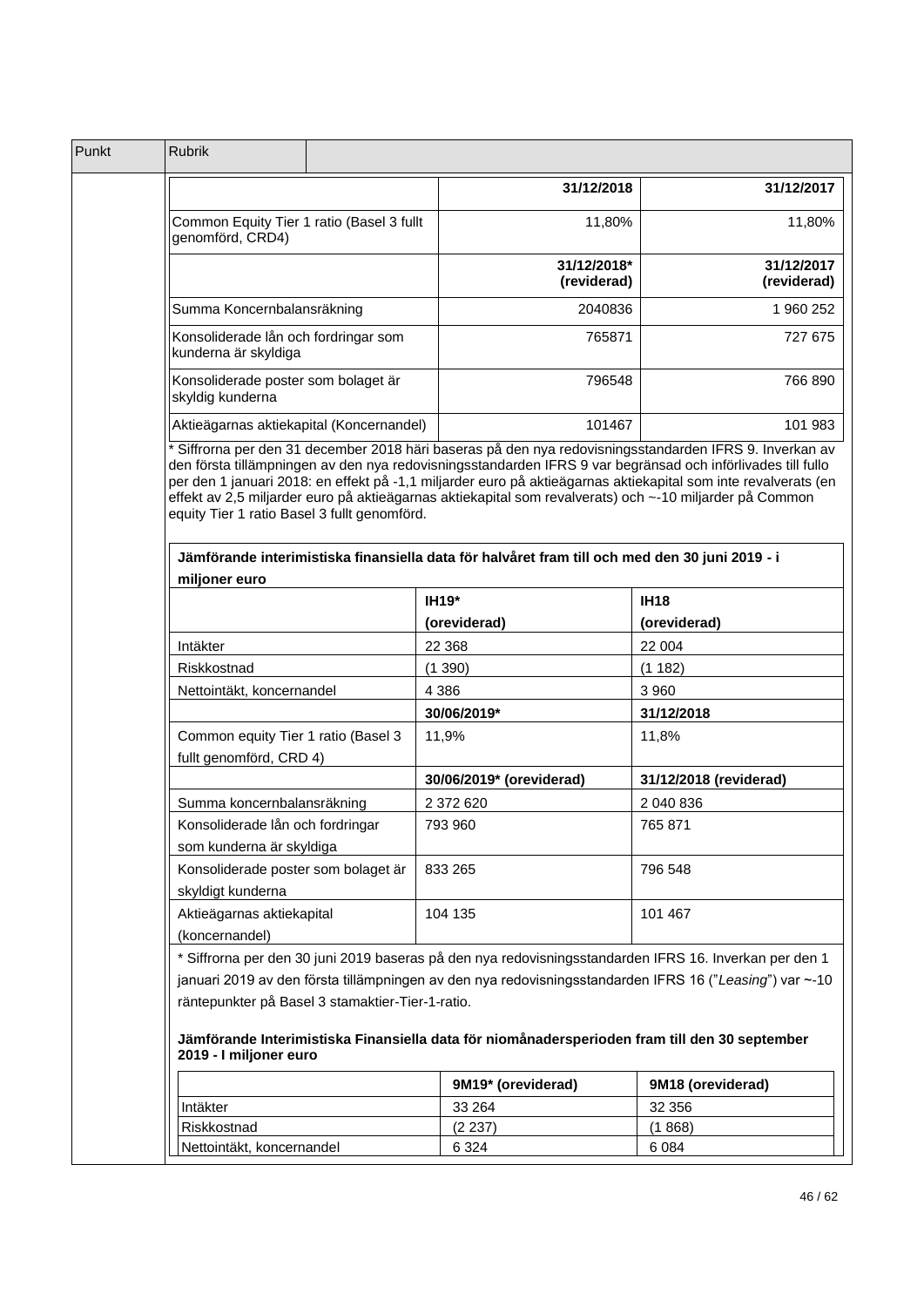| Punkt             | <b>Rubrik</b>                                                                                                                                                                                                                                                                                                                                                                                                                                                                                          |                                                                                                                                                                                                                                                                                                                                                                                                                                                                                                                                                                                                                                                                                                                                                                                                                          |                                                                          |                                                                                                 |  |
|-------------------|--------------------------------------------------------------------------------------------------------------------------------------------------------------------------------------------------------------------------------------------------------------------------------------------------------------------------------------------------------------------------------------------------------------------------------------------------------------------------------------------------------|--------------------------------------------------------------------------------------------------------------------------------------------------------------------------------------------------------------------------------------------------------------------------------------------------------------------------------------------------------------------------------------------------------------------------------------------------------------------------------------------------------------------------------------------------------------------------------------------------------------------------------------------------------------------------------------------------------------------------------------------------------------------------------------------------------------------------|--------------------------------------------------------------------------|-------------------------------------------------------------------------------------------------|--|
|                   |                                                                                                                                                                                                                                                                                                                                                                                                                                                                                                        |                                                                                                                                                                                                                                                                                                                                                                                                                                                                                                                                                                                                                                                                                                                                                                                                                          | 30/09/2019*                                                              | 31/12/2018                                                                                      |  |
|                   | genomförd, CRD4)                                                                                                                                                                                                                                                                                                                                                                                                                                                                                       | Common equity Tier 1 ratio (Basel 3 fullt                                                                                                                                                                                                                                                                                                                                                                                                                                                                                                                                                                                                                                                                                                                                                                                | 12%                                                                      | 11,80%                                                                                          |  |
|                   |                                                                                                                                                                                                                                                                                                                                                                                                                                                                                                        |                                                                                                                                                                                                                                                                                                                                                                                                                                                                                                                                                                                                                                                                                                                                                                                                                          | 30/09/2019* (oreviderad)                                                 | 31/12/2018 (reviderad)                                                                          |  |
|                   | Summa koncernbalansräkning                                                                                                                                                                                                                                                                                                                                                                                                                                                                             |                                                                                                                                                                                                                                                                                                                                                                                                                                                                                                                                                                                                                                                                                                                                                                                                                          | 2 510 204                                                                | 2 040 836                                                                                       |  |
|                   | Konsoliderade lån och fordringar som<br>kunderna är skyldiga                                                                                                                                                                                                                                                                                                                                                                                                                                           |                                                                                                                                                                                                                                                                                                                                                                                                                                                                                                                                                                                                                                                                                                                                                                                                                          | 797 357                                                                  | 765 871                                                                                         |  |
|                   | Konsoliderade poster som bolaget är<br>skyldig kunderna                                                                                                                                                                                                                                                                                                                                                                                                                                                |                                                                                                                                                                                                                                                                                                                                                                                                                                                                                                                                                                                                                                                                                                                                                                                                                          | 850 458                                                                  | 796 548                                                                                         |  |
|                   | Aktieägarnas aktiekapital<br>(koncernandel)                                                                                                                                                                                                                                                                                                                                                                                                                                                            |                                                                                                                                                                                                                                                                                                                                                                                                                                                                                                                                                                                                                                                                                                                                                                                                                          | 107 157                                                                  | 101 467                                                                                         |  |
|                   |                                                                                                                                                                                                                                                                                                                                                                                                                                                                                                        |                                                                                                                                                                                                                                                                                                                                                                                                                                                                                                                                                                                                                                                                                                                                                                                                                          |                                                                          | Siffrorna per den 30 september 2019 baseras på den nya redovisningsstandarden IFRS 16. Inverkan |  |
|                   |                                                                                                                                                                                                                                                                                                                                                                                                                                                                                                        |                                                                                                                                                                                                                                                                                                                                                                                                                                                                                                                                                                                                                                                                                                                                                                                                                          | ("Leasing") var ~-10 räntepunkter på Basel 3 common equity Tier 1 ratio. | per den 1 januari 2019 av den första tillämpningen av den nya redovisningsstandarden IFRS 16    |  |
|                   |                                                                                                                                                                                                                                                                                                                                                                                                                                                                                                        |                                                                                                                                                                                                                                                                                                                                                                                                                                                                                                                                                                                                                                                                                                                                                                                                                          | Uttalande om avsaknad av avsevärd eller väsentlig negativ förändring     |                                                                                                 |  |
|                   | Se Punkt B.12 ovan för BNPP-Koncernen.<br>Det har inte skett någon väsentlig, negativ förändring av utsikterna för BNPP eller BNPP-koncernen sedan<br>den 31 december 2018 (som är sista datum för föregående redovisningsperiod för vilken det reviderade<br>årsbokslutet har publicerats).                                                                                                                                                                                                           |                                                                                                                                                                                                                                                                                                                                                                                                                                                                                                                                                                                                                                                                                                                                                                                                                          |                                                                          |                                                                                                 |  |
|                   |                                                                                                                                                                                                                                                                                                                                                                                                                                                                                                        |                                                                                                                                                                                                                                                                                                                                                                                                                                                                                                                                                                                                                                                                                                                                                                                                                          |                                                                          |                                                                                                 |  |
| B.19/B.13         | Händelser med<br>inverkan på<br>Borgensmännen<br>solvens                                                                                                                                                                                                                                                                                                                                                                                                                                               | Inte tillämpligt, och såvitt Borgensmännen vet, har det inte skett några händelse som<br>är av väsentlig omfattning för utvärderingen av Garantens solvens sedan den 30<br>september 2019.                                                                                                                                                                                                                                                                                                                                                                                                                                                                                                                                                                                                                               |                                                                          |                                                                                                 |  |
| <b>B.19/ B.14</b> | Beroende av andra<br>företag i koncernen                                                                                                                                                                                                                                                                                                                                                                                                                                                               | Med förbehåll för stycket nedan är BNPP inte beroende av andra medlemmar av<br>BNPP-Koncernen.                                                                                                                                                                                                                                                                                                                                                                                                                                                                                                                                                                                                                                                                                                                           |                                                                          |                                                                                                 |  |
|                   |                                                                                                                                                                                                                                                                                                                                                                                                                                                                                                        | I april 2004 börjad BNPP lägga ut IT-infrastrukturtjänster på entreprenad till BNP<br>Paribas Partners for Innovation ("BP <sup>2</sup> I") ett samriskföretag som ingicks med IBM<br>France i slutet av 2003. BP <sup>2</sup> l levererar IT-infrastrukturtjänster till BNPP och åtskilliga<br>BNPP-dotterbolag i Frankrike (däribland BNP Paribas Personal Finance, BP2S och<br>BNP Paribas Cardif), Schweiz och Italien. I mitten av december 2011 förnyade BNPP<br>avtalet med IBM France för en period fram till slutet av 2017 och har följaktligen<br>förnyat avtalet för en period som löper ut i slutet av 2021. I slutet av 2012 ingick<br>parterna ett avtal om att gradvis utöka detta upplägg till BNP Paribas Fortis från och<br>med 2013. Det schweiziska dotterbolaget avvecklades den 31 december 2016. |                                                                          |                                                                                                 |  |
|                   | BP <sup>2</sup> I:s är under IBM France operativa ledning. BNP Paribas har ett starkt inflytande<br>över bolaget som till hälften ägs av IBM France. De av BNP Paribas anställda som<br>gjorts tillgängliga för BP <sup>2</sup> l utgör hälften av det bolagets permanenta personal, som<br>tillsammans med dess lokaler och datacentraler tillhör koncernen och den nuvarande<br>ledningen ger BNP Paribas avtalsenlig rätt att kontrollera bolaget och återföra det in i<br>koncernen om nödvändigt. |                                                                                                                                                                                                                                                                                                                                                                                                                                                                                                                                                                                                                                                                                                                                                                                                                          |                                                                          |                                                                                                 |  |
|                   |                                                                                                                                                                                                                                                                                                                                                                                                                                                                                                        | BNP Paribas Luxemburgs enheter.                                                                                                                                                                                                                                                                                                                                                                                                                                                                                                                                                                                                                                                                                                                                                                                          |                                                                          | IBM Luxembourg ansvarar för infrastrukturtjänster och dataproduktion för vissa av               |  |
|                   |                                                                                                                                                                                                                                                                                                                                                                                                                                                                                                        |                                                                                                                                                                                                                                                                                                                                                                                                                                                                                                                                                                                                                                                                                                                                                                                                                          |                                                                          | BancWests databehandlingstjänster är utlokaliserade till Fidelity Information Services.         |  |
|                   |                                                                                                                                                                                                                                                                                                                                                                                                                                                                                                        | helägt dotterbolag till IBM.                                                                                                                                                                                                                                                                                                                                                                                                                                                                                                                                                                                                                                                                                                                                                                                             |                                                                          | Cofinoga Frances databehandlingstjänster är utlokaliserade till SDDC som är ett                 |  |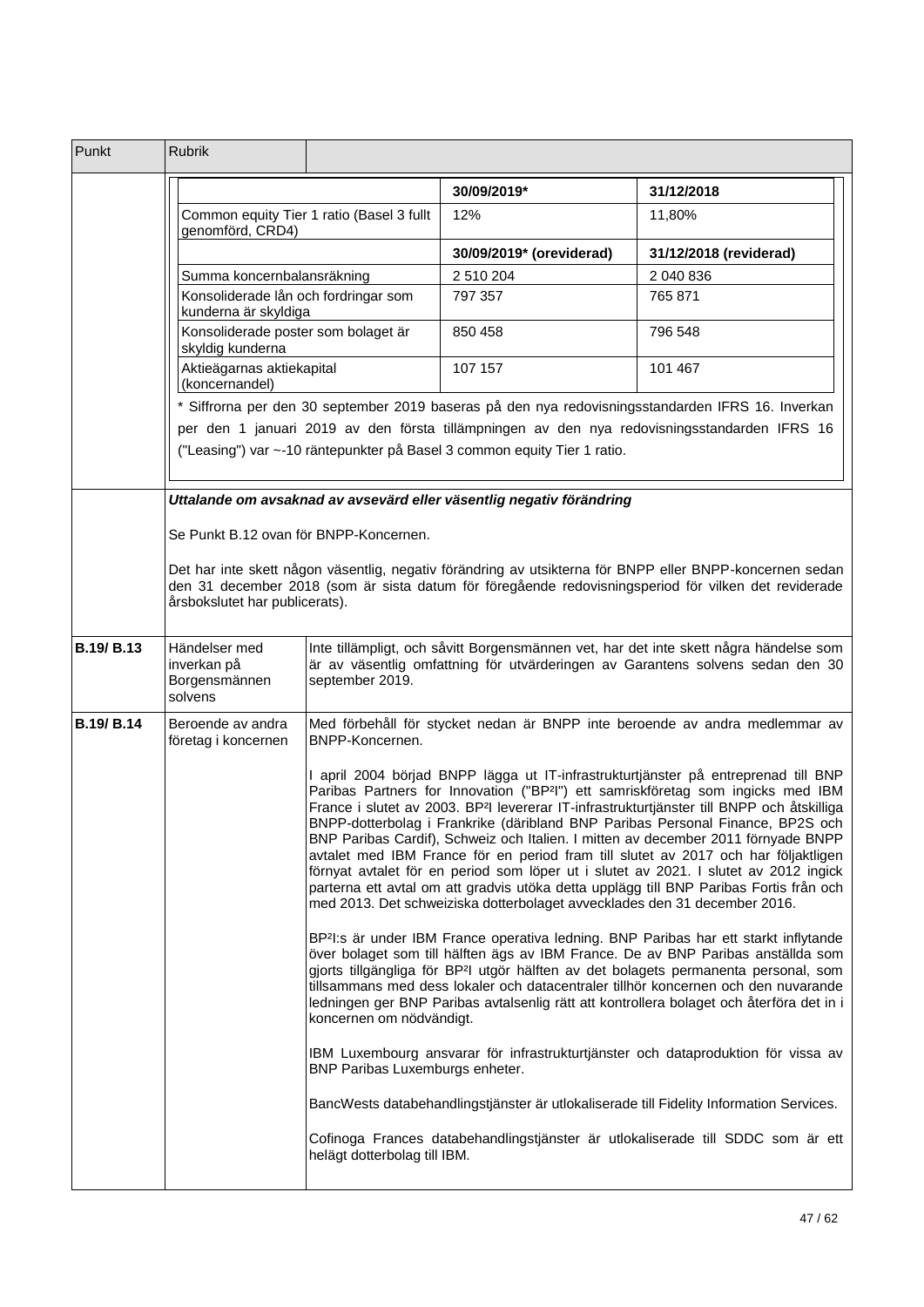| Punkt             | Rubrik                                |                                                                                                                                                                                                                                                                                                                                                                                                                                                                                                                                                                                                                                                                                                            |  |  |
|-------------------|---------------------------------------|------------------------------------------------------------------------------------------------------------------------------------------------------------------------------------------------------------------------------------------------------------------------------------------------------------------------------------------------------------------------------------------------------------------------------------------------------------------------------------------------------------------------------------------------------------------------------------------------------------------------------------------------------------------------------------------------------------|--|--|
|                   |                                       | Se även Punkt B.5 ovan.                                                                                                                                                                                                                                                                                                                                                                                                                                                                                                                                                                                                                                                                                    |  |  |
| <b>B.19/ B.15</b> | Huvudsaklig<br>verksamhet             | BNP Paribas har nyckelpositioner inom sina två verksamhetsområden:<br>Retail Banking and Services, vilket inkluderar:<br>٠<br>nationella marknader, vilka inbegriper:<br>Fransk Retail Banking (FRB),<br>BNL banca commerciale (BNL bc), italiensk retail banking,<br>Belgisk Retail Banking (BRB),<br>Andra Domestika Marknadsaktiviteter, inklusive luxemburgsk<br>Retail Banking (LRB);<br>internationella finansiella tjänster, vilka inbegriper:<br>Europa-Medelhavsområdet,<br>BancWest,<br>Privatekonomi,<br>Försäkring,<br>Förmögenhetsförvaltning och förvaltning av tillgångar.<br>Corporate and Institutional Banking (CIB), vilket inbegriper:<br>Affärsbanksverksamhet,<br>Globala marknader, |  |  |
|                   |                                       | Värdepapperstjänster.                                                                                                                                                                                                                                                                                                                                                                                                                                                                                                                                                                                                                                                                                      |  |  |
| <b>B.19/B.16</b>  | Majoritetsägare                       | Ingen av de befintliga aktieägarna kontrollerar BNPP vare sig direkt eller indirekt. Per<br>den 31 december 2018 var huvudaktieägare är Société Fédérale de Participations et<br>d'Investissement ("SFPI") ett public-interest société anonyme (publikt aktiebolag) som<br>agerar på uppdrag av den belgiska regeringen och som äger 7,7 procent av<br>aktiekapitalet, BlackRock Inc. som innehar 5,1 procent av aktiekapitalet och<br>Storhertigdömet av Luxembourg som äger 1,0 procent av aktiekapitalet. Såvitt BNPP<br>vet äger ingen aktieägare, utöver SFPI och BlackRock Inc. mer än 5 procent av<br>aktiekapitalet eller rösträtterna                                                             |  |  |
| <b>B.19/ B.17</b> | Begärd kreditvärdig-<br>hetsbedömning | BNPP:s långsiktiga kreditbetyg är A+ med stabila utsikter (S&P Global Ratings Europe<br>Limited), Aa3 med stabila utsikter (Moody's, Investors Service Ltd.), AA- med stabila<br>utsikter (Fitch France S.A.S.) och AA (låg) med stabila utsikter (DBRS Limited) och<br>BNPP:s kortfristiga kreditbetyg är A-1 (S&P Global Ratings Europe Limited), P-1<br>(Moody's Investors Service Ltd.), F1+ (Fitch France S.A.S.) och R-1 (medel) (DBRS<br>Limited).<br>Ett kreditbetyg är inte en rekommendation att köpa, sälja eller inneha värdepapper och<br>får upphävas, reduceras eller återtas av det utgivande kreditvärderingsinstitutet.                                                                  |  |  |

## **Section C - Värdepapper**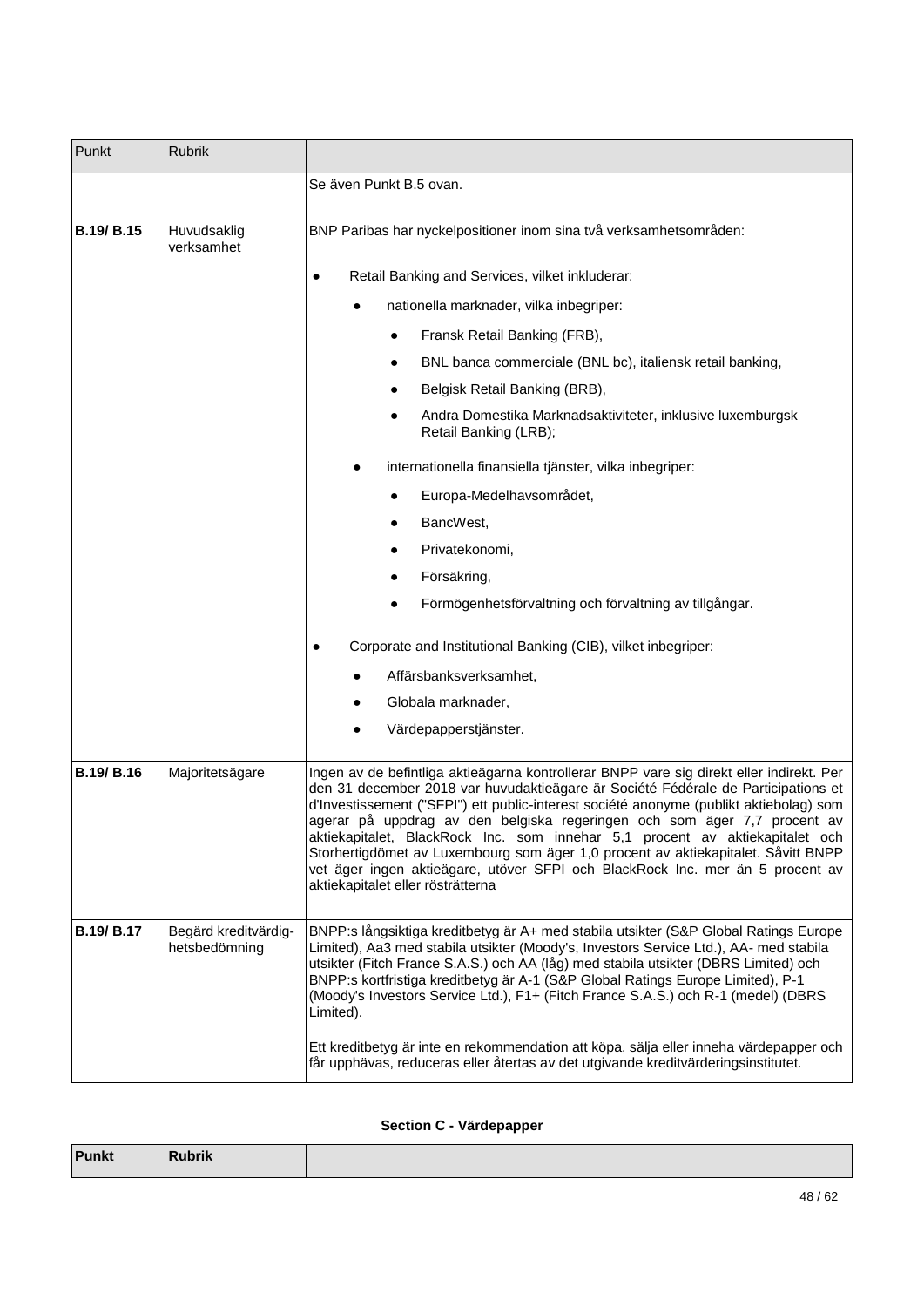| <b>Punkt</b> | <b>Rubrik</b>                             |                                                                                                                                                                                                                                                                                                                                                                                                                                                                                                                                                                                                                                                   |  |
|--------------|-------------------------------------------|---------------------------------------------------------------------------------------------------------------------------------------------------------------------------------------------------------------------------------------------------------------------------------------------------------------------------------------------------------------------------------------------------------------------------------------------------------------------------------------------------------------------------------------------------------------------------------------------------------------------------------------------------|--|
| C.1          | Typ och slag av<br>Värde-papper/ISIN      | Värdepapprena utgörs av certifikat ("Certifikat") och emitteras i Serier.                                                                                                                                                                                                                                                                                                                                                                                                                                                                                                                                                                         |  |
|              |                                           | Värdepapprenas Identifikationsnummer är CE0773GEO.                                                                                                                                                                                                                                                                                                                                                                                                                                                                                                                                                                                                |  |
|              |                                           | ISIN-kod är FI4000414917.                                                                                                                                                                                                                                                                                                                                                                                                                                                                                                                                                                                                                         |  |
|              |                                           | Common code är Inte tillämpligt.                                                                                                                                                                                                                                                                                                                                                                                                                                                                                                                                                                                                                  |  |
|              |                                           | Certifikat styrda av engelsk rätt.                                                                                                                                                                                                                                                                                                                                                                                                                                                                                                                                                                                                                |  |
|              |                                           | Värdepapprena är kontantavräknade Värdepapper.                                                                                                                                                                                                                                                                                                                                                                                                                                                                                                                                                                                                    |  |
| C.2          | Valuta                                    | Valutan för denna Serie av Värdepapper är euro ("EUR").                                                                                                                                                                                                                                                                                                                                                                                                                                                                                                                                                                                           |  |
| C.5          | Överlåtel-<br>seinskränk-ningar           | Värdepapperen kommer att kunna överlåtas fritt, med förbehåll för erbjudande-och<br>försäljningsrestriktioner i USA, Europeiska Ekonomiska Samarbetsområdet (EES),<br>Belgien, Tjeckien, Danmark, Finland, Frankrike, Tyskland, Irland, Italien, Luxemburg,<br>Norge, Portugallen, Romania, Spanien, Sverige, Italien, Polen, Storbritannien, Japan<br>och Australien samt i Prospektdirektivet och i lagstiftningen i de jurisdiktioner i vilka<br>aktuella värdepapperen erbjuds eller säljs.                                                                                                                                                   |  |
| C.8          | Rättigheter knutna<br>till Värde-papprena | Värdepapper emitterade inom ramen för detta grundprospekt kommer att lyda under<br>villkor för bland annat:                                                                                                                                                                                                                                                                                                                                                                                                                                                                                                                                       |  |
|              |                                           | <b>Status</b>                                                                                                                                                                                                                                                                                                                                                                                                                                                                                                                                                                                                                                     |  |
|              |                                           | Värdepapperen emitteras på icke säkerställd grund. Värdepapper emitterade på icke<br>säkerställd grund utgör icke efterställda och icke säkerställda åtaganden för<br>emittenten och rangordnas sinsemellan som likställda (pari passu).                                                                                                                                                                                                                                                                                                                                                                                                          |  |
|              |                                           | <b>Beskattning</b>                                                                                                                                                                                                                                                                                                                                                                                                                                                                                                                                                                                                                                |  |
|              |                                           | Innehavaren ska betala all skatt, tull, och/eller de utgifter som är hänförliga till inlösen<br>av värdepapperen och/eller leverans eller överföring av rättigheten. Emittenten ska,<br>från belopp som är förfallna till betalning eller tillgångar som är levererbara, göra<br>avdrag för skatt och utlägg som inte tidigare har dragits av från belopp som har<br>betalats eller tillgångar som har levererats till en Innehavare, vilka beräkningsagenten<br>anser vara hänförliga till värdepapperen.                                                                                                                                        |  |
|              |                                           | Betalningar kommer i samtliga fall göras med förbehåll för (i) fiskala eller andra<br>tillämpliga lagar och avräkningar tillämpliga vid betalning, (ii) källskatt eller avdrag som<br>förutsätts med anledning av ett sådant avtal som finns beskrivet i avsnitt 1471(b) av<br>1986 års amerikanska inkomstskattelag ("Lagen") eller som på annat sätt påförts och<br>som är hänförligt till Avsnitt 1471-1474 i Lagen, avräkning eller avtal därunder,<br>officiella tolkningar av detta, eller lag som implementerar en mellanstatlig syn på detta,<br>och (iii) källskatt eller avdrag som förutsätts med anledning av avsnitt 871(m) i Lagen. |  |
|              |                                           | <b>Negative pledge</b>                                                                                                                                                                                                                                                                                                                                                                                                                                                                                                                                                                                                                            |  |
|              |                                           | Värdepapprenas villkor kommer inte innehålla någon så kallad negative pledge-<br>bestämmelse.                                                                                                                                                                                                                                                                                                                                                                                                                                                                                                                                                     |  |
|              |                                           | Uppsägningsgrunder                                                                                                                                                                                                                                                                                                                                                                                                                                                                                                                                                                                                                                |  |
|              |                                           | Villkoren för Värdepapprena kommer inte innehålla några uppsägningsgrundande<br>omständigheter.                                                                                                                                                                                                                                                                                                                                                                                                                                                                                                                                                   |  |
|              |                                           | Möten                                                                                                                                                                                                                                                                                                                                                                                                                                                                                                                                                                                                                                             |  |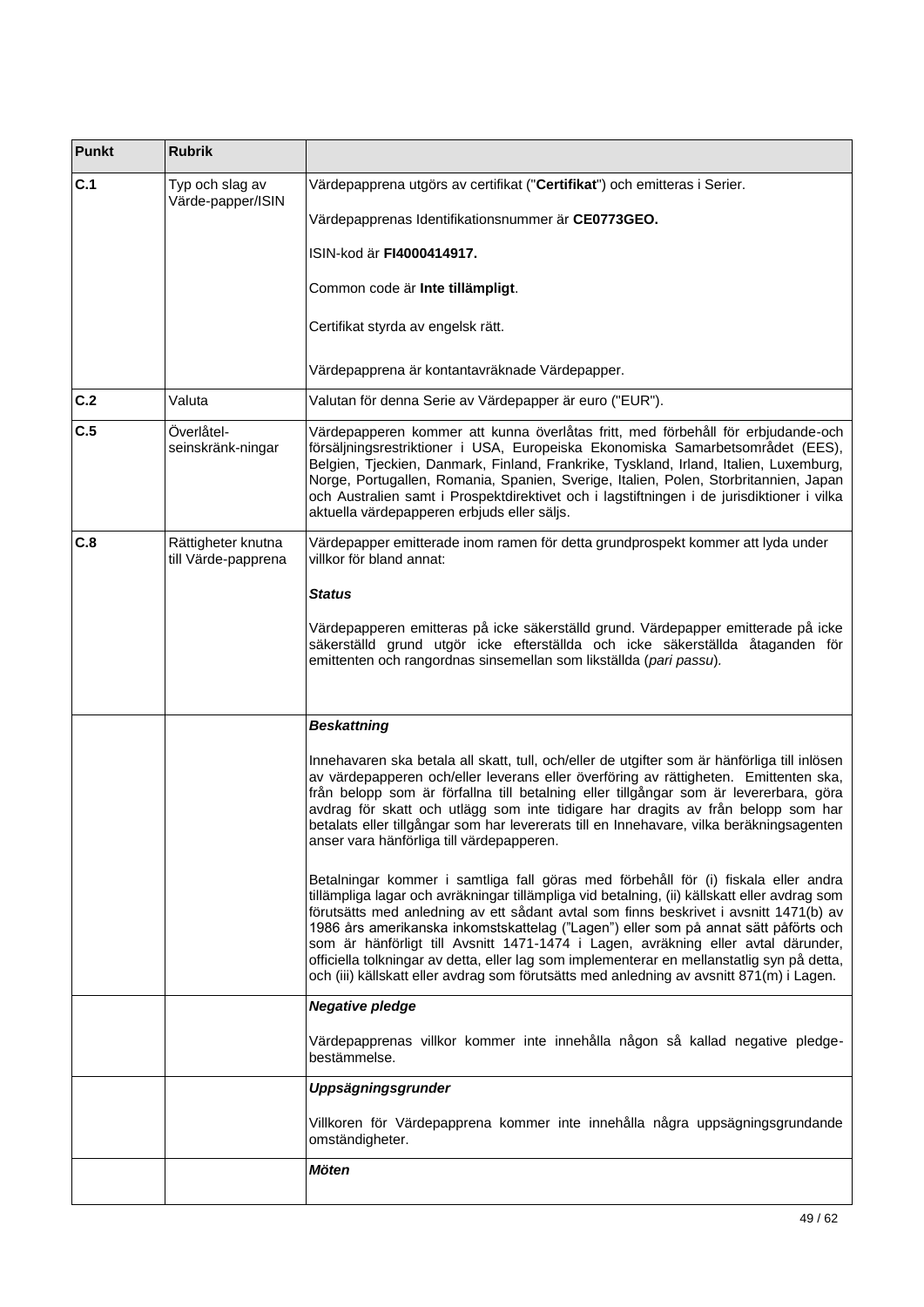| <b>Punkt</b> | <b>Rubrik</b>                                                                                                     |                                                                                                                                                                                                                                                                                                                                                                                                                                                                 |
|--------------|-------------------------------------------------------------------------------------------------------------------|-----------------------------------------------------------------------------------------------------------------------------------------------------------------------------------------------------------------------------------------------------------------------------------------------------------------------------------------------------------------------------------------------------------------------------------------------------------------|
|              |                                                                                                                   | Villkoren för Skuldebreven kommer innehålla bestämmelser för hur man ska kalla till<br>möten mellan innehavare av aktuella Värdepapper för att belysa frågor som generellt<br>sett påverkar deras intressen. Dessa bestämmelser ger angivna majoriteter rätt att<br>fatta beslut som binder alla innehavare, inklusive innehavare som inte har närvarat<br>eller röstat på aktuellt möte och även innehavare som röstat mot majoriteten.                        |
|              |                                                                                                                   | Tillämplig lag                                                                                                                                                                                                                                                                                                                                                                                                                                                  |
|              |                                                                                                                   | Värdepapprena, det Engelskrättsliga Agentavtalet (med ändringar eller tillägg från tid<br>till annan), Garantiåtagandet i förhållande till Värdepapprena samt utomobligatoriska<br>åtaganden som härrör från eller som är kopplade till det Engelskrättsliga Agentavtalet<br>(med ändringar eller tillägg från tid till annan) och Garantiåtagandet i förhållande till<br>Värdepapprena kommer att vara styrda av, och ska tolkas i enlighet med, engelsk rätt. |
| C.9          | Ränta/Inlösen                                                                                                     | Ränta                                                                                                                                                                                                                                                                                                                                                                                                                                                           |
|              |                                                                                                                   | Värdepapprena är inte räntebärande och ger inte rätt till räntebetalning                                                                                                                                                                                                                                                                                                                                                                                        |
|              |                                                                                                                   | <b>Inlösen</b>                                                                                                                                                                                                                                                                                                                                                                                                                                                  |
|              |                                                                                                                   | Såvida inte tidigare inlöst eller uppsagt, kommer varje Värdepapper att lösas in på<br>Inlösendagen 7 april 2026.                                                                                                                                                                                                                                                                                                                                               |
|              |                                                                                                                   | Företrädare för Innehavare av Värdepapper                                                                                                                                                                                                                                                                                                                                                                                                                       |
|              |                                                                                                                   | Emittenten har inte utsett någon företrädare för Innehavarna av Värdepapper.<br>Se även Punkt C.8 ovan angående de rättigheter som är hänförliga till<br>Värdepapprena.                                                                                                                                                                                                                                                                                         |
| C.10         | Faktor hänförlig till<br>räntebetal-ning                                                                          | Inte tillämpligt.                                                                                                                                                                                                                                                                                                                                                                                                                                               |
| C.11         | Upptagande till<br>handel                                                                                         | Ansökan har gjorts av Emittenten (eller för dennes räkning) för att Värdepapprena ska<br>upptas till handel på Nordic Derivatives Exchange of the Nordic Growth Market NGM<br>AB                                                                                                                                                                                                                                                                                |
| C.15         | Hur värdet av en<br>investering i<br>värdepapprena<br>påverkas av värdet<br>på de under-<br>liggande tillgångarna | Beloppet som ska betalas vid inlösen är beräknat genom referens till de<br>Underliggande Referens(erna). Se Punkt C.9 ovan och C.18 nedan.                                                                                                                                                                                                                                                                                                                      |
| C.16         | Slutdag för de<br>härledda<br>Värdepapprena                                                                       | Värdepapprenas Inlösendag är såsom anges är 7 april 2026.                                                                                                                                                                                                                                                                                                                                                                                                       |
| C.17         | Avvecklingsförfaran<br>de                                                                                         | Dessa Serier av Värdepapper är kontantavräknade.                                                                                                                                                                                                                                                                                                                                                                                                                |
|              |                                                                                                                   | Emittenten har inte valmöjligheten att ändra sättet för avräkning.                                                                                                                                                                                                                                                                                                                                                                                              |
| C.18         | Avkastning på<br>Värdepapprena                                                                                    | Se Punkt C. 8 ovan angående de rättigheter som är kopplade till Värdepapprena.                                                                                                                                                                                                                                                                                                                                                                                  |
|              |                                                                                                                   | Se punkt C.9 ovan för information om ränta.                                                                                                                                                                                                                                                                                                                                                                                                                     |
|              |                                                                                                                   | <b>Slutlig Inlösen</b>                                                                                                                                                                                                                                                                                                                                                                                                                                          |
|              |                                                                                                                   | Såvida inte tidigare inlöst eller köpt och uppsagt, berättigar varje Värdepapper<br>dess innehavare att på Inlösendagen erhålla ett Kontantavräkningsbelopp från                                                                                                                                                                                                                                                                                                |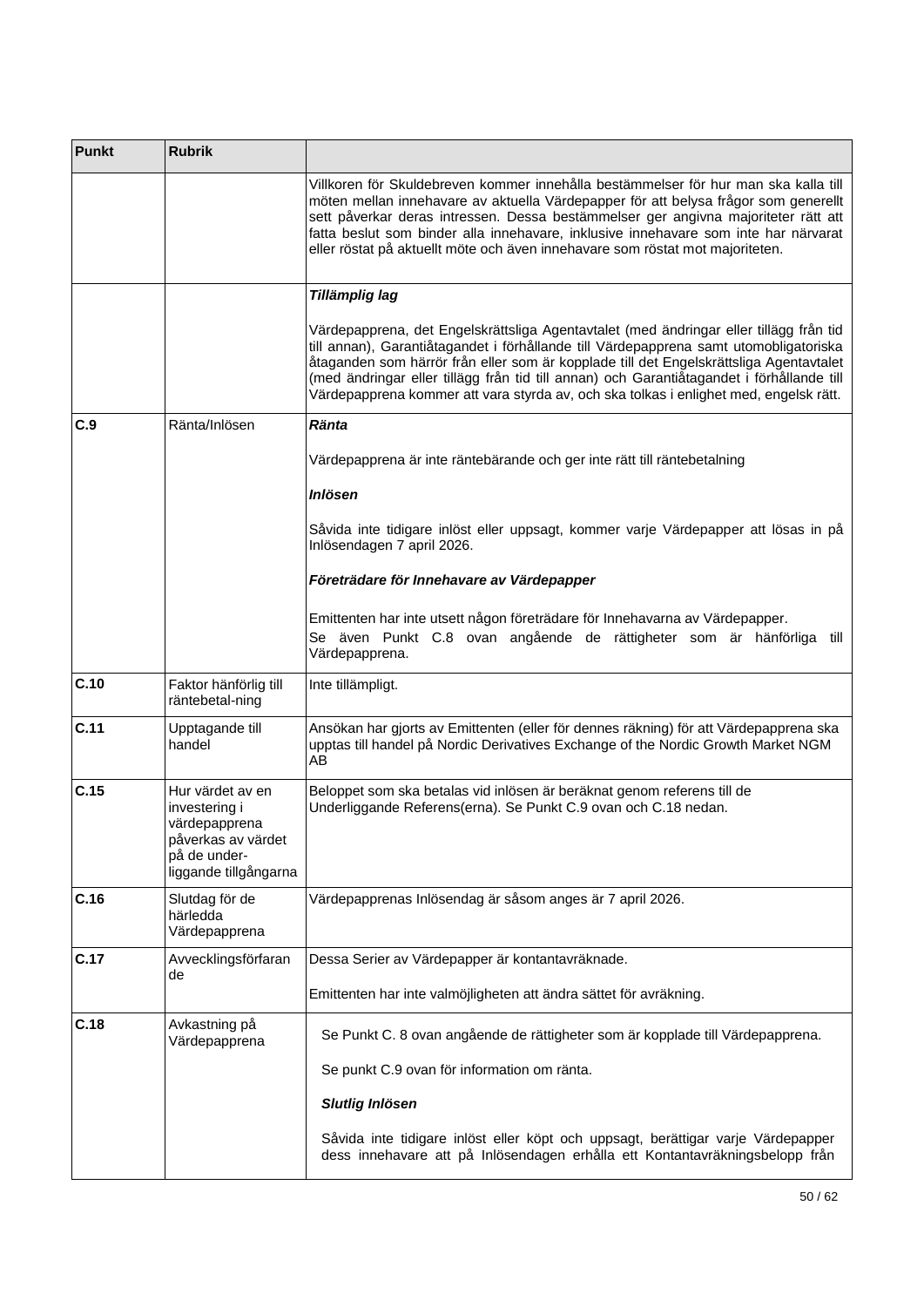| <b>Punkt</b> | <b>Rubrik</b> |                                                                                                                                                                                                                                                                                                                                               |  |  |
|--------------|---------------|-----------------------------------------------------------------------------------------------------------------------------------------------------------------------------------------------------------------------------------------------------------------------------------------------------------------------------------------------|--|--|
|              |               | Emittenten motsvarande:                                                                                                                                                                                                                                                                                                                       |  |  |
|              |               | Slutliga utbetalningar för strukturerade värdepappersprodukter (SPS)"                                                                                                                                                                                                                                                                         |  |  |
|              |               | Värdepapper som löses in automatiskt: produkter med en fast tidsram som<br>inkluderar en automatisk tidig inlösenegenskap. Avkastningen är kopplad till<br>avkastningen på den eller de underliggande referenserna. Dess beräkning kan<br>baseras på olika mekanismer (inklusive egenskaper för knock-in). Det kan finnas<br>ett Inget skydd. |  |  |
|              |               | <b>NA x Autocall Standard</b>                                                                                                                                                                                                                                                                                                                 |  |  |
|              |               | "NA" betyder EUR 1,000.                                                                                                                                                                                                                                                                                                                       |  |  |
|              |               | <b>Autocall Standard</b>                                                                                                                                                                                                                                                                                                                      |  |  |
|              |               | Om Gränsvärde för slutlig inlösen (SL) är större än eller lika med det<br>(A)<br>Slutliga inlösenvärdets villkorsnivå gäller:<br>100% + SL-uttagsränta; eller                                                                                                                                                                                 |  |  |
|              |               | (B)<br>Om Gränsvärde för slutlig inlösen (SL) är mindre än Slutliga<br>inlösenvärdets villkorsnivå och ingen Knock-in händelse har inträffat,<br>gäller:<br>100%; eller                                                                                                                                                                       |  |  |
|              |               | Om Gränsvärde för slutlig inlösen (SL) är mindre än Slutliga<br>(C)<br>inlösenvärdets villkorsnivå och en Knock-in händelse har inträffat,<br>gäller:<br>Min(100%, Slutligt inlösenvärde).                                                                                                                                                    |  |  |
|              |               | "Gränsvärde för slutlig inlösen (SL)" betyder när det gäller en SPS SL-<br>gränsvärderingsdag, Underliggande referensvärde.                                                                                                                                                                                                                   |  |  |
|              |               | "SPS SL-gränsvärderingsdag" betyder Avräkningskursdag.                                                                                                                                                                                                                                                                                        |  |  |
|              |               | "Avräkningskursdag" betyder Värderingsdag.                                                                                                                                                                                                                                                                                                    |  |  |
|              |               | "Värderingsdag" betyder inlösenvärderingsdag.                                                                                                                                                                                                                                                                                                 |  |  |
|              |               | "SPS-värderingsdagar"<br>SPS<br>SL-gränsvärderingsdag<br>eller<br>means<br>the<br>Losendatum, såsom tillämpbart.                                                                                                                                                                                                                              |  |  |
|              |               | "Underliggande referens" betyder enligt vad som anges Element C.20.                                                                                                                                                                                                                                                                           |  |  |
|              |               | "Lösenprisstängningsvärde": Tillämplig                                                                                                                                                                                                                                                                                                        |  |  |
|              |               | "Underliggande referensvärde" betyder, när det gäller en Underliggande referens<br>och en SPS-värderingsdagar, (i) det Underliggande referensslutkursvärde för<br>sådan Underliggande referens när det gäller sådan SPS Valuation Date (ii)<br>dividerat med aktuell Underliggande referensstoppkurs.                                         |  |  |
|              |               | För att undvika missförstånd, vid fastställande av (i) ovan, så skall SPS-<br>Värderingsdag aldrig hänvisa till Lösendatum.                                                                                                                                                                                                                   |  |  |
|              |               | "Underliggande referensslutkursvärde" betyder, när det gäller en SPS Valuation<br>DateSlutkurs när det gäller en sådan dag.                                                                                                                                                                                                                   |  |  |
|              |               | "Slutnivå" betyder den officiella slutnivån för den underliggande referens på                                                                                                                                                                                                                                                                 |  |  |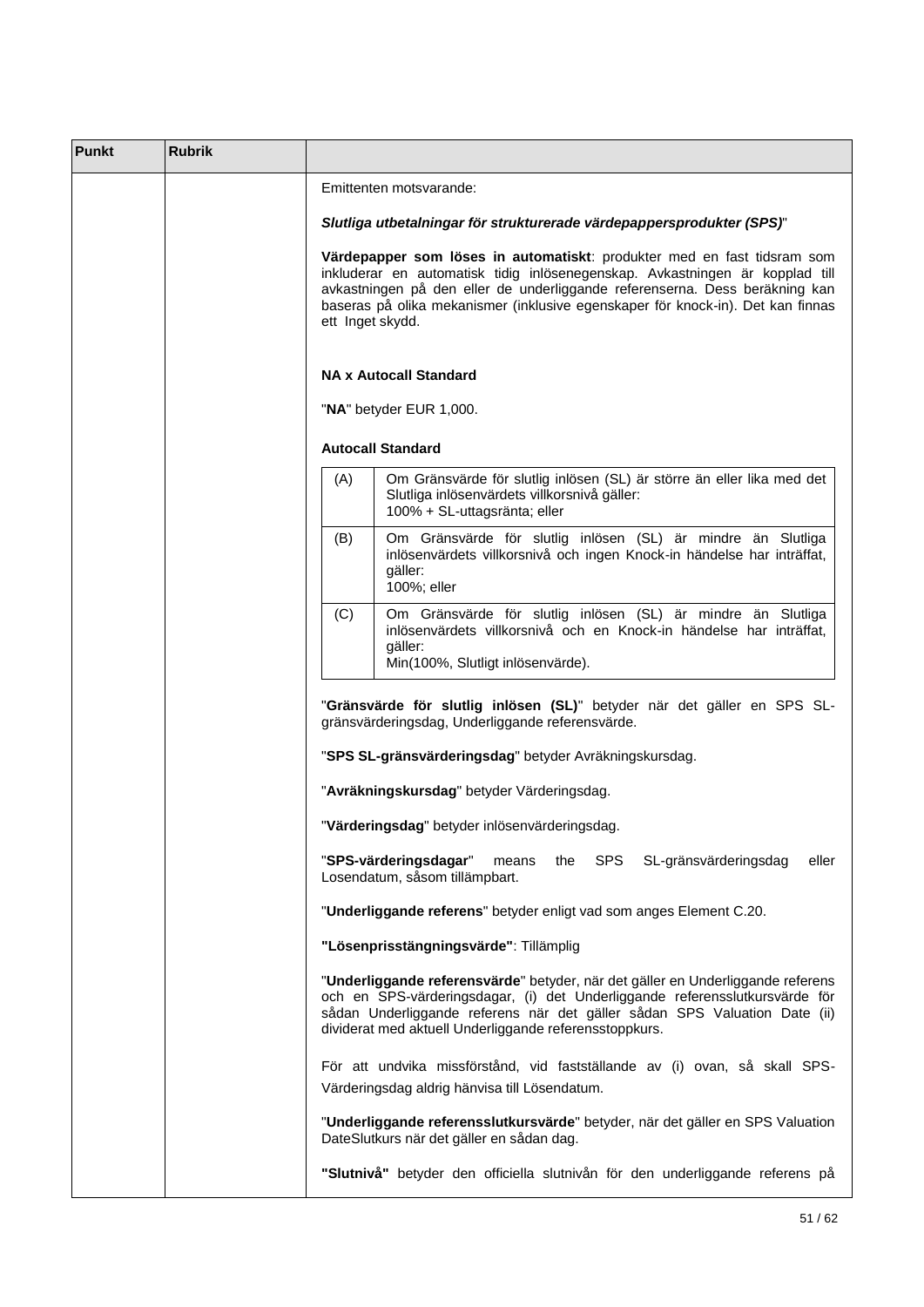| Punkt | <b>Rubrik</b> |                                                                                                                                                                                                                                                                                                                                                                                                                 |
|-------|---------------|-----------------------------------------------------------------------------------------------------------------------------------------------------------------------------------------------------------------------------------------------------------------------------------------------------------------------------------------------------------------------------------------------------------------|
|       |               | aktuell dag;                                                                                                                                                                                                                                                                                                                                                                                                    |
|       |               | "Underliggande referensstoppkurs" betyder, beträffande en Underliggande<br>Referens,<br>det<br>Underliggande<br>Referens-Stängningsprisvärdet för<br>sådan<br>Underliggande Referens på Lösendagen.                                                                                                                                                                                                             |
|       |               | "Slutliga inlösenvärdets villkorsnivå" är 100 procent.                                                                                                                                                                                                                                                                                                                                                          |
|       |               | "SL-uttagsränta" betyder SL-ränta                                                                                                                                                                                                                                                                                                                                                                               |
|       |               | "SL-ränta" är 6 x ER%, ER% En procentsats förväntad att bli omkring 10.00<br>procent men dock ej lägre än 8.00 procent som fastställs av Emittenten den 6<br>februari 2020 då Erbjudandeperioden är slut. Notifiering om den faktiska satsen<br>kommer att publiceras på samma sätt som de Slutliga Villkoren publiceras och<br>finnas tillgängliga via följande länk: http://eqdpo.bnpparibas.com/SE0013718673 |
|       |               | "Slutligt inlösenvärde" betyder Underliggande referensvärde.                                                                                                                                                                                                                                                                                                                                                    |
|       |               | "SPS<br>Värderingsdatum"<br>betyder<br>SPS-inlösenvärderingsdag<br>eller<br>the<br>Losendatum, såsom tillämpbart.                                                                                                                                                                                                                                                                                               |
|       |               | "SPS-inlösenvärderingsdag" betyder Avräkningskursdag.                                                                                                                                                                                                                                                                                                                                                           |
|       |               | "Avräkningskursdag" betyder Värderingsdag.                                                                                                                                                                                                                                                                                                                                                                      |
|       |               | "Värderingsdag" betyder inlösenvärderingsdag.                                                                                                                                                                                                                                                                                                                                                                   |
|       |               | "Underliggande referens" betyder enligt vad som anges Element C.20.                                                                                                                                                                                                                                                                                                                                             |
|       |               | "Lösenprisstängningsvärde": Tillämplig                                                                                                                                                                                                                                                                                                                                                                          |
|       |               | "Underliggande referensvärde" betyder, när det gäller en Underliggande referens<br>och en SPS Valuation Date, (i) det Underliggande referensslutkursvärde för sådan<br>Underliggande referens när det gäller sådan SPS Valuation Date (ii) dividerat med<br>aktuell Underliggande referensstoppkurs.                                                                                                            |
|       |               | För att undvika missförstånd, vid fastställande av (i) ovan, så skall SPS-                                                                                                                                                                                                                                                                                                                                      |
|       |               | Värderingsdag aldrig hänvisa till Lösendatum.                                                                                                                                                                                                                                                                                                                                                                   |
|       |               | "Underliggande referensslutkursvärde" betyder, när det gäller en SPS Valuation<br>DateSlutkurs när det gäller en sådan dag.                                                                                                                                                                                                                                                                                     |
|       |               | "Slutnivå" betyder den officiella slutnivån för den underliggande referens på<br>aktuell dag;                                                                                                                                                                                                                                                                                                                   |
|       |               | "Underliggande referensstoppkurs" betyder, beträffande en Underliggande<br>Referens,<br>det<br>Underliggande<br>Referens-Stängningsprisvärdet för<br>sådan<br>Underliggande Referens på Lösendagen.                                                                                                                                                                                                             |
|       |               | Lösendagen betyder 20 mars 2020.                                                                                                                                                                                                                                                                                                                                                                                |
|       |               | Inlösenvärderingsdag betyder 20 mars 2026.                                                                                                                                                                                                                                                                                                                                                                      |
|       |               | Knock-in-händelse tillämpas                                                                                                                                                                                                                                                                                                                                                                                     |
|       |               | Knock-in-händelse: Om Knock-in-värdet är lägre än Knock-in-nivån på dagen för<br>fastställande Knock-in Fastställandedagen.                                                                                                                                                                                                                                                                                     |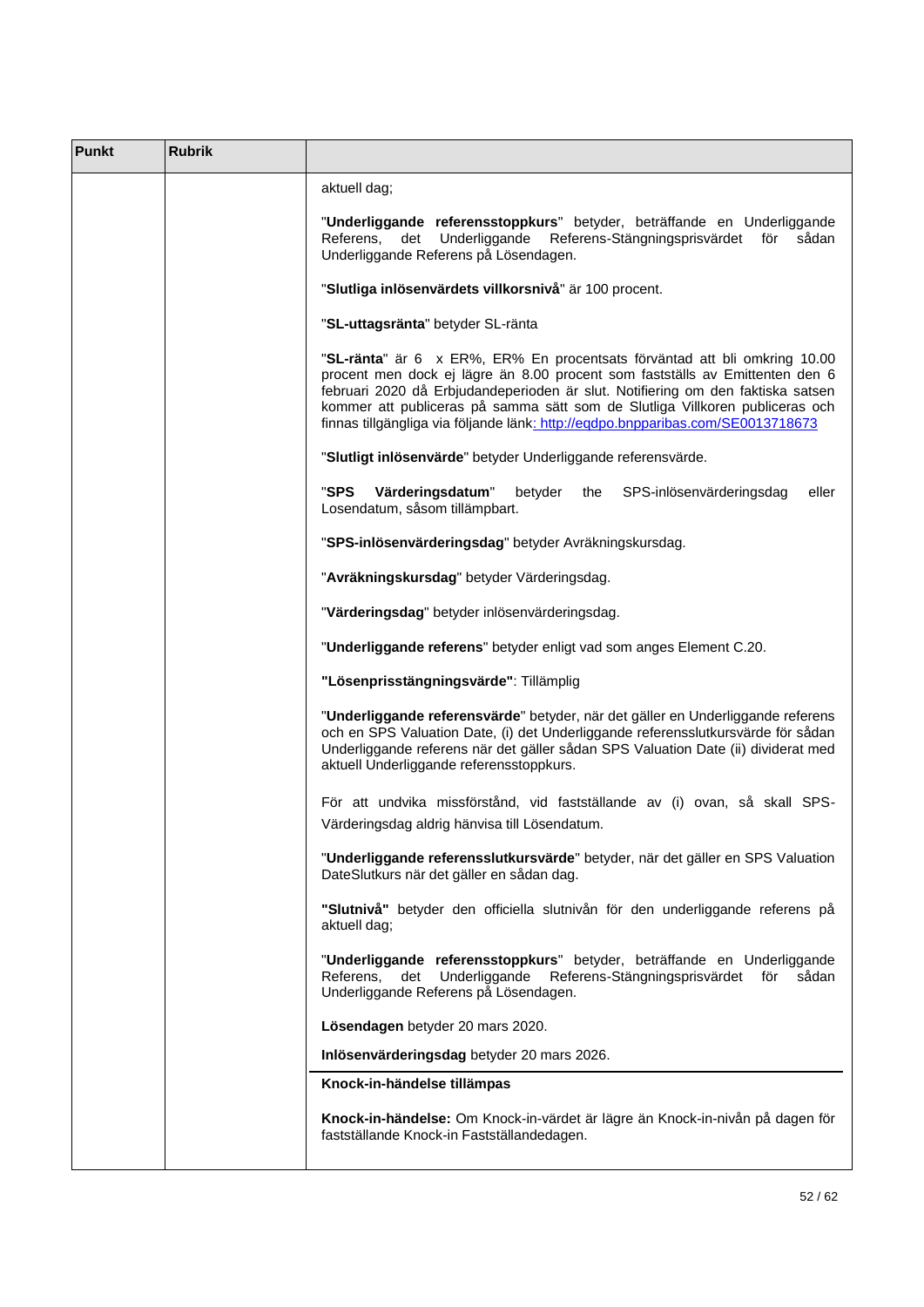| <b>Punkt</b> | <b>Rubrik</b> |                                                                                                                                                                                                                                                                                                       |
|--------------|---------------|-------------------------------------------------------------------------------------------------------------------------------------------------------------------------------------------------------------------------------------------------------------------------------------------------------|
|              |               | "Knock-in-värde" betyder "Underliggande referensvärde.                                                                                                                                                                                                                                                |
|              |               | Knock-in Nivå betyder 70%.                                                                                                                                                                                                                                                                            |
|              |               | "Lösenprisstängningsvärde": Tillämplig                                                                                                                                                                                                                                                                |
|              |               | "Underliggande referensvärde" betyder, när det gäller en Underliggande referens<br>och en SPS-värderingsdagar, (i) det Underliggande referensslutkursvärde för<br>sådan Underliggande referens när det gäller sådan SPS Valuation Date (ii)<br>dividerat med aktuell Underliggande referensstoppkurs. |
|              |               | För att undvika missförstånd, vid fastställande av (i) ovan, så skall SPS-<br>Värderingsdag aldrig hänvisa till Lösendatum.                                                                                                                                                                           |
|              |               | "Underliggande referensslutkursvärde" betyder, när det gäller en SPS Valuation<br>DateSlutkurs när det gäller en sådan dag.                                                                                                                                                                           |
|              |               | "SPS Värderingsdatum" betyder Lösendatum eller Knock-in Bestämmandedagen<br>, såsom tillämpbart.                                                                                                                                                                                                      |
|              |               | Slutnivå betyder den officiella slutnivån för den underliggande referens på aktuell<br>dag;                                                                                                                                                                                                           |
|              |               | "Underliggande referensstoppkurs" betyder, beträffande en Underliggande<br>Referens, det Underliggande<br>Referens-Stängningsprisvärdet för<br>sådan<br>Underliggande Referens på Lösendagen.                                                                                                         |
|              |               | Knock-in Fastställandedagen betyder Inlösenvärderingsdag                                                                                                                                                                                                                                              |
|              |               | Lösendagen betyder 20 mars 2020.<br>Inlösenvärderingsdag betyder 20 mars 2026.                                                                                                                                                                                                                        |
|              |               | Automatisk förtida inlösen                                                                                                                                                                                                                                                                            |
|              |               | Om det på en värderingsdag för automatisk tidig inlösen inträffar en automatisk<br>tidig inlösenhändelse, kommer värdepapperen att lösas in tidigt till beloppet för en<br>automatisk tidig inlösen på dagen för automatisk tidig inlösen.                                                            |
|              |               | Beloppet för automatisk tidig inlösen kommer att vara lika med SPS utbetalning för<br>automatisk tidig inlösen.                                                                                                                                                                                       |
|              |               | Händelse med automatisk förtida inlösen:<br><b>Single Standard Automatic Early Redemption</b>                                                                                                                                                                                                         |
|              |               | Om det på en "värderingdag för automatisk tidig inlösen" inträffar att SPS AFI-<br>värdet är större än eller lika med den automatiska tidiga inlösennivån                                                                                                                                             |
|              |               | SPS utbetalning vid automatisk tidig inlösen:                                                                                                                                                                                                                                                         |
|              |               | NA x (AFI-inlösenprocentsats + AFI-uttagsränta)                                                                                                                                                                                                                                                       |
|              |               | "AFI-inlösenprocentsats" är 100 procent.                                                                                                                                                                                                                                                              |
|              |               | "AFI-uttagsränta" betyderAFI-räntan.                                                                                                                                                                                                                                                                  |
|              |               | "AFI-räntan " är n x 9%,                                                                                                                                                                                                                                                                              |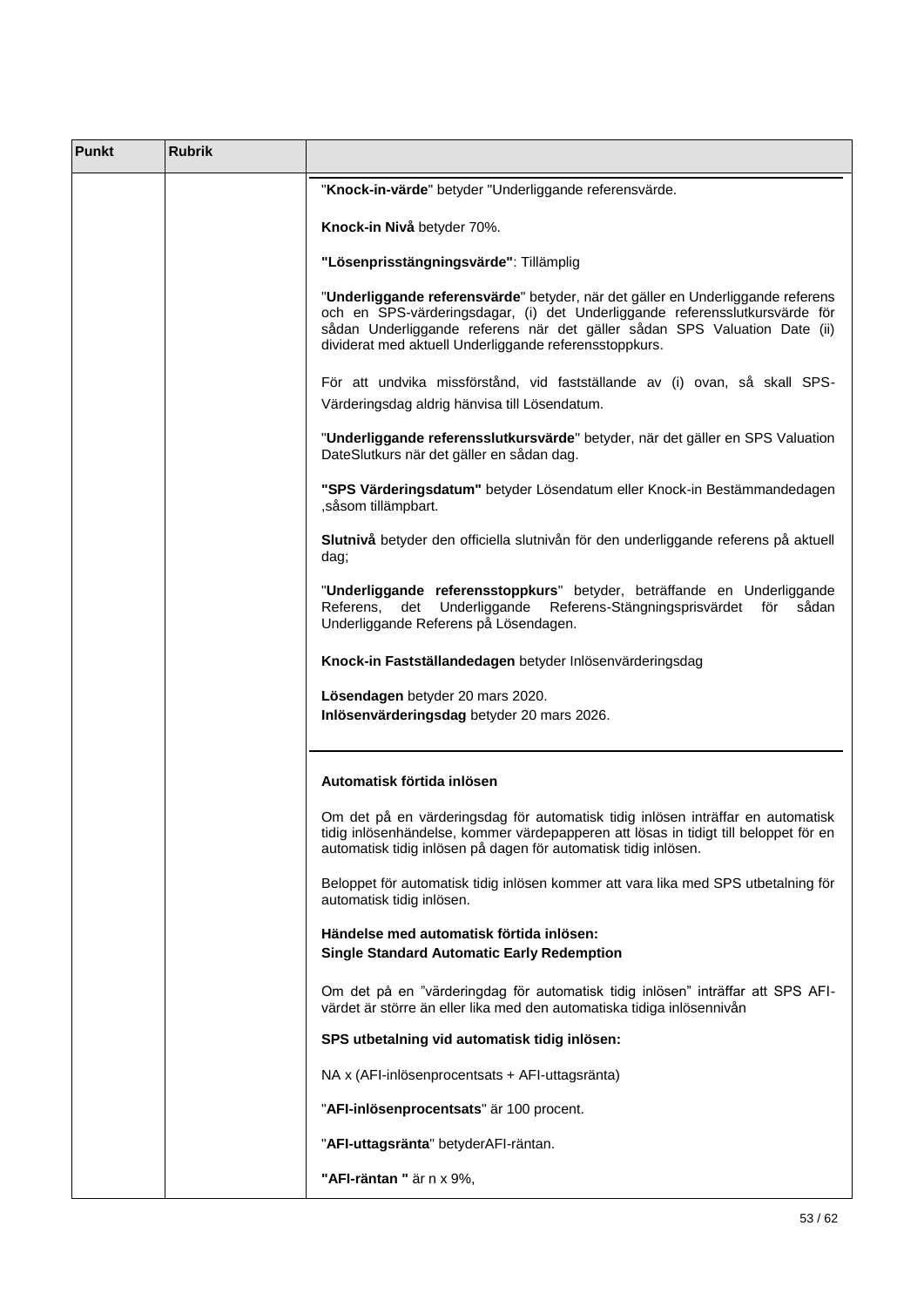| Punkt | <b>Rubrik</b>                  |                                                                                                                                                                                                                                                                                                      |
|-------|--------------------------------|------------------------------------------------------------------------------------------------------------------------------------------------------------------------------------------------------------------------------------------------------------------------------------------------------|
|       |                                | <b>n</b> är ett tal från 1 till 5 som representerar den gällande automatiska<br>inlösenvärderingsdagen.                                                                                                                                                                                              |
|       |                                | Automatisk Tidig Inlösennivå" är 100 procent.                                                                                                                                                                                                                                                        |
|       |                                | "SPS-värderingsdag för uttagsränta" betyder Avräkningskursdag.                                                                                                                                                                                                                                       |
|       |                                | "Avräkningskursdag" betyder Värderingsdag.                                                                                                                                                                                                                                                           |
|       |                                | "Värderingsdag" betyder relevant Automatic Early Redemption Valuation Date.                                                                                                                                                                                                                          |
|       |                                | "NA" betyder Fiktivt belopp.                                                                                                                                                                                                                                                                         |
|       |                                | "Fiktivt belopp" är EUR 1,000.                                                                                                                                                                                                                                                                       |
|       |                                | SPS AFI-värdering: tillämpas.                                                                                                                                                                                                                                                                        |
|       |                                | "SPS AFI-värde" betyder Underliggande referensvärde.                                                                                                                                                                                                                                                 |
|       |                                | "Underliggande referens" betyder enligt vad som anges Element C.20.                                                                                                                                                                                                                                  |
|       |                                | "Lösenprisstängningsvärde": Tillämplig                                                                                                                                                                                                                                                               |
|       |                                | "Underliggande referensvärde" betyder, när det gäller en Underliggande referens<br>och en SPS Valuation Date, (i) det Underliggande referensslutkursvärde för sådan<br>Underliggande referens när det gäller sådan SPS Valuation Date (ii) dividerat med<br>aktuell Underliggande referensstoppkurs. |
|       |                                | För att undvika missförstånd, vid fastställande av (i) ovan, så skall SPS-<br>Värderingsdag aldrig hänvisa till Lösendatum.                                                                                                                                                                          |
|       |                                | "Underliggande referensslutkursvärde" betyder, när det gäller en SPS Valuation<br>DateSlutkurs när det gäller en sådan dag.                                                                                                                                                                          |
|       |                                | Slutnivå betyder den officiella slutnivån för den underliggande referens på aktuell<br>dag;                                                                                                                                                                                                          |
|       |                                | "Underliggande referensstoppkurs" betyder, beträffande en Underliggande<br>Underliggande<br>Referens-Stängningsprisvärdet för<br>Referens,<br>det<br>sådan<br>Underliggande Referens på Lösendagen.                                                                                                  |
|       |                                | "SPS Värderingsdatum" betyder varje Inlösenvärderingsdatum elle Lösendatum,<br>såsom tillämpbart                                                                                                                                                                                                     |
|       |                                | " Automatiska Tidiga Inlösenvärderingsdatum" betyder 22 mars 2021, (n=1), 21<br>mars 2022 (n=2), 20 mars 2023(n=3), 20 mars 2024 (n=4) and 20 mars 2025 (n=5)                                                                                                                                        |
|       |                                | " Automatiska Tidiga Inlösendatum" betyder 6 april 2021, (n=1), 4 april 2022<br>$(n=2)$ , 3 april 2023(n=3), 3 april 2024 (n=4) and 3 april 2025 (n=5)                                                                                                                                               |
| C.19  | Slutpris på Underlig-<br>gande | Slutpris på underliggande kommer att beräknas i enlighet med de<br>värderingsmekanismer som anges i Punkt C.18 ovan.                                                                                                                                                                                 |
| C.20  | Underlig-gande<br>Referens     | De underliggande referenserna anges i punkt C.18 ovan enligt följande. Information<br>om den eller de underliggande referenserna kan erhållas på följande webbplats(er):                                                                                                                             |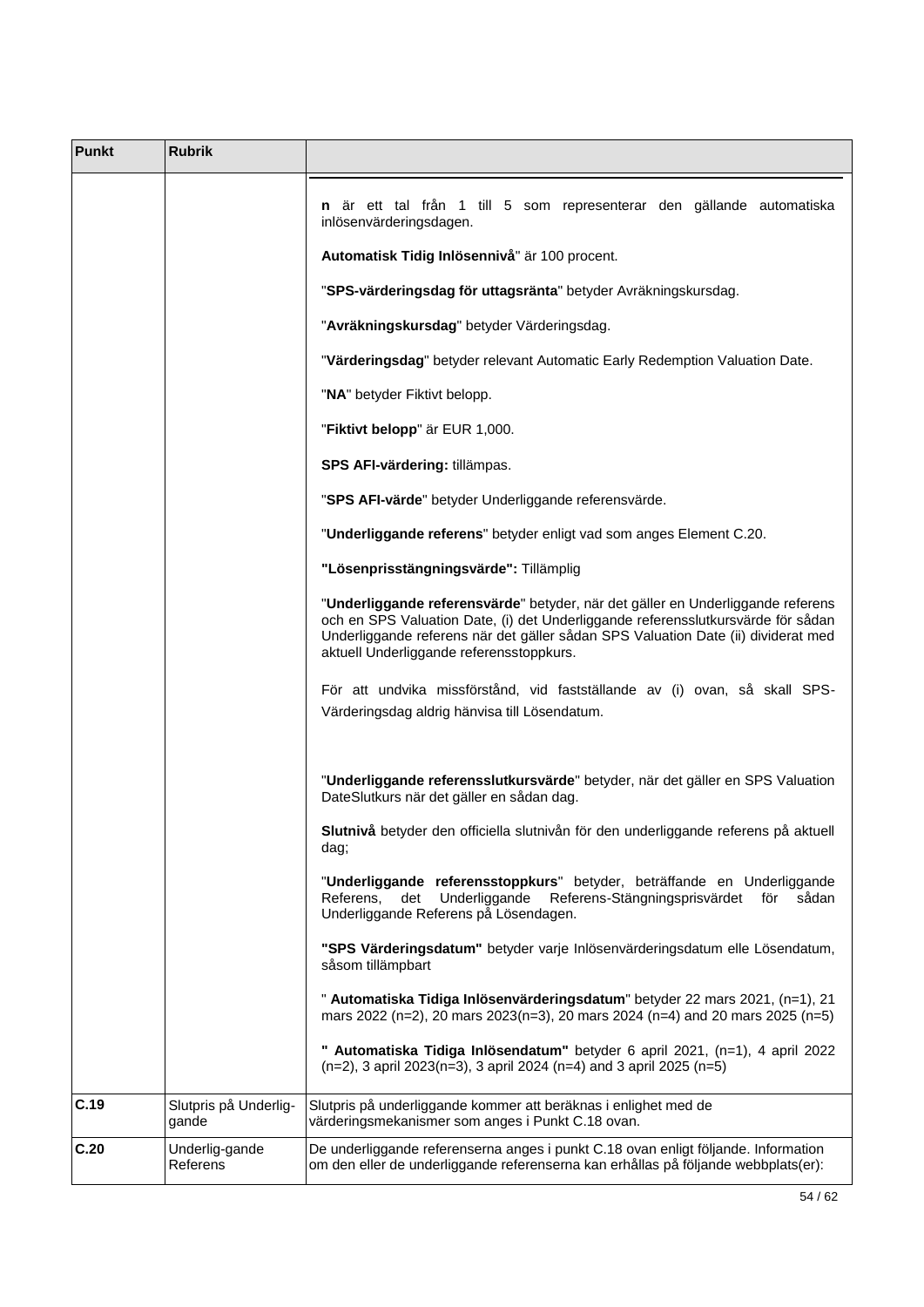|                                                      |                      | Underliggande referensk |             |                |
|------------------------------------------------------|----------------------|-------------------------|-------------|----------------|
| Indexnamn                                            | Indexgarant          | Bloombergkod            | Indexvaluta | Webbplats      |
| <b>iSTOXX Europe Next</b><br>Dividend Low Risk Index | <b>Stoxx Limited</b> | <b>IENDLRP</b>          | IEUR        | www.istoxx.com |

### **Section D - Risker**

| <b>Punkt</b> | <b>Rubrik</b>                                                              |                                                                                                                                                                                                                                                                                                                                                                                                                                                                                                                                                                                                                                                                                                                                                                         |                                                                                                                                                                                                                                                                                                                                                                                                                                                                                    |
|--------------|----------------------------------------------------------------------------|-------------------------------------------------------------------------------------------------------------------------------------------------------------------------------------------------------------------------------------------------------------------------------------------------------------------------------------------------------------------------------------------------------------------------------------------------------------------------------------------------------------------------------------------------------------------------------------------------------------------------------------------------------------------------------------------------------------------------------------------------------------------------|------------------------------------------------------------------------------------------------------------------------------------------------------------------------------------------------------------------------------------------------------------------------------------------------------------------------------------------------------------------------------------------------------------------------------------------------------------------------------------|
| D.2          | Huvud-sakliga<br>riskfaktorer<br>beträffande<br>Emittenten och<br>Garanten | Blivande köpare av värdepapper som emitteras enligt detta grundprospekt ska vara<br>erfarna med avseende på optioner och optionstransaktioner och ska förstå riskerna<br>med transaktioner som har med värdepapperen att göra. En investering i<br>värdepapper medför vissa risker som ska beaktas innan ett investeringsbeslut<br>fattas. Vissa risker kan påverka Emittentens förmåga att uppfylla sina åtaganden<br>med avseende på värdepapperen och borgensmannens förmåga att uppfylla sina<br>åtaganden enligt borgensförbindelse, av vilket vissa är bortom dennes kontroll.<br>Emittenten och borgensmannen, tillsammans med BNPP-koncernen, är särskilt<br>exponerade för de risker som är förknippade med deras verksamheter, enligt vad<br>som anges nedan: |                                                                                                                                                                                                                                                                                                                                                                                                                                                                                    |
|              |                                                                            | <b>Borgensman</b>                                                                                                                                                                                                                                                                                                                                                                                                                                                                                                                                                                                                                                                                                                                                                       |                                                                                                                                                                                                                                                                                                                                                                                                                                                                                    |
|              |                                                                            |                                                                                                                                                                                                                                                                                                                                                                                                                                                                                                                                                                                                                                                                                                                                                                         | BNPP:s registreringsdokument för 2018 (på engelska) anger sju huvudsakliga<br>riskkategorier är förknippade med BNPP:s verksamhet:                                                                                                                                                                                                                                                                                                                                                 |
|              |                                                                            | (1)                                                                                                                                                                                                                                                                                                                                                                                                                                                                                                                                                                                                                                                                                                                                                                     | Kreditrisk - Kreditrisk är följden av sannolikheten att en låntagare eller en<br>motpart misslyckas att uppfylla sina åtaganden i enlighet med de<br>överenskomna villkoren. Sannolikheten för obestånd och den förväntade<br>återvinningen på lånet eller fordringarna i händelse av obestånd är viktiga<br>delar av bedömningen av kreditkvalitet. BNPP:s riskviktade tillgångar som<br>är föremål för denna risktyp uppgår till 504 miljarder euro per den 31<br>december 2018. |
|              |                                                                            | (2)                                                                                                                                                                                                                                                                                                                                                                                                                                                                                                                                                                                                                                                                                                                                                                     | Värdepapperisering i bankportföljen - Värdepapperisering betyder en<br>transaktion eller plan, varigenom den berörda kreditrisken för en<br>exponering eller en pool av exponeringar delas upp och har följande<br>egenskaper:<br>- betalningar gjorda inom ramen för transaktionen eller planen är<br>avhängiga av avkastningen på exponeringen eller poolen med<br>exponeringar;                                                                                                 |
|              |                                                                            |                                                                                                                                                                                                                                                                                                                                                                                                                                                                                                                                                                                                                                                                                                                                                                         | - underordningen av delmängderna fastställer fördelningen av förluster<br>under den riskfyllda transaktionens livslängd.                                                                                                                                                                                                                                                                                                                                                           |
|              |                                                                            |                                                                                                                                                                                                                                                                                                                                                                                                                                                                                                                                                                                                                                                                                                                                                                         | Ett åtagande (inklusive derivat och likviditetslinjer) som beviljats för en<br>värdepapperisering måste behandlas som en exponering mot en<br>värdepapperisering. De flesta av dessa åtaganden hålls omsorgsfullt i<br>bankportföljen. BNPP:s riskviktade tillgångar som är föremål för denna<br>risktyp uppgår till 7 miljarder euro per den 31 december 2018.                                                                                                                    |
|              |                                                                            | (3)                                                                                                                                                                                                                                                                                                                                                                                                                                                                                                                                                                                                                                                                                                                                                                     | Motpartskreditrisk - Motpartens kreditrisk är omräkningen av den kreditrisk<br>som är inbäddad i finansiella transaktioner, investeringar och/eller<br>avvecklingstransaktioner mellan motparter. Sådana transaktioner omfattar<br>bilaterala avtal som till exempel OTC-derivatkontrakt ("OTC") samt när<br>kontrakt görs upp via clearinginstitut. Riskbeloppet kan variera vid olika<br>tidpunkter efter de föränderliga marknadsparametrarna, som då påverkar                  |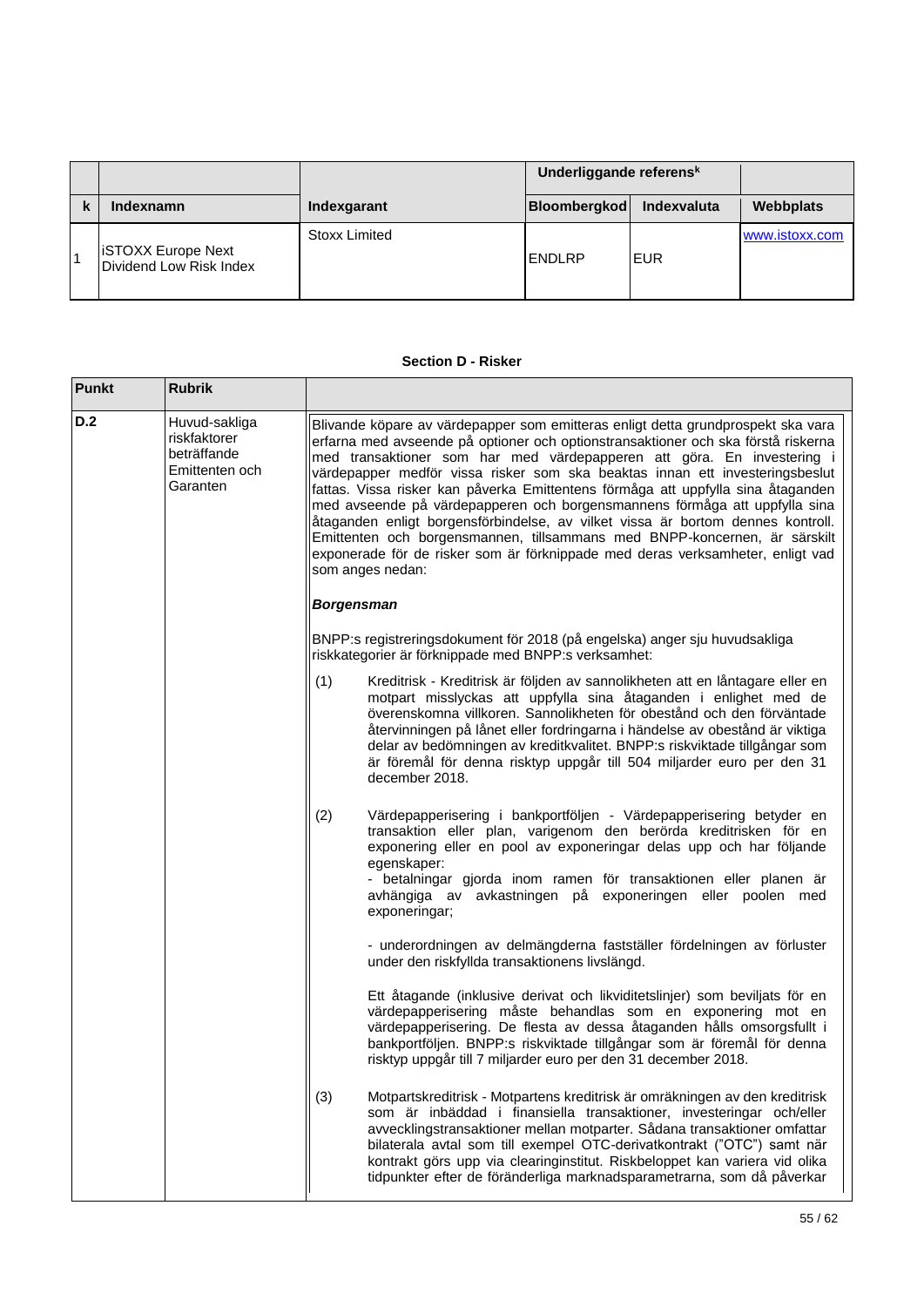| <b>Punkt</b> | <b>Rubrik</b> |     |                                                                                                                                                                                                                                                                                                                                                                                                                                                                                                                                                                                                                                                                                                                                                                                                                                                                           |
|--------------|---------------|-----|---------------------------------------------------------------------------------------------------------------------------------------------------------------------------------------------------------------------------------------------------------------------------------------------------------------------------------------------------------------------------------------------------------------------------------------------------------------------------------------------------------------------------------------------------------------------------------------------------------------------------------------------------------------------------------------------------------------------------------------------------------------------------------------------------------------------------------------------------------------------------|
|              |               |     | återanskaffningsvärdet på de relevanta transaktionerna.                                                                                                                                                                                                                                                                                                                                                                                                                                                                                                                                                                                                                                                                                                                                                                                                                   |
|              |               |     | Motpartsrisken föreligger om en motpart inte kan uppfylla sina<br>skyldigheter att betala BNPP fullständigt nuvärde för de flöden som rör en<br>transaktion eller en portfölj för vilken BNPP är nettomottagare.<br>Motpartskreditrisken är även knuten till ersättningskostnaden för ett<br>derivat eller portfölj ifall en motpart brister i betalningsförmåga.<br>Följaktligen kan den betraktas som en marknadsrisk vid utebliven<br>betalning eller en villkorad risk. BNPP:s riskviktade tillgångar som är<br>föremål för denna risktyp uppgår till 27 miljarder euro per den 31<br>december 2018.                                                                                                                                                                                                                                                                  |
|              |               | (4) | Marknadsrisk - Marknadsrisk är risken att drabbas av en värdeförlust på<br>grund av negativa trender på marknadskurser eller marknadsparametrar,<br>vare sig det är direkt observerbart eller ej.                                                                                                                                                                                                                                                                                                                                                                                                                                                                                                                                                                                                                                                                         |
|              |               |     | Observerbara marknadsparametrar omfattar, men är inte begränsade till,<br>växelkurser, kurser på värdepapper och råvaror (oavsett om de noterade<br>eller erhållna genom referens till en liknande tillgång), derivatkurser och<br>andra parametrar som direkt kan påverkas av dem, som till exempel<br>räntor, kreditspreadar, volatiliteter och antydda korrelationer eller andra<br>liknande parametrar.                                                                                                                                                                                                                                                                                                                                                                                                                                                               |
|              |               |     | Icke observerbara faktorer är de som baseras på arbetshypoteser som till<br>exempel parametrar i modeller eller baserade på statistiska eller<br>ekonomiska analyser, ej möjliga att utröna på marknaden.                                                                                                                                                                                                                                                                                                                                                                                                                                                                                                                                                                                                                                                                 |
|              |               |     | Vid handel med räntebärande papper värderas kreditinstrument på basis<br>av obligationsavkastningen och kreditspreadar, vilka representerar<br>marknadsparametrar på samma sätt som räntor eller utländska<br>kreditrisk som uppstår för<br>valutakurser.<br>Den<br>emittenten<br>av<br>skuldinstrument är därför en del av den marknadsrisk som kallas<br>emittentrisk.                                                                                                                                                                                                                                                                                                                                                                                                                                                                                                  |
|              |               |     | Likviditet är en viktig del av marknadsrisken. I tider av begränsad eller<br>obefintlig likviditet, kanske instrument eller produkter inte kan omsättas till<br>sitt beräknade värde. Detta kan till exempel uppstå på grund av långa<br>transaktionsvolymer, rättsliga begränsningar eller en kraftig obalans<br>mellan efterfrågan och tillgång på vissa tillgångar.                                                                                                                                                                                                                                                                                                                                                                                                                                                                                                    |
|              |               |     | Marknadsrisken för bankverksamhet omfattar ränterisk och risk med<br>valutaväxling, vilka härstammar från bankens förmedlingsverksamhet.<br>BNPP:s riskviktade tillgångar som är föremål för denna risktyp uppgår till<br>20 miljarder euro per den 31 december 2018.                                                                                                                                                                                                                                                                                                                                                                                                                                                                                                                                                                                                     |
|              |               | (5) | Likviditetsrisk - Likviditetsrisk är risken att BNPP inte kommer att kunna<br>uppfylla sina åtaganden eller sälja eller göra upp om ett innehav på grund<br>av marknadsläget eller specifika faktorer (dvs. särskilda för BNP Paribas),<br>inom en viss tidsram och till en rimlig kostnad.<br>Likviditetsrisken återspeglar BNPP-koncernens risk att inte kunna uppfylla<br>sina aktuella eller framtida förutsedda eller oförutsedda kontant- eller<br>säkerhetskrav, över alla tidshorisonter, både på kort och lång sikt.<br>Denna risk kan härstamma från minskad finansiering,<br>utnyttja<br>finansieringsåtaganden, en minskning av likviditeten för vissa tillgångar<br>eller en ökning av kontanter eller indirekta marginalsäkerhetskrav. Den<br>kan vara hänförlig till banken själv (ryktesrisk) eller till externa faktorer<br>(risker på vissa marknader). |
|              |               | (6) | Operativ risk - Operativ risk är risken att ådra sig en förlust på grund av<br>inadekvata eller dåliga interna processer, eller på grund av externa                                                                                                                                                                                                                                                                                                                                                                                                                                                                                                                                                                                                                                                                                                                       |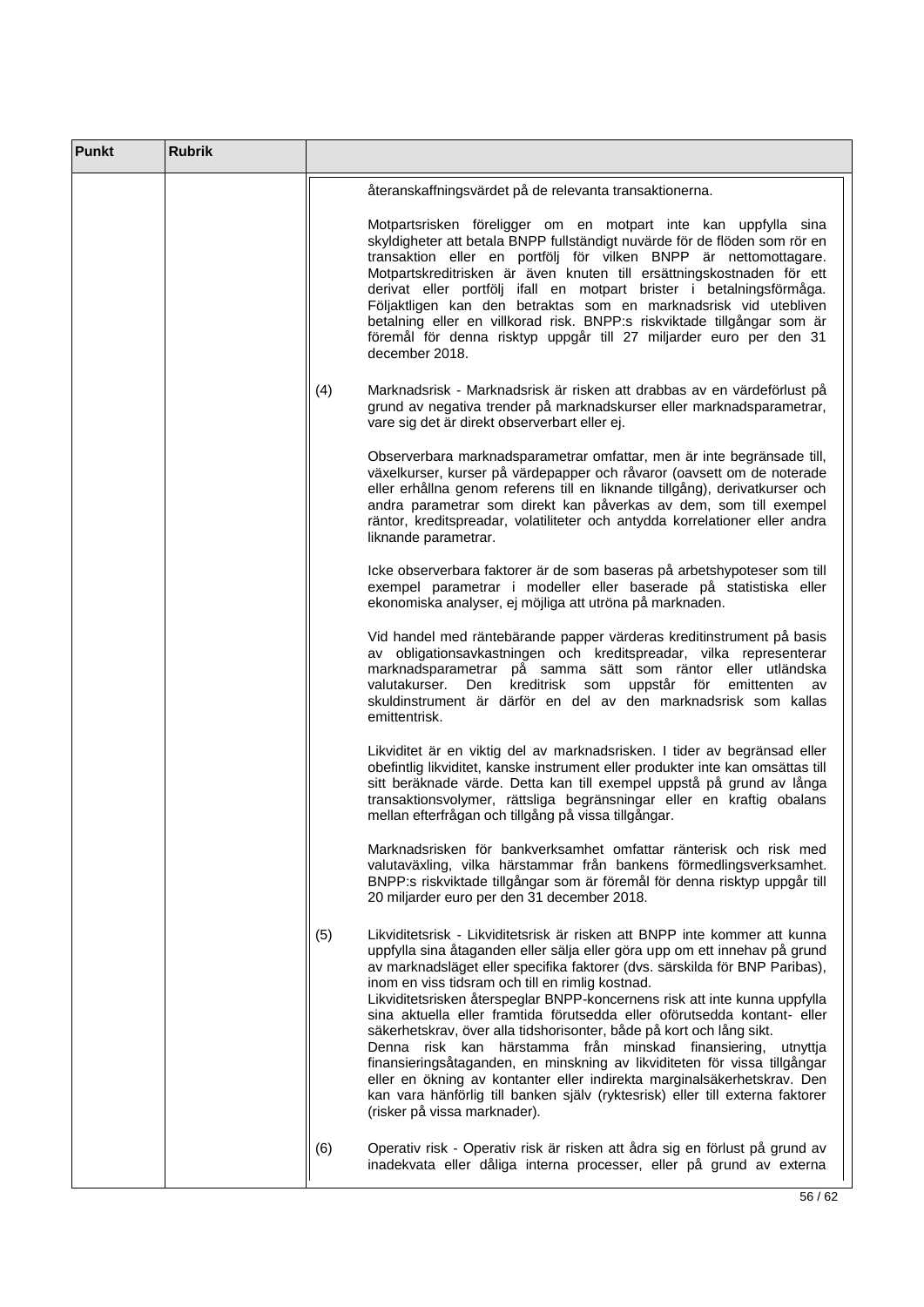| Punkt | <b>Rubrik</b> |                                                                                                                                                                                                                                                                                                                                                                                                                                                                                                                                                                              |
|-------|---------------|------------------------------------------------------------------------------------------------------------------------------------------------------------------------------------------------------------------------------------------------------------------------------------------------------------------------------------------------------------------------------------------------------------------------------------------------------------------------------------------------------------------------------------------------------------------------------|
|       |               | händelser, vare sig de sker avsiktligt, av en slump eller av naturliga skäl.<br>Hanteringen av den operativa risken baseras på en analys av kedjan<br>"orsak-verkan-följd". BNPP:s riskviktade tillgångar som är föremål för<br>denna risktyp uppgår till 73 miljarder euro per den 31 december 2018.                                                                                                                                                                                                                                                                        |
|       |               | Försäkringsrisker - BNP Paribas Cardif är exponerat mot följande risker:<br>(7)                                                                                                                                                                                                                                                                                                                                                                                                                                                                                              |
|       |               | - marknadsrisk, risken för en ekonomisk förlust som beror på negativa<br>rörelser på finansmarknaderna. Dessa negativa rörelser återspeglas<br>särskilt i kurser (inklusive men inte begränsat till valutakurser,<br>obligationskurser,<br>aktiekurser<br>och<br>råvarupriser,<br>derivatkurser,<br>fastighetspriser) och härleds från fluktuationer i räntor, kreditskillnader,<br>ränteskillnad mellan företags- och statsobligationer, volatilitet och<br>korrelation,                                                                                                    |
|       |               | - kreditrisk, risken för förlust på grund av fluktuationer i kreditvärdigheten<br>hos värdepappersemittenter, motparter och gäldenärer för vilka<br>försäkrings- och återförsäkringsbolag är exponerade. Bland gäldenärerna<br>delas risker som rör finansiella instrument (däribland banker där BNP<br>Paribas Cardif har insatta medel) och risker som rör fordringar som<br>genererats av försäkringsverksamhet (inklusive men inte begränsat till<br>premieinkassering, återförsäkringsåtervinning) in i två kategorier:<br>"Tillgångskreditrisk" och "Skuldkreditrisk", |
|       |               | - risk med försäkringsverksamhet är risken för ekonomisk förlust orsakad<br>av en plötslig, oväntad ökning av försäkringsersättningar. Beroende på typ<br>av affärsförsäkring (livförsäkring, icke-livförsäkring), kan denna risk vara<br>statistisk, makroekonomisk eller beteenderelaterad, eller kan vara<br>hänförlig till frågor om det allmänna hälsotillståndet eller katastrofer, och                                                                                                                                                                                |
|       |               | - operativ risk är risken för förlust på grund av brister eller fel i interna<br>processer, IT-fel eller avsiktliga externa händelser, oavsett om de sker av<br>en slump eller av naturliga skäl. De externa händelserna som nämnts i<br>denna definition omfattar de som uppstår på grund av den mänskliga<br>faktorn eller har ett naturligt ursprung.                                                                                                                                                                                                                     |
|       |               | Mer allmänt kan risker för vilka BNPP-koncernen är exponerad för uppstå utifrån ett<br>antal faktorer som bland annat rör förändringar av den makroekonomiska eller<br>myndighetsregler eller faktorer som rör införandet av företagets strategi och<br>verksamhet.                                                                                                                                                                                                                                                                                                          |
|       |               | Den första ändringen av BNPP:s allmänna registreringsdokument för år 2019 anger<br>även sju riskkategorier specifika för BNPP:s verksamhet, enligt följande:                                                                                                                                                                                                                                                                                                                                                                                                                 |
|       |               | 1<br>Kreditrisk,<br>motpartsrisk<br>värdepapperiseringsrisk<br>och<br>bankportföljen                                                                                                                                                                                                                                                                                                                                                                                                                                                                                         |
|       |               | 1<br>En väsentlig ökning i nya avsättningar, eller ett underskott i de<br>avsättningsnivåer som tidigare bokförts, som är exponerade mot<br>kreditrisk och motpartsrisk, skulle kunna påverka BNPP:s<br>verksamhetsresultat och finansiella ställning negativt;                                                                                                                                                                                                                                                                                                              |
|       |               | Andra finansiella instituts och marknadsaktörers soliditet och<br>2<br>uppträdande kan påverka BNPP negativt.<br>$\overline{2}$<br><b>Operativ risk</b>                                                                                                                                                                                                                                                                                                                                                                                                                      |
|       |               | 1<br>BNPP:s policy för riskhantering, rutiner och metoder, kan göra<br>att BNPP exponeras mot oidentifierade eller oförutsedda risker,<br>vilket kan leda till väsentliga förluster;                                                                                                                                                                                                                                                                                                                                                                                         |
|       |               | $\overline{2}$<br>En störning eller ett avbrott i BNPP:s informationssystem kan<br>resultera i väsentliga förluster av klient- eller kunddata, skada                                                                                                                                                                                                                                                                                                                                                                                                                         |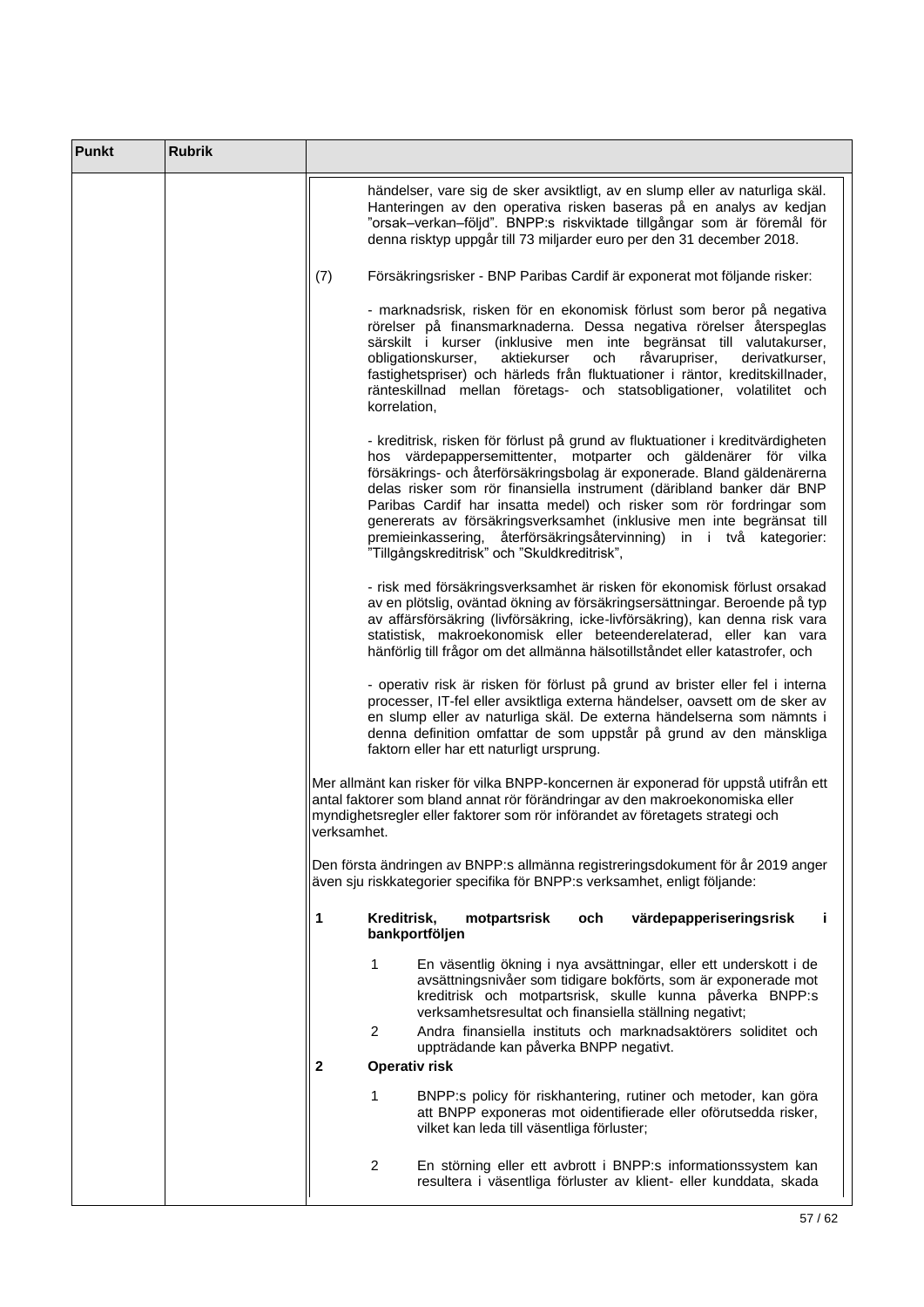| <b>Punkt</b> | <b>Rubrik</b> |   |                |                                                                                                                                                                                                                                                                                                     |
|--------------|---------------|---|----------------|-----------------------------------------------------------------------------------------------------------------------------------------------------------------------------------------------------------------------------------------------------------------------------------------------------|
|              |               |   |                | BNPP:s rykte och leda till ekonomiska förluster;                                                                                                                                                                                                                                                    |
|              |               |   | 3              | Renommérisken kan tynga BNPP:s ekonomiska styrka och<br>minska förtroendet hos kunder och motparter.                                                                                                                                                                                                |
|              |               | 3 |                | <b>Marknadsrisk</b>                                                                                                                                                                                                                                                                                 |
|              |               |   | 1              | <b>BNPP</b><br>lida<br>allvarliga förluster vid handels-<br>kan<br>och<br>investeringsaktiviteter till följd av marknadsfluktuationer och<br>volatilitet;                                                                                                                                           |
|              |               |   | $\overline{2}$ | <b>BNPP</b><br>kan generera lägre intäkter från courtage<br>och<br>avgiftsbaserade affärsområden under marknadsnedgångar;                                                                                                                                                                           |
|              |               |   | 3              | Justering av bokfört värde för BNPP:s värdepappers- och<br>derivatportfölj och BNPP:s egen skuld kan ha en negativ<br>inverkan på nettointäkter och aktieägarnas aktiekapital.                                                                                                                      |
|              |               | 4 |                | Likviditets- och finansieringsrisk.                                                                                                                                                                                                                                                                 |
|              |               |   | 1              | BNPP:s tillgång till och kostnader för finansiering kan påverkas<br>negativt av nya ekonomiska kriser, sämre konjunkturläge, sämre<br>kreditvärdering, utökade statliga kreditavkastningsskillnader eller<br>andra faktorer;                                                                        |
|              |               |   | $\overline{2}$ | Utdragna marknadsnedgångar kan minska BNPP:s likviditet och<br>göra det svårare att sälja tillgångar och det kan möjligen leda till<br>väsentliga förluster. I enlighet med detta måste BNPP<br>säkerställa att tillgångar och skulder matchas korrekt för att<br>undvika exponering mot förluster; |
|              |               |   | 3              | BNPP:s kreditvärdering kan sänkas, vilket kan försämra<br>lönsamheten.                                                                                                                                                                                                                              |
|              |               | 5 |                | Risker som rör makroekonomisk omgivning och marknadsmiljö                                                                                                                                                                                                                                           |
|              |               |   | 1              | Negativa ekonomiska och finansiella villkor har tidigare haft och<br>kan i framtiden ha en inverkan på BNPP och de marknader där<br>företaget verkar;                                                                                                                                               |
|              |               |   | $\overline{2}$ | Påtagliga räntekursförändringar kan påverka BNPP:s intäkter<br>eller lönsamhet negativt. De utdragna lågräntemiljöerna medför<br>inneboende systemrisker som kan påver BNPP:s intäkter och<br>lönsamhet och att lämna en sådan miljö medför också risker;                                           |
|              |               |   | 3              | Mot bakgrund av BNPP globala verksamhet kan företaget vara<br>sårbart för risk i vissa länder där man verkar och kan vara<br>sårbart för vissa politiska, makroekonomiska och finansiella<br>förändringar i de länder och regioner där företaget är verksamt.                                       |
|              |               | 6 |                | Myndighetsrisker                                                                                                                                                                                                                                                                                    |
|              |               |   | 1              | Lagar och bestämmelser som antagits under senare år, särskilt<br>som svar på den globala finanskrisen, samt nya lagförslag, kan<br>väsentligen påverka BNPP och den finansiella och ekonomiska<br>miljö i vilken BNPP bedriver sin verksamhet;                                                      |
|              |               |   | $\overline{2}$ | BNPP kan drabbas av betydande böter och andra administrativa                                                                                                                                                                                                                                        |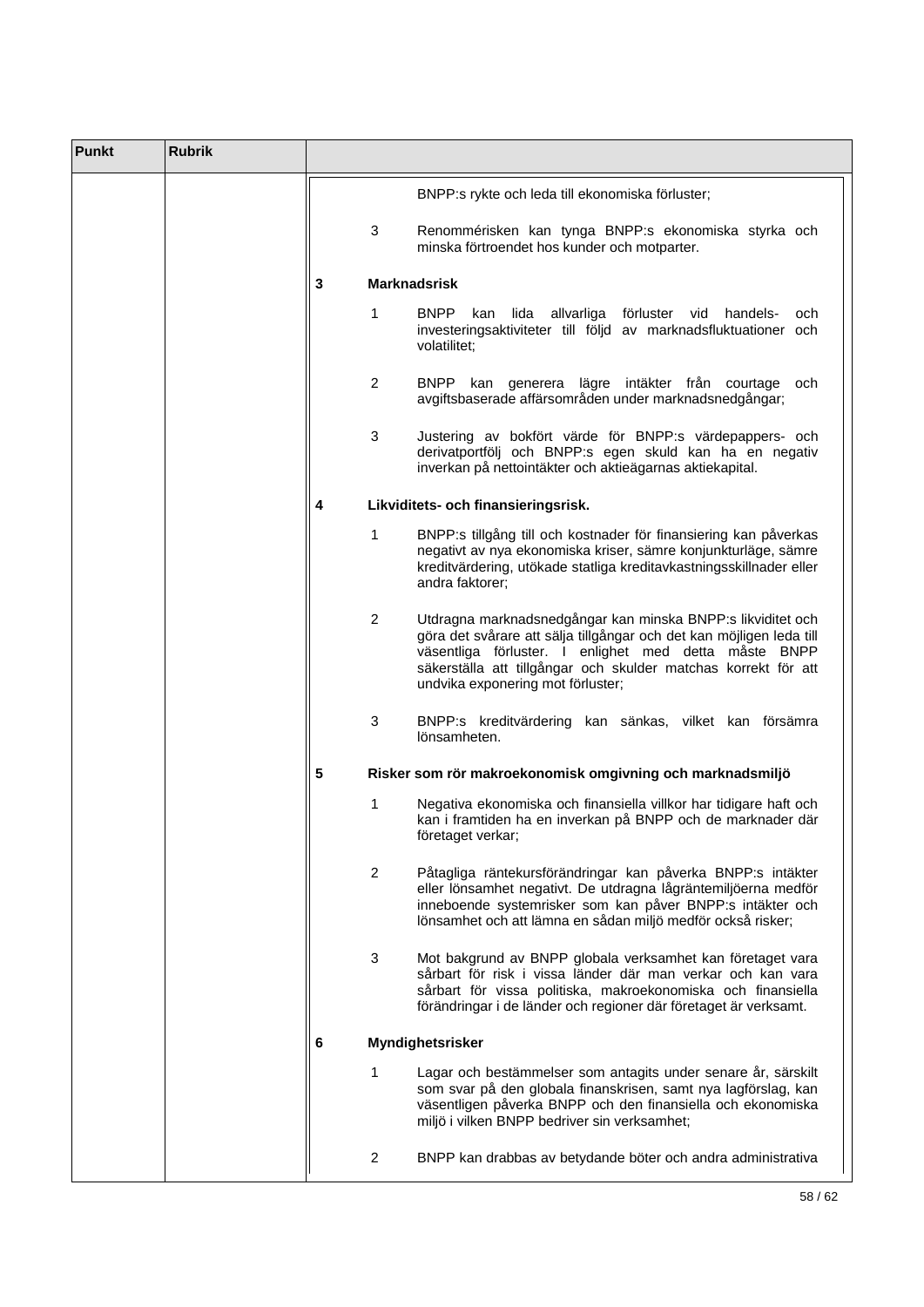| <b>Punkt</b> | <b>Rubrik</b> |                     |                                                                                                                                                                                                                                                                                                                                                                                                                                                                                                                                                                                                                                                                                                                               |
|--------------|---------------|---------------------|-------------------------------------------------------------------------------------------------------------------------------------------------------------------------------------------------------------------------------------------------------------------------------------------------------------------------------------------------------------------------------------------------------------------------------------------------------------------------------------------------------------------------------------------------------------------------------------------------------------------------------------------------------------------------------------------------------------------------------|
|              |               |                     | och straffbara påföljder för bristande efterlevnad av tillämpliga<br>lagar och förordningar, och kan även medföra förluster vid<br>relaterad (eller orelaterad) rättstvist med privata parter;                                                                                                                                                                                                                                                                                                                                                                                                                                                                                                                                |
|              |               | 3                   | BNPP kan erfara en ogynnsam förändring av omständigheter,<br>som gör att företaget blir föremål för ett tvistlösningsförfarande:<br>värdepappersinnehavare i BNPP kan lida förluster på grund av<br>detta.                                                                                                                                                                                                                                                                                                                                                                                                                                                                                                                    |
|              |               | $\overline{7}$      | Risker som rör BNPP:s tillväxt i den rådande omgivningen                                                                                                                                                                                                                                                                                                                                                                                                                                                                                                                                                                                                                                                                      |
|              |               | 1                   | BNPP:s underlåtenhet att genomföra sin strategiska plan kan<br>påverka värdepapperens handelskurs;                                                                                                                                                                                                                                                                                                                                                                                                                                                                                                                                                                                                                            |
|              |               | $\overline{2}$      | BNPP kan få svårigheter att integrera förvärvade företag och<br>kan vara oförmögen att dra nytta av de fördelar som förväntas<br>av dess förvärv:                                                                                                                                                                                                                                                                                                                                                                                                                                                                                                                                                                             |
|              |               | 3                   | BNPP:s aktuella miljö kan påverkas av en stark konkurrens<br>bland bank- och icke-banksaktörer, vilket kan påverka BNPP:s<br>intäkter och lönsamhet negativt;                                                                                                                                                                                                                                                                                                                                                                                                                                                                                                                                                                 |
|              |               | 4                   | Förändringar av vissa innehav i kredit- eller finansinstitut kan<br>påverka BNPP:s ekonomiska ställning.                                                                                                                                                                                                                                                                                                                                                                                                                                                                                                                                                                                                                      |
|              |               | <b>Emittenter</b>   |                                                                                                                                                                                                                                                                                                                                                                                                                                                                                                                                                                                                                                                                                                                               |
|              |               | koncernen.          | De huvudsakliga risker som beskrivits ovan för BNPP utgör även de huvudsakliga<br>riskerna för BNPP B.V., antingen som en enskild enhet eller som ett företag i BNPP-                                                                                                                                                                                                                                                                                                                                                                                                                                                                                                                                                         |
|              |               | <b>Beroenderisk</b> |                                                                                                                                                                                                                                                                                                                                                                                                                                                                                                                                                                                                                                                                                                                               |
|              |               |                     | BNPP B.V. är ett operationellt bolag. Tillgångarna i BNPP B.V. består av åtaganden<br>för andra BNPP-koncernbolag. Förmågan hos BNPP B.V. att uppfylla egna<br>åtaganden kommer att bero på förmågan hos andra BNPP-koncernbolag att uppfylla<br>sina åtaganden. När det gäller de värdepapper som emitteras, beror förmågan hos<br>BNPP B.V. att uppfylla sina åtaganden för sådana värdepapper på inkomna<br>betalningar enligt vissa hedgingavtal som ingås med andra BNPP-koncernbolag.<br>Följaktligen kommer innehavare av BNPP B.V.-värdepapper, enligt bestämmelserna<br>i borgensförbindelse utgiven av BNPP, att exponeras mot förmågan hos BNP-<br>koncernbolag att uppfylla sina åtaganden i sådana hedgingavtal. |
|              |               | Marknadsrisk        |                                                                                                                                                                                                                                                                                                                                                                                                                                                                                                                                                                                                                                                                                                                               |
|              |               |                     | BNPP B.V. utsätter sig för en exponering mot marknadsrisker som uppstår från<br>innehav i ränte-, växelkurs-, råvaru- och aktieprodukter, av vilka alla är exponerade<br>mot allmänna och specifika marknadsrörelser. Dessa risker säkras emellertid av<br>options- och swappavtal och därför dämpas dessa risker i princip.                                                                                                                                                                                                                                                                                                                                                                                                  |
|              |               | <b>Kreditrisk</b>   |                                                                                                                                                                                                                                                                                                                                                                                                                                                                                                                                                                                                                                                                                                                               |
|              |               |                     | BNPP B.V. har en betydande koncentration av kreditrisker då alla OTC-kontrakt har<br>förvärvats från moderbolaget och andra BNPP-koncernbolag. Vid beaktande av<br>målet för och verksamheten hos BNPP B.V. och det faktumet att moderbolaget står<br>under uppsikt av Europeiska centralbanken och Autorité de Contrôle Prudentiel et<br>de Résolution bedömer ledningen dessa risker som acceptabla. Den långsiktiga<br>skuldsättningen med prioriterade fordringar för BNP Paribas värderas till (A+) av<br>Standard & Poor's och till (Aa3) av Moody's.                                                                                                                                                                   |
|              |               | Likviditetsrisk     |                                                                                                                                                                                                                                                                                                                                                                                                                                                                                                                                                                                                                                                                                                                               |
|              |               |                     | BNPP B.V. har en betydande riskexponering mot likviditet. För att dämpa denna                                                                                                                                                                                                                                                                                                                                                                                                                                                                                                                                                                                                                                                 |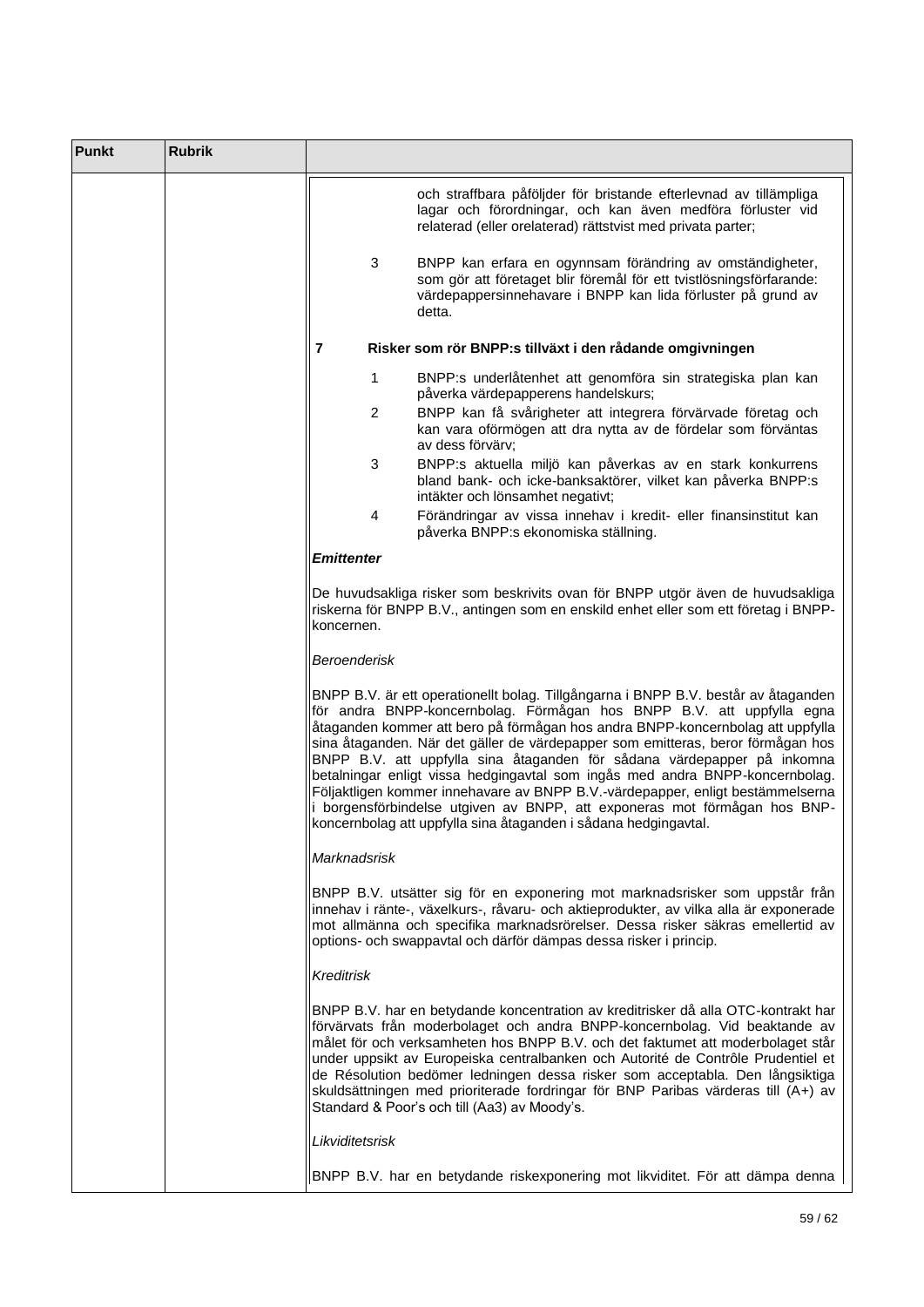| Punkt | <b>Rubrik</b>                                   |                                                                                                                                                                                                                                                                                                                                                                                                                                                                                                                                |
|-------|-------------------------------------------------|--------------------------------------------------------------------------------------------------------------------------------------------------------------------------------------------------------------------------------------------------------------------------------------------------------------------------------------------------------------------------------------------------------------------------------------------------------------------------------------------------------------------------------|
|       |                                                 | exponering, har BNPP B.V. ingått nettningsavtal med moderbolaget och andra<br>BNPP-koncernbolag.                                                                                                                                                                                                                                                                                                                                                                                                                               |
| D.3   | Huvud-sakliga risker<br>avseende<br>Värdepapper | Utöver de risker (inklusive risken för obestånd) som kan påverka Emittentens förmåga<br>att uppfylla sina åtaganden för värdepapperen eller borgensmannens förmåga att<br>uppfylla sina åtaganden enligt borgensförbindelsen, finns det vissa faktorer som är<br>väsentliga vid en bedömning av de risker som är förknippade med värdepapper som<br>emitterats i enlighet med detta grundprospekt, däribland:                                                                                                                  |
|       |                                                 | Marknadsrisker                                                                                                                                                                                                                                                                                                                                                                                                                                                                                                                 |
|       |                                                 | - värdepapperen (andra än de säkerställda värdepapperen) är icke säkerställda<br>obligationer;                                                                                                                                                                                                                                                                                                                                                                                                                                 |
|       |                                                 | - värdepapper med hävstång har en högre risknivå och närhelst det föreligger förluster<br>på sådana värdepapper kan de förlusterna bli högre än förluster på ett liknande<br>värdepapper som inte har hävstång;                                                                                                                                                                                                                                                                                                                |
|       |                                                 | - exponering mot den underliggande referensen kommer i många fall att uppnås<br>genom att ingå säkringsavtal och, när det gäller värdepapper knutna till en<br>underliggande referens, exponeras potentiella investerar mot avkastningen på dessa<br>säkringsavtal och händelser som kan påverka säkringsavtalen och följaktligen att<br>någon av dessa händelser inträffar, vilket kan påverka värdet på värdepapperen,                                                                                                       |
|       |                                                 | - exponering mot Underliggande Referens kan i många fall åstadkommas genom att<br>aktuell Emittent ingår ett hedgingupplägg och, i förhållande till Värdepapper kopplade<br>till en Underliggande Referens är potentiella investerare exponerade mot resultatet av<br>dessa hedgingupplägg samt händelser som kan komma att påverka hedgingupplägg<br>och sålunda kan uppkomsten av sådana händelser påverka Värdepapprenas värde,                                                                                             |
|       |                                                 | Innehavarrisker                                                                                                                                                                                                                                                                                                                                                                                                                                                                                                                |
|       |                                                 | - möten som rör bestämmelser för innehavare kan tillåta fastställda majoriteter att fatta<br>bindande beslut för alla innehavare,                                                                                                                                                                                                                                                                                                                                                                                              |
|       |                                                 | - under särskilda omständigheter kan innehavarna förlora hela värdet på sina<br>investeringar,                                                                                                                                                                                                                                                                                                                                                                                                                                 |
|       |                                                 | Risk med Emittent och borgensman                                                                                                                                                                                                                                                                                                                                                                                                                                                                                               |
|       |                                                 | - en sänkt värdering som i förekommande fall medges utestående skuldebrev från<br>Emittenten eller borgensmannen (om det är tillämpligt) av ett kreditvärderingsinstitut<br>kan leda till ett minskat handelsvärde på värdepapperen,                                                                                                                                                                                                                                                                                           |
|       |                                                 | - vissa intressekonflikter kan uppstå (se punkt E.4 nedan).                                                                                                                                                                                                                                                                                                                                                                                                                                                                    |
|       |                                                 | Rättsliga risker                                                                                                                                                                                                                                                                                                                                                                                                                                                                                                               |
|       |                                                 | - förekomsten av ytterligare en störningshändelse eller potentiella ytterligare<br>störningshändelser kan komma att leda till en justering av värdepapperen, tidig<br>inlösen eller kan leda till att det belopp som ska betalas vid planerad inlösen är<br>annorlunda än det belopp som förväntas betalas vid planerad inlösen och följaktligen<br>kan uppkomsten av ytterligare en störningshändelse och/eller potentiella ytterligare<br>störningshändelse få en negativ inverkan på värdepapperens värde eller likviditet, |
|       |                                                 | - kostnader och beskattning kan betalas för värdepapperen,                                                                                                                                                                                                                                                                                                                                                                                                                                                                     |
|       |                                                 | - värdepapperen kan lösas in i händelse av olaglighet eller ogenomförbarhet och en                                                                                                                                                                                                                                                                                                                                                                                                                                             |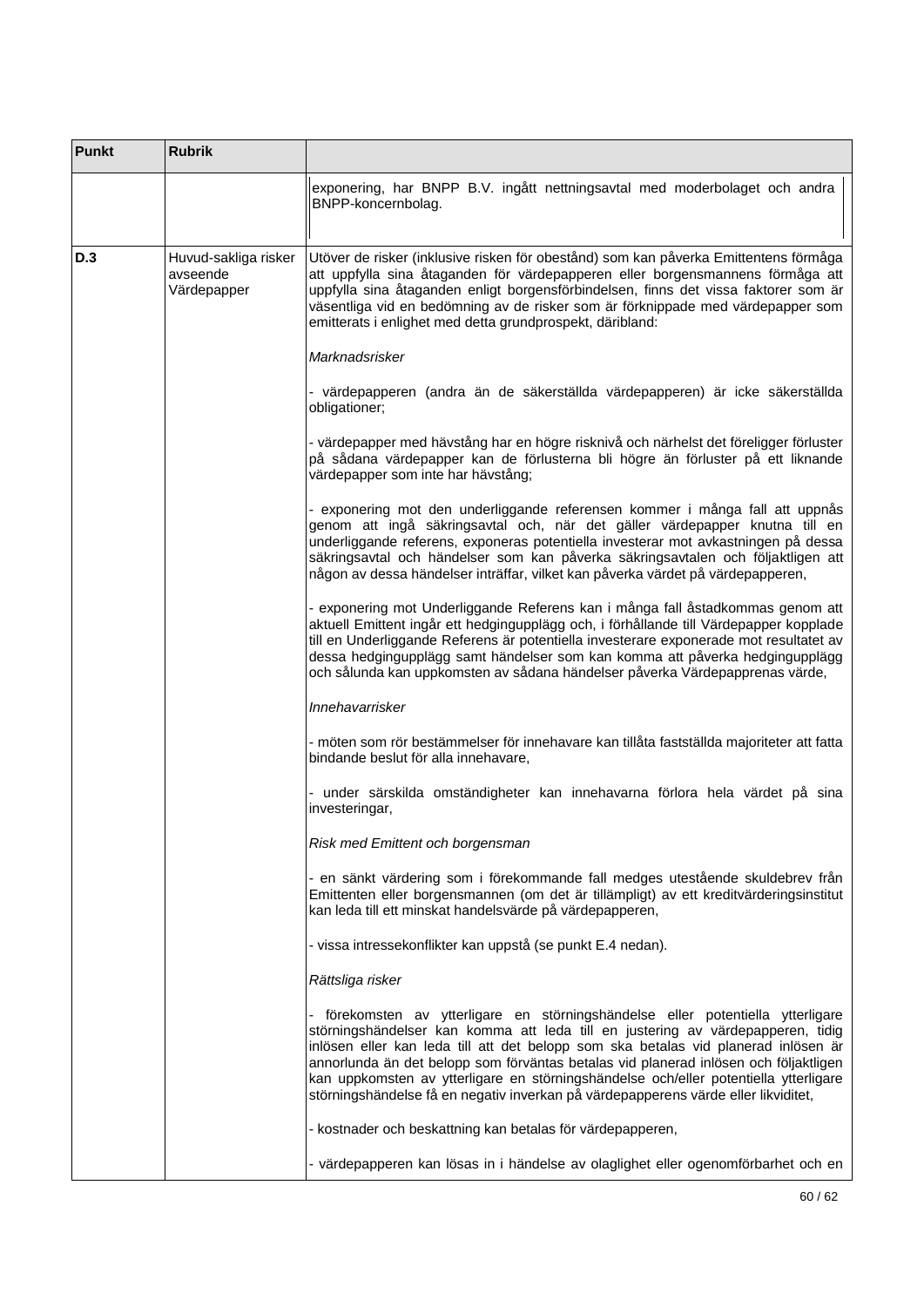| <b>Punkt</b> | <b>Rubrik</b> |                                                                                                                                                                                                                                                                                                                                                                                                                                                                                                                                                                                                                                                                                                                                                                                                                                                                                                                                    |
|--------------|---------------|------------------------------------------------------------------------------------------------------------------------------------------------------------------------------------------------------------------------------------------------------------------------------------------------------------------------------------------------------------------------------------------------------------------------------------------------------------------------------------------------------------------------------------------------------------------------------------------------------------------------------------------------------------------------------------------------------------------------------------------------------------------------------------------------------------------------------------------------------------------------------------------------------------------------------------|
|              |               | sådan inlösen kan leda till att en investerare inte kan göra någon vinst på en<br>investering i värdepapperen,                                                                                                                                                                                                                                                                                                                                                                                                                                                                                                                                                                                                                                                                                                                                                                                                                     |
|              |               | - ett rättsbeslut eller en ändring av administrativ praxis eller en ändring av engelsk<br>eller fransk lag, efter omständigheterna, efter datumet för grundprospektet kan<br>påverka värdet på berörda värdepapper negativt,                                                                                                                                                                                                                                                                                                                                                                                                                                                                                                                                                                                                                                                                                                       |
|              |               | - Vid början av erbjudandeperioden kommer den gearing räntesatsen, FR-<br>räntesatsen, och AER-exitkursen vara okända men de Slutliga Villkoren kommer<br>specificera ett indikativt intervall. Potentiella investerare är tvungna att grunda sitt<br>beslut att köpa Värdepapper med beaktande av detta indikativa intervall innan de<br>notifieras om den faktiska gearing räntesatsen, FR-räntesatsen, och AER-exitkursen<br>som kommer att gälla för Värdepapperna. Notifiering om den faktiska satsen, nivån<br>eller procenten, såsom tillämpligt, kommer att publiceras på samma sätt som de<br>Slutliga Villkoren publiceras.                                                                                                                                                                                                                                                                                              |
|              |               | Sekundära marknadsrisker                                                                                                                                                                                                                                                                                                                                                                                                                                                                                                                                                                                                                                                                                                                                                                                                                                                                                                           |
|              |               | - det enda sättet på vilket en innehavare kan realisera värde från värdepapperet före<br>inlösendatumet är att sälja det till den då gällande marknadskursen på en tillgänglig<br>sekundärmarknad och att det då kanske inte finns någon sekundärmarknad för<br>värdepapperen (vilket kan innebära att en investerare måste lösa in eller vänta till<br>inlösen av värdepapperen för att realisera ett större värde än handelsvärdet)                                                                                                                                                                                                                                                                                                                                                                                                                                                                                              |
|              |               | - BNP Paribas Arbitrage S.N.C. skyldigt att agera som marketmaker. Under vissa<br>omständigheter kommer BNP Paribas Arbitrage S.N.C. att sträva efter att upprätthålla<br>en andrahandsmarknad under Värdepapprens hela löptid enligt de normala<br>marknadsvillkor och kommer att lämna anbud och offertpriser. Marginalen mellan<br>anbud och offertpriser kan förändras under Värdepapprens löptid. Under vissa<br>perioder kan det emellertid vara svårt, opraktiskt eller omöjligt för BNP Paribas<br>Arbitrage S.N.C. att lämna anbud eller offertpriser och under dessa perioder kan det<br>också vara svårt, opraktiskt eller omöjligt att köpa eller sälja dessa Värdepapper. Det<br>kan exempelvis bero på ogynnsamma marknadsvillkor, instabila priser eller stora<br>kurssvängningar, att en stor marknad stängs eller begränsas eller vid tekniska<br>problem som avbrott eller störningar i IT-system eller nätverk. |
|              |               | Risker som rör underliggande referens(er)                                                                                                                                                                                                                                                                                                                                                                                                                                                                                                                                                                                                                                                                                                                                                                                                                                                                                          |
|              |               | Det finns även specifika risker förknippade med Värdepapper kopplade till en<br>Underliggande Referens (inkluderande Hybridvärdepapper) och en investering i<br>sådana Värdepapper medför väsentliga risker som inte är förknippade med en<br>investering i konventionella skuldsedlar. Riskfaktorer i förhållande till Värdepapper<br>kopplade till en Underliggande Referens inkluderar: exponering mot ett eller flera<br>index, justeringshändelser och marknadsstörningar eller misslyckande till öppet<br>utbyte, som kan komma att ha en negativ inverkan på Värdepapprenas värde och<br>likviditet, och att Emittenten inte kommer att lämna information efter emissionen<br>avseende den Underliggande Referensen.                                                                                                                                                                                                        |
|              |               | Risker som rör underliggande referens(er)                                                                                                                                                                                                                                                                                                                                                                                                                                                                                                                                                                                                                                                                                                                                                                                                                                                                                          |
|              |               | när det gäller indexvärdepapper, exponering mot en eller flera index,<br>justeringshändelser och en marknadsstörning eller ett misslyckat byte vilket kan<br>inverka negativt på värdepapperens värde och likviditet                                                                                                                                                                                                                                                                                                                                                                                                                                                                                                                                                                                                                                                                                                               |
|              |               | Risker som rör specifika produkttyper                                                                                                                                                                                                                                                                                                                                                                                                                                                                                                                                                                                                                                                                                                                                                                                                                                                                                              |
|              |               | Följande risker är förbundna med SPS-produkter                                                                                                                                                                                                                                                                                                                                                                                                                                                                                                                                                                                                                                                                                                                                                                                                                                                                                     |
|              |               | Produkter som löses in automatiskt                                                                                                                                                                                                                                                                                                                                                                                                                                                                                                                                                                                                                                                                                                                                                                                                                                                                                                 |